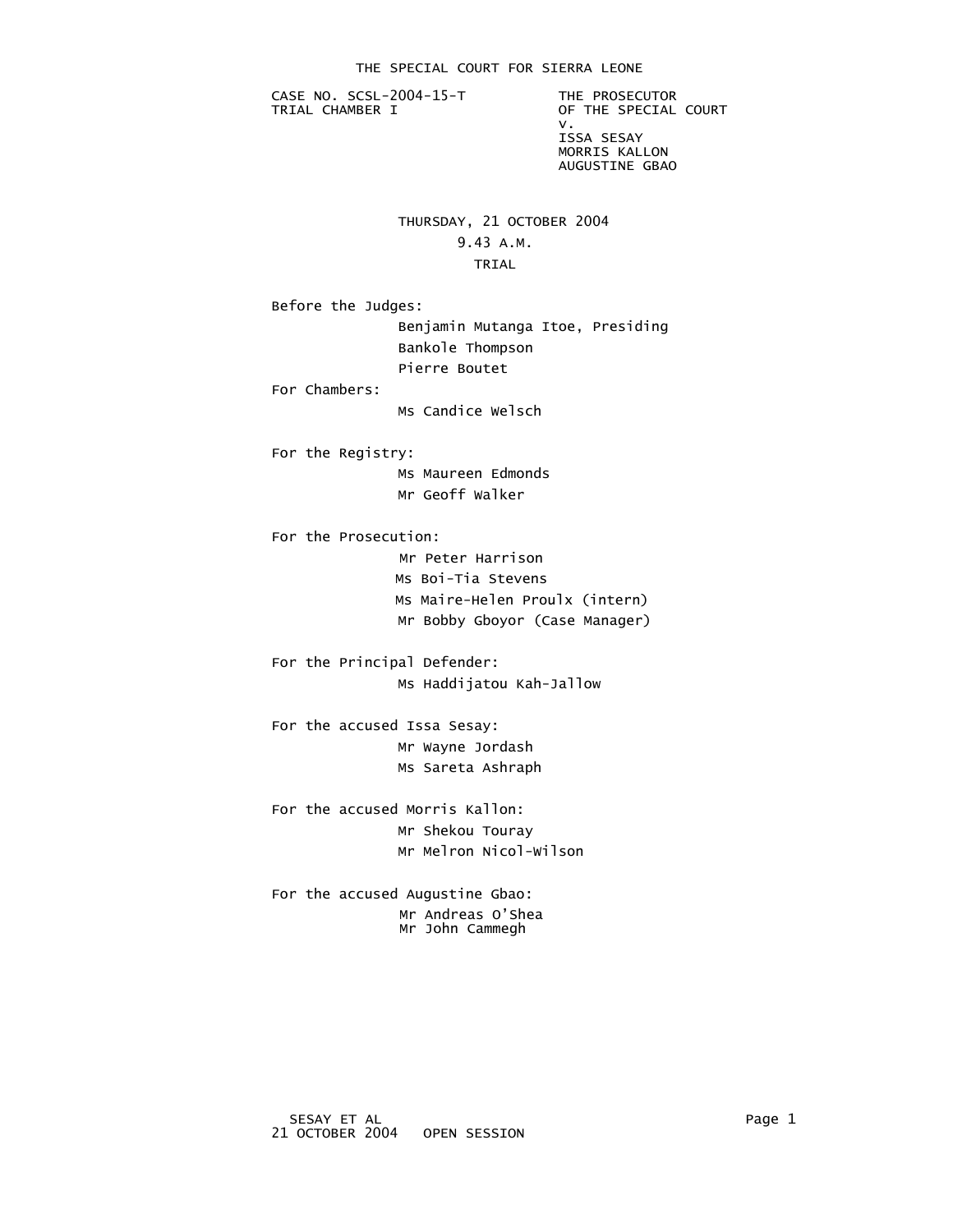| 1              | Thursday, 21 October 2004                                      |
|----------------|----------------------------------------------------------------|
| $\overline{2}$ | [Accused Sesay and Kallon entered court]                       |
| 3              | [The accused Gbao not present]                                 |
| 4              | [Open session]                                                 |
| 09:35:23<br>5  | [Upon commencing at 9.43 a.m.]                                 |
| 6              | Good morning, learned counsel, we are<br>PRESIDING JUDGE:      |
| 7              | resuming the session. I am informed that we have a new         |
| 8              | interpreter who has to be sworn in. Mr Walker?                 |
| 9              | MR WALKER: Your Honour?                                        |
| $09:40:17$ 10  | PRESIDING JUDGE: Would you confirm this?                       |
| 11             | MR WALKER: That's correct.                                     |
| 12             | PRESIDING JUDGE: Good. Could you then proceed to swearing      |
| 13             | the interpreter, please.                                       |
| 14             | MR WALKER: Would the interpreter take the oath, please.        |
| 09:40:34 15    | [Interpreter sworn]                                            |
| 16             | PRESIDING JUDGE: Yes, counsel for the Prosecution, are we --   |
| 17             | Mr Harrison, are we proceeding today?                          |
| 18             | MR HARRISON: Yes, we are. The next witness to be called is     |
| 19             | TF1-016. That's a category A witness. The witness will         |
| $09:42:10$ 20  | be $-$                                                         |
| 21             | PRESIDING JUDGE: TF1-016?                                      |
| 22             | MR HARRISON: Yes. The witness will be testifying behind the    |
| 23             | screen and with voice distortion.                              |
| 24             | PRESIDING JUDGE:<br>Right.                                     |
| 09:42:27 25    | MR HARRISON: And I should indicate that my colleague, Ms       |
| 26             | Stevens, has conduct of the examination.                       |
| 27             | Is the -- right. For the Prosecution is it<br>PRESIDING JUDGE: |
| 28             | Mr Harrison or $-$                                             |
| 29             | MS STEVENS: Ms Stevens, Your Honour.                           |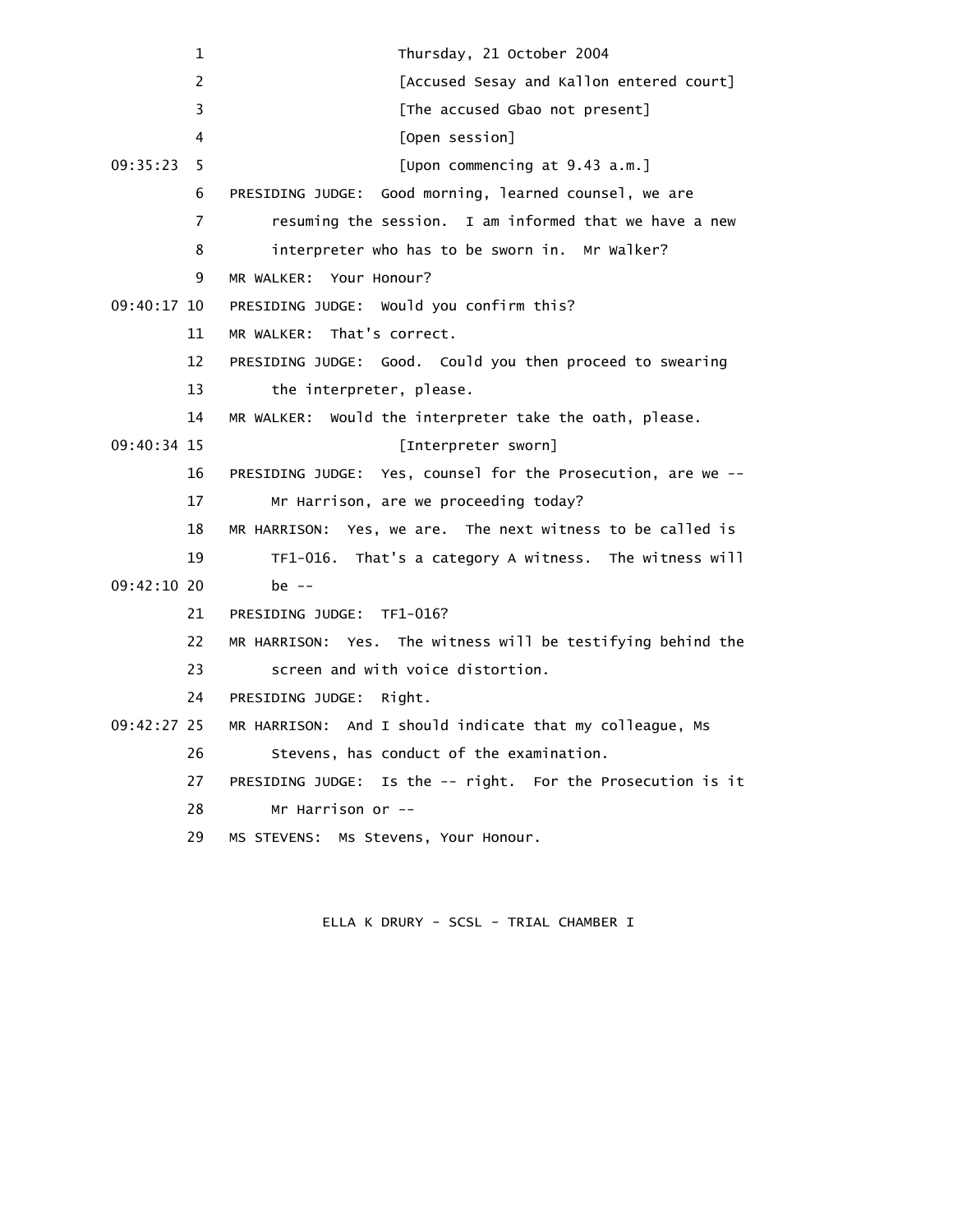### SESAY ET AL Page 2 21 OCTOBER 2004 OPEN SESSION

 1 PRESIDING JUDGE: Right. Mr Harrison, we want to get the 2 record, you know, right. This is what witness? 3 MR HARRISON: TF1 -- 4 PRESIDING JUDGE: No, I know. I mean, is it the 14th or 09:43:36 5 the -- 6 MS STEVENS: It's the 15th. 7 MR HARRISON: 17th. 8 MS STEVENS: No, 15th. 9 MR HARRISON: I think -- 09:43:41 10 PRESIDING JUDGE: Ms Stevens, do you -- this is -- your 11 witness is the -- 12 MS STEVENS: Yes, Your Honour, this is the 15th witness for 13 the Prosecution. 14 PRESIDING JUDGE: The 15th, right, thank you 09:44:23 15 WITNESS: TF1-016 sworn 16 [Witness answered through interpretation] 17 PRESIDING JUDGE: The witness will be testifying in what 18 language, please? 19 MS STEVENS: Your Honour, the witness will be testifying in 09:46:31 20 Kissy. 21 PRESIDING JUDGE: Kissy language? In Kissy? 22 MS STEVENS: Yes. 23 PRESIDING JUDGE: Is the technical disposition in place, you 24 know, for the measures that are provided for this 09:47:09 25 witness, Ms Stevens? 26 MS STEVENS: Your Honour, to the best of our knowledge, yes. 27 PRESIDING JUDGE: Mr Walker -- 28 MR WALKER: Yes, Your Honour -- 29 PRESIDING JUDGE: -- is that all right?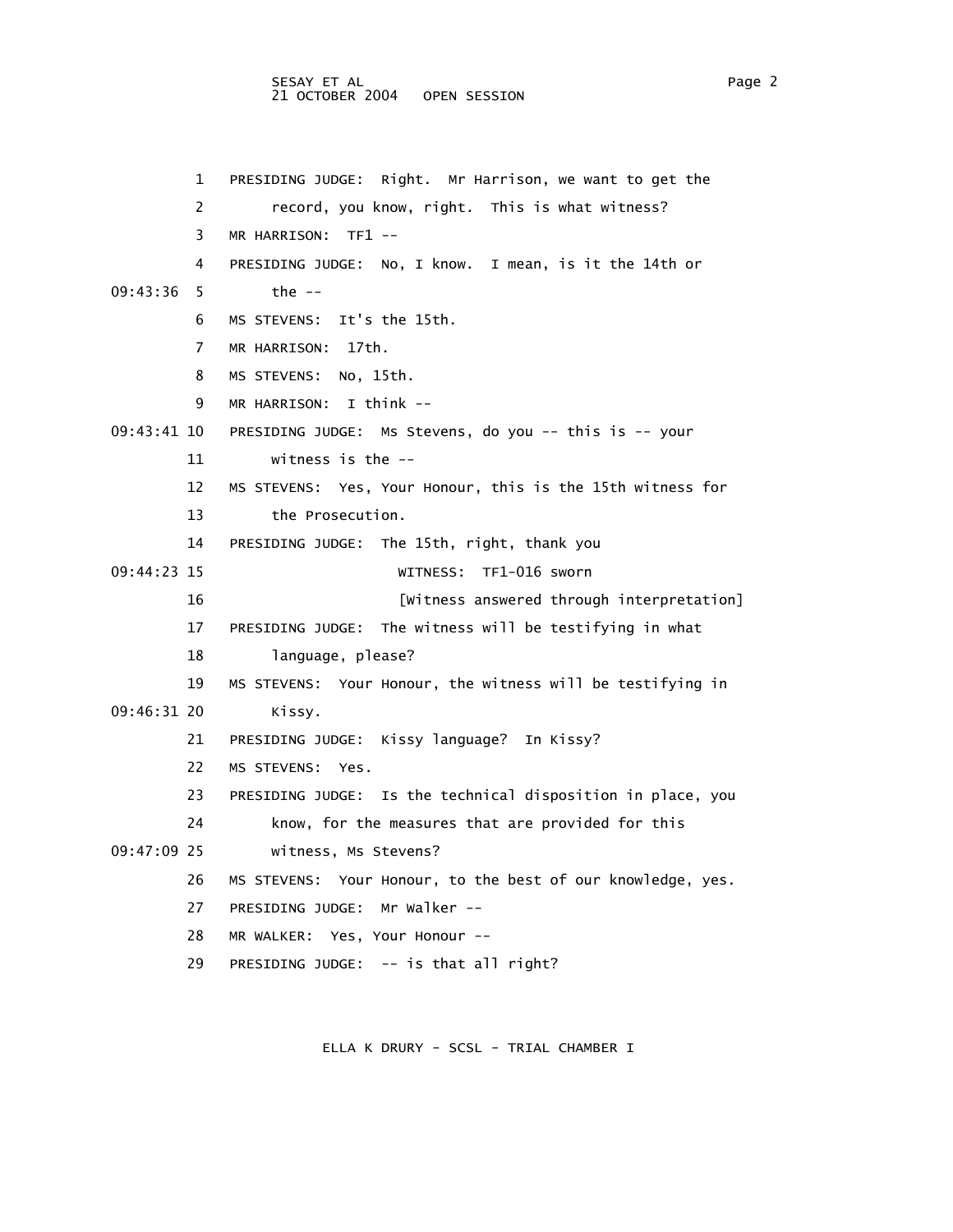#### SESAY ET AL PAGE 2012 AND RESERVE TO A LOCAL AND RESERVE TO A LOCAL AND RESERVE TO A LOCAL AND RESERVE TO A LO 21 OCTOBER 2004 OPEN SESSION

|               | 1                     | MR WALKER: -- the technicians have been down to make sure     |
|---------------|-----------------------|---------------------------------------------------------------|
|               | $\mathbf{2}^{\prime}$ | everything's in place.                                        |
|               | 3.                    | PRESIDING JUDGE: Is it in place now or you want us to         |
|               | 4                     | reaffirm?                                                     |
| 09:47:26      | 5.                    | MR WALKER: No, it is in place.                                |
|               | 6                     | PRESIDING JUDGE: It is in place; thank you. Ms Stevens, you   |
|               | 7                     | may proceed with your examination-in-chief, please.           |
|               | 8                     | EXAMINED BY MS STEVENS:                                       |
|               | 9                     | MS STEVENS: Good morning, Your Honours. Members of the        |
| $09:47:52$ 10 |                       | Defence team, good morning. Madam Witness, good morning.      |
|               | 11                    | Madam Witness --<br>Q.                                        |
|               | 12                    | The elders, good morning.<br>А.                               |
|               | 13                    | Madam Witness, can you hear me clearly?<br>Q.                 |
|               | 14                    | I can hear you very well.<br>А.                               |
| 09:48:08 15   |                       | Madam Witness, you were born in Kono District, were you<br>Q. |
|               | 16                    | not?                                                          |
|               | 17                    | I was born in Kono.<br>А.                                     |
|               | 18                    | THE INTERPRETER: "I was born in Kono."                        |
|               | 19                    | MS STEVENS:                                                   |
| 09:48:45 20   |                       | And you spent most of your life in the Kono area; isn't<br>Q. |
|               | 21                    | that correct?                                                 |
|               | 22                    | I was born in Kono and I have been there all this time.<br>А. |
|               | 23                    | PRESIDING JUDGE: Ms Stevens, you have a problem?              |
|               | 24                    | MS STEVENS: Yes, Your Honour; I'm not getting the             |
| 09:49:19 25   |                       | translation.                                                  |
|               | 26                    | You have a problem?<br>PRESIDING JUDGE:                       |
|               | 27                    | MS STEVENS: Yes, I'm not getting the translation.             |
|               | 28                    | Madam Witness, I'll take the question again. You have<br>Q.   |
|               | 29                    | spent most of your life in the Kono area; is that             |
|               |                       |                                                               |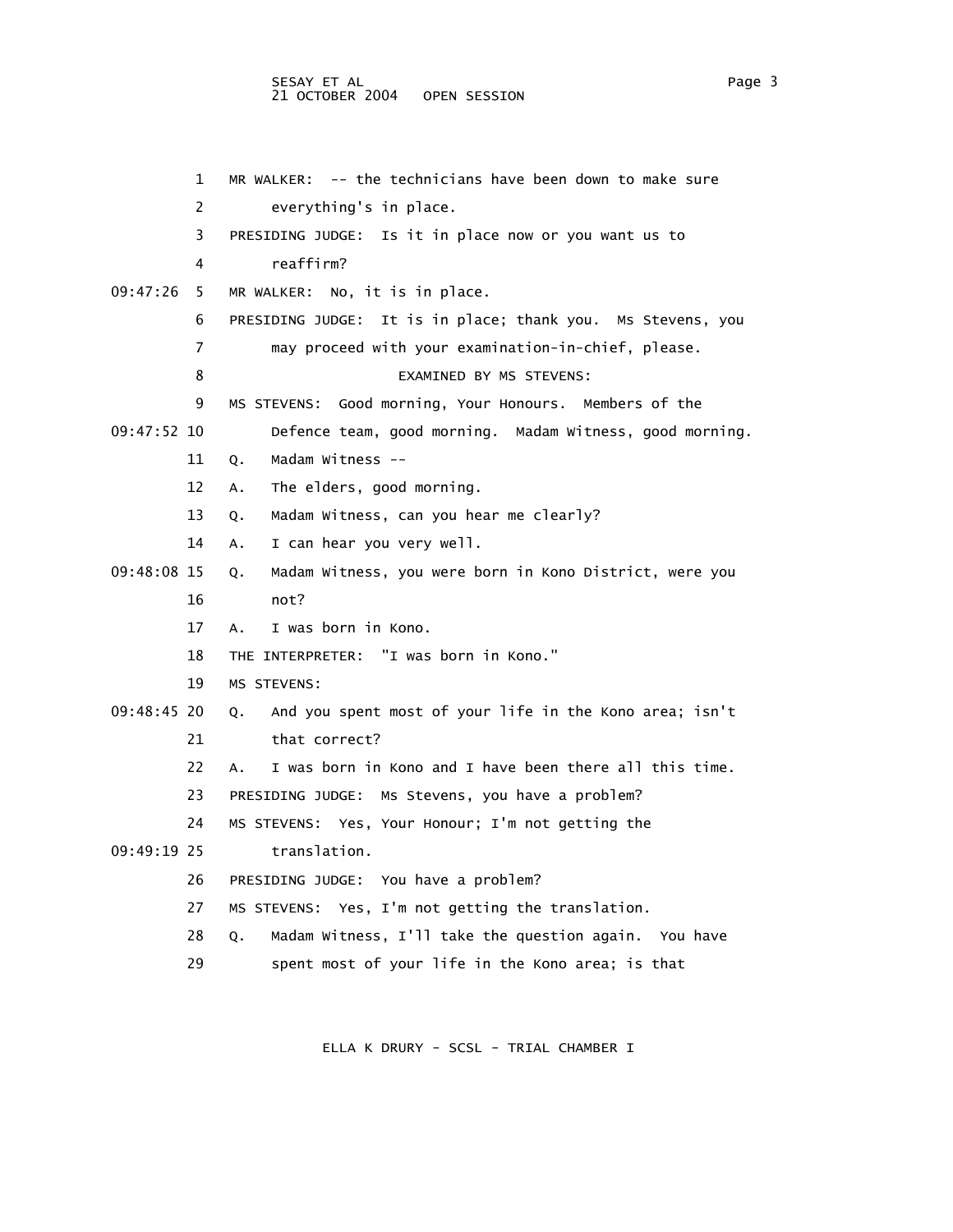1 correct? 2 A. I have been all along in Kono up to now. 3 Q. And you do not read or write in any language; is that 4 true? 09:49:54 5 A. I don't know any other language. I don't know how to 6 read. 7 Q. You're a farmer by trade? 8 A. Yes, I'm a farmer. 9 THE INTERPRETER: "Yes, I am a farmer." 09:50:34 10 PRESIDING JUDGE: You still appear to have problems? 11 MS STEVENS: I'm still having problems, Your Honour. 12 Q. Madam Witness, do you have any children? 13 A. I have four children. 14 Q. And are you married? 09:51:20 15 A. I am married. 16 Q. And you're aware that there was a war in Sierra Leone? 17 A. Yes, I know. 18 Q. At the time the war started, were you married to your 19 current husband? 09:51:44 20 A. Yes, I was with him all along. 21 Q. Was there any time during the war period that you and 22 your husband were separated from each other? 23 A. We were separated during this war. 24 Q. What happened? 09:52:05 25 PRESIDING JUDGE: Ms Stevens, you know, you better take it 26 slowly, because -- [Overlapping speakers] 27 THE WITNESS: I was held -- 28 PRESIDING JUDGE: -- your colleagues on the other side -- for 29 your learned friends on the other side, and for the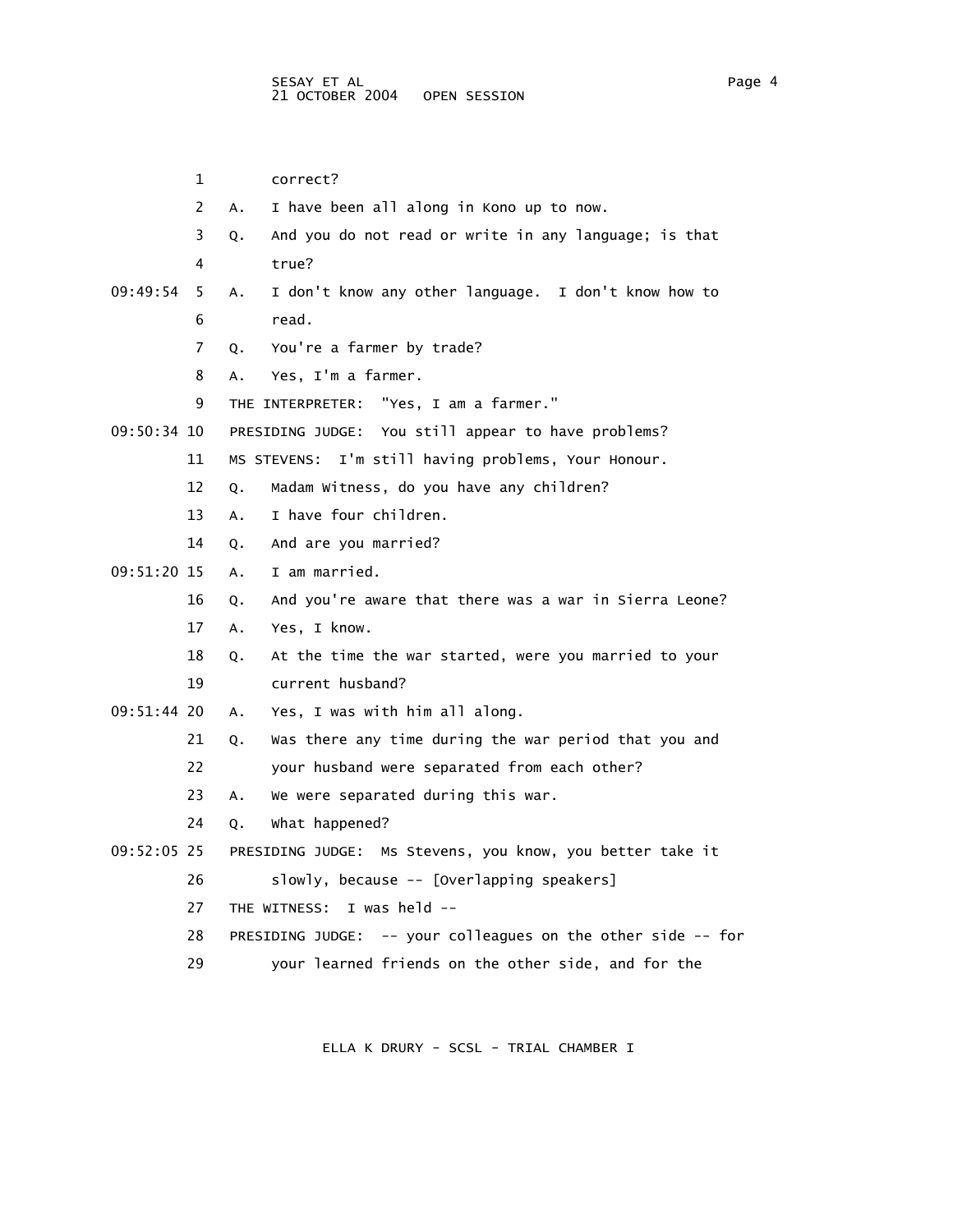|             | 1  | neatness of the record, proceed at an acceptable speed,         |
|-------------|----|-----------------------------------------------------------------|
|             | 2  | please.<br>Thank you.                                           |
|             | 3  | MS STEVENS:                                                     |
|             | 4  | Madam Witness, I'm going to ask that question again.<br>Q.      |
| 09:52:34    | 5  | what happened to cause a separation between you and your        |
|             | 6  | husband?                                                        |
|             | 7  | I was captured.<br>A.                                           |
|             | 8  | Captured by who?<br>Q.                                          |
|             | 9  | I was captured by the rebels.<br>Α.                             |
| 09:52:54 10 |    | Do you know which rebels captured you?<br>Q.                    |
|             | 11 | RUF.<br>Α.                                                      |
|             | 12 | How do you know that the rebels who captured you were RUF<br>Q. |
|             | 13 | rebels?                                                         |
|             | 14 | They told me themselves.<br>Α.                                  |
| 09:53:15 15 |    | when did they tell you this?<br>Q.                              |
|             | 16 | when they captured me.<br>Α.                                    |
|             | 17 | How many of them captured you?<br>Q.                            |
|             | 18 | Ms Stevens, please, please -- [Overlapping<br>PRESIDING JUDGE:  |
|             | 19 | speakers]                                                       |
| 09:53:31 20 |    | THE WITNESS: There were 10.                                     |
|             | 21 | PRESIDING JUDGE: Please. It's your witness. I think you're      |
|             | 22 | interested in the evidence being properly recorded.             |
|             | 23 | I apologise for the fast pace.<br>MS STEVENS:                   |
|             | 24 | How many of the rebels captured you?<br>Q.                      |
| 09:53:52 25 |    | There were 10.<br>Α.                                            |
|             | 26 | And how were they dressed?<br>Q.                                |
|             | 27 | Some of them were dressed in ordinary civilian dress and<br>A.  |
|             | 28 | others were dressed in uniform.                                 |
|             | 29 | Were they armed at all?<br>Q.                                   |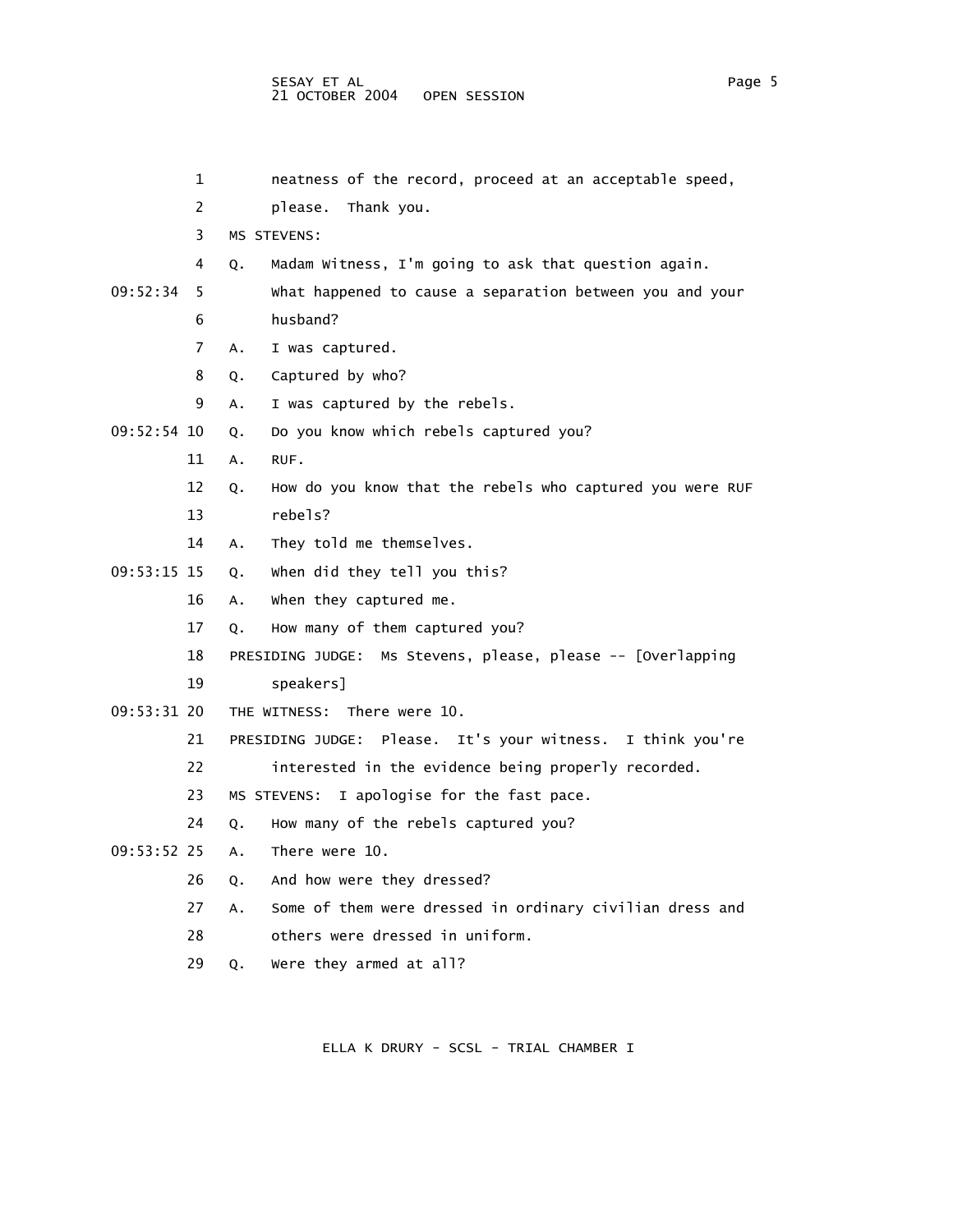- 1 A. Five of them had guns with them; then five hadn't.
- 2 Q. When you were captured by these RUF rebels, were you by
- 3 yourself?
- 4 A. I was not by myself.
- 09:54:43 5 Q. Who were you with?
	- 6 A. I was with them.
	- 7 Q. Who is "them"?
	- 8 A. The rebels.
	- 9 Q. Where was your husband at this time?
- 09:55:10 10 A. My husband was captured, but he was lucky to escape and 11 went away.
	- 12 Q. Apart from your husband, was any family member of yours 13 captured?
- 14 A. I was captured by [sic] my family, including my daughter.
- 09:55:43 15 Q. How many of you were captured?
	- 16 A. Those of us who were captured, we were 13 in number.
	- 17 Q. How many men -- were there any men in the group of 13?
	- 18 A. They were there; men were amongst us.
	- 19 Q. About how many men were in the group that was captured?

09:56:16 20 A. My husband was among them. He made the -- he was the

21 sixth, but he escaped; and so five -- there were only

- 22 five men remaining.
- 23 Q. And how many women?
- 24 A. We were 13 number including the men, except we check it.
- 09:57:02 25 Q. Apart from your daughter, were there any children amongst 26 the group that was captured?
	- 27 A. My daughter was the only small girl among the number.
	- 28 Q. How old was your daughter at the time?
	- 29 A. She was 11-years-old.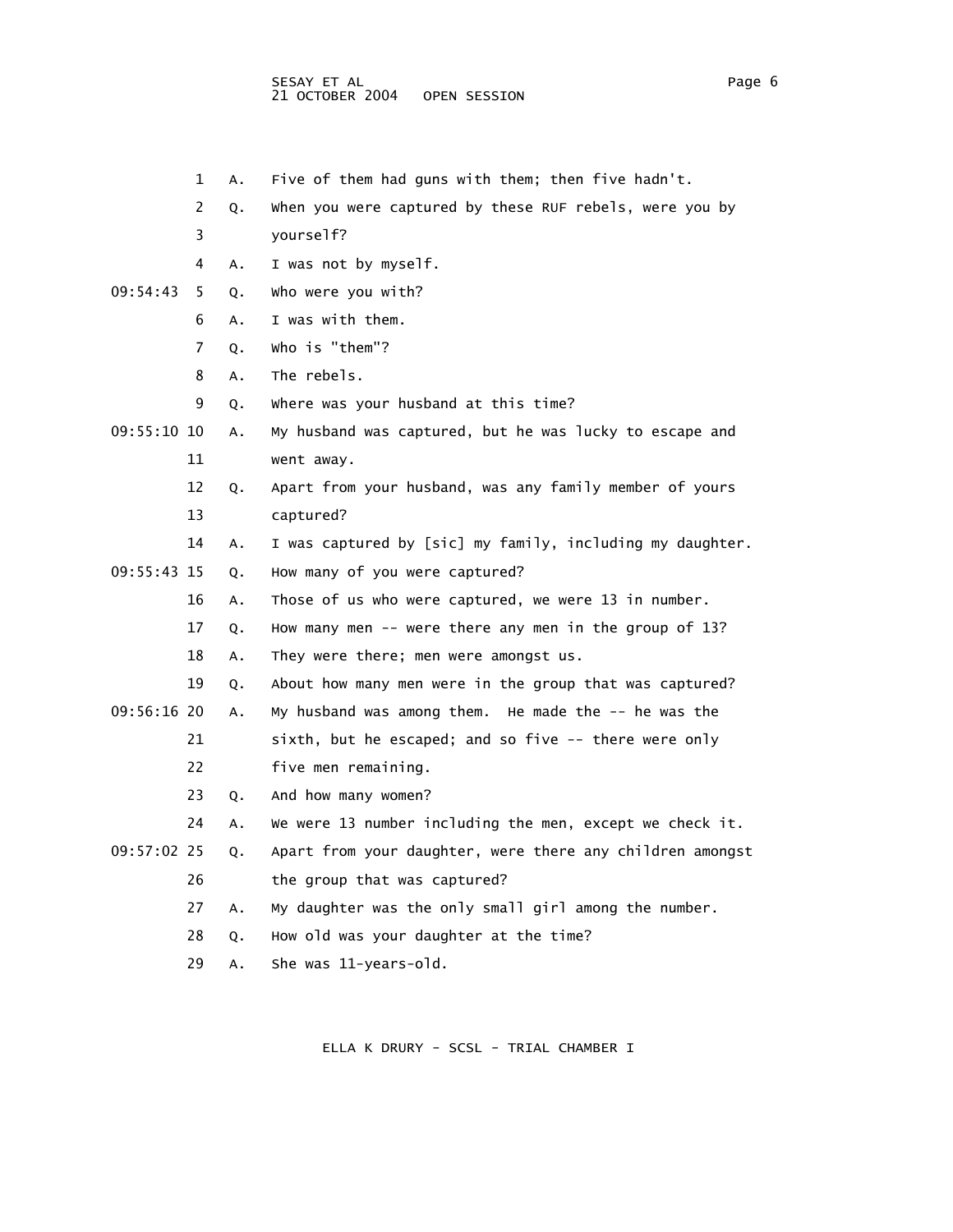- 2 PRESIDING JUDGE: Learned counsel, if I may ask a question. 3 Where were they captured? 4 MS STEVENS: Your Honours, I'm getting to that. 09:57:43 5 PRESIDING JUDGE: Okay, all right. 6 MS STEVENS: I'm getting to that. 8 your group who was armed? 9 A. Where we were captured, they held the guns. 09:58:14 10 Q. When you say "they", who are you referring to? 11 A. The rebels. 12 Q. There was no one in your group who carried a gun? 13 A. Those of us were captured, none had a gun with him. 14 Q. Or any other arms? 09:58:38 15 A. There was nothing else with us. 16 Q. Madam Witness, please tell this Court where you were 17 captured. 18 JUDGE THOMPSON: Learned counsel, is it "you" singular? 19 THE WITNESS: Where I was captured, the town is called 09:59:05 20 Tomandu. 21 MS STEVENS: 22 Q. Is that -- were the rest of the people you were with 23 captured at the same time that you were captured, Madam 24 Witness? 09:59:22 25 A. We were all captured there on the farm. 26 PRESIDING JUDGE: Was the town Tomandu? 27 MS STEVENS: Yes, Your Honour, she said Tomandu. 28 Q. Tomandu is in what chiefdom?
	-

- 1 Q. At the time that you were captured --
- 

7 Q. At the time that you were captured, was there anyone in

- 
- 
- 29 A. Lei Chiefdom.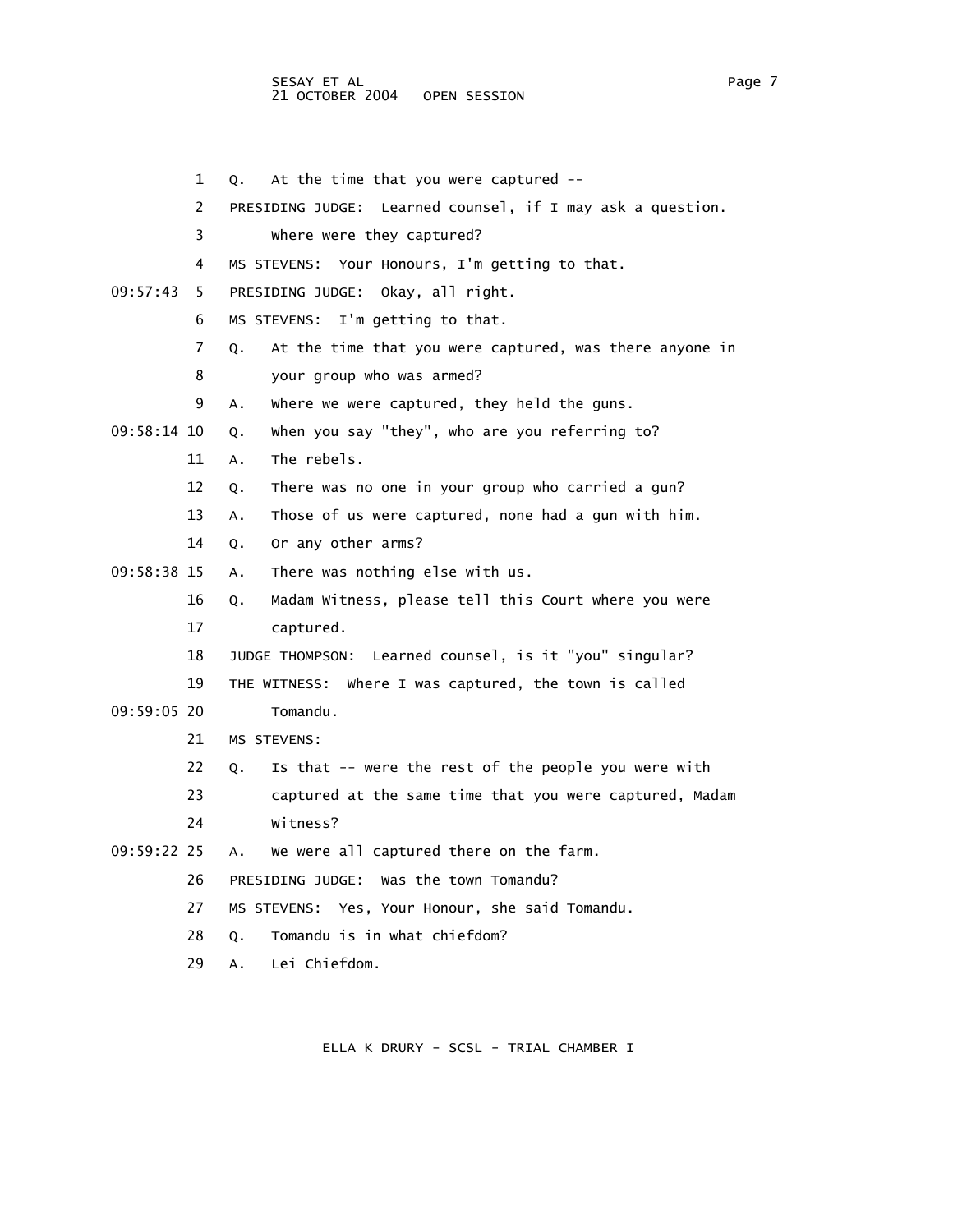|               | 1  | Q. | And in what district is Lei Chiefdom?                        |
|---------------|----|----|--------------------------------------------------------------|
|               | 2  | А. | Kono.                                                        |
|               | 3  | Q. | Were you living at xxxxxx at the time of your capture?       |
|               | 4  | Α. | We came from Guinea to collect food.                         |
| 10:00:08      | 5  | Q. | You were living in Guinea at the time; is that correct?      |
|               | 6  | Α. | I was in xxxxxx, but I came to Sierra Leone to collect       |
|               | 7  |    | rice.                                                        |
|               | 8  | Q. | why were you in xxxxxx?                                      |
|               | 9  |    | PRESIDING JUDGE: So she was living in xxxxxx. Yes, yes,      |
| 10:00:37 10   |    |    | okay.                                                        |
|               | 11 |    | MS STEVENS:                                                  |
|               | 12 | Q. | Why were you in xxxxxx, Madam Witness?                       |
|               | 13 | Α. | Because of the rebels, I fled to Guinea.                     |
|               | 14 | Q. | where were you living before you fled to xxxxxx?             |
| 10:00:54 15   |    | Α. | I was in xxxxxx Town.                                        |
|               | 16 | Q. | Do you remember the time period when you fled xxxxxx<br>Town |
|               | 17 |    | to go to xxxxxx?                                             |
|               | 18 | Α. | It was in the dry season that I left xxxxxx for xxxxxx.      |
|               | 19 | Q. | These rebels whom you said came to Koidu Town, do you        |
| 10:01:27 20   |    |    | know where they had come from?                               |
|               | 21 | Α. | They came from this part of the country and went there;      |
|               | 22 |    | and so I collected my children and left for xxxxxx.          |
|               | 23 | Q. | Madam Witness, can you please explain what you mean by       |
|               | 24 |    | "this part of the country"?                                  |
| $10:01:52$ 25 |    | Α. | They came from Freetown.                                     |
|               | 26 | Q. | How long had you been in xxxxxx before the rebels            |
|               | 27 |    | captured you and your family members?                        |
|               | 28 | А. | I spent three months there, but because I was so pressed     |
|               | 29 |    | down by the hunger in xxxxxx, that I came over to collect    |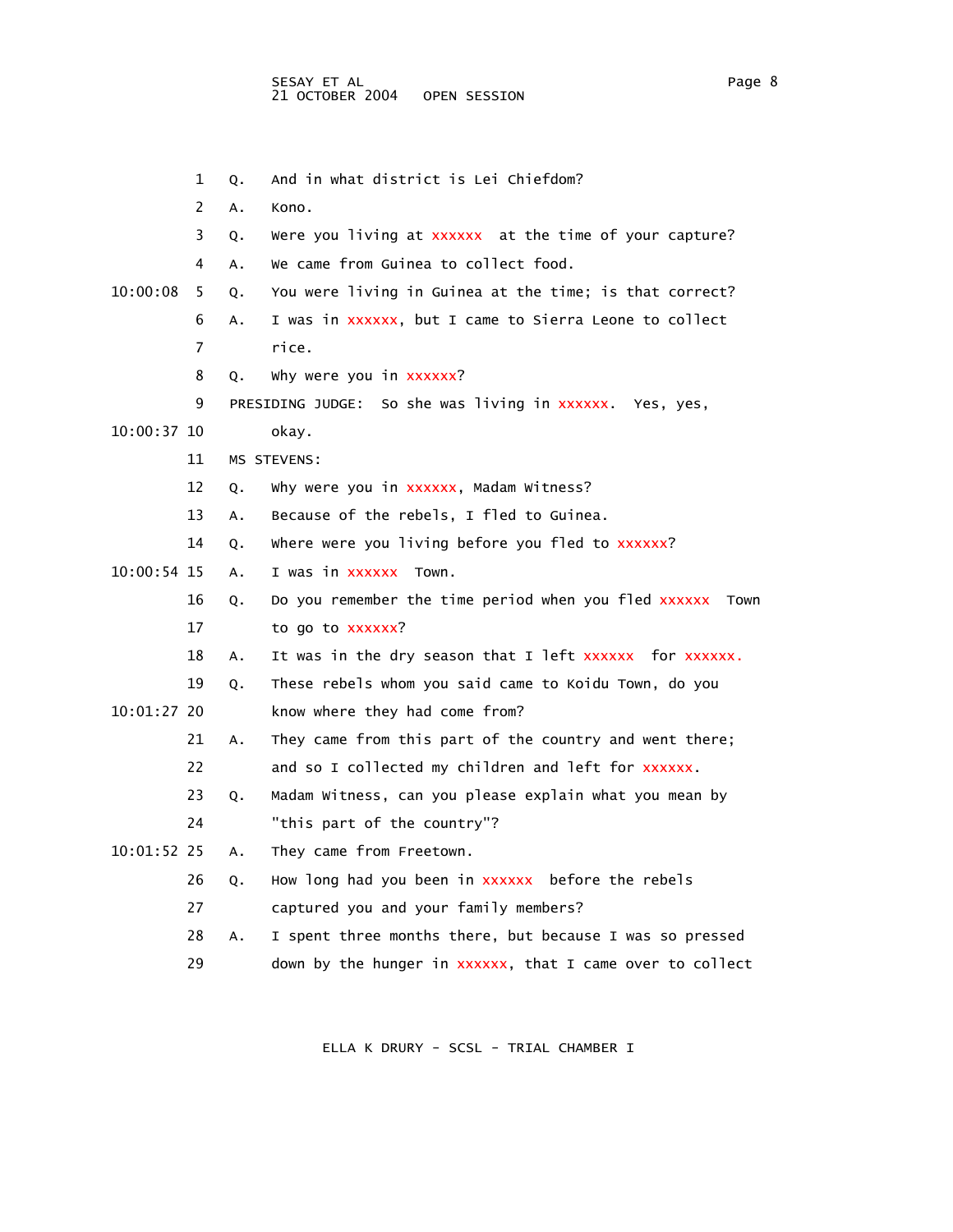|               | 1  |    | rice to get back.                                         |
|---------------|----|----|-----------------------------------------------------------|
|               | 2  | Q. | when the rebels captured you, Madam Witness, did they do  |
|               | 3  |    | anything to you?                                          |
|               | 4  | А. | when we are captured on the farm -- when we are captured  |
| 10:02:53      | 5  |    | on the farm, we were taken into the town and we were      |
|               | 6  |    | locked up in the house.                                   |
|               | 7  | Q. | How many of you were locked up in the house?              |
|               | 8  | Α. | By then my husband had not escaped, so we were 14.        |
|               | 9  | Q. | This was all of you who had been captured?                |
| $10:03:24$ 10 |    | Α. | Yes, we were all together, the first group that was       |
|               | 11 |    | captured.                                                 |
|               | 12 | Q. | And how long were you kept in this house?                 |
|               | 13 | Α. | We were not long in the lock-up; we were taken out.       |
|               | 14 | Q. | After you were taken out of the house, did the rebels do  |
| 10:04:04 15   |    |    | anything to you?                                          |
|               | 16 | Α. | when we were taken out of the house, we were divided into |
|               | 17 |    | groups. Men were put together and the women were put      |
|               | 18 |    | together.                                                 |
|               | 19 | Q. | After you had been divided into two groups, what happened |
| $10:04:40$ 20 |    |    | next?                                                     |
|               | 21 | Α. | when we were separated, they asked all the men to remove  |
|               | 22 |    | their shirts; and then they were carved some on their     |
|               | 23 |    | backs and on their arms.                                  |
|               | 24 | Q. | Madam Witness, what was carved on the men?                |
| 10:05:24 25   |    | Α. | They mark them with the inscription "RUF".                |
|               | 26 | Q. | who marked them?                                          |
|               | 27 | Α. | The rebels did that.                                      |
|               | 28 | Q. | How many of the rebels marked the men in your group?      |
|               | 29 | А. | One person did that marking.                              |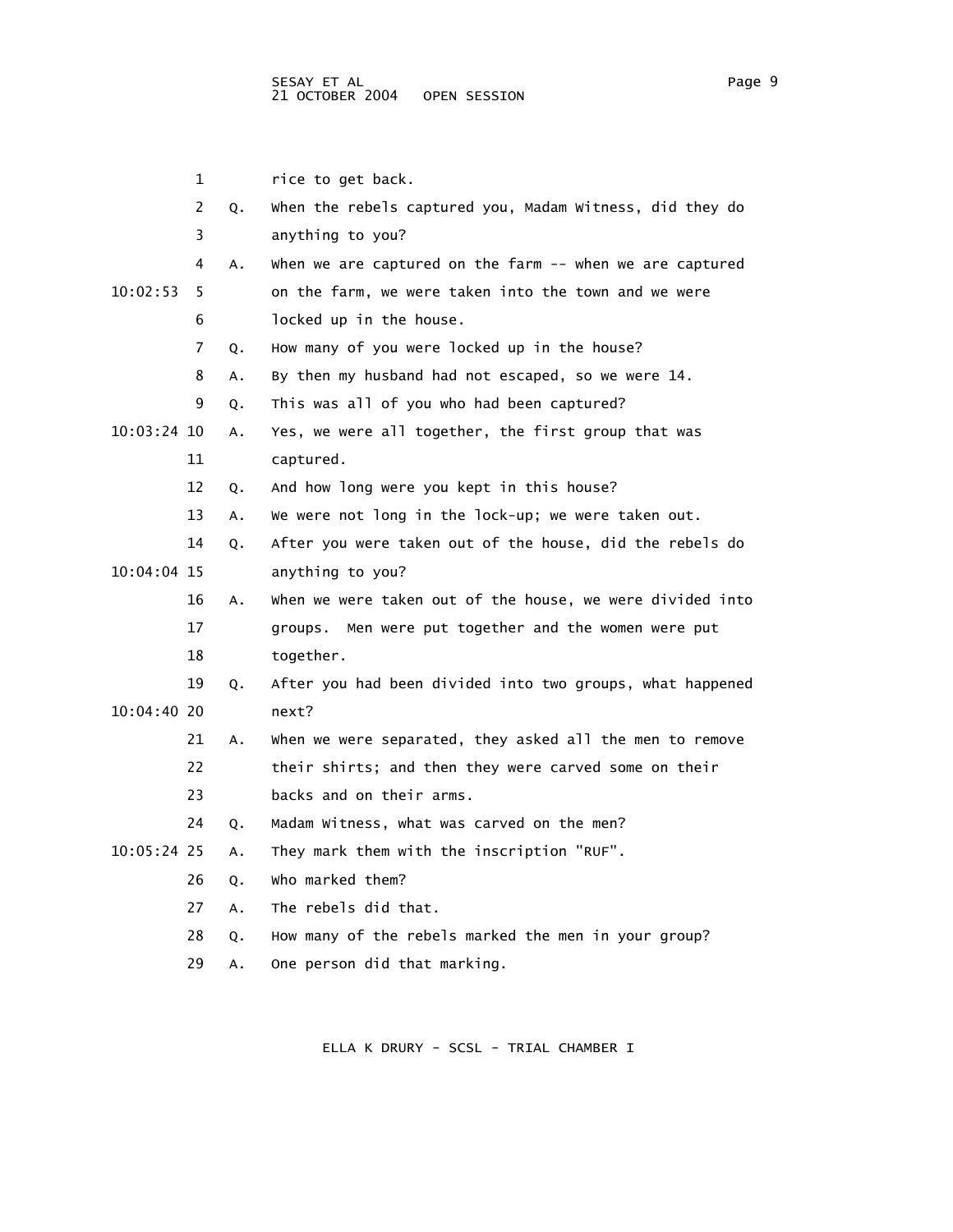1 Q. Do you remember his name? 2 A. Yes. 3 Q. Could you tell the Court the name of the person who 4 marked the men in your group? 10:06:09 5 A. I can show him. 6 Q. Could you tell this Court his name? 7 A. He is called Soh. 8 Q. What did he use to mark -- 9 PRESIDING JUDGE: Soh what? Can you spell the name Soh, 10:06:35 10 please? 11 MS STEVENS: Your Honour, in the statement it is spelt S-O-H. 12 There are variations of the spelling. 13 PRESIDING JUDGE: Okay. 14 JUDGE THOMPSON: Counsel, we're not looking at the statement. 10:06:53 15 We're listening to the testimony. Spell it again. 16 MS STEVENS: It's S-O-H in one statement; in another it is 17 S-O-W. So there are variations of spelling. 18 JUDGE THOMPSON: [Microphone not activated] 19 MS STEVENS: S-O-W, yes. 10:07:19 20 Q. What did Soh use to mark the men? 21 A. It was a new razor blade that he used to mark them. 22 Q. Did he say anything as he marked the men? 23 A. Well, he said he was going to mark them "RUF", so that in 24 case any of them happen to go to Guinea, he will be 10:08:01 25 killed there. 26 Q. Before he marked the men -- 27 PRESIDING JUDGE: Please wait. Yes, you may proceed, please, 28 and slowly, please. 29 MS STEVENS: I'll endeavour to reduce my pace, Your Honour.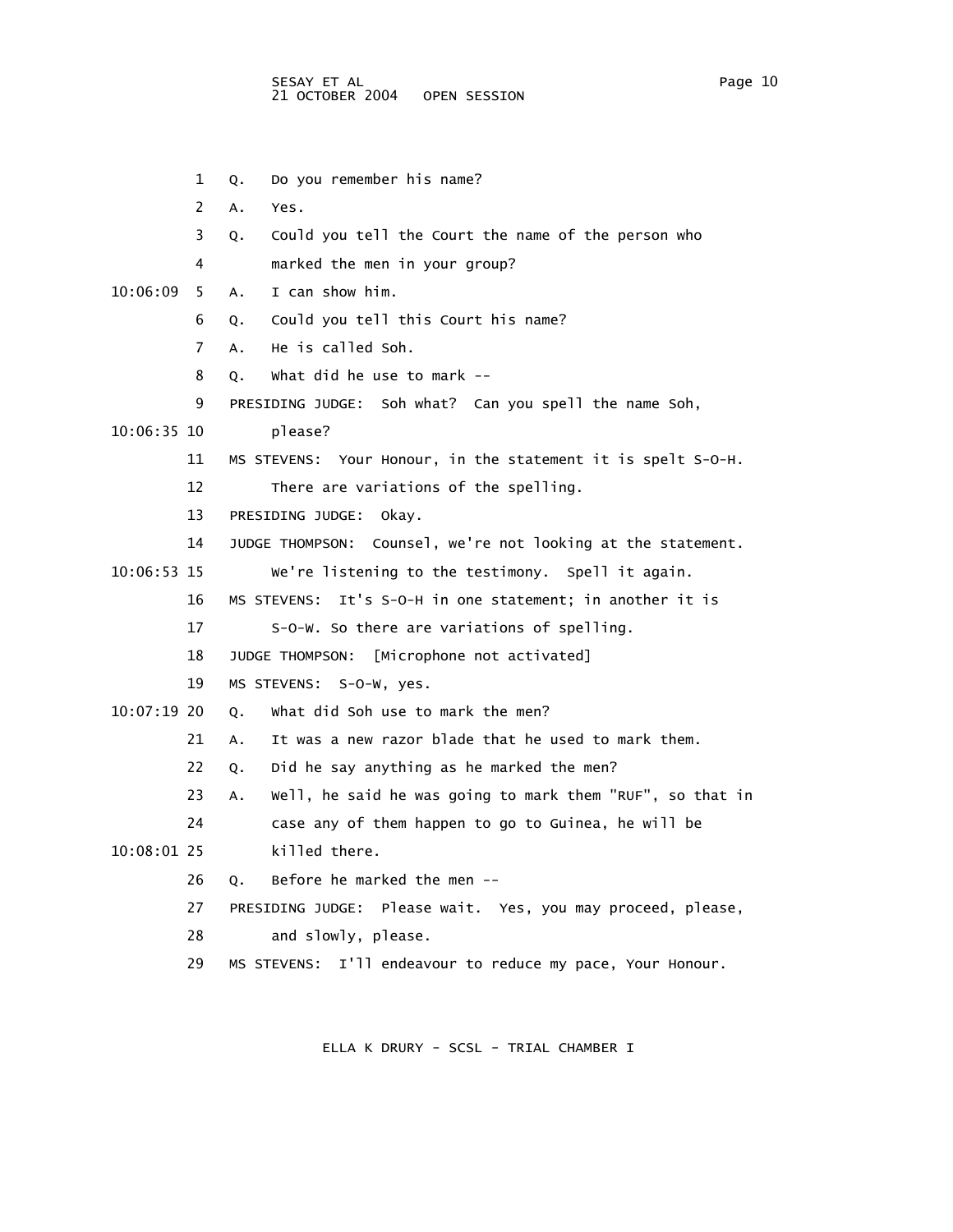1 Q. Before he marked the men, to your knowledge did he give 2 them any anaesthetic at all? 3 A. They did not give them any anaesthetic. After they 4 finished marking them, they left them to go. 10:09:12 5 Q. After he finished marking them, did he give them any 6 medication at all? 7 A. They did not give them any medication. 8 Q. As Soh was marking the men, where were you? 9 A. We were sitting down on the other side. 10:10:11 10 Q. About how -- using the dimensions of this Court, can you 11 tell us how far away you were from where the men were 12 being marked? 13 A. It was not a long distance. It just that they were 14 sitting on one side and the others were on the other 10:10:37 15 side. 16 Q. Madam Witness, using this court room, are you able to 17 assist us with how far away you were from where the 18 marking was going on? 19 A. It was not a long distance. We were very close together. 10:11:24 20 PRESIDING JUDGE: Take her back there again. Using this 21 Court, take her back. Let her look at the extent, you 22 know, of the Court and try to locate us. 23 MS STEVENS: 24 Q. Madam Witness, I want you to take a look at this court 10:11:48 25 room, okay? Take a look at this court room and indicate 26 to us about how far you were from the men when the men 27 were being marked? 28 A. The distance between us was just like you standing there. 29 Q. Madam Witness, if one group was standing where -- or was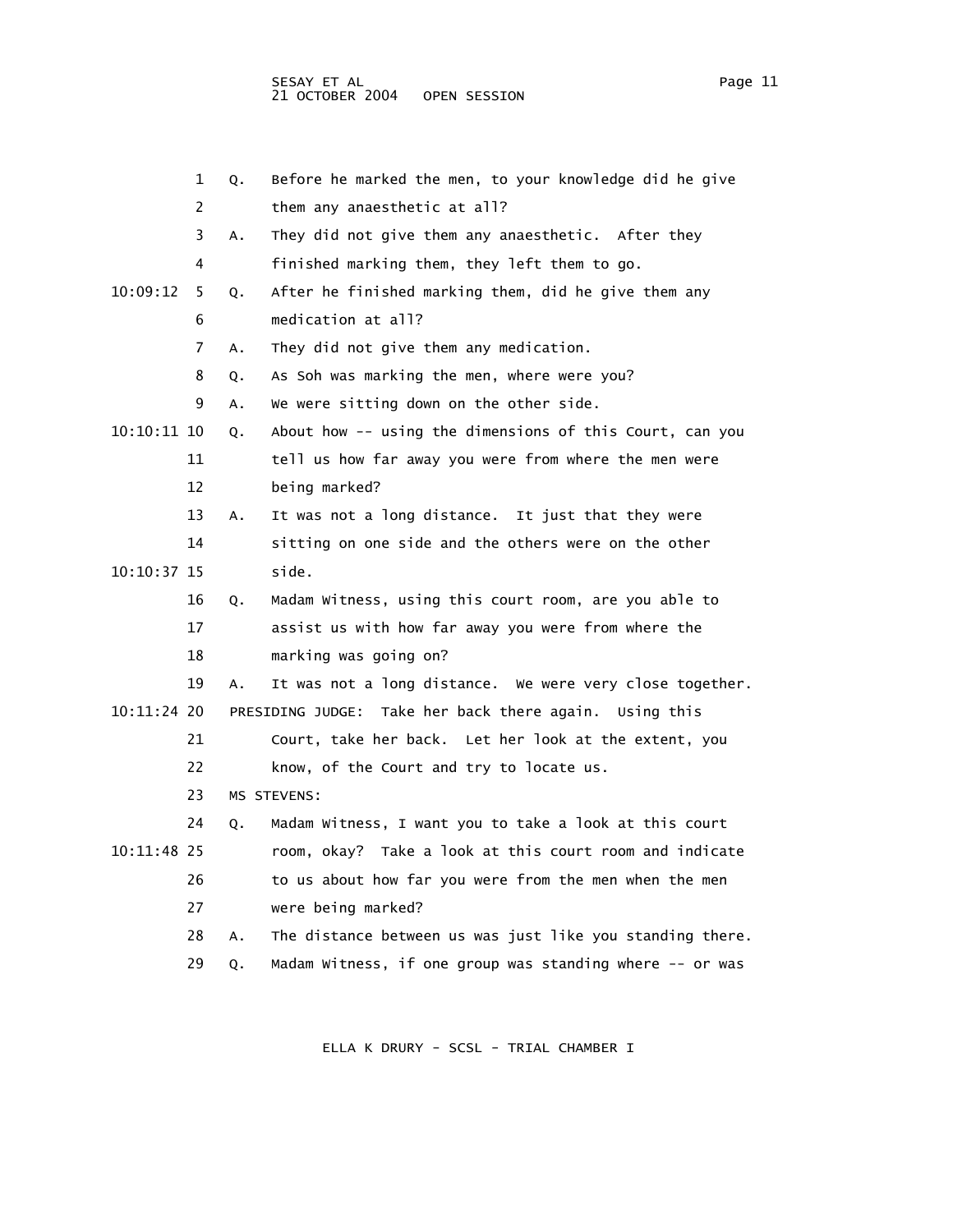|             | 1              | situated where I am standing, where was the other group?        |
|-------------|----------------|-----------------------------------------------------------------|
|             | $\overline{2}$ | PRESIDING JUDGE: I thought she said the distance is, you        |
|             | 3              | know, where she is sitting and where you are standing.          |
|             | 4              | THE WITNESS: The distance between us was just like you          |
| 10:12:56    | 5              | standing there and where I am seated.                           |
|             | 6              | [Microphone not activated]<br>JUDGE THOMPSON:                   |
|             | 7              | MS STEVENS: Okay. It's the last part that I had missed.         |
|             | 8              | JUDGE THOMPSON: Yeah.                                           |
|             | 9              | MS STEVENS: I think that would be an estimated distance of      |
| 10:13:07 10 |                | about 15 feet, 15 to 20 feet.                                   |
|             | 11             | JUDGE THOMPSON:<br>If you say so.                               |
|             | 12             | MS STEVENS: Estimation.                                         |
|             | 13             | Were the women in the group marked at all, Madam Witness?<br>Q. |
|             | 14             | They decided to mark us, but one of them said, "Please<br>A.    |
| 10:13:38 15 |                | don't mark these women."                                        |
|             | 16             | Did you remain in xxxxxx?<br>Q.                                 |
|             | 17             | We never stayed there.<br>А.                                    |
|             | 18             | where did you go next?<br>Q.                                    |
|             | 19             | We are brought in to XXXXXX Town from the farm, and they<br>Α.  |
| 10:14:14 20 |                | left us in xxxxxx Town and went to the next village.            |
|             | 21             | And did you remain in xxxxxx Town?<br>Q.                        |
|             | 22             | Well, they asked us to stay in XXXXXX Town under the<br>Α.      |
|             | 23             | custody of few of them, and the others went ahead to            |
|             | 24             | another village.                                                |
| 10:14:41 25 |                | Did the others who went to the other village ever return<br>Q.  |
|             | 26             | back?                                                           |
|             | 27             | They came back.<br>Α.                                           |
|             | 28             | when they came back, could you tell us what happened<br>Q.      |
|             | 29             | next?                                                           |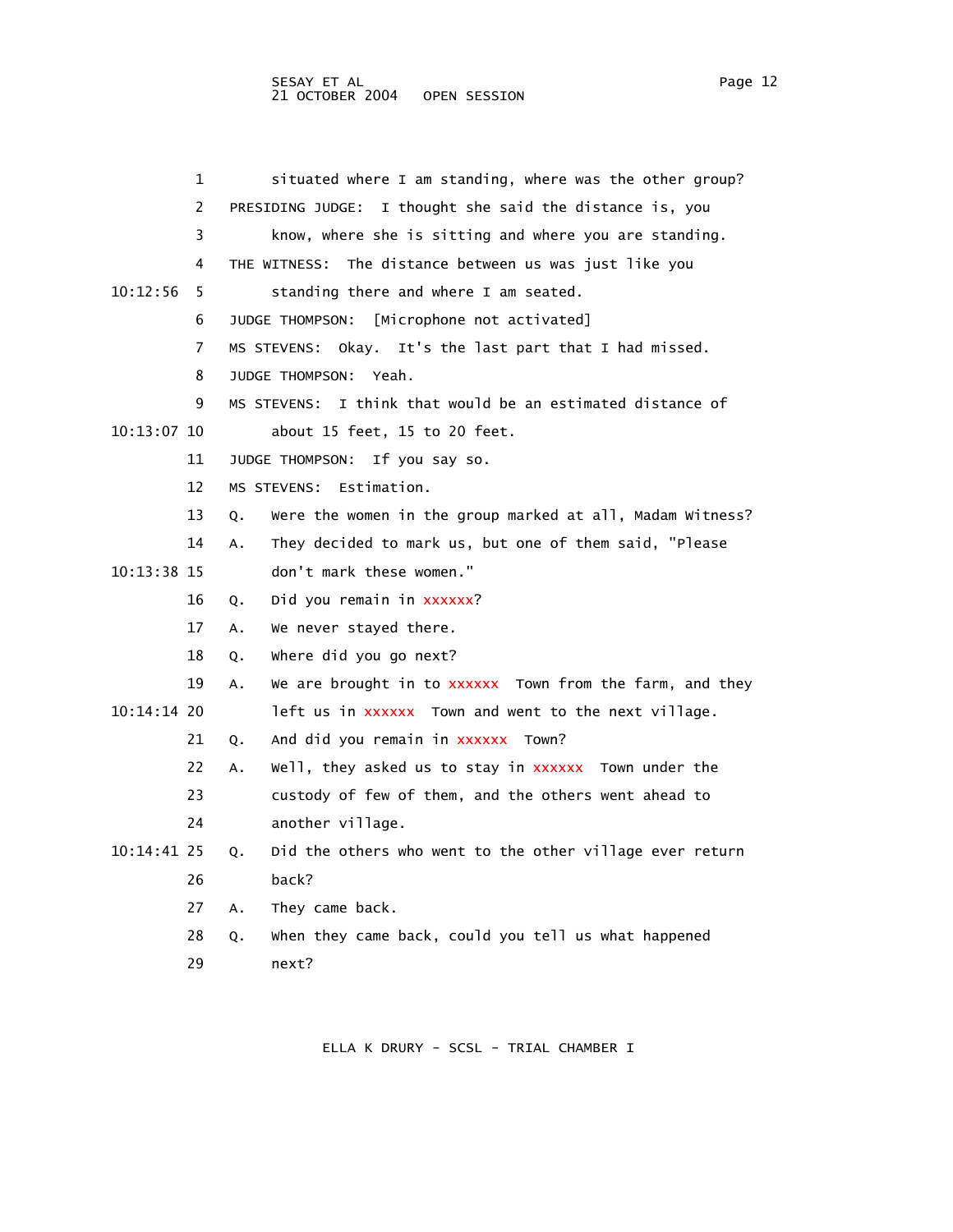|               | 1  | А. | when the others went to the next village, those who         |
|---------------|----|----|-------------------------------------------------------------|
|               | 2  |    | stayed with us held two ladies and took them into the       |
|               | 3  |    | house. But I don't know really what happened in the         |
|               | 4  |    | house, and we never asked because we are very much afraid   |
| 10:15:32      | 5  |    | of them.                                                    |
|               | 6  | Q. | Did you ever leave Tomandu Town with the rebels?            |
|               | 7  | А. | As they left, they returned from the other village.<br>Then |
|               | 8  |    | we too left.                                                |
|               | 9  | Q. | where did you go?                                           |
| $10:16:07$ 10 |    | Α. | We came to xxxxxx<br>Town.                                  |
|               | 11 | Q. | And who did you go to xxxxxx Town with?                     |
|               | 12 | А. | They brought us to XXXXXX Town.                             |
|               | 13 | Q. | when you say "they", who are you referring to, Madam        |
|               | 14 |    | Witness?                                                    |
| 10:16:32 15   |    | А. | The rebels.                                                 |
|               | 16 | Q. | And as you travelled from xxxxxx to xxxxxx Town, were you   |
|               | 17 |    | carrying anything?                                          |
|               | 18 | А. | The rice we came to collect to go back to xxxxxx, it was    |
|               | 19 |    | the same rice that they took and place them on our heads;   |
| $10:17:06$ 20 |    |    | and we were moving at a very high speed with them.          |
|               | 21 | Q. | How did you travel to xxxxxx Town? What mode of             |
|               | 22 |    | transportation was used to travel from xxxxxx to xxxxxx     |
|               | 23 |    | Town?                                                       |
|               | 24 | А. | we walked.                                                  |
| 10:17:33 25   |    | Q. | Could you tell this Court where XXXXXX Town is located -    |
|               | 26 |    | which chiefdom, in which district?                          |
|               | 27 | А. | Lei Chiefdom, the same Kono.                                |
|               | 28 | Q. | And on arrival at xxxxxx Town, did you do anything with     |
|               | 29 |    | the load that you had been carrying?                        |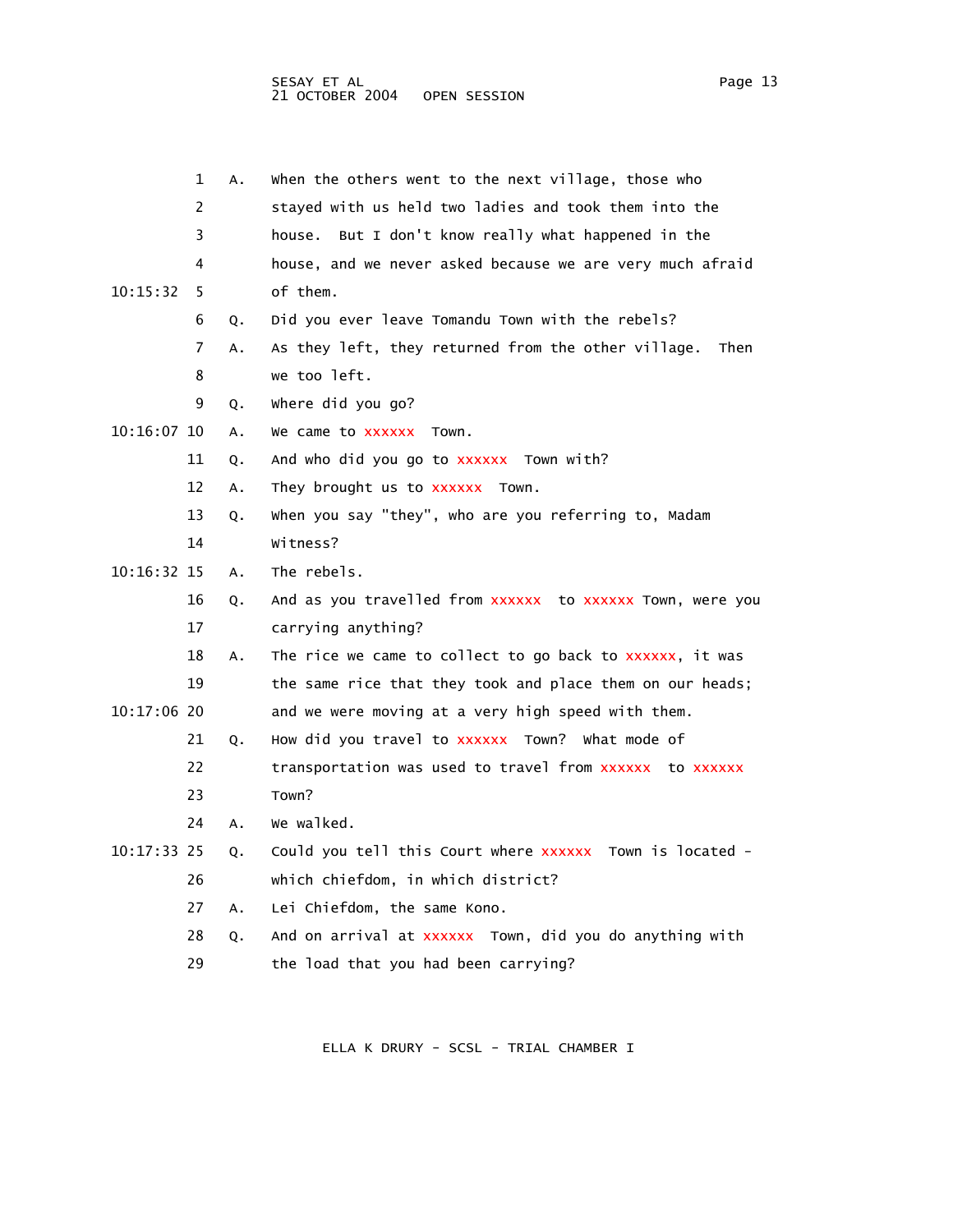|             | 1  | А. | when we reached xxxxxx Town, all the load we carried         |
|-------------|----|----|--------------------------------------------------------------|
|             | 2  |    | along, they took it and presented to their head.             |
|             | 3  | Q. | And who was their head?                                      |
|             | 4  | Α. | Alpha.                                                       |
| 10:18:30    | 5  | Q. | Did Alpha say anything at all to you when you arrived at     |
|             | 6  |    | XXXXXX Town?                                                 |
|             | 7  | Α. | when we reached xxxxxx Town, they informed him about our     |
|             | 8  |    | arrival                                                      |
|             | 9  | Q. | Once he was informed of your arrival, did he do anything     |
| 10:19:31 10 |    |    | at all?                                                      |
|             | 11 | Α. | when we -- they told him that they've brought us there,      |
|             | 12 |    | they came together and then divided all the women among      |
|             | 13 |    | themselves. Each one will come and say "This is my own       |
|             | 14 |    | wife," and they distributed all the women among              |
| 10:20:10 15 |    |    | themselves, but I was asked to stay.                         |
|             | 16 | Q. | What happened to your daughter?                              |
|             | 17 | А. | They had her married to somebody.                            |
|             | 18 | Q. | Do you mean she was also given to a man?                     |
|             | 19 | А. | She was also given to a man.                                 |
| 10:20:49 20 |    | Q. | why were you asked to stay?                                  |
|             | 21 | Α. | Well, after they've done this, the tapper he had -- the      |
|             | 22 |    | tapper whom Alpha had, I was given over to him as wife.      |
|             | 23 |    | PRESIDING JUDGE:<br>Tapper? When you say "tapper", what does |
|             | 24 |    | that mean? A wine tapper or what?                            |
| 10:21:29 25 |    |    | MS STEVENS:                                                  |
|             | 26 | Q. | Madam Witness, what do you mean by tapper?                   |
|             | 27 | А. | Used to tap wine for him.                                    |
|             | 28 | Q. | What was the name of the wine tapper, Madam Witness?         |
|             | 29 | А. | He was called xxxxxx.                                        |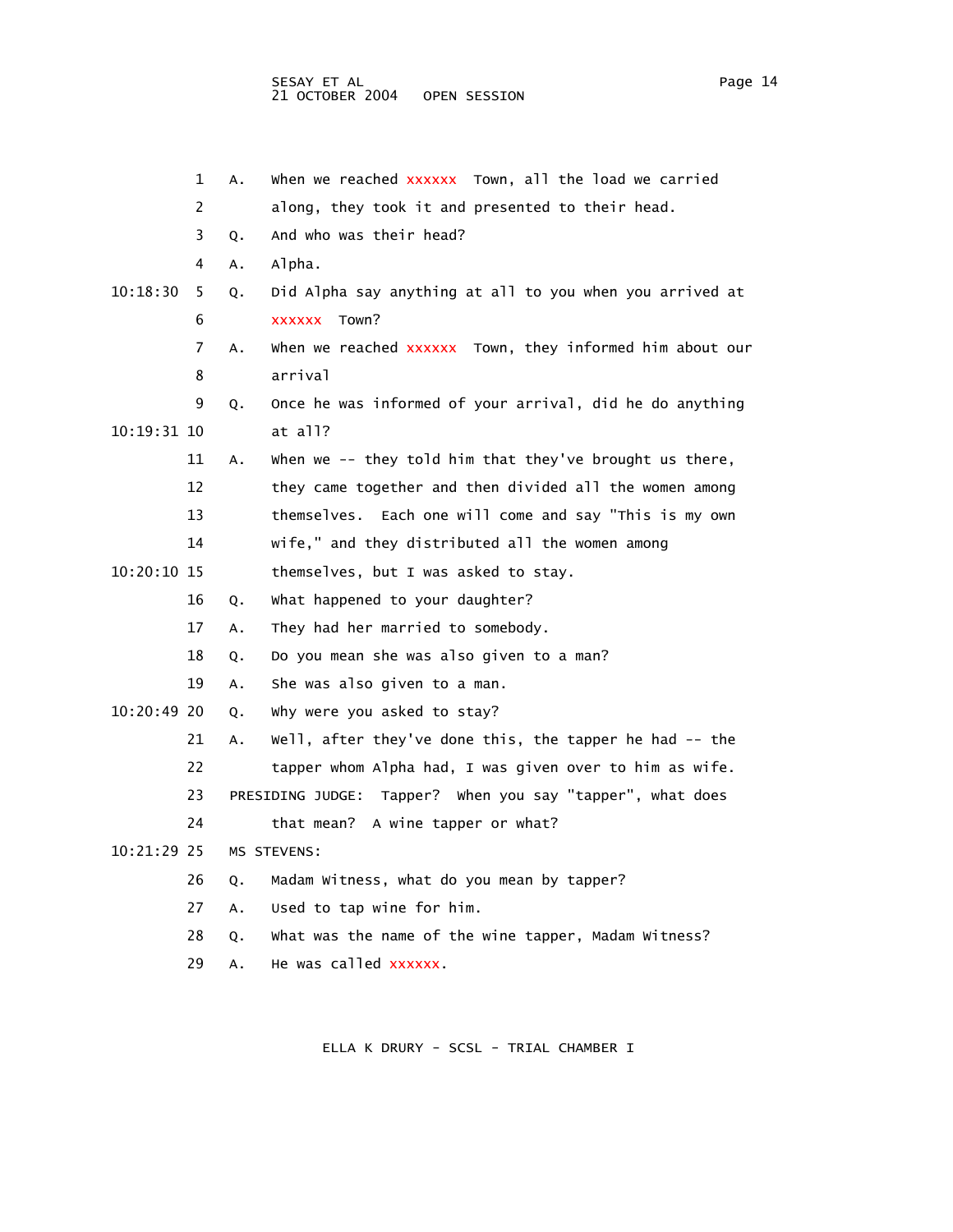1 Q. When you were given to xxxxxx, did you agree to become his 2 wife? 3 A. Not my wish, because somebody is not your husband and you 4 are just taken and given to the person. I was not really 10:22:44 5 happy about it. 6 Q. Did you live together with xxxxxx? 7 A. I was all along with xxxxxx as wife to him. Even when I 8 am during my menstrual period, he still continue to have 9 an affair with me. Doesn't give me any chance at all. 10:23:29 10 Q. Did you live together in the same house with xxxxxx? 11 A. We were together in the same house. 12 Q. Were there other people living in the house with you and 13 xxxxxx? 14 A. At first there were other people with us. 10:24:31 15 Q. Who were these other people? 16 A. People who capture people. 17 Q. Do you know where they had come from? 18 PRESIDING JUDGE: Sorry, I can't -- the translation says 19 "people who capture people". I mean, what does that 10:25:11 20 mean? Some people were living with us at first. These 21 were "people who capture people". What does that mean? 22 Can she elucidate on that, please? 23 MS STEVENS: 24 Q. Madam Witness, these other people who lived in the house 10:25:33 25 with you and xxxxxx, who were they? 26 A. They were there for just a day. I mean, they -- we spent 27 the day there and left the house. 28 Q. Were they rebels or civilians?

29 A. They were civilians.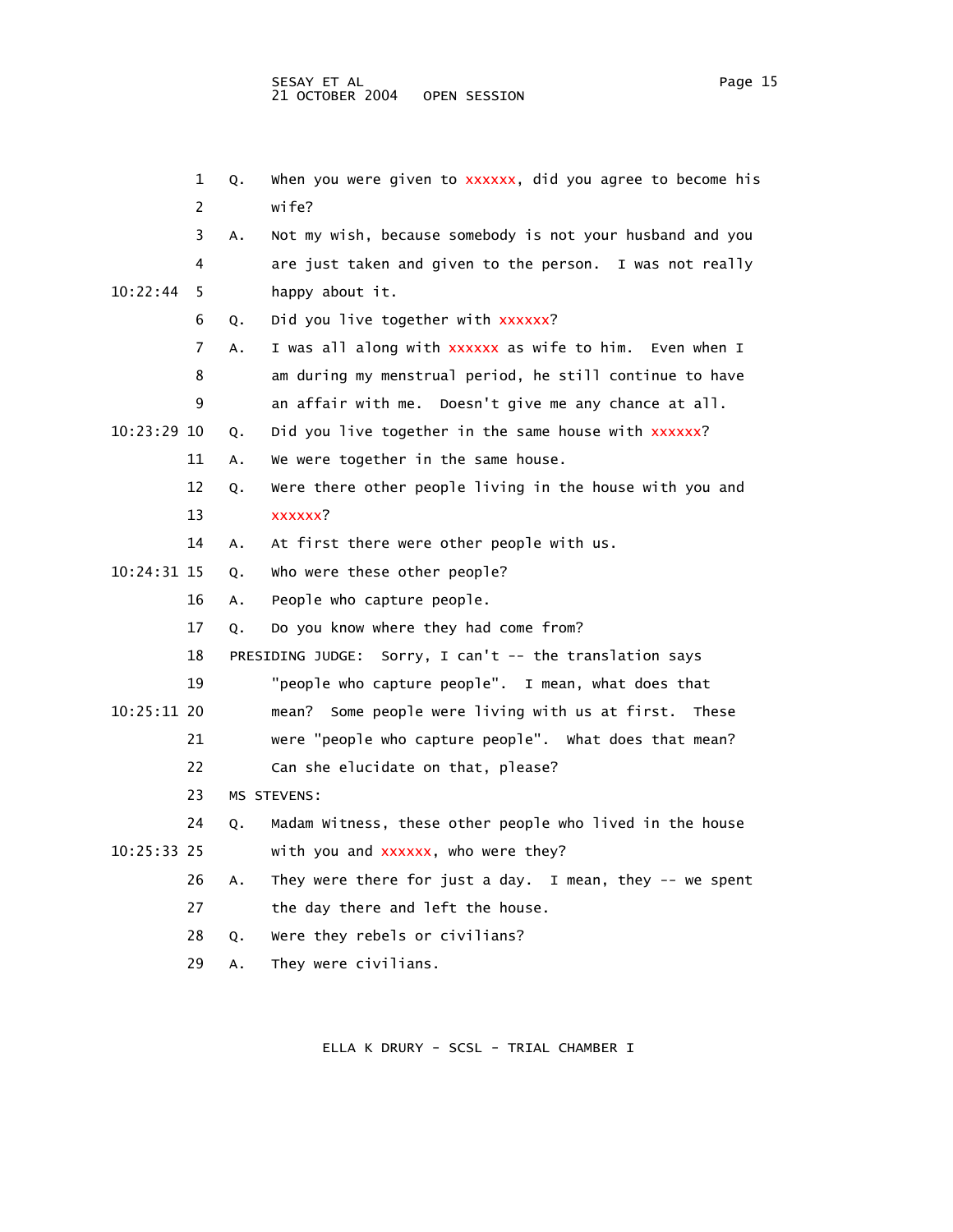SESAY ET AL Page 16 and the set of the set of the set of the set of the set of the set of the set of the set o 21 OCTOBER 2004 OPEN SESSION

|             | 1  | Q. | where was Alpha, the head of the rebels, staying?          |
|-------------|----|----|------------------------------------------------------------|
|             | 2  | Α. | The same house. He was living in the parlour and then we   |
|             | 3  |    | were on the other side.                                    |
|             | 4  | Q. | Did Alpha carry a weapon?                                  |
| 10:26:43    | 5  | A. | He had a gun.                                              |
|             | 6  | Q. | Madam Witness, at the time that you were living with       |
|             | 7  |    | xxxxxx, who cooked for him?                                |
|             | 8  | А. | I used to cook for him.                                    |
|             | 9  | Q. | Do you know who washed his clothes?                        |
| 10:27:50 10 |    | Α. | I used to launder for him.                                 |
|             | 11 | Q. | what about the room where you slept, do you know who       |
|             | 12 |    | cleaned the room?                                          |
|             | 13 | Α. | I used to sweep the house, clean the house; I did          |
|             | 14 |    | everything.                                                |
| 10:28:15 15 |    | Q. | Apart from cleaning the house, cooking for Alpha, washing  |
|             | 16 |    | his clothes, did you do any other kind of work?            |
|             | 17 | A. | There was another work there which I did for him.<br>Each  |
|             | 18 |    | time he went out and harvested palm fruit, I used to       |
|             | 19 |    | prepare the palm fruits, beat -- pound rice for him.<br>I. |
| 10:28:53 20 |    |    | used to do this work up to an extent all my hands were     |
|             | 21 |    | all blistered.                                             |
|             | 22 | Q. | Could you describe what a typical day was like for you     |
|             | 23 |    | when you were living with xxxxxx?                          |
|             | 24 | А. | It was -- this was not done regularly, but the day -- on   |
| 10:29:44 25 |    |    | the particular day, I will pound for the whole day until   |
|             | 26 |    | in the night.                                              |
|             | 27 | Q. | Did you have sexual intercourse with xxxxxx?               |
|             | 28 | A. | He had sex with me to his satisfaction. Even when I was    |
|             | 29 |    | in my menstrual period, when I complain, he say that is    |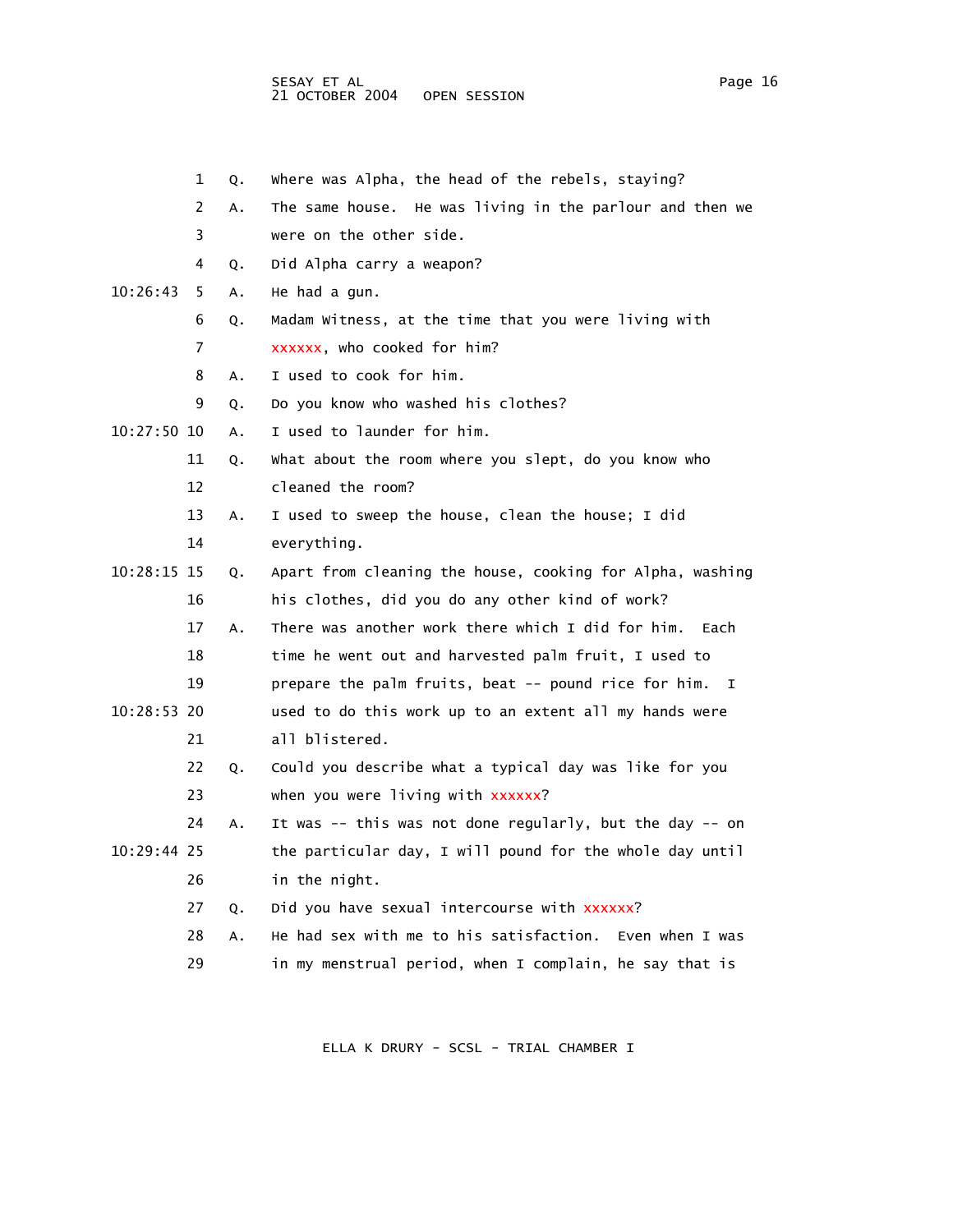|             | 1  |    | not his business. He will do it regular, every day.        |
|-------------|----|----|------------------------------------------------------------|
|             | 2  | Q. | Madam Witness, how did you feel about being given to a     |
|             | 3  |    | man who was not your husband?                              |
|             | 4  | Α. | I didn't feel good. I didn't feel good, because somebody   |
| 10:31:22    | 5  |    | who is not your legal husband, I was not happy at all.     |
|             | 6  |    | And he will go to bed, he will sex me to the best of his   |
|             | 7  |    | satisfaction. Even when I complain that I am really        |
|             | 8  |    | experiencing my menstrual period, he will not really take  |
|             | 9  |    | heed to it; he will still have sex with me. So I was not   |
| 10:31:42 10 |    |    | happy at all.                                              |
|             | 11 | Q. | Were you free to move around in xxxxxx Town?               |
|             | 12 | Α. | There was no time for us to go about freely, because       |
|             | 13 |    | where we were taken there was no place to go, and we are   |
|             | 14 |    | very much afraid that if we attempt to go somewhere, they  |
| 10:32:30 15 |    |    | will do something bad with us.                             |
|             | 16 | Q. | And when you say "they", who are you referring to, Madam   |
|             | 17 |    | Witness?                                                   |
|             | 18 | Α. | The rebels.                                                |
|             | 19 | Q. | About how many rebels were at xxxxxx Town?                 |
| 10:33:03 20 |    | Α. | There were so many, because it was they who took over the  |
|             | 21 |    | whole town.                                                |
|             | 22 | Q. | And these rebels who filled up the town of xxxxxx, were    |
|             | 23 |    | they armed?                                                |
|             | 24 | А. | All of them carried guns.                                  |
| 10:33:39 25 |    | Q. | And apart from yourself, who was a civilian who had been   |
|             | 26 |    | captured by RUF rebels, did you see any other civilians    |
|             | 27 |    | in xxxxxx Town who had been captured?                      |
|             | 28 | Α. | There are so many civilians, because each time they will   |
|             | 29 |    | go out and capture civilians and bring them there.<br>They |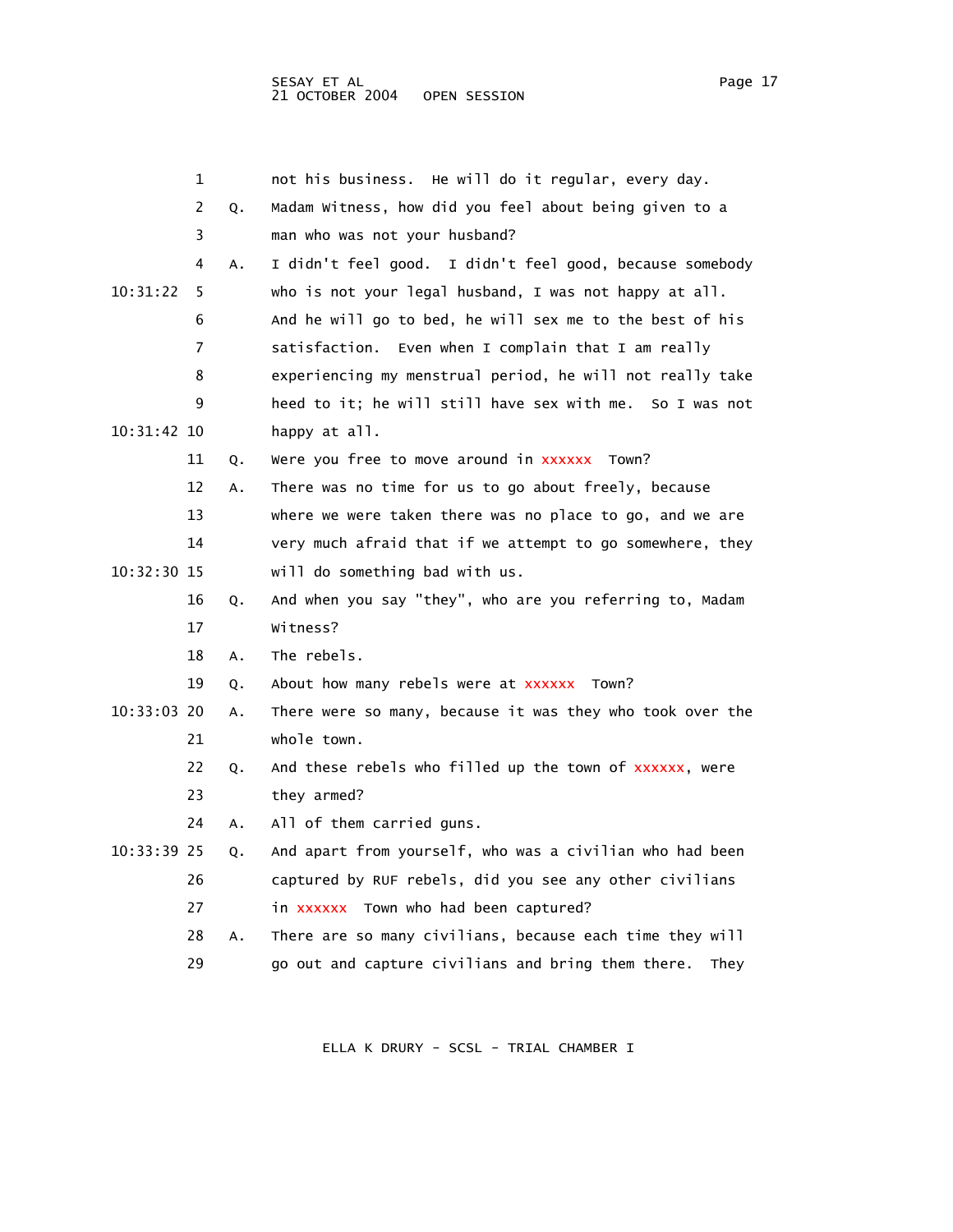|               | 1  |    | did that so many times, so there were so many civilians.   |
|---------------|----|----|------------------------------------------------------------|
|               | 2  | Q. | Amongst the civilians that were captured and brought to    |
|               | 3  |    | Kissy Town, were there any women brought to Kissy Town?    |
|               | 4  | Α. | There were women as well as men.                           |
| 10:35:07      | 5  | Q. | And what happened to these women who were brought to       |
|               | 6  |    | Kissy Town?                                                |
|               | 7  | А. | I did not check at all, because I did not sit down or      |
|               | 8  |    | begin to watch what they did with them.                    |
|               | 9  | Q. | what about the men, do you know what happened to them?     |
| 10:35:43 10   |    | А. | I don't know about them.                                   |
|               | 11 | Q. | Did you stay in xxxxxx Town the whole time with the        |
|               | 12 |    | rebels?                                                    |
|               | 13 | А. | We spent a month with them in xxxxxx<br>Town.              |
|               | 14 | Q. | And where did you go after that?                           |
| 10:36:18 15   |    | Α. | when we left there we came to xxxxxx.                      |
|               | 16 | Q. | when you moved to xxxxxx, where was xxxxxx?                |
|               | 17 | Α. | We came together.                                          |
|               | 18 | Q. | And did you continue living with xxxxxx in xxxxxx?         |
|               | 19 | А. | We were together there the same way.                       |
| $10:37:17$ 20 |    | Q. | And did you continue to work for him as you had done       |
|               | 21 |    | before in xxxxxx Town?                                     |
|               | 22 | А. | Same way I work for him in xxxxxx Town, the same way I     |
|               | 23 |    | work for him in xxxxxx.                                    |
|               | 24 | Q. | And did he continue having sexual intercourse with you     |
| 10:37:42 25   |    |    | then?                                                      |
|               | 26 | А. | Even in xxxxxx he used to sex with me the same way,        |
|               | 27 |    | every day -- every day and night. And even if -- when I    |
|               | 28 |    | complain, he does not even accept it.                      |
|               | 29 | Q. | After you left xxxxxx Town, did you ever see your daughter |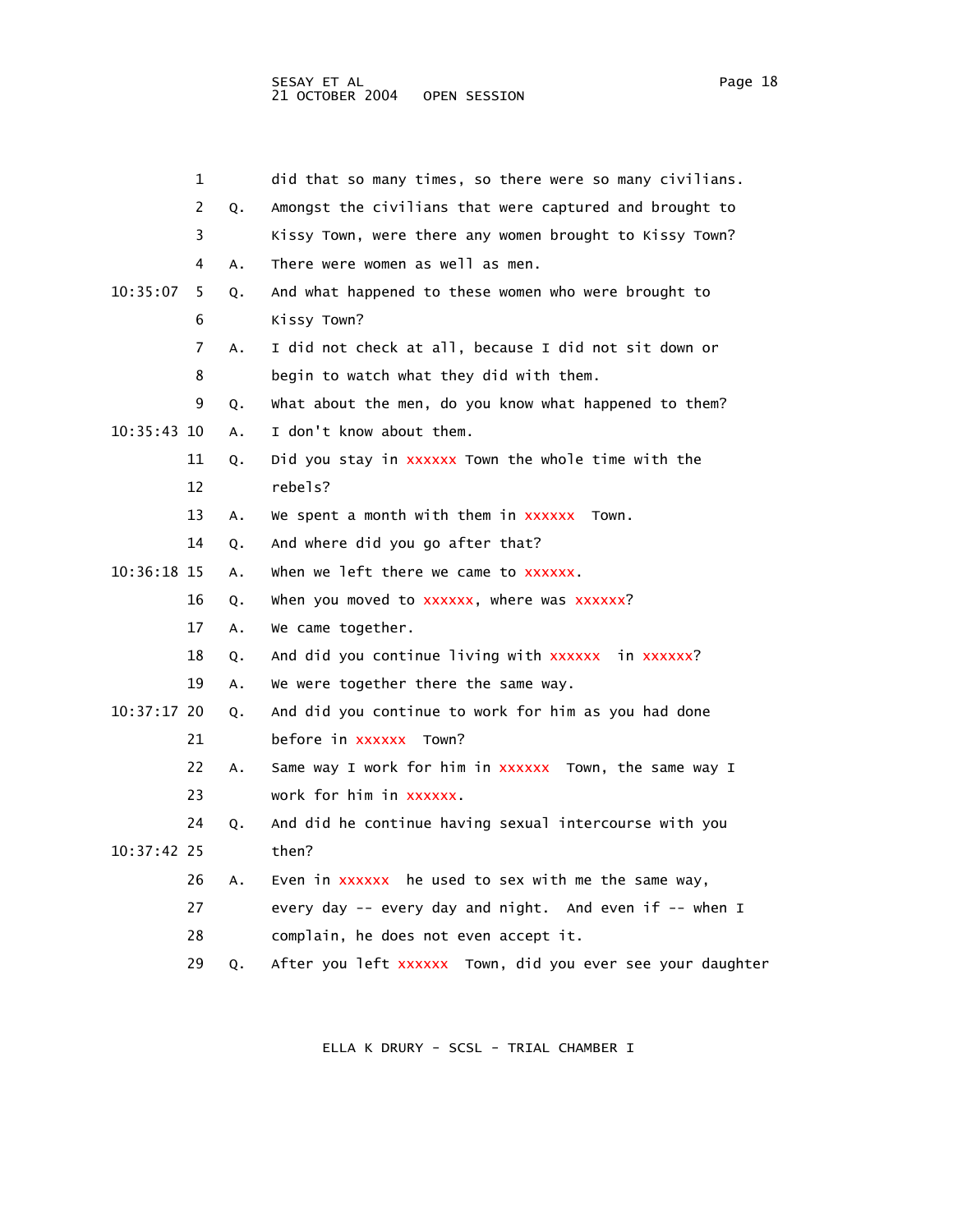1 again? 2 A. When we left xxxxxx Town, I told them that my daughter is 3 far off from me. So they went and collected her from 4 xxxxxx Town and brought her to xxxxxx. 10:38:53 5 Q. And who did she stay with in Njagbema? 6 A. With the same person from xxxxxx Town - xxxxxx. 7 Q. Whilst you were in Njagbema -- 8 PRESIDING JUDGE: xxxxxxxxxxxx? Abu? 9 MS STEVENS: XXXXXXXXXXXX. 10:40:08 10 Q. Did anything happen to your daughter whilst you were in 11 xxxxxx? 12 A. Something happen with her when I was in xxxxxx, because 13 it was in the night. xxxxxx held her and sexed -- and had 14 sex with her. And when the daughter cried, when she was 10:40:31 15 crying from the pain, she held her and they suppress her. 16 And when I asked the girl, the girl said then, "This man 17 has done something with me which I don't like." 18 Q. Did she tell you what xxxxxx had done to her that she did 19 not like? 10:41:12 20 A. She complain that -- she kept on complain. She kept on 21 complaining that what xxxxxx did with her was too bad and 22 she didn't like it at all, but she did not tell me at 23 all. I did not ask her to tell me. But I told her to be 24 patient because it is war and we don't have nothing to 10:41:53 25 do. 26 Q. Do you remember how long you stayed in xxxxxx for? 27 A. I was not able to count the number of months we spent in 28 xxxxxx, but from the time we were held -- when we were 29 captured up to the time when we were freed, it was one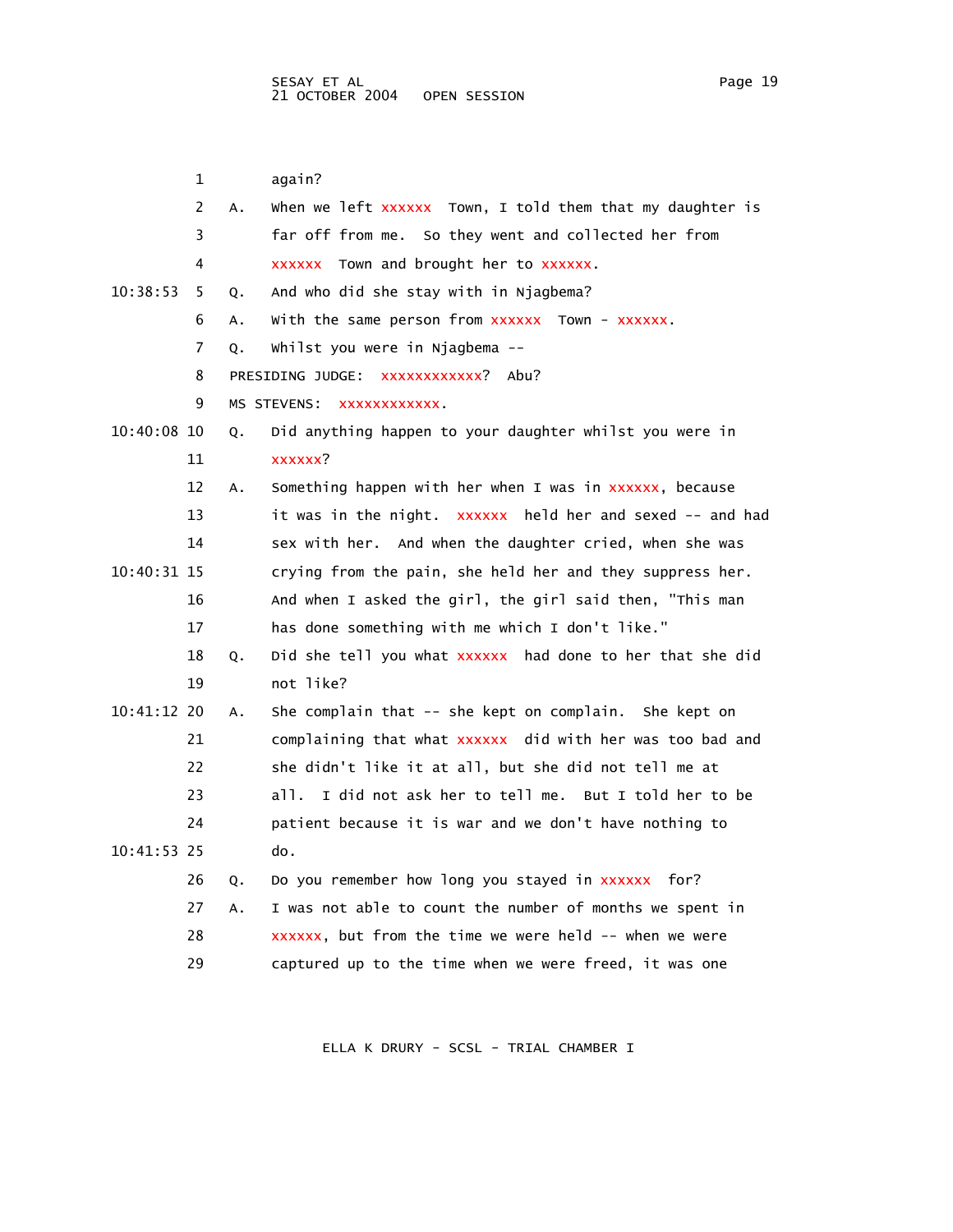|             | 1              |    | year and three months.                                     |
|-------------|----------------|----|------------------------------------------------------------|
|             | $\overline{2}$ | Q. | And for that whole period of a year and three months,      |
|             | 3              |    | Madam Witness, did you continue to live with the man to    |
|             | 4              |    | whom you had been given to as a wife?                      |
| 10:43:21    | 5              | A. | I was with him for the one year and three months.          |
|             | 6              | Q. | During the time that you were with this man xxxxxx, did    |
|             | 7              |    | you ever try to escape?                                    |
|             | 8              | Α. | I did not make any attempt to run away, because all --     |
|             | 9              |    | there were so many of them around. I was afraid that in    |
| 10:44:14 10 |                |    | case I escape, then I will be held again by another        |
|             | 11             |    | group. So I decided to stay with him.                      |
|             | 12             | Q. | Do you know if any of the other civilians who had been     |
|             | 13             |    | captured ever tried to escape?                             |
|             | 14             | Α. | when we were in $xxxxx$ Town, a group $-$ a few of the     |
| 10:45:02 15 |                |    | captives tried to run away; they run away. And I was       |
|             | 16             |    | called -- I was summoned, and accused that I spoke to      |
|             | 17             |    | these people in xxxxxx and asked them to run away.<br>So I |
|             | 18             |    | was taken out and I was threatened to be killed.           |
|             | 19             | Q. | Madam Witness, could you tell us what happened when you    |
| 10:45:56 20 |                |    | finally left xxxxxx -- why you finally left xxxxxx?        |
|             | 21             | А. | Well, the reason why I left him is because when we all     |
|             | 22             |    | came to Kono, by then an announcement was made that the    |
|             | 23             |    | rebels should release all the people they had in their     |
|             | 24             |    | custody. So that was the moment when I assemble my         |
| 10:46:43 25 |                |    | children together and I left xxxxxx and went away.         |
|             | 26             | Q. | Do you know who gave the instructions that -- who          |
|             | 27             |    | announced that it was now a ceasefire and everybody        |
|             | 28             |    | should then go back to where they came from?               |
|             | 29             | Α. | Their head. It was their head that made that               |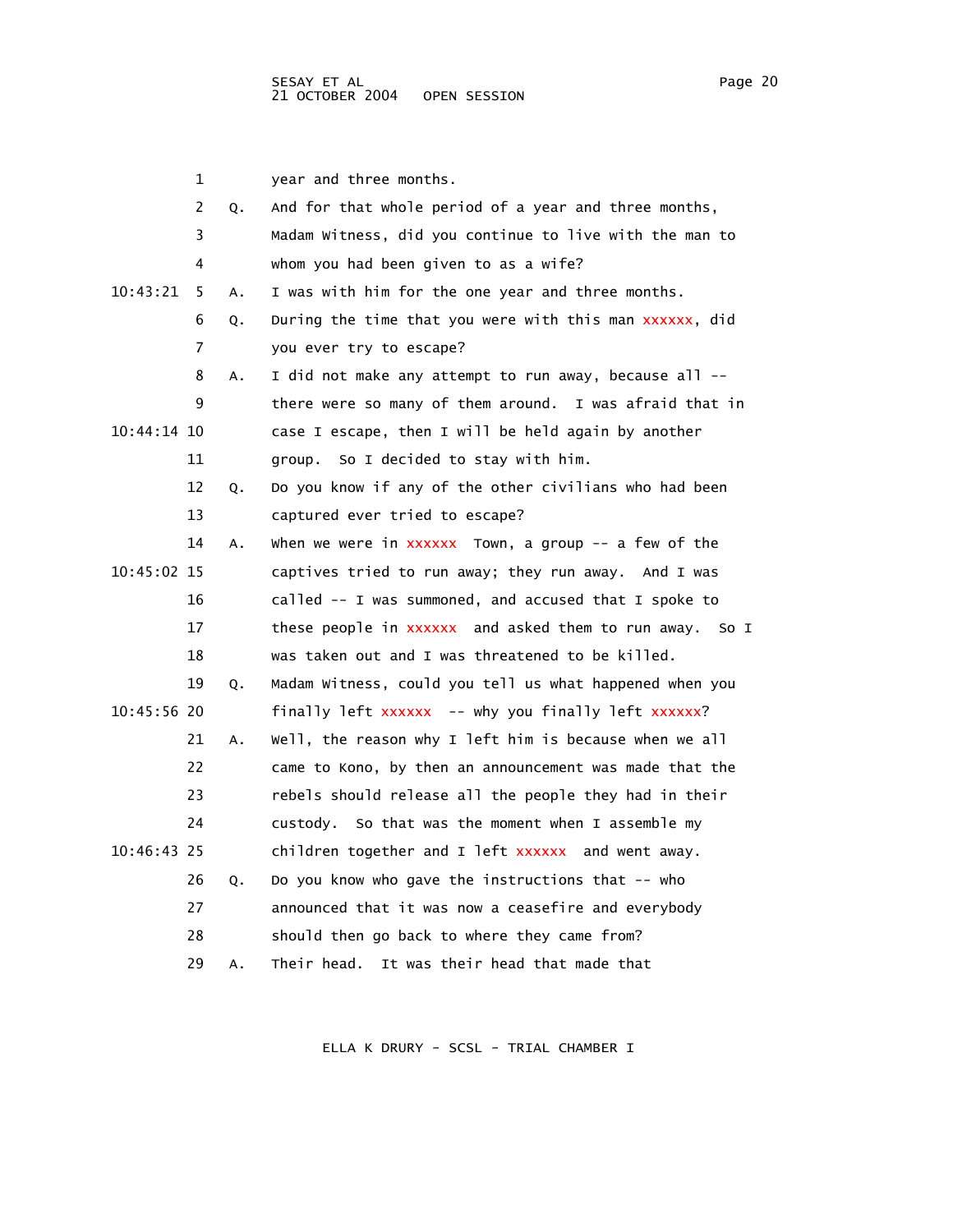|               | $\mathbf 1$ | announcement.                                                |
|---------------|-------------|--------------------------------------------------------------|
|               | 2           | Do you remember the name of the head of the group who<br>Q.  |
|               | 3           | made this announcement?                                      |
|               | 4           | I not remember the head that was there, but I really<br>А.   |
| 10:47:52      | 5           | heard them say that -- I mean, the head had announced        |
|               | 6           | that they should release all the civilians and go away.      |
|               | 7           | MS STEVENS: I have no further questions of this witness.     |
|               | 8           | PRESIDING JUDGE: Thank you, learned counsel. Mr Jordash, you |
|               | 9           | may wish to proceed with the cross-examination of this       |
| $10:48:40$ 10 |             | witness.                                                     |
|               | 11          | CROSS-EXAMINED BY MR JORDASH:                                |
|               | 12          | Thank you very much, Your Honour.<br>MR JORDASH:             |
|               | 13          | Good morning, Madam Witness.<br>Q.                           |
|               | 14          | Good morning.<br>A.                                          |
| 10:48:55 15   |             | I've just got a few questions. I'll probably be very<br>0.   |
|               | 16          | quick. Okay. If you don't understand something --            |
|               | 17          | A.<br>Yes.                                                   |
|               | 18          | If you don't understand something, please say.<br>Q.         |
|               | 19          | All right.<br>А.                                             |
| 10:49:13 20   |             | You first left Koidu when the rebels attacked; is that<br>Q. |
|               | 21          | correct?                                                     |
|               | 22          | Α.<br>Yes.                                                   |
|               | 23          | And this was when the rebels had been thrown out of<br>Q.    |
|               | 24          | Freetown; is that correct?                                   |
| $10:49:57$ 25 |             | That was the time.<br>Α.                                     |
|               | 26          | Before going to xxxxxx, had you stayed at xxxxxx for a<br>Q. |
|               | 27          | short time?                                                  |
|               |             |                                                              |

- 28 A. Before I left for Guinea I was in xxxxxx.
- 29 Q. Are you able to tell the time in months or do you tell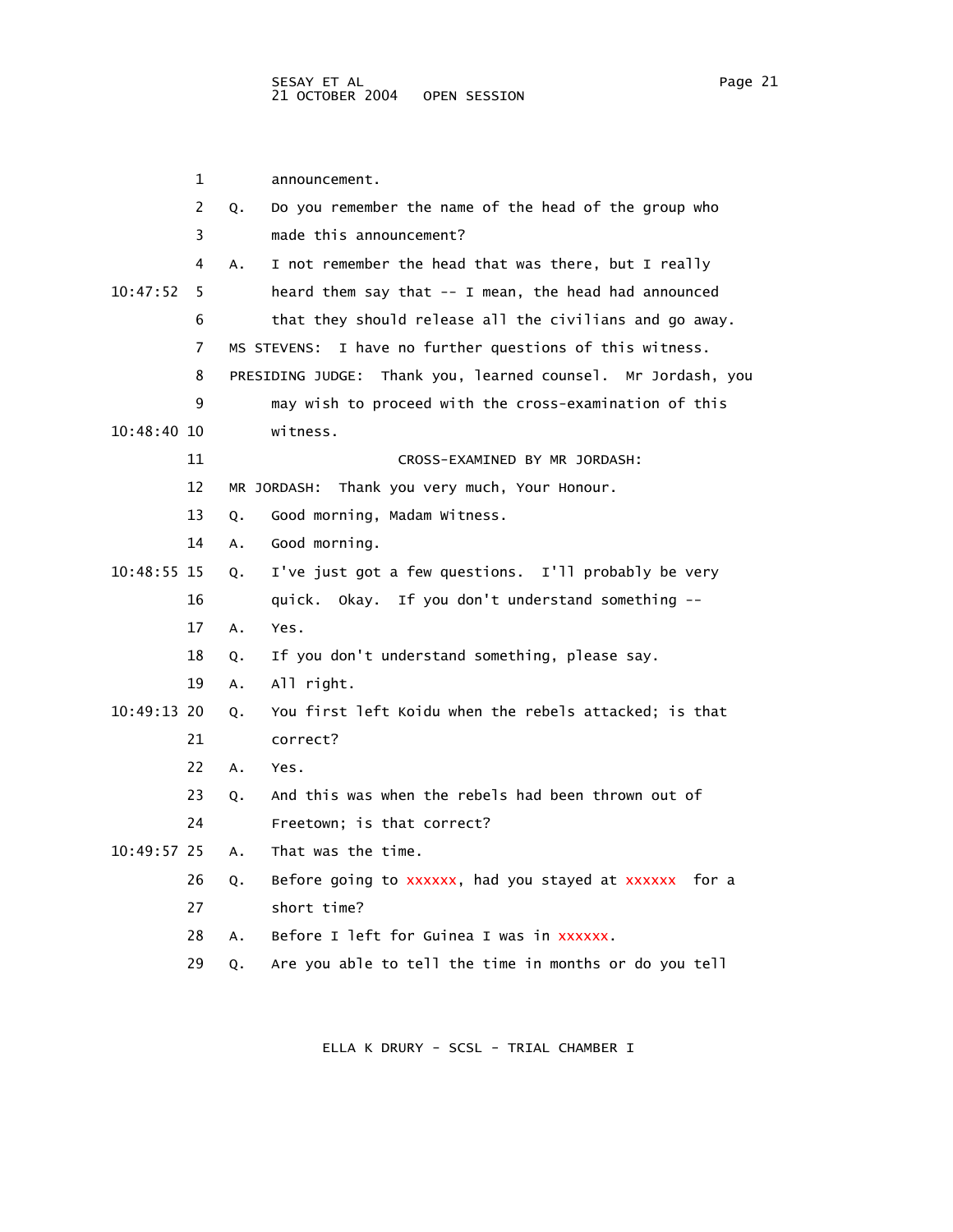|             | 1  |    | the time by the wet and dry season?                      |
|-------------|----|----|----------------------------------------------------------|
|             | 2  | Α. | It was in the dry season.                                |
|             | 3  | Q. | Were you in xxxxxx in the first dry season of 1998?      |
|             | 4  | А. | I cannot tell, because I cannot read or write.<br>So I   |
| 10:51:23    | 5  |    | don't know.                                              |
|             | 6  | Q. | Do you remember the year that the rebels were in $-$     |
|             | 7  |    | sorry, let me start that again. Do you remember the year |
|             | 8  |    | that the rebels were thrown out of Freetown?             |
|             | 9  | А. | I cannot tell that year; I don't know.                   |
| 10:51:52 10 |    | Q. | Are you able to say whether you stayed in xxxxxx before  |
|             | 11 |    | going to xxxxxx for one and a half months approximately? |
|             | 12 | Α. | I was there for one month before I left for xxxxxx.      |
|             | 13 | Q. | Thank you.                                               |
|             | 14 | Α. | Yes.                                                     |
| 10:52:31 15 |    | Q. | And then you stayed in xxxxxx for about three months; is |
|             | 16 |    | that right?                                              |
|             | 17 | Α. | I spent three months there.                              |
|             | 18 | Q. | And then you crossed back across the border to           |
|             | 19 |    | Sierra Leone looking for food; is that right?            |
| 10:53:10 20 |    | A. | Yes, I left there and came to Sierra Leone in search of  |
|             | 21 |    | food, because I had children with me and we suffered a   |
|             | 22 |    | lot of hunger there.                                     |
|             | 23 | Q. | Did you hear before -- let me start that again. When you |
|             | 24 |    | crossed back into Sierra Leone, had you heard whether    |
| 10:54:09 25 |    |    | ECOMOG had thrown the rebels out of Koidu? Had you heard |
|             | 26 |    | that?                                                    |
|             | 27 | Α. | I did not hear that the rebels have been thrown out of   |
|             | 28 |    | Koidu, because Tomandu is very close to Guinea, very     |
|             | 29 |    | close to Guinea.<br>Because when we went, we suffered    |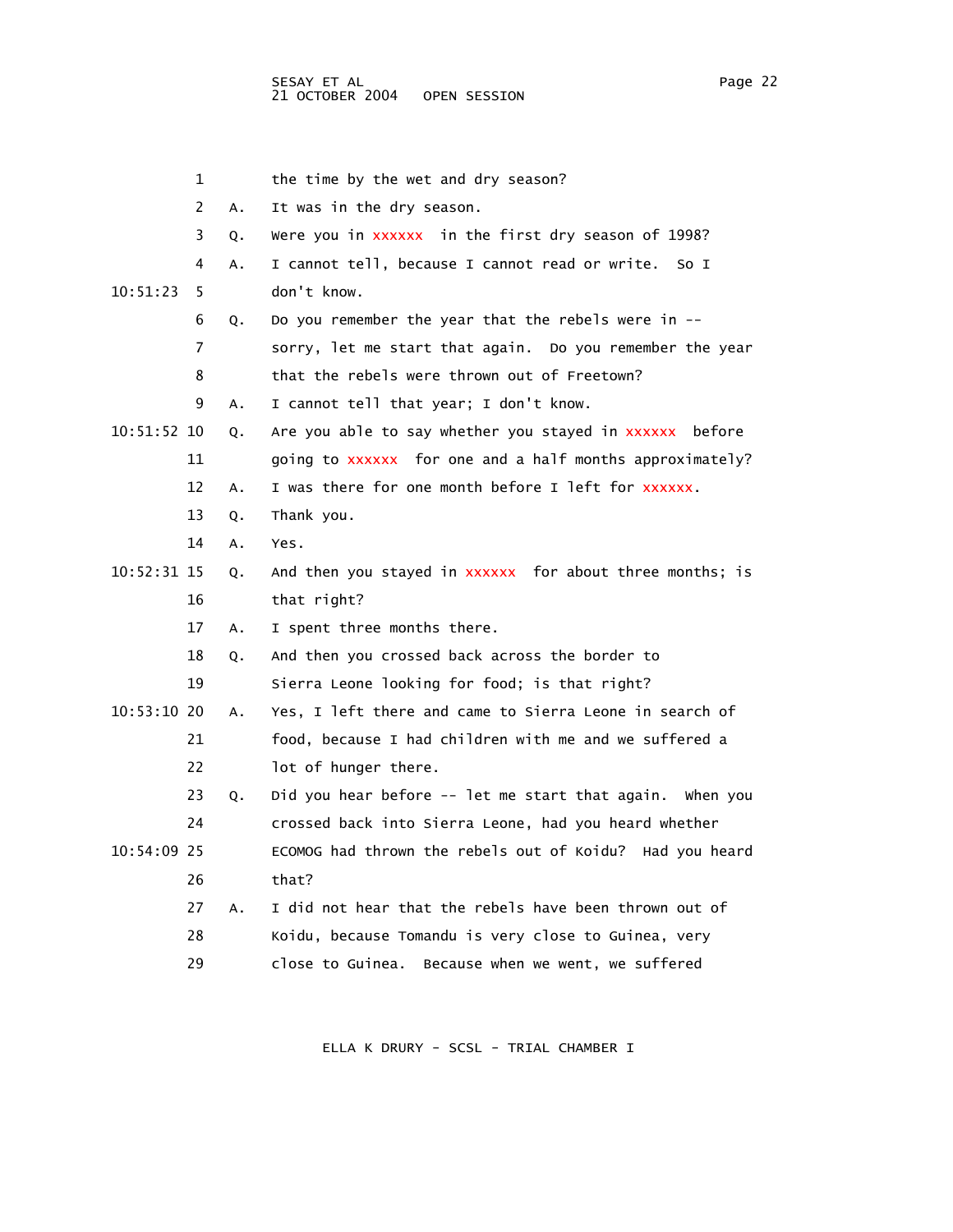|             | 1  |    | severe hunger, so I came over just to get food.<br>But I |
|-------------|----|----|----------------------------------------------------------|
|             | 2  |    | did not hear that they were thrown out of Koidu.         |
|             | 3  | Q. | Okay, thank you.                                         |
|             | 4  | А. | Yes.                                                     |
| 10:55:06    | 5. | Q. | Madam Witness, could you just say the name again of the  |
|             | 6  |    | head of the rebels who were responsible for capturing    |
|             | 7  |    | you?                                                     |
|             | 8  | Α. | The one -- the head of those who captured us on that day |
|             | 9  |    | in xxxxxx is called Bockarie.                            |
| 10:55:56 10 |    | Q. | Is this Rasta Bockarie?                                  |
|             | 11 | Α. | He is called Bockarie.                                   |
|             | 12 | Q. | He was one of the 10 men - is that right - who was in    |
|             | 13 |    | xxxxxx?                                                  |
|             | 14 | А. | He was one of the 10.                                    |
| 10:56:36 15 |    | Q. | Thank you.                                               |
|             | 16 | А. | Yes.                                                     |
|             | 17 | Q. | The man who you met in xxxxxx Town, who was the leader,  |
|             | 18 |    | what his name -- his full name?                          |
|             | 19 | Α. | Alpha.                                                   |
| 10:57:04 20 |    | Q. | Do you know his second name?                             |
|             | 21 | А. | He told me he was xxxxxx.                                |
|             | 22 | Q. | The man $xxxxx$ --                                       |
|             | 23 | Α. | XXXXXXXXXXX.                                             |
|             | 24 | Q. | He was a rebel; is that correct?                         |
| 10:58:01 25 |    |    | [No interpretation]                                      |
|             | 26 |    | I received no translation.<br>MR JORDASH:                |
|             | 27 |    | There was none.<br>PRESIDING JUDGE:                      |
|             | 28 |    | He was a civilian.<br>THE WITNESS:                       |
|             | 29 |    | MR JORDASH:                                              |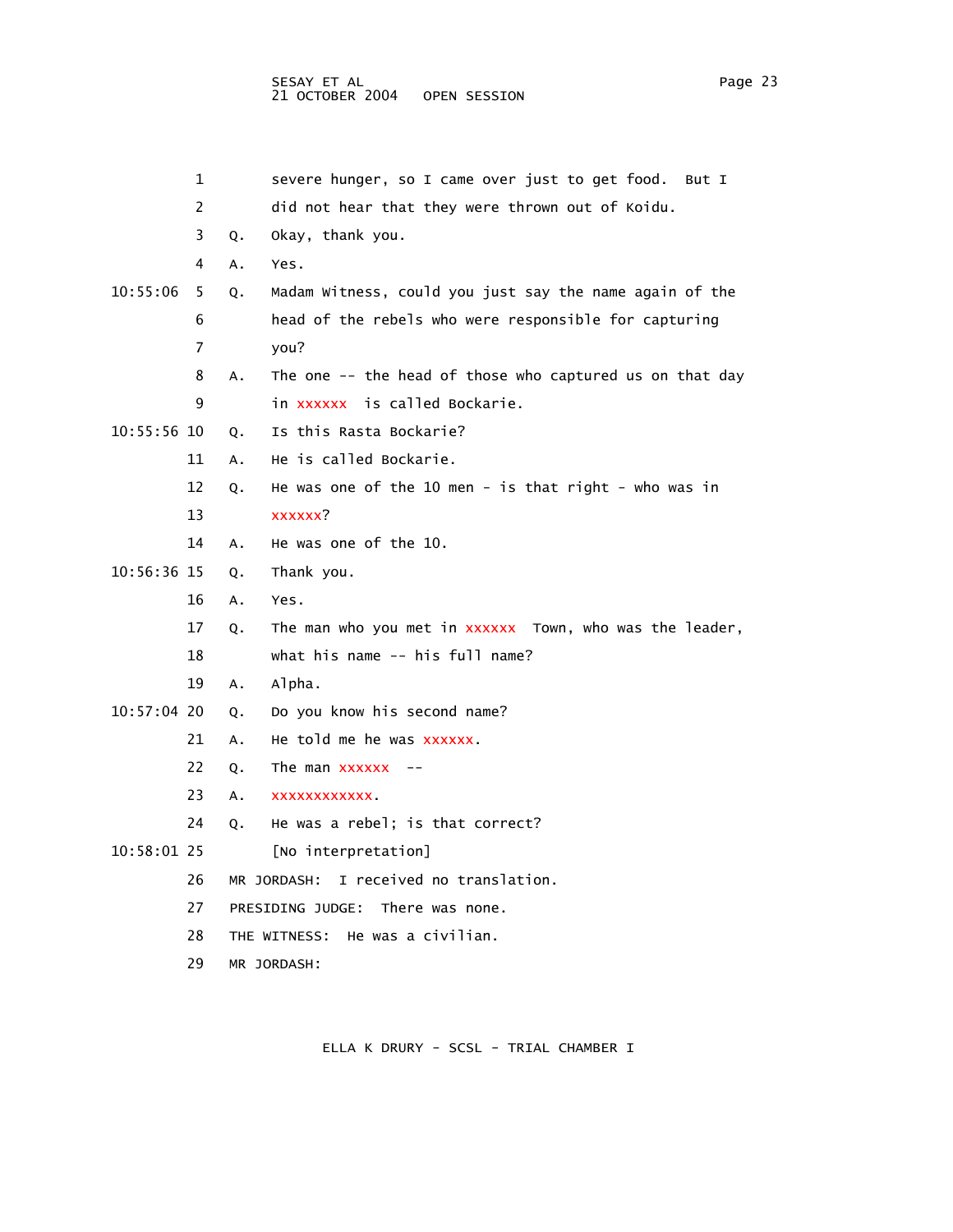|             | 1  | How do you know he was a civilian?<br>Q.                           |
|-------------|----|--------------------------------------------------------------------|
|             | 2  | I did not see him with any gun. All I saw him was to go<br>Α.      |
|             | 3  | and tap the palm tree and bring wine.                              |
|             | 4  | So he was working for the rebels; is that correct?<br>Q.           |
| 10:59:03    | 5  | He was tapping palm wine for them.<br>A.                           |
|             | 6  | He was also taking you as his wife, just like the rebels<br>Q.     |
|             | 7  | did; is that correct? Just like the rebels behaved.                |
|             | 8  | Yes, he did that exactly. What the rebels did, he did<br>Α.        |
|             | 9  | the same thing. So he was instructed by the head that he           |
| 10:59:52 10 |    | should not give me any chance. That he was to have sex             |
|             | 11 | with me on daily basis.                                            |
|             | 12 | So the only difference you could see between xxxxxx<br>and<br>Q.   |
|             | 13 | the rebels was that he didn't have a gun; is that right?           |
|             | 14 | well, counsel, the evidence is that he<br>JUDGE THOMPSON:          |
| 11:00:38 15 |    | was a -- [Overlapping speakers]                                    |
|             | 16 | THE WITNESS: Yes, he did not carry any gun.                        |
|             | 17 | Wasn't that the evidence we have so far?<br><b>JUDGE THOMPSON:</b> |
|             | 18 | PRESIDING JUDGE: You see, I don't think we should belabour         |
|             | 19 | that.                                                              |
| 11:00:42 20 |    | [Overlapping speakers]<br>JUDGE THOMPSON:                          |
|             | 21 | We should try to shorten our proceedings.<br>PRESIDING JUDGE:      |
|             | 22 | JUDGE THOMPSON:<br>[Overlapping speakers] Yes, he was a palm       |
|             | 23 | wine tapster.                                                      |
|             | 24 | Just some of these questions which to me are<br>PRESIDING JUDGE:   |
| 11:00:52 25 |    | really not relevant to the issues. We're wasting time,             |
|             | 26 | and we shouldn't be wasting a lot of time in these                 |
|             | 27 | proceedings. Let us go to the essence of the facts in              |
|             | 28 | issue, and limit the cross-examination, because the                |
|             | 29 | Tribunal, you know, has been very, very patient with               |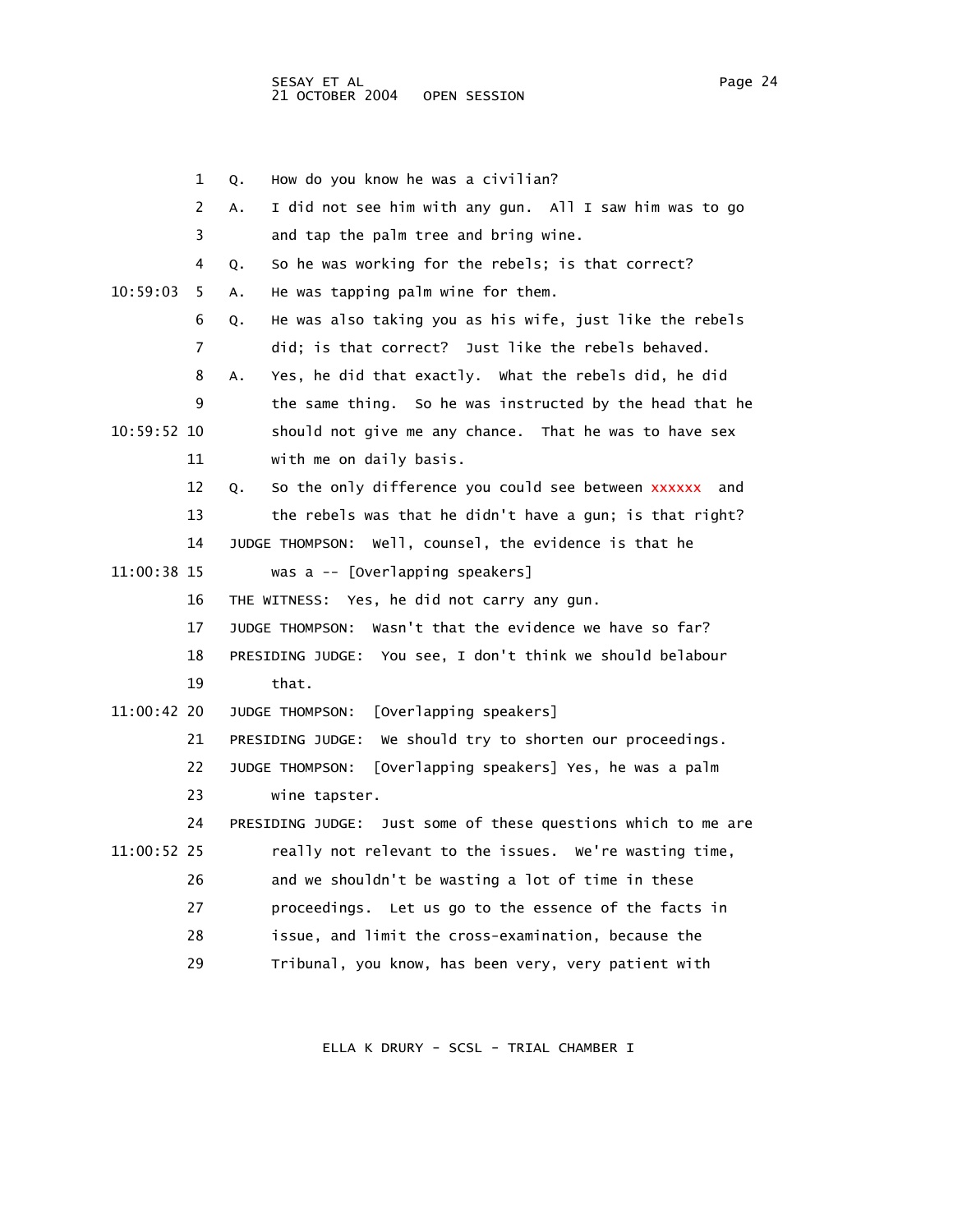### SESAY ET AL Page 25 and the set of the set of the set of the set of the set of the set of the set of the set of the set of the set of the set of the set of the set of the set of the set of the set of the set of the set of 21 OCTOBER 2004 OPEN SESSION

|             | 1  | counsel in an examination-in-chief or in                     |
|-------------|----|--------------------------------------------------------------|
|             | 2  | I do not think, you know, that we'll<br>cross-examination.   |
|             | 3  | continue this way.                                           |
|             | 4  | well --<br>MR JORDASH:                                       |
| 11:01:18    | 5  | PRESIDING JUDGE: You may proceed, but this is, I think, an   |
|             | 6  | advice that I'm giving to all the parties, because some      |
|             | 7  | of the questions which are asked are considered by the       |
|             | 8  | Tribunal as not being too relevant to the issues.            |
|             | 9  | Learned counsel, my own point is for<br>JUDGE THOMPSON:      |
| 11:01:38 10 |    | clarification. As far as I understand, the evidence so       |
|             | 11 | far is that he was a civilian. Why was he a civilian?        |
|             | 12 | He didn't have a gun and he was a palm wine tapster.<br>не   |
|             | 13 | tapped palm wine for them. That is the state of the          |
|             | 14 | evidence.                                                    |
| 11:01:52 15 |    | So if you say that the only difference between him           |
|             | 16 | and the rebels was he didn't have a gun, it is my own        |
|             | 17 | view that you are misrepresenting the evidence. Because      |
|             | 18 | the emphasis from the beginning is that he tapped palm       |
|             | 19 | wine for Alpha and for the rebels.                           |
| 11:02:11 20 |    | MR JORDASH: Well, Your Honour, can I answer both of those -- |
|             | 21 | JUDGE THOMPSON:<br>Yes.                                      |
|             | 22 | MR JORDASH: -- statements. Firstly, Your Honour's            |
|             | 23 | interpretation of this witness 's evidence. When I asked     |
|             | 24 | the witness whether xxxxxx was a rebel, she said no, he      |
| 11:02:29 25 |    | was a civilian, he didn't carry a gun. Whilst I accept       |
|             | 26 | the witness also said he was a palm tapster --               |
|             | 27 | JUDGE THOMPSON: Palm wine, palm wine.                        |
|             | 28 | MR JORDASH:<br>Yes.                                          |
|             | 29 | JUDGE THOMPSON: Yeah.                                        |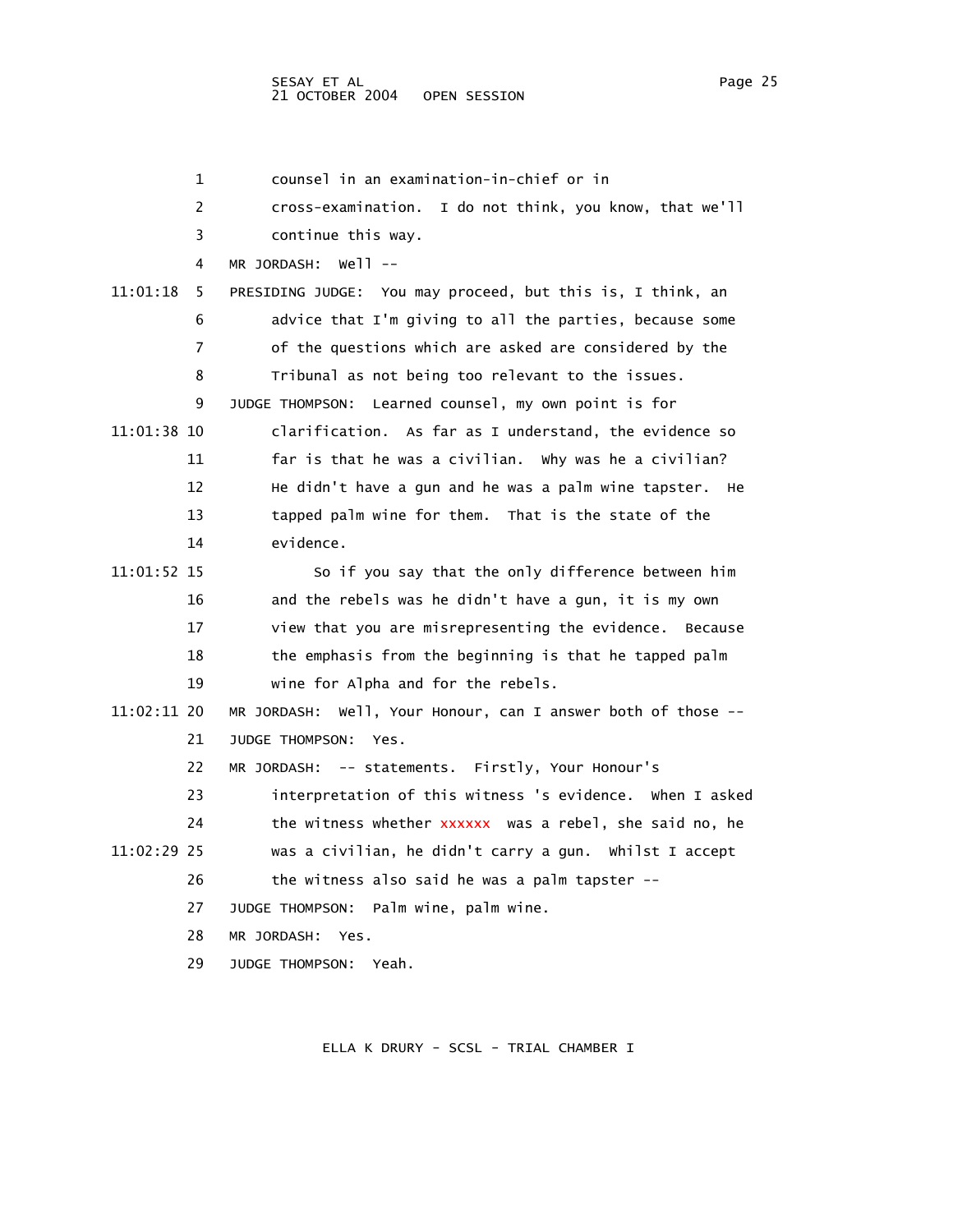|             | 1  | But she did not say that that was why<br>MR JORDASH:          |
|-------------|----|---------------------------------------------------------------|
|             | 2  | she distinguished -- [Overlapping speakers]                   |
|             | 3  | [Overlapping speakers] -- in-chief, yeah,<br>JUDGE THOMPSON:  |
|             | 4  | quite.                                                        |
| 11:02:49    | 5. | And perhaps I can also answer the Honourable<br>MR JORDASH:   |
|             | 6  | Presiding Judge's remark in the same context. That --         |
|             | 7  | JUDGE THOMPSON: No, I just want a specific clarification;     |
|             | 8  | that's all.                                                   |
|             | 9  | PRESIDING JUDGE: No, I don't want to get into any --          |
| 11:03:03 10 |    | [Overlapping microphones]                                     |
|             | 11 | JUDGE THOMPSON: I don't want to continue that.                |
|             | 12 | PRESIDING JUDGE: I don't want to get into any polemics.<br>I  |
|             | 13 | would like you to proceed, you know, but bearing in mind      |
|             | 14 | what comments I have made here.                               |
| 11:03:10 15 |    | MR JORDASH: Your Honour, I need to be able to say why this is |
|             | 16 | relevant. It is relevant, I would submit, because the         |
|             | 17 | Prosecution's case partly involves suggesting that the        |
|             | 18 | accused are responsible for abducting civilians. Now, if      |
|             | 19 | Mr xxxxxx was abducted but then subsequently behaved like     |
| 11:03:37 20 |    | a rebel, the Prosecution will need to prove that those        |
|             | 21 | people who are or purport to be abducted, yet                 |
|             | 22 | subsequently act like rebels, are in fact telling the         |
|             | 23 | truth about being abducted. And so if there is little to      |
|             | 24 | distinguish those abducted from the rebels, then the          |
| 11:03:59 25 |    | Prosecution, I would suggest, have an additional burden       |
|             | 26 | to satisfy in relation to the abductions.                     |
|             | 27 | JUDGE THOMPSON: Speaking for myself, I do not know -- except  |
|             | 28 | my own recollection of the evidence is inaccurate, at no      |
|             | 29 | point during the examination-in-chief or the                  |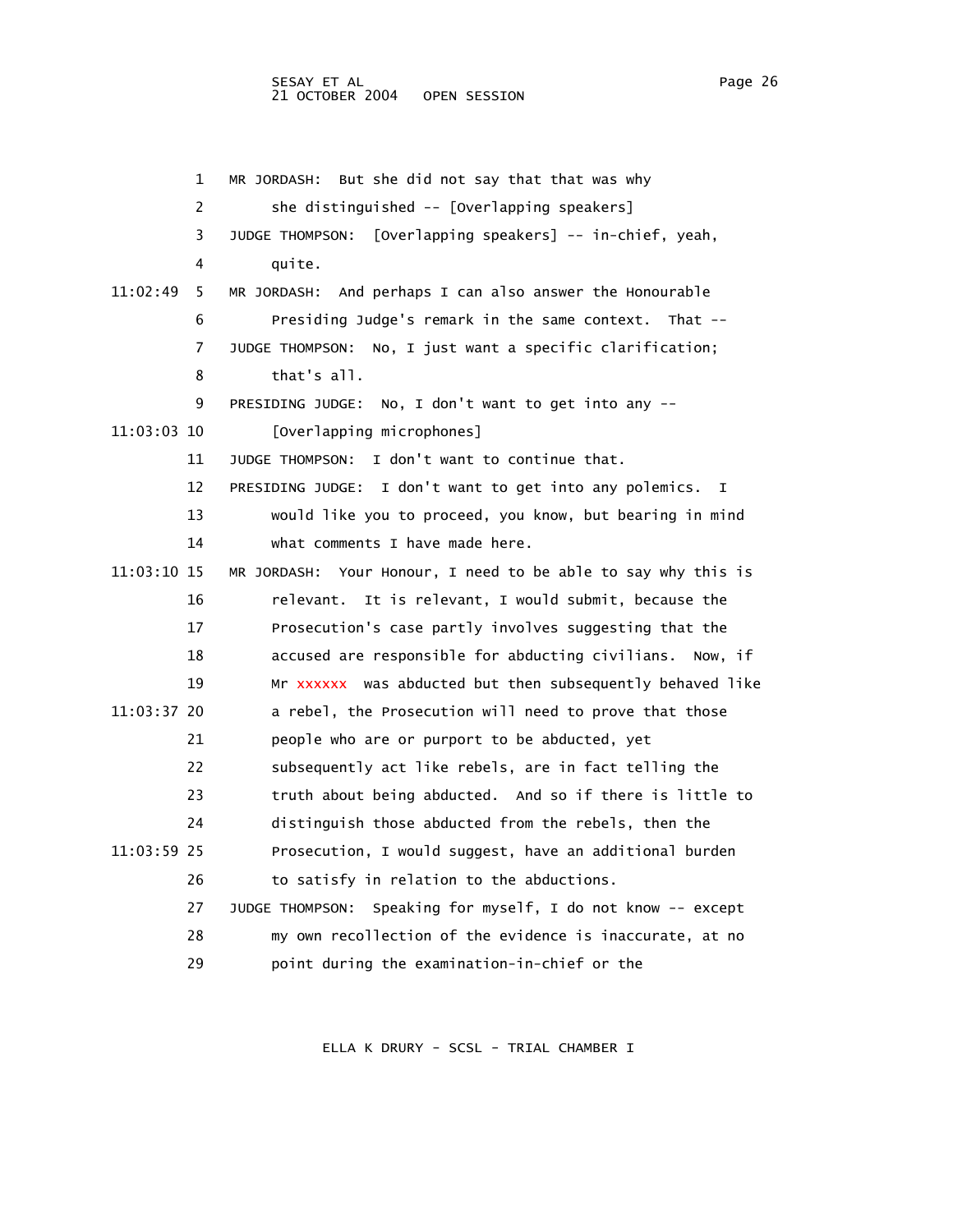| 1              | cross-examination so far has she said that he was an            |
|----------------|-----------------------------------------------------------------|
| 2              | abductee - that xxxxxx xxxxxx was. But, of course, I'm          |
| 3              | not saying that you cannot raise that in                        |
| 4              | cross-examination. But at no point, from the record,            |
| 11:04:33<br>5. | unless my recollection is imperfect --                          |
| 6              | MR JORDASH:<br>NO.                                              |
| 7              | JUDGE THOMPSON: She virtually said he's a civilian, he lived    |
| 8              | with me, he was in fact xxxxxx 's palm wine tapper or           |
| 9              | tapster, whichever one we want to use; and that's how she       |
| 11:04:52 10    | repeated it. And so when you said to her "the only              |
| 11             | distinction", I complained, because that's not the only         |
| 12             | distinction.                                                    |
| 13             | MR JORDASH: Well, it's not the only distinction that we here    |
| 14             | may draw, but it may be the distinction that this witness       |
| 11:05:04 15    | drew. And that's what I'm trying to explore.                    |
| 16             | But she also said he was a palm wine tapster<br>JUDGE THOMPSON: |
| 17             | or tapper.                                                      |
| 18             | But didn't use that as a distinguishing feature.<br>MR JORDASH: |
| 19             | JUDGE THOMPSON: Well, I thought the evidence really -- I may    |
| 11:05:15 20    | well have over-interpreted the evidence in that                 |
| 21             | direction. But I am not quarrelling with your right to          |
| 22             | pursue your line of enquiry.                                    |
| 23             | I am almost finished with my cross-examination.<br>MR JORDASH:  |
| 24             | But I was simply seeking to explore the phenomenon, which       |
| 11:05:29 25    | we say existed, of civilians acting with the rebels             |
| 26             | voluntarily, in effect, rather than every civilian being        |
| 27             | an abductee, which is the inference one might draw from         |
| 28             | the Prosecution case.                                           |
| 29             | [Overlapping speakers]<br>JUDGE BOUTET:                         |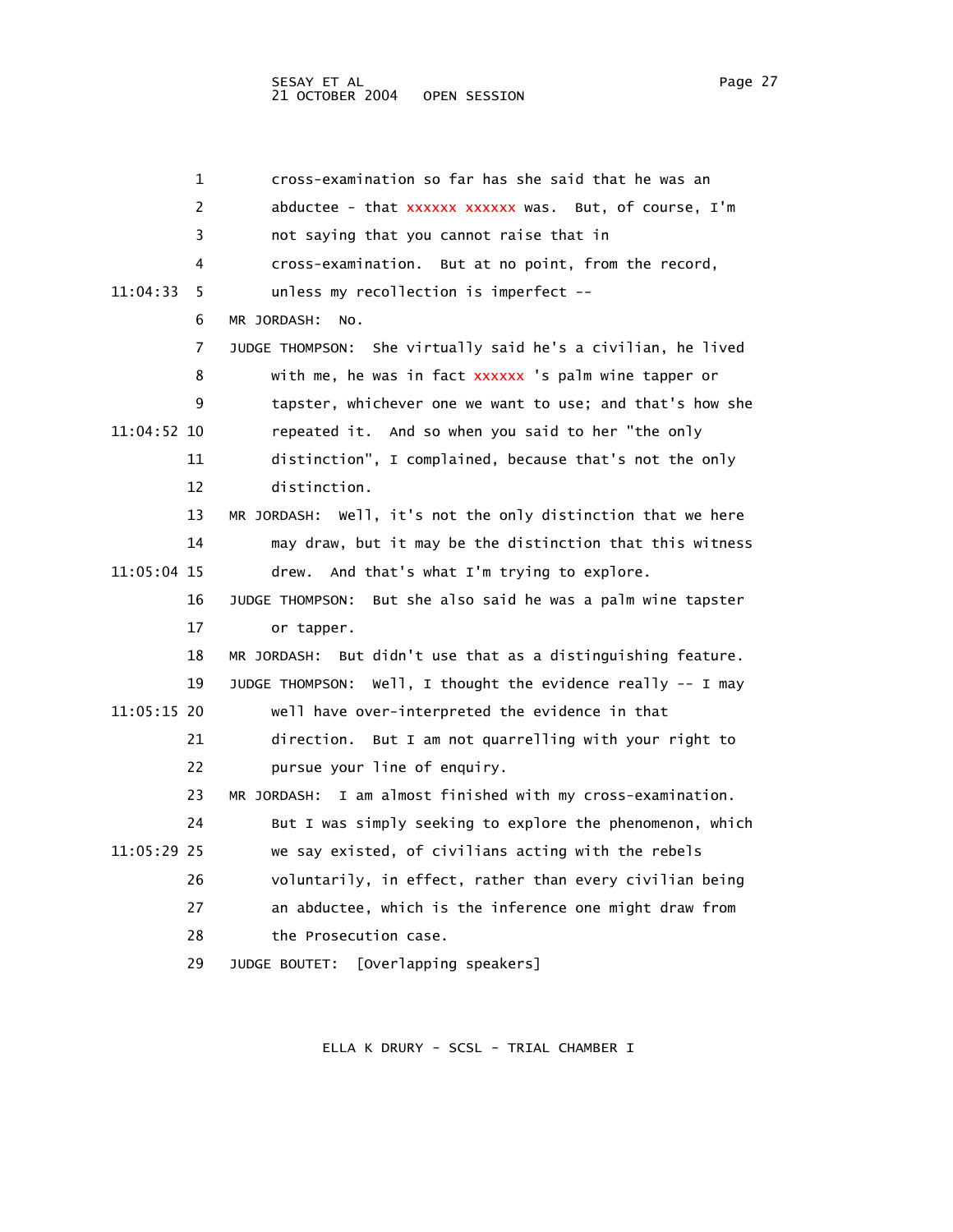|             | 1  | PRESIDING JUDGE: It would be very difficult to combat the      |
|-------------|----|----------------------------------------------------------------|
|             | 2  | voluntariness.<br>I don't know if Mr Alpha will be -- and      |
|             | 3  | Mr xxxxxx xxxxxx will be here to say in what circumstances     |
|             | 4  | he was tapping wine for Mr Alpha and so on and so forth.       |
| 11:06:12    | 5. | My colleague is $-$                                            |
|             | 6  | JUDGE BOUTET: Thank you. I just want to make sure I hear       |
|             | 7  | your arguments about relevancy. Are you suggesting that        |
|             | 8  | it's not necessarily that this xxxxxx  individual may have     |
|             | 9  | been or not -- but using that as an example -- or              |
| 11:06:36 10 |    | scenario that may have happened.                               |
|             | 11 | [HS211004B 11.05 a.m.]                                         |
|             | 12 | MR JORDASH: Yes.                                               |
|             | 13 | In other words, even though, as my colleagues<br>JUDGE BOUTET: |
|             | 14 | are saying that xxxxxx is not called, you're trying to         |
| 11:09:45 15 |    | show that there might have been a pattern of civilians         |
|             | 16 | that had been associated with, who were not abductees, or      |
|             | 17 | if they were, they eventually became non-abductees by          |
|             | 18 | their conduct, this type of thing; is that your position?      |
|             | 19 | It's our case that whilst under some commanders<br>MR JORDASH: |
| 11:10:03 20 |    | not under our control there were abductees, there were         |
|             | 21 | also within the rebel movement civilians who voluntarily       |
|             | 22 | worked with the rebels.                                        |
|             | 23 | JUDGE BOUTET: They joined in as civilians.                     |
|             | 24 | MR JORDASH: They joined in. For the same reason I adduced      |
| 11:10:20 25 |    | the evidence through Mr Johnson concerning I think it was      |
|             | 26 | Janet, who was in love with one of the commanders and had      |
|             | 27 | gone on to be responsible for atrocities, it's really          |
|             | 28 | that phenomenon, but I've literally finished raising it        |
|             | 29 | with this witness.                                             |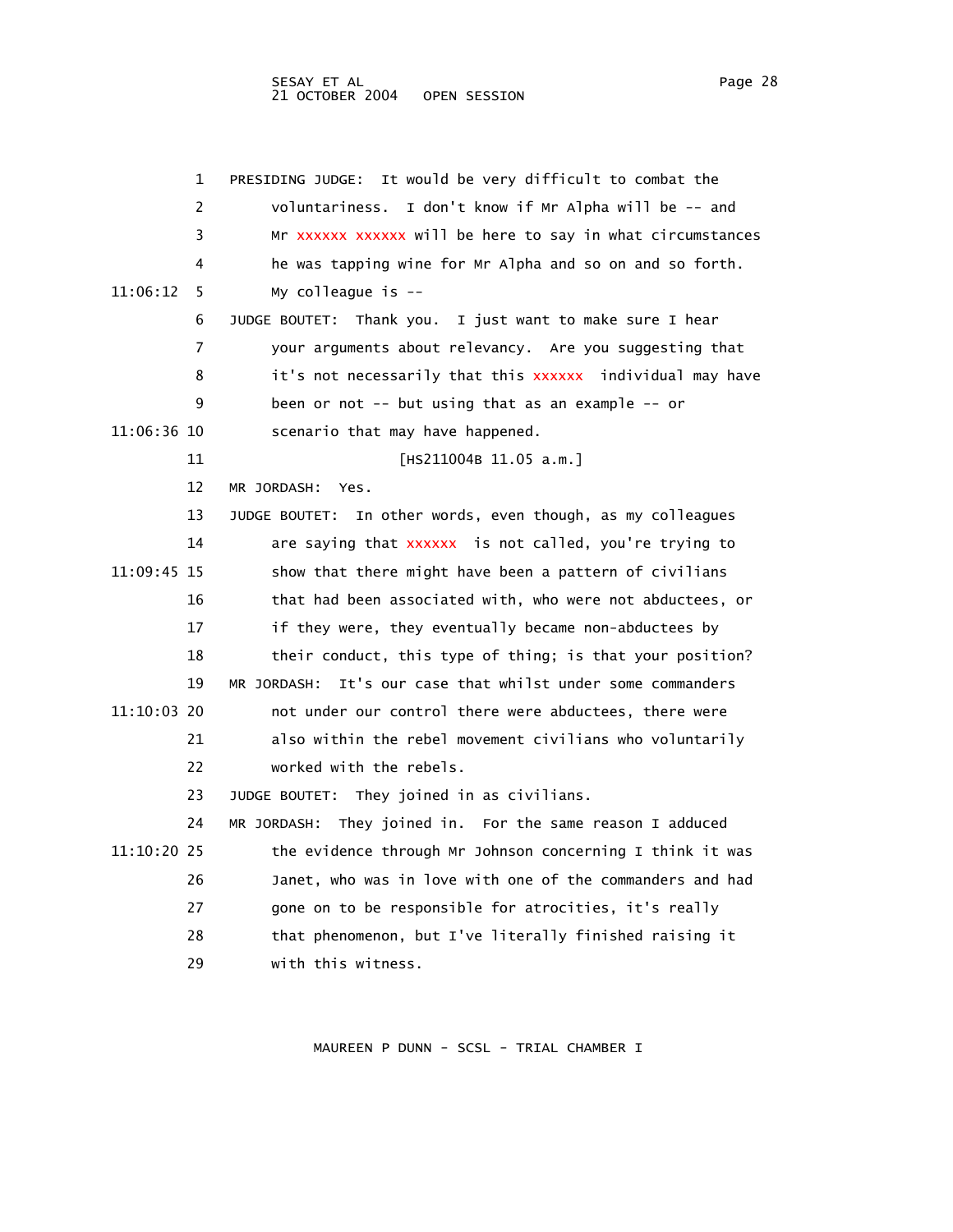SESAY ET AL PAGE 29 21 OCTOBER 2004 OPEN SESSION

 1 JUDGE THOMPSON: I'm satisfied with your clarification. 2 PRESIDING JUDGE: Thank you, learned counsel, you may proceed, 3 please. 4 MR JORDASH: Your Honour, thank you. 11:10:47 5 Q. Could I just ask you, Madam Witness -- and I'm sorry for 6 all this discussion around you, but can I just ask you, 7 in your mind did xxxxxx behave like a rebel? 8 A. What really xxxxxx did with me is to have sex with me on a 9 regular basis, and this also the rebels did, but I did 11:11:35 10 not see him do anything except that. 11 Q. Okay. Thank you very much. I've got no further 12 questions. 13 A. I thank you, also. 14 PRESIDING JUDGE: Does that clarify, Mr Jordash -- does that 11:12:13 15 reply, which says that xxxxxx had regular sexual 16 intercourse with this woman just like other rebels do, 17 give a suggestion that he was also -- he behaved like a 18 rebel? 19 MR JORDASH: He certainly didn't behave like a civilian 11:12:35 20 involuntarily conscripted, I would suggest. 21 PRESIDING JUDGE: Right, thank you. 22 THE WITNESS: He used to have sex with me too much beyond even 23 my own satisfaction, but I don't know any other thing 24 which he did to people. 11:13:07 25 MR JORDASH: Thank you, madam. 26 THE WITNESS: Thank you, also. 27 PRESIDING JUDGE: Mr Touray, Mr Nicol-Wilson? 28 MR TOURAY: I'll take this witness, Your Honour.

29 PRESIDING JUDGE: Mr Touray, you'll be on for about how long?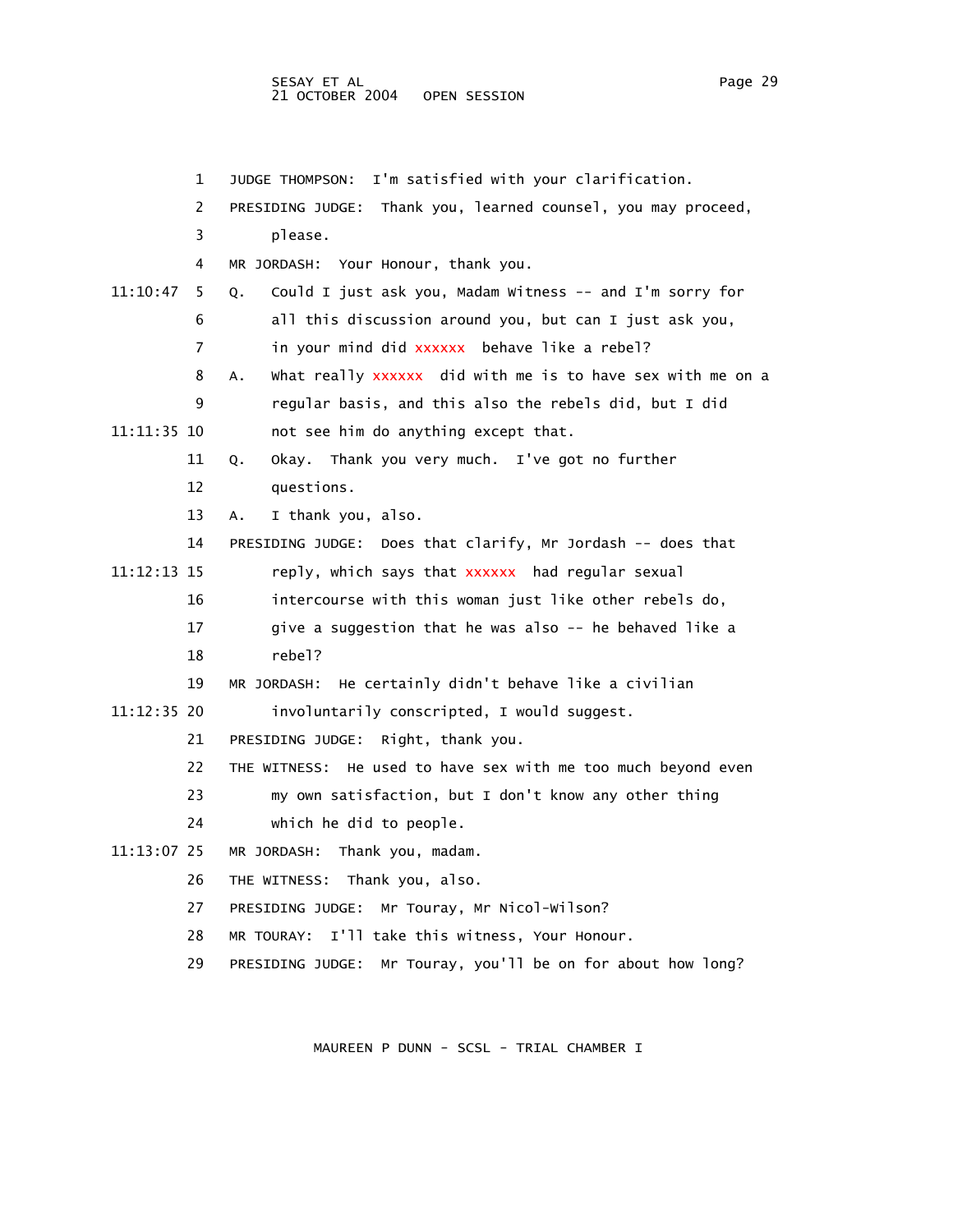1 MR TOURAY: I don't know. 2 PRESIDING JUDGE: You cannot say? 3 MR TOURAY: I can't say. 4 PRESIDING JUDGE: We'll break for 10 minutes, please. The 11:13:56 5 Court will rise. 6 THE WITNESS: Am I also free to go? 7 [Break taken at 11.15 a.m.] 8 [On resuming at 11.30 a.m.] 9 PRESIDING JUDGE: We're resuming our session. 11:31:39 10 THE WITNESS: All right. Mr Cammegh and Mr O'Shea are not 11 there? 12 MR JORDASH: I think they may be down at the canteen. 13 PRESIDING JUDGE: Well, okay. We'll proceed, since it's 14 Mr Touray's turn. I hope that they will come in soon. 11:31:57 15 Mr Touray, you may proceed with your cross-examination of 16 this witness. 17 CROSS-EXAMINED BY MR TOURAY 18 MR TOURAY: Thank you, Your Honour. 19 Q. Madam Witness -- 11:32:08 20 A. Yes. 21 Q. -- I'm correct to say it was at the xxxxxx farm -- 22 JUDGE BOUTET: I see some signals from the public gallery. 23 They don't appear to be hearing what's going on in court 24 now. 11:32:37 25 PRESIDING JUDGE: From the interpreter. 26 THE INTERPRETER: Your Honour, can you get me from the 27 interpreters' booth? 28 PRESIDING JUDGE: Yes, I'm getting you. 29 JUDGE BOUTET: Do members of the public hear what we're saying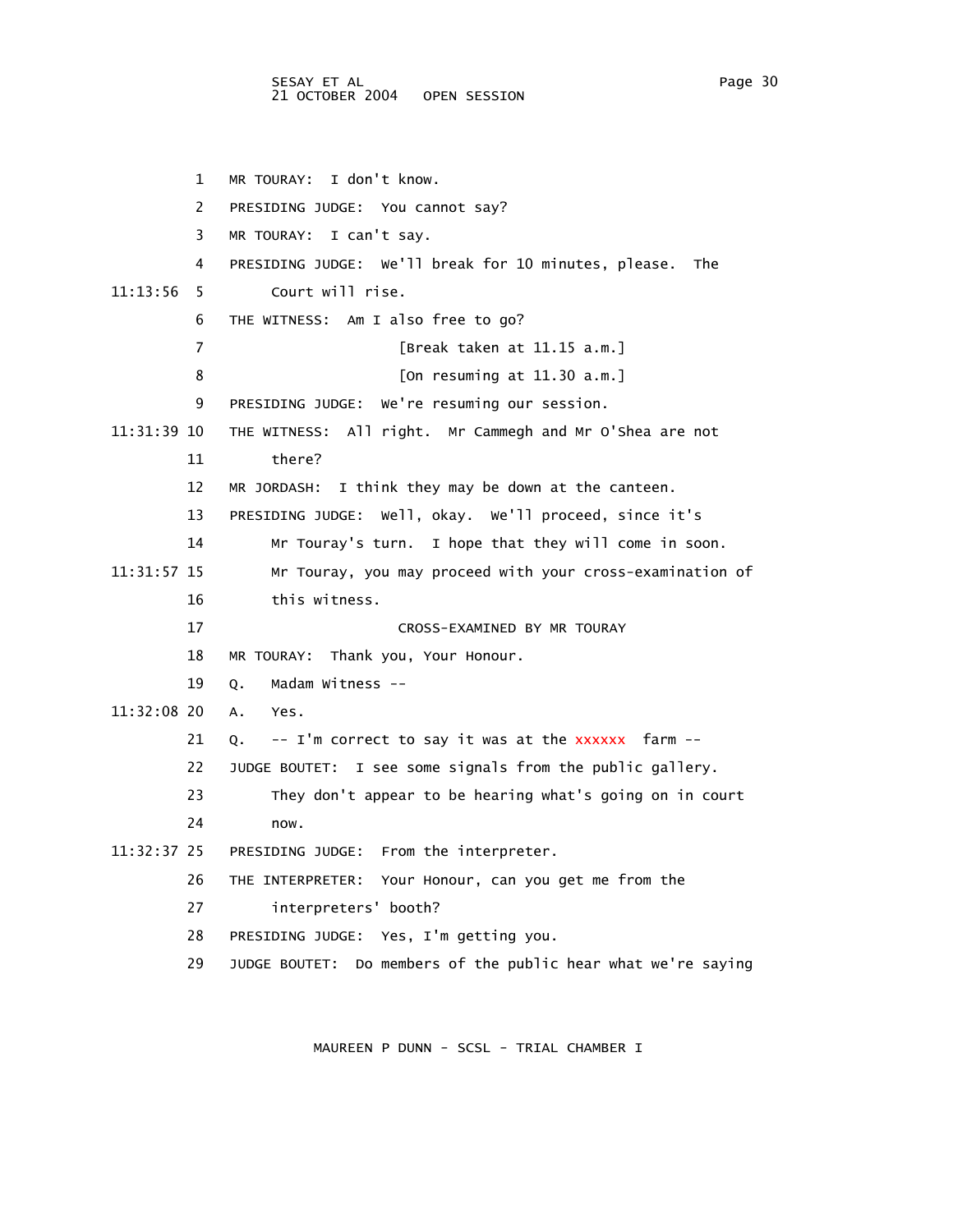## SESAY ET AL Page 31 21 OCTOBER 2004 OPEN SESSION

- 1 now; do you hear? Yes, they seem to be.
- 2 PRESIDING JUDGE: Can Mr Touray proceed? Mr Touray may
- 3 proceed, please.
- 4 THE WITNESS: All right.
- 11:35:04 5 MR TOURAY:
	- 6 Q. Madam Witness, you were at Koidu, not so, during the war?
	- 7 A. I was in Koidu.
	- 8 Q. Were you trading there?
	- 9 A. I don't trade at all; I'm a xxxxxx.
- 11:35:30 10 Q. You were doing xxxxxx work there?
	- 11 A. I was doing xxxxxxxxxxxx.
	- 12 Q. Now, it's correct to say, when you heard the rebels were 13 coming, you fled?
- 14 A. Yes, I heard of it -- I heard of their coming, so because 11:36:06 15 I have children so I moved away, because I have children.
	- 16 Q. You did not see them at Koidu?
		- 17 A. I did not see them in Koidu at the first time of their 18 coming.
- 19 Q. Okay. So it's correct to say the first time you saw 11:37:05 20 rebels was at xxxxxx farm where you were captured?
	- 21 A. On my farm in xxxxxx where I was captured, that is the 22 place I saw them.
		- 23 Q. Saw rebels for the first time.
- 24 A. In the first place -- that was the first place I knew 11:37:38 25 them as rebels.
	- 26 Q. Now, at the house where you were staying with xxxxxx
	- 27 xxxxxx, you said there were civilians there also in
	- 28 xxxxxx?
	- 29 A. In xxxxxx -- we were captured in xxxxxx Town, but we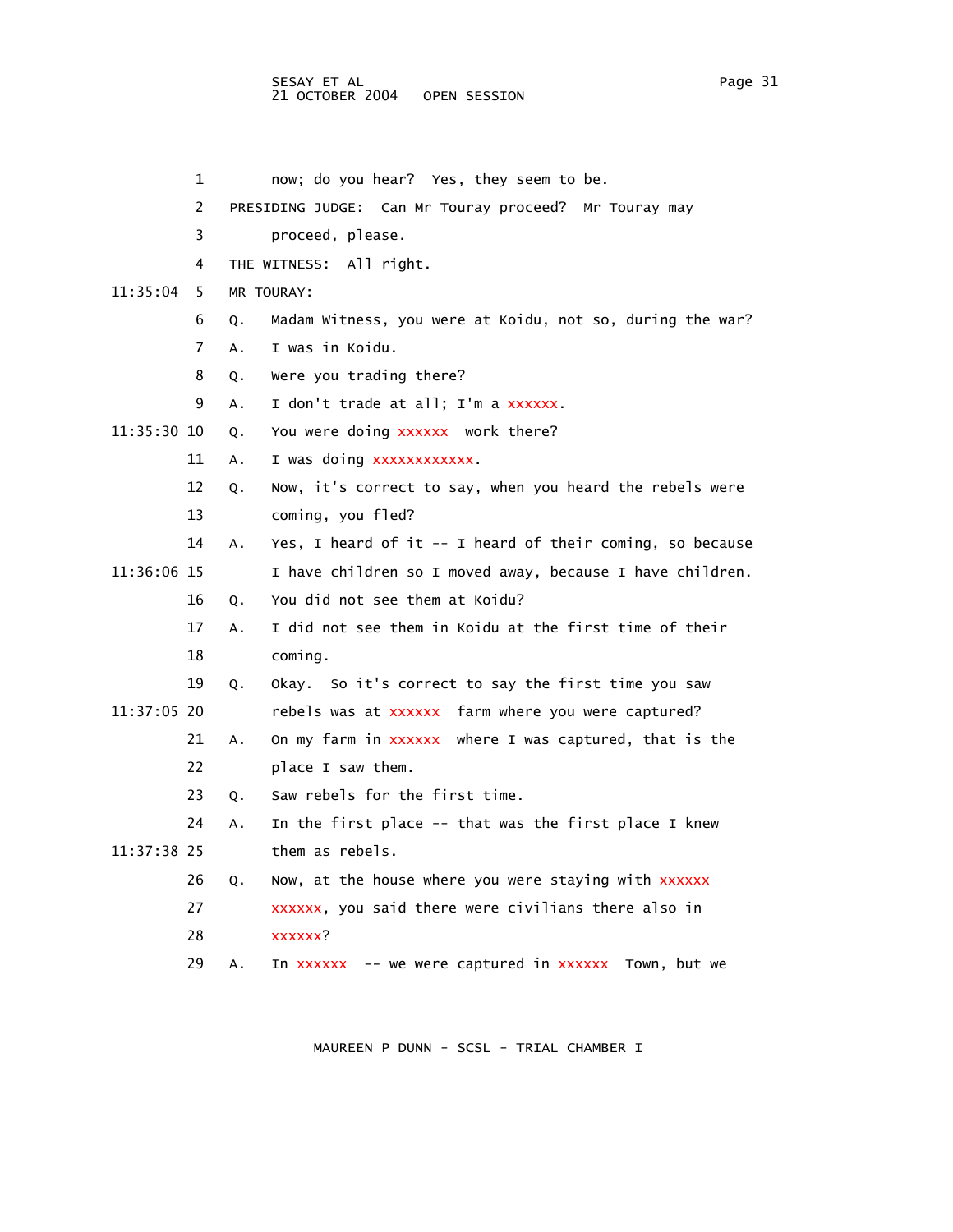|             | 1  |    | never slept there. We came to xxxxxx Town.                |
|-------------|----|----|-----------------------------------------------------------|
|             | 2  | Q. | At the house where you were staying at XXXXXX Town there  |
|             | 3  |    | were other civilians staying with you in the house?       |
|             | 4  | Α. | In the same house there were civilians.                   |
| 11:39:07    | 5  | 0. | Now, how many civilians were there?                       |
|             | 6  | А. | I cannot really count them, because really I was afraid,  |
|             | 7  |    | so I made no attempt to count how many civilians there    |
|             | 8  |    | were.                                                     |
|             | 9  | Q. | But you knew they were civilians like you?                |
| 11:40:49 10 |    | Α. | Yes, they were there like me; civilians were there, many  |
|             | 11 |    | of them like me, but I don't know the number.             |
|             | 12 | Q. | And in your evidence --                                   |
|             | 13 | Α. | I did not get you.                                        |
|             | 14 | Q. | Yes, just hang on, please. In your evidence you said the  |
| 11:41:25 15 |    |    | civilians used to go capture people.                      |
|             | 16 | Α. | It was not the civilians that went out and captured       |
|             | 17 |    | people; it was the rebels that went out to capture people |
|             | 18 |    | and then brought them to the camp. They did that three    |
|             | 19 |    | times where I was able to take note.                      |
| 11:41:57 20 |    | Q. | Thank you.                                                |
|             | 21 | Α. | Yes.                                                      |
|             | 22 | ο. | Did you talk to these civilians?                          |
|             | 23 | А. | No attempt -- I did not make any attempt, because we were |
|             | 24 |    | in such a very tight place, any attempt you make to talk  |
| 11:42:30 25 |    |    | to somebody, you will be killed, because they will say    |
|             | 26 |    | you are inciting the people to run away.                  |
|             | 27 | Q. | So you did not talk to them throughout your stay with     |
|             | 28 |    | them at xxxxxx<br>Town?                                   |
|             | 29 | А. | I only spoke to those with whom I was in the same house.  |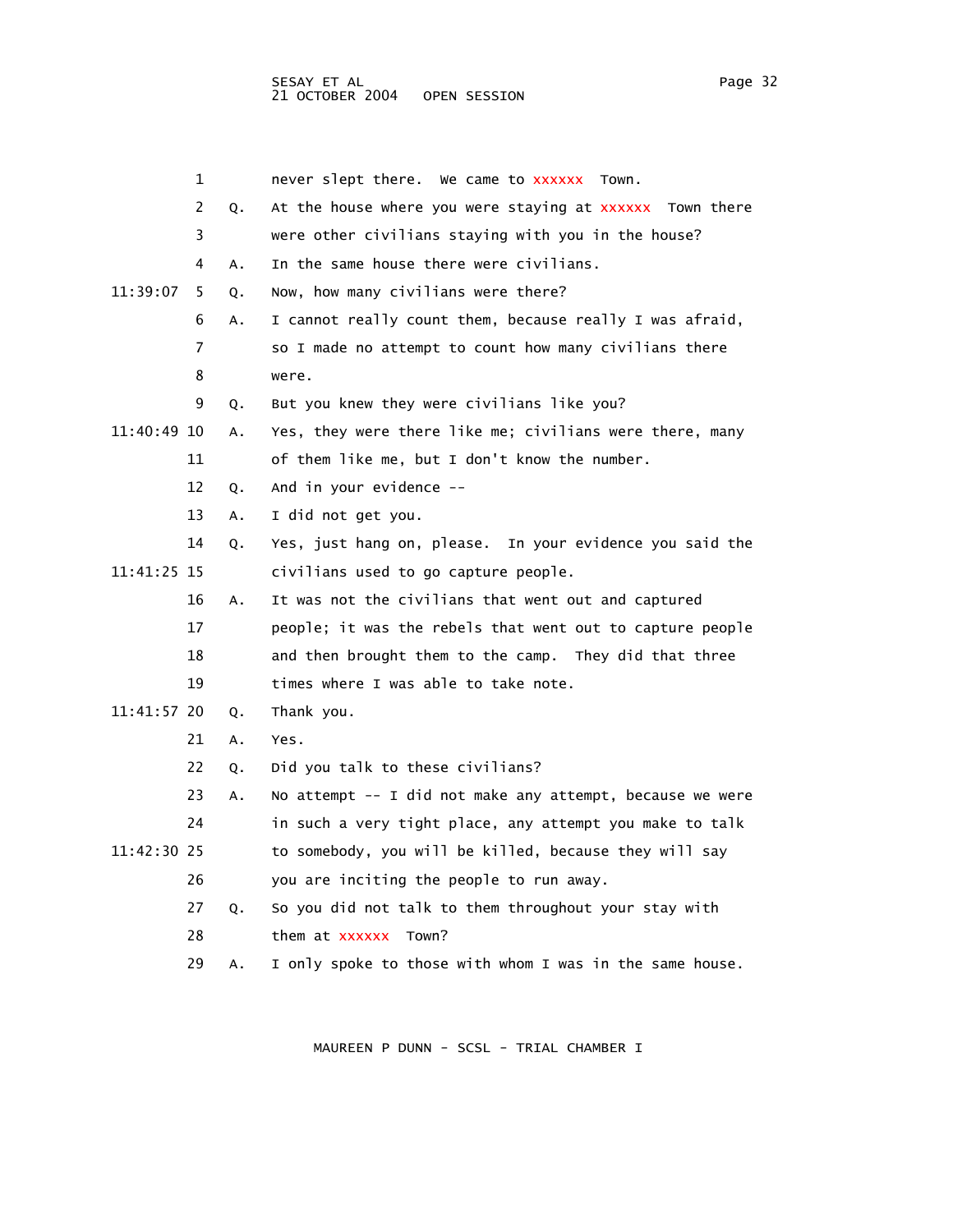- 1 Q. Those are the ones I'm talking about.
- 2 A. I used to talk to those with whom I was in the same
- 3 house.
- 4 Q. Were they mainly men, or women?
- 11:43:33 5 A. There were men as well as women.
	- 6 Q. And you said one of the rebels who was the head was also
	- 7 staying in the same house -- Halifa?
	- 8 A. Yes, we are together in the same house.
	- 9 Q. Now, you said those people who captured you told you
- 11:44:52 10 people they were RUF.
	- 11 A. When we were captured, they told them themselves that
	- 12 they were RUF.
	- 13 Q. They told themselves?
	- 14 THE INTERPRETER: They told you -- they told her themselves
- 11:45:12 15 that they were RUF.
	- 16 MR TOURAY:
	- 17 Q. Did you believe them?
	- 18 A. Believe in them in what way?
	- 19 Q. What they told you, because they could have been other
- 11:45:47 20 groups -- could have been Kamajors, CDF, or any other
	- 21 ones. Did you believe them, that they were RUF?
	- 22 A. I believed them, that they were RUF.
	- 23 Q. Is there any reason why you did not believe that they
	- 24 were the Kamajors -- the RUF?
- 11:46:37 25 MS STEVENS: Your Honour, I object to this question. The
	- 26 witness has said that she believed the rebels told them
	- 27 that they were RUF and she believed that they were RUF.
	- 28 I really don't see the relevance as to asking her why she
	- 29 didn't believe they belonged to another group.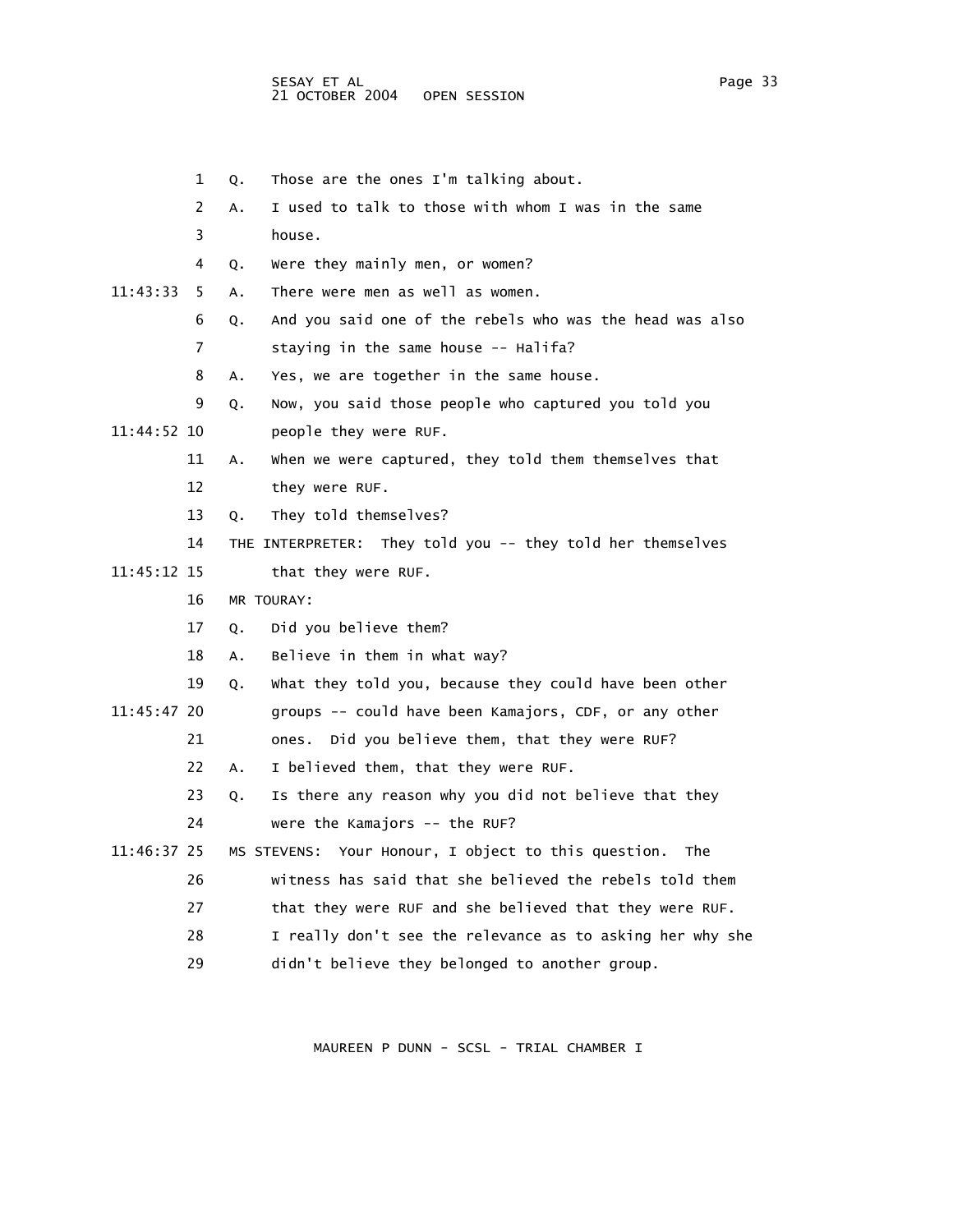|             | 1  | JUDGE BOUTET: Your objection is overruled. He is in             |
|-------------|----|-----------------------------------------------------------------|
|             | 2  | cross-examination. I'll allow the question. But                 |
|             | 3  | Mr Touray, I'd like to see that line of question not to         |
|             | 4  | be pursued too long, however --                                 |
| 11:47:09    | 5  | MR TOURAY: [Overlapping speakers]                               |
|             | 6  | Madam Witness, is there any reason why you did not<br>Q.        |
|             | 7  | believe -- Madam Witness, do you hear me?                       |
|             | 8  | I can hear you. The reason why I refused to believe that<br>Α.  |
|             | 9  | they were Kamajors is because they told them themselves         |
| 11:47:48 10 |    | twice - many, many times that in fact they were RUF, so         |
|             | 11 | I have cause to believe in them that they were RUF.             |
|             | 12 | Because they told you so?<br>Q.                                 |
|             | 13 | Yes, they told me, so I have to follow that as a rule.<br>А.    |
|             | 14 | Madam Witness, they could have been SLAs pretending to be<br>Q. |
| 11:48:27 15 |    | RUF.                                                            |
|             | 16 | MS STEVENS: Your Honour, the witness -- the previous question   |
|             | 17 | the witness has responded why she believed that they were       |
|             | 18 | RUF. A similar question was posed to her as to whether          |
|             | 19 | or not -- as to why she didn't think there were other           |
| 11:48:49 20 |    | groups -- that these rebels belonged to another group.          |
|             | 21 | Now the same question has really been posed to her in a         |
|             | 22 | slightly different fashion, but it's still the same             |
|             | 23 | question.                                                       |
|             | 24 | JUDGE BOUTET: And you have been overruled before, so            |
| 11:49:02 25 |    | I overrule again.                                               |
|             | 26 | MR TOURAY: As Your Honour pleases.                              |
|             | 27 | Now, if these people had told you they were SLAs, would<br>Q.   |
|             | 28 | you have believed?                                              |
|             | 29 | when the word or something comes from the horse's mouth,<br>Α.  |
|             |    |                                                                 |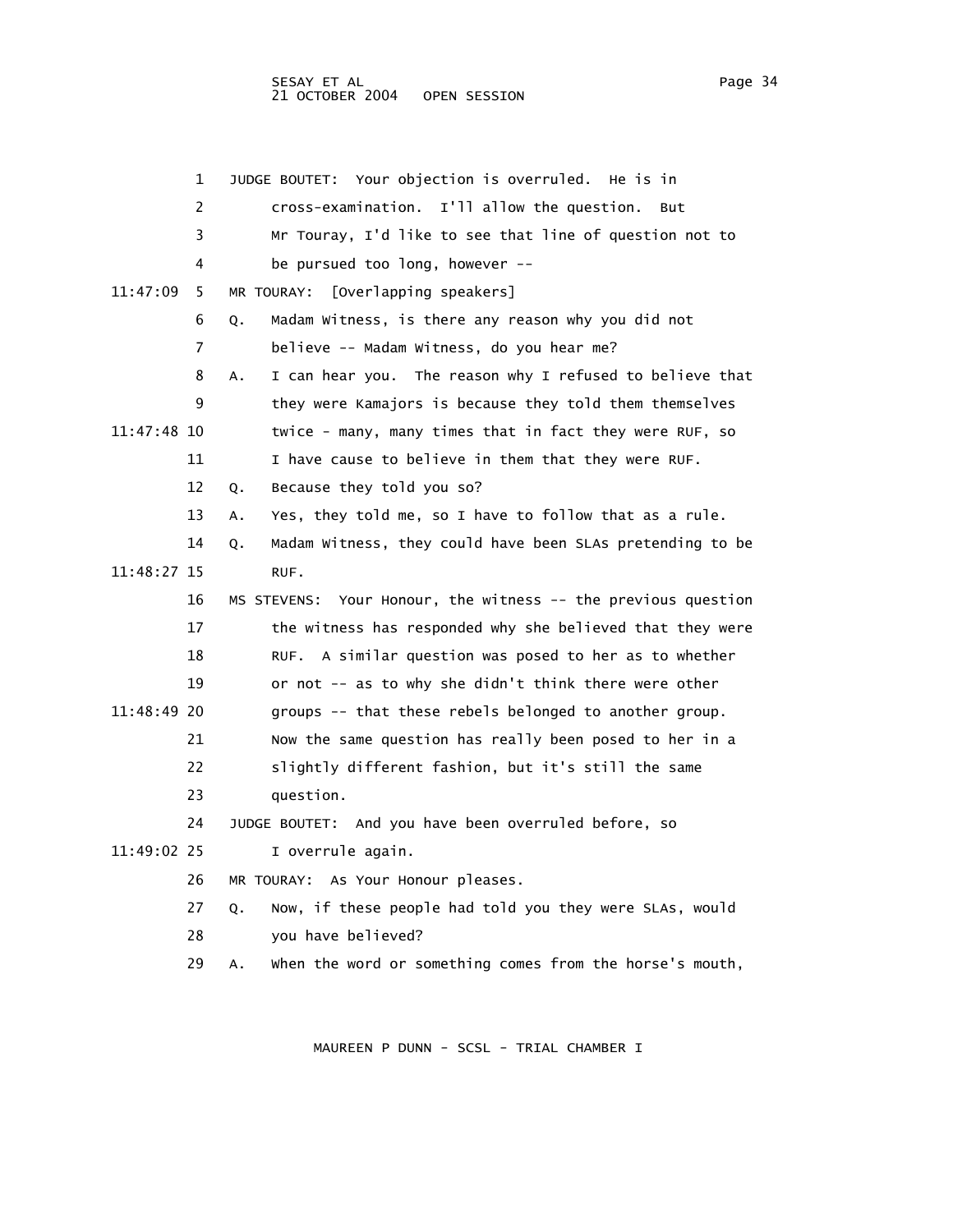|             | 1  |    | you have no way of changing that. I mean, if he says      |
|-------------|----|----|-----------------------------------------------------------|
|             | 2  |    | that he was an RUF, you have to follow that he was an     |
|             | 3  |    | RUF.                                                      |
|             | 4  | Q. | If they had said SLA, you would have believed, that is my |
| 11:49:44    | 5  |    | question.                                                 |
|             | 6  | Α. | Whatever they said that they were, I would have believed, |
|             | 7  |    | but because they told me that they were RUF, so I had     |
|             | 8  |    | cause to believe.                                         |
|             | 9  | Q. | Thank you.                                                |
| 11:50:12 10 |    | A. | Yes.                                                      |
|             | 11 | Q. | I'm putting it to you that those people were not RUF.     |
|             | 12 | Α. | But they told me that they were RUF and I have to believe |
|             | 13 |    | that.                                                     |
|             | 14 | Q. | Now, Madam Witness, you told this Court that you cannot   |
| 11:50:44 15 |    |    | read.                                                     |
|             | 16 | Α. | I don't know anything.                                    |
|             | 17 | Q. | So if you see the letter "R", you will not be able to     |
|             | 18 |    | identify it?                                              |
|             | 19 | А. | I don't know -- I have not learnt anything. All I know    |
| 11:51:11 20 |    |    | is my famine [sic].                                       |
|             | 21 | Q. | So the only reason why you said some of the men were      |
|             | 22 |    | marked RUF was because of what Soh told you, that he was  |
|             | 23 |    | going to mark them RUF -- because of what you were told?  |
|             | 24 | А. | Yes, I have cause to believe that, because before he did  |
| 11:51:53 25 |    |    | that, he told me that they were going to mark "RUF" on    |
|             | 26 |    | their backs, so I have cause to believe that it was RUF   |
|             | 27 |    | that they were marked with.                               |
|             | 28 | Q. | Madam Witness, do you always believe what you're told --  |
|             | 29 |    | never doubt?                                              |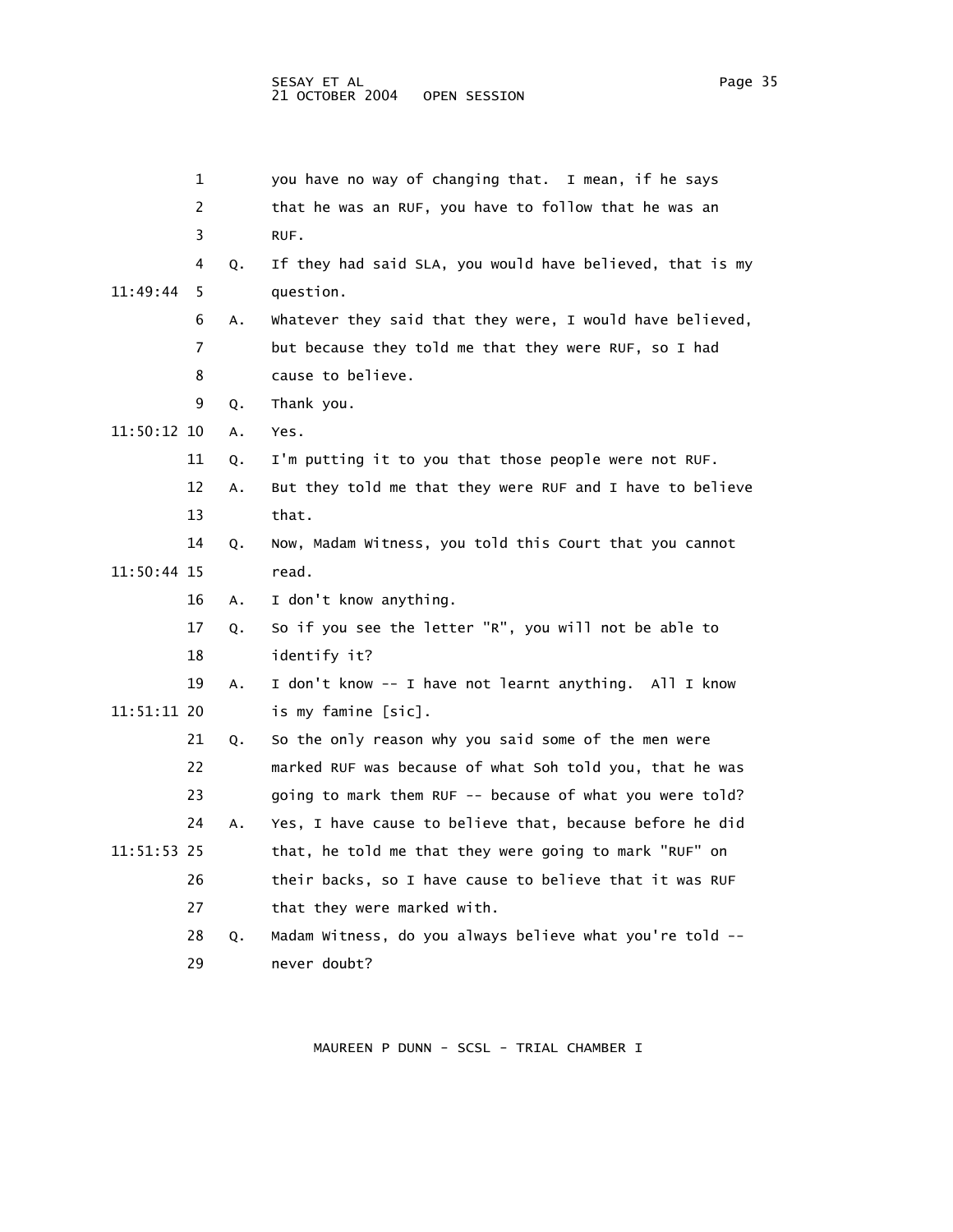1 A. Whatever come from somebody's mouth, you have to believe 2 it, because it is not you who said it -- the person who

- 3 said it. 4 Q. Thank you. 11:52:58 5 A. Yes. 6 Q. Now, you said your husband escaped. 7 A. Yes, my husband escaped. 8 Q. That was when you were at the farm at xxxxxx, or xxxxxx 9 Town, or xxxxxx Town; where did he escape? 11:53:36 10 A. We were on the farm when he escaped. 11 Q. On the farm, he escaped. You were captured together as 12 members of the same family? 13 A. We were captured together. 14 Q. And the so-called rebels knew of the relationship between 11:54:32 15 you and him? 16 A. I did not tell them that he was my husband. 17 Q. But you told them you were not married? 18 A. I told them that I was married but my husband was in 19 xxxxxx. 11:55:01 20 Q. That was before he escaped; not so? 21 A. He was not there any longer; we were in xxxxxx Town when 22 I said that. 23 Q. So all along the rebels did not ask you the relationship 24 between you and the man together with whom you were 11:56:05 25 captured?
	- 26 A. They did not ask me.
	- 27 Q. But when he escaped, nothing was done to you. You were
	- 28 all captured together, but when he escaped, nothing was
	- 29 done to you?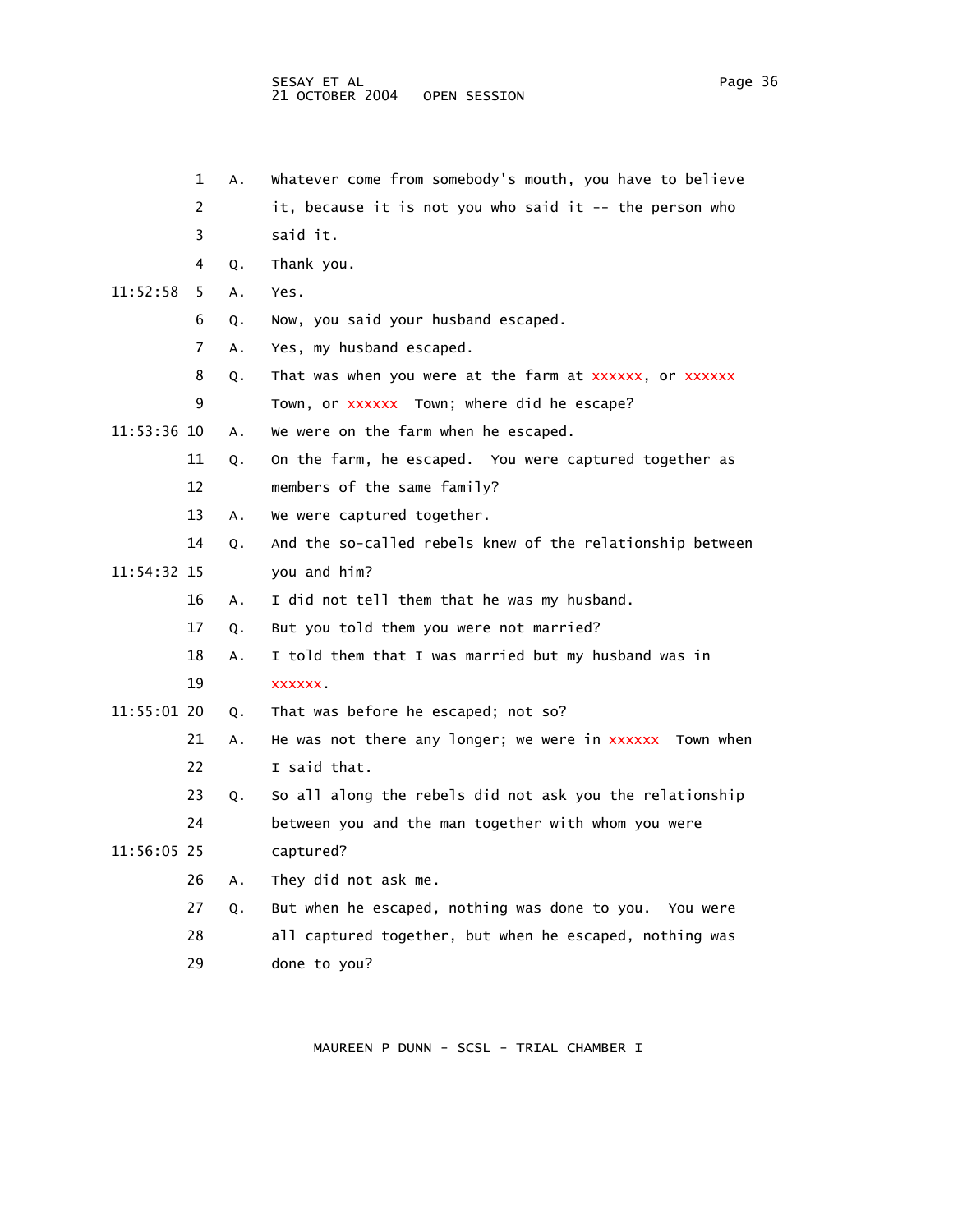|                 | $\mathbf{1}$ | A. | when he ran away, they did not do anything to me.         |
|-----------------|--------------|----|-----------------------------------------------------------|
|                 | 2            | Q. | You said in your evidence when other people wanted to     |
|                 | 3            |    | escape or they escaped, you were almost killed, because   |
|                 | 4            |    | they said you incited them to escape.                     |
| $11:57:56$ 5 A. |              |    | That happened in xxxxxx Town, not where we were captured. |
|                 | 6            | 0. | That's what I'm saying. When those people wanted to $-$   |
|                 | 7            |    | or when they escaped, you were accused of having incited  |
|                 | 8            |    | them to escape and they wanted to kill you. When the man  |
|                 | 9            |    | escaped - the man with whom you were captured - nothing   |
| 11.FO.10.10     |              |    | ومتحدث المنافي المتحامل المتحددة                          |

- 11:58:18 10 was done to you.
	- 11 A. The moment when my husband escaped --

12 PRESIDING JUDGE: [Microphone not activated] the husband

- 13 escaped, abandoned the wife, and that is it. How could
- 14 they have held him [sic] responsible, even to go to
- 11:58:48 15 threaten her, because her husband escaped?
	- 16 MR TOURAY: What about the evidence that others who tried -- 17 PRESIDING JUDGE: Go ahead, learned counsel. Go ahead.
		- 18 MR TOURAY: I'm just trying to relate the two, Your Honour.
	- 19 JUDGE THOMPSON: My own complaint there would be that isn't
- 11:59:03 20 this drawing the witness into a kind of line of argument
	- 21 which would tend to be speculative and argumentative.
	- 22 Isn't it a matter of inference -- you can argue what
	- 23 inferences you want the Court to draw from that.
		- 24 MR TOURAY: I [overlapping speakers] --
- 11:59:25 25 JUDGE THOMPSON: It would be speculative and highly futile.
	- 26 MR TOURAY: Thank you, Your Honour. I take the cue from the 27 Bench.
		- 28 Q. Now, this Soh, who you said did the markings, you knew 29 his younger brother; not so?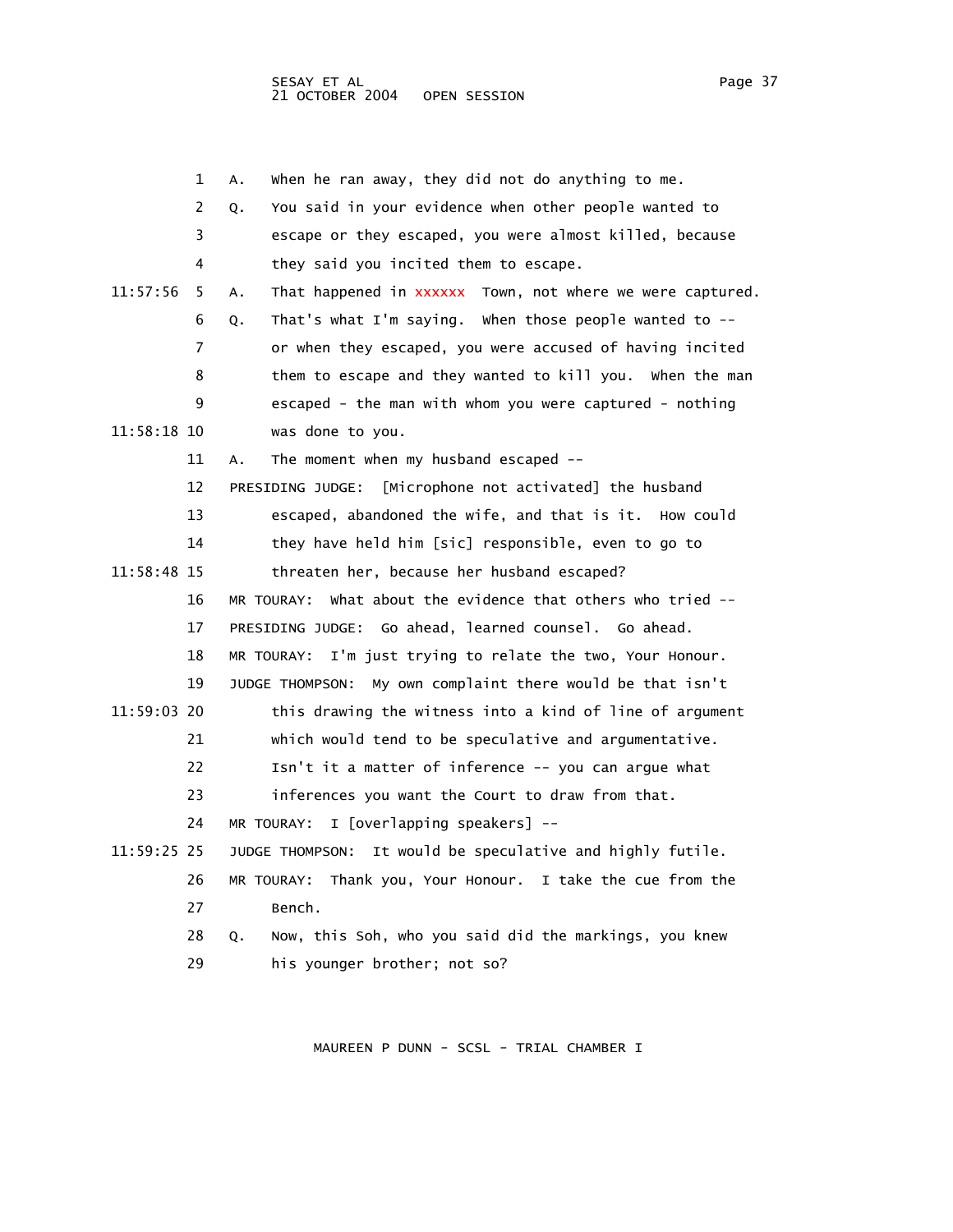1 A. I know Soh's younger brother -- he's also called Soh. 2 Q. You had met him before, before your capture? 3 A. All those who captured us, including this Soh, I don't 4 know any of them. I didn't know them before we were 12:00:23 5 captured. 6 Q. My question is about Small Soh, not Soh who did the 7 markings as you say. Did you know him before -- before 8 you were captured? 9 JUDGE THOMPSON: You mean Soh's younger brother? 12:01:01 10 MR TOURAY: Younger brother, yes. 11 JUDGE THOMPSON: Also called Soh? 12 MR TOURAY: Yes. 13 THE WITNESS: I didn't know him. 14 MR TOURAY: 12:01:09 15 Q. When did you know him? 16 A. The moment I knew him is when we came to xxxxxx Town and 17 that was the time that the elder Soh introduced him to 18 me, that he was his younger brother. 19 Q. So in fact the relationship between you and Soh was 12:02:00 20 amicable -- was an amicable one -- very friendly one; not 21 so? 22 A. There was no cordial relationship between us. I don't 23 know him for any kind of relationship. 24 Q. But he introduced his younger brother to you. 12:02:29 25 A. Yes, he showed me his younger brother -- that that was 26 his younger brother. 27 Q. Madam Witness, you said you used to do some domestic 28 cooking, laundering and everything. 29 A. Yes, I used to do this domestic work -- I used to pound,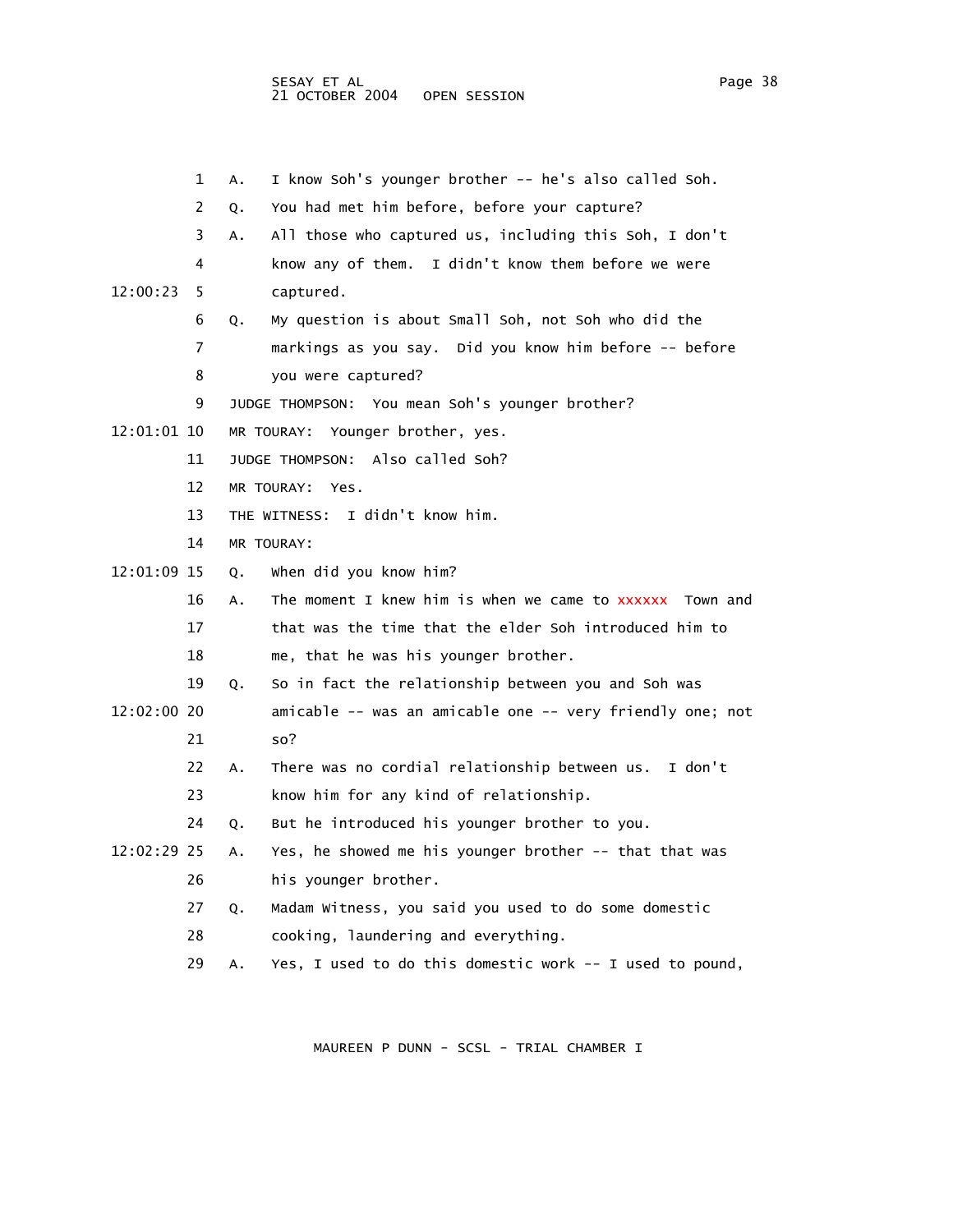| 1              | I used to launder, I used to clean the house, I used to           |
|----------------|-------------------------------------------------------------------|
| $\overline{2}$ | do those things.                                                  |
| 3              | And that includes doing it for yourself.<br>0.                    |
| 4              | I was not doing it for myself. I was doing it for xxxxxx.<br>А.   |
| 12:03:37<br>5  | NOT XXXXXX?<br>Q.                                                 |
| 6              | No, it's for the very xxxxxx -- I forgot, it's Kotor.<br>А.       |
| 7              | You also partake of the food. You were cooking for<br>Q.          |
| 8              | yourselves -- I mean, you and xxxxxx?                             |
| 9              | Yes, I used to eat. It's mandatory that I should eat.<br>А.       |
| 12:04:12 10    | Yes, for yourselves. Now, from the farm where you were<br>Q.      |
| 11             | captured, you said you carried some loads going to                |
| 12             | XXXXXX Town.                                                      |
| 13             | The rice which we collected to take to xxxxxx, it was the<br>Α.   |
| 14             | same rice which we took and brought to XXXXXX.                    |
| 12:04:56 15    | So in fact it's correct to say you were carrying your own<br>Q.   |
| 16             | load.                                                             |
| 17             | Yes, it was mine, but when we were captured, it ceased to<br>А.   |
| 18             | be my own load. It was now -- it belonged to the rebels.          |
| 19             | only when you got to xxxxxx Town, then you knew it was<br>Q.      |
| 12:05:33 20    | not yours; that is your evidence?                                 |
| 21             | Yes, that was where I knew that it was not mine.<br>А.            |
| 22             | MS STEVENS: That was not --                                       |
| 23             | MR TOURAY: She has answered --                                    |
| 24             | MR STEVENS: $-$ - the evidence.                                   |
| 12:05:53 25    | MR TOURAY: $--$ please.                                           |
| 26             | PRESIDING JUDGE: The witness has said that she was carrying       |
| 27             | her load, but that when she was captured, she knew that           |
| 28             | it no longer belonged to her.                                     |
| 29             | She has said it was when she got to xxxxxx<br>MR TOURAY:<br>Town. |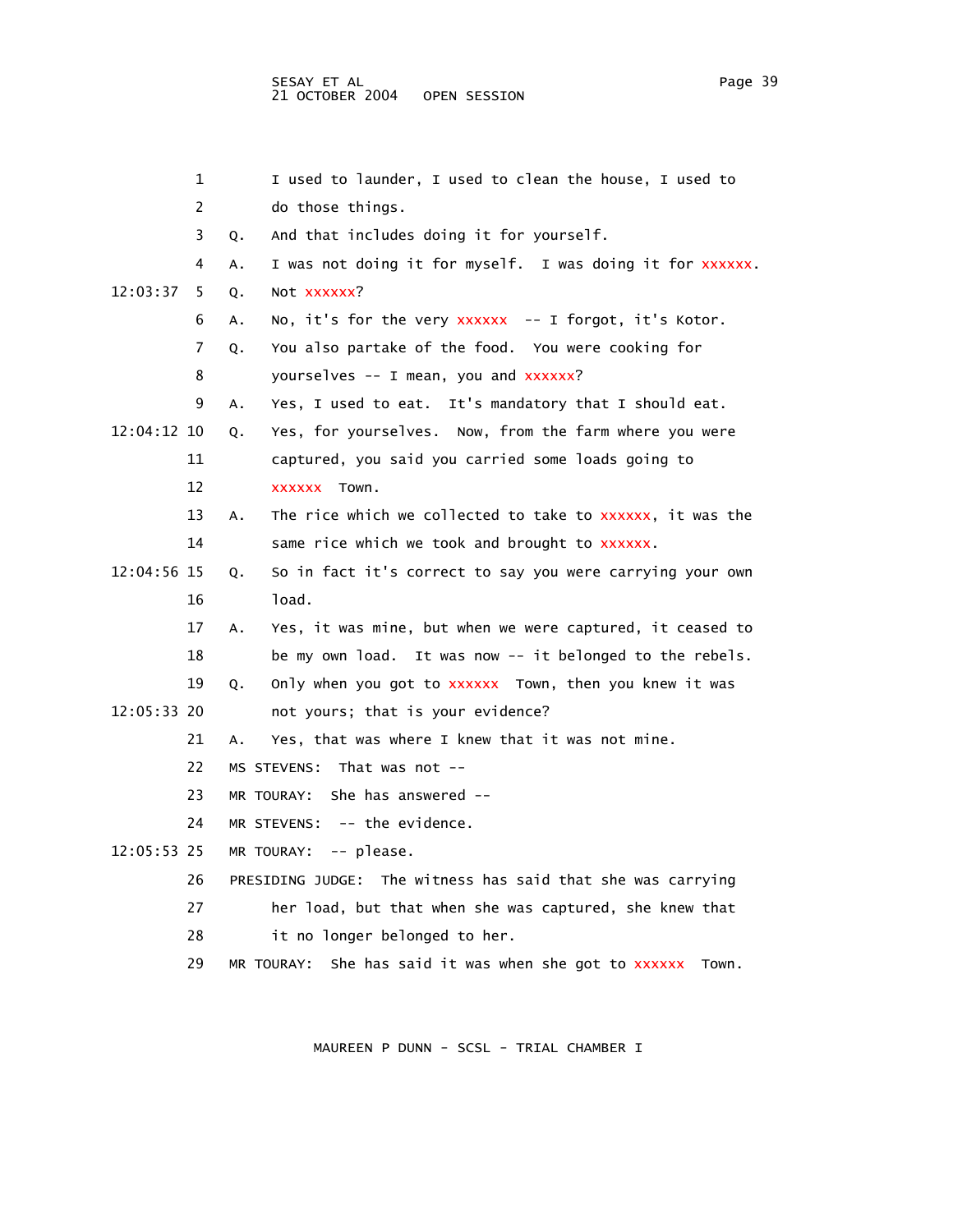## SESAY ET AL PAGE 2012 12:00 PAGE 2012 12:00 PAGE 40 21 OCTOBER 2004 OPEN SESSION

 1 PRESIDING JUDGE: Show preceded that with that. We're getting 2 all the notes. 3 MR TOURAY: That's what she said now. 4 MS STEVENS: I stood up for an objection because -- 12:06:14 5 MR TOURAY: That's what she said now. 6 MS STEVENS: -- the evidence was misstated. The evidence was 7 that at Kissy Town was when the load was taken away from 8 them. 9 MR TOURAY: Yes, that is what I said. That's why she knew. 12:06:27 10 MS STEVENS: The question that counsel put to her was at 11 Tomandu. 12 MR TOURAY: Sorry, the location is different, I'm sorry, but 13 I meant Kissy Town -- that is where she knew the load did 14 not belong to her. 12:06:46 15 THE WITNESS: when we got to xxxxxx Town, the load we carried 16 was no longer ours. In fact, we never saw it the moment 17 we got there. 18 MR TOURAY: 19 Q. Yes, that's your evidence. Now, Madam Witness, XXXXXX 12:07:43 20 Farm is not too far from xxxxxx Town; not so? 21 PRESIDING JUDGE: Learned counsel, Tomandu what? 22 MR TOURAY: Tomandu Farm -- the farm itself where they were 23 captured -- 24 PRESIDING JUDGE: Tomandu Farm, okay. 12:08:03 25 MR TOURAY: And the town. 26 Q. Not too far? 27 A. It was not really far from the town. 28 Q. And also from Tomandu Town to Kissy Town it's not far? 29 A. The journey is really long. I don't know the number of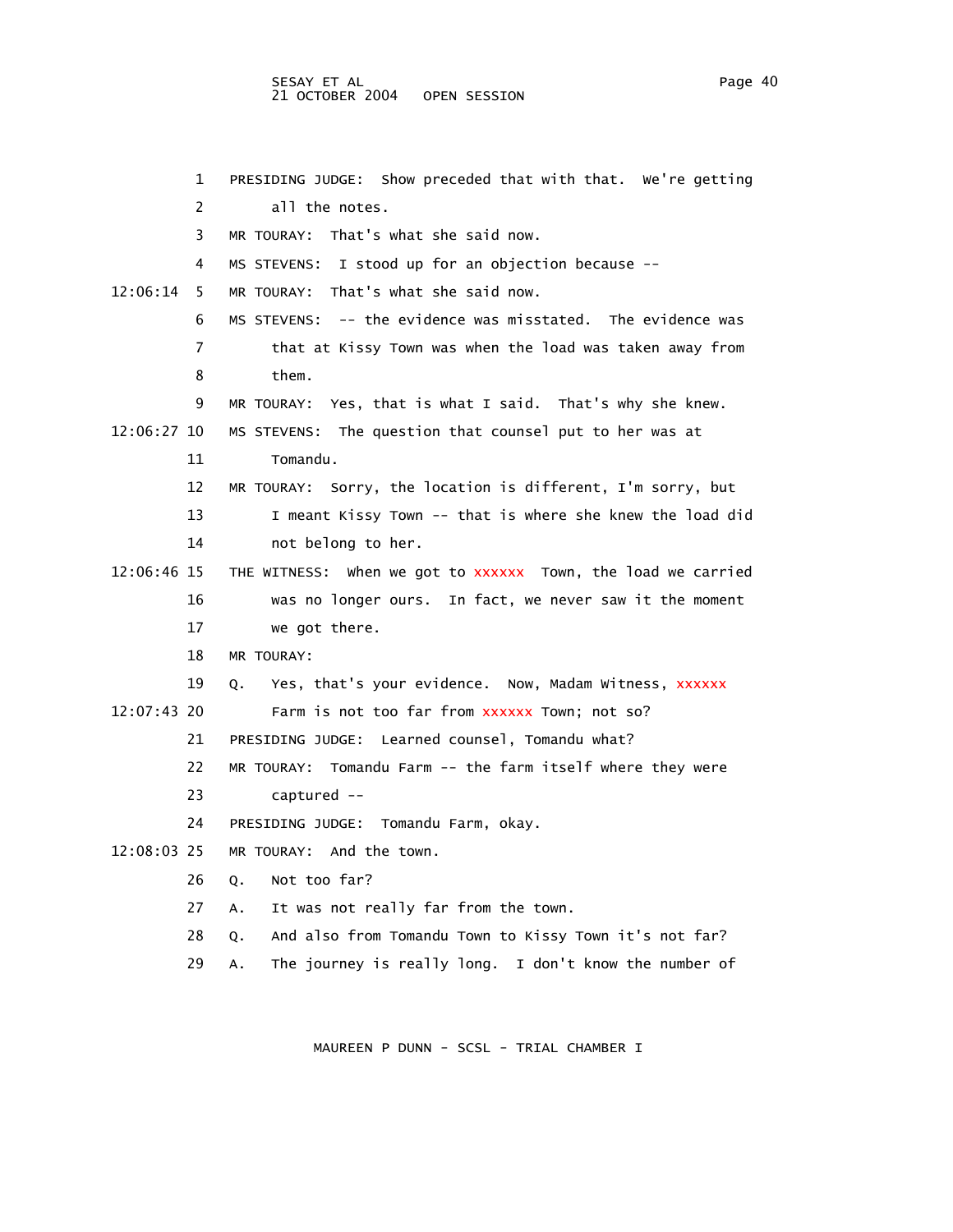1 miles, but it was a very long distance.

2 Q. Very, very long distance.

3 A. It's a long distance.

4 Q. What I want to suggest is they're within the same area,

12:08:55 5 the same neighbourhood -- they are within the same

6 neighbourhood, the same area. Has my question been put?

7 They are within the same chiefdom.

8 JUDGE THOMPSON: Counsel, be a bit specific. I don't

9 understand areas being synonymous with --

12:09:37 10 THE WITNESS: It's the same chiefdom.

11 JUDGE THOMPSON: [Microphone not activated].

12 MR TOURAY: I'm talking about chiefdom now.

13 Q. It was in the same chiefdom?

14 A. The same chiefdom.

12:09:51 15 JUDGE THOMPSON: She agrees.

16 MR TOURAY: Yes, she agrees.

17 Q. And you had lived at xxxxxx Town before.

18 A. My mother comes from xxxxxx.

19 Q. So you are no stranger to xxxxxx?

12:10:30 20 A. I'm not a stranger in xxxxxx. I'm a niece to Tomandu.

21 Q. Now, madam, what I'm trying to suggest to you is there

22 was every chance for you to have escaped, but you were

23 quite happy with the relationship.

24 JUDGE THOMPSON: Wouldn't you put it separately?

12:11:21 25 MR TOURAY: Yes, I will do that.

26 Q. [Overlapping speakers]

27 A. Be under the rebels -- to be under the rebels it was not

28 my wish, but there was no way I could have escaped. If

29 I had escaped, then they would have been held somewhere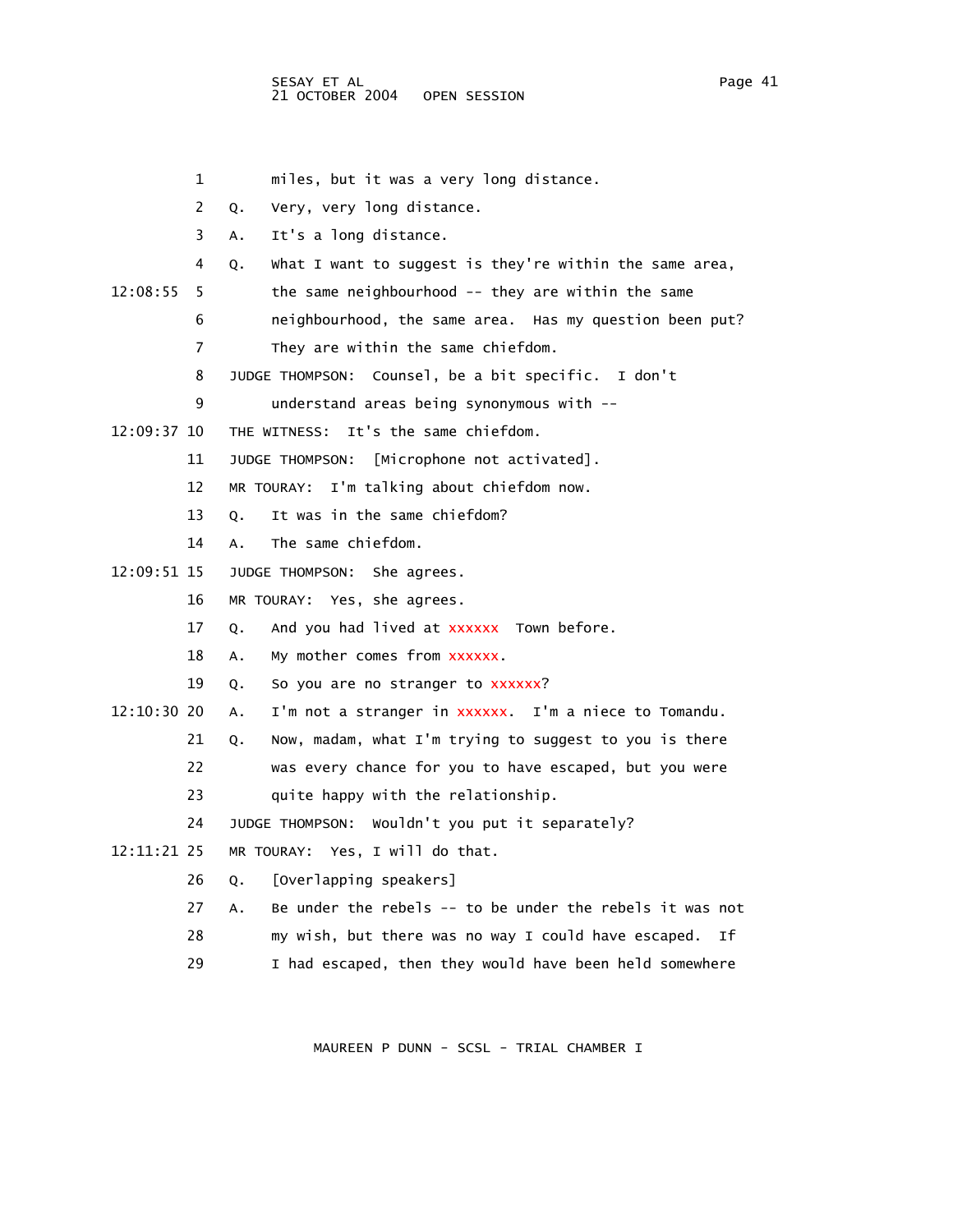| 1             | else by the same rebels, and my daughter was with them,         |
|---------------|-----------------------------------------------------------------|
| 2             | so I had no chance of escaping.                                 |
| 3             | Did you used to go find food?<br>Q.                             |
| 4             | when we were at Njagbema, we went out in search of food<br>А.   |
| 12:12:36<br>5 | once.                                                           |
| 6             | Am I correct to say your husband -- your real husband --<br>Q.  |
| 7             | is Koroma -- has a Koroma surname -- a Koroma surname.          |
| 8             | JUDGE BOUTET:<br>$Mr$ Touray --                                 |
| 9             | MR TOURAY: I'm not disclosing any identity. I've not called     |
| 12:13:09 10   | I've just said he has the surname xxxxxx.<br>the name.          |
| 11            | JUDGE BOUTET:<br>Surname?                                       |
| 12            | MR TOURAY: Yes, surname.                                        |
| 13            | Go ahead.<br>JUDGE THOMPSON:                                    |
| 14            | THE WITNESS: You mean my real husband?                          |
| 12:13:26 15   | MR TOURAY: Yes, indeed his surname is a xxxxxx.                 |
| 16            | MS STEVENS: Your Honour, we would just ask that counsel         |
| 17            | $just --$                                                       |
| 18            | THE WITNESS: Yes, it's true, he is.                             |
| 19            | MR TOURAY: Just the surname $-$ I don't want to know the first  |
| 12:13:41 20   | name, just the surname.                                         |
| 21            | MS STEVENS: That's fine with us. We just ask that he treads     |
| 22            | cautiously.                                                     |
| 23            | MR TOURAY: The first name will disclose the identity, so I'm    |
| 24            | very cautious.                                                  |
| 12:13:51 25   | JUDGE BOUTET: Yes, but even the surname as such. I'm not        |
| 26            | familiar with this particular community, but it may be          |
| 27            | that the surname would be sufficient to many people to          |
| 28            | know who you are talking about.                                 |
| 29            | Koroma is a very common name in this [overlapping<br>MR TOURAY: |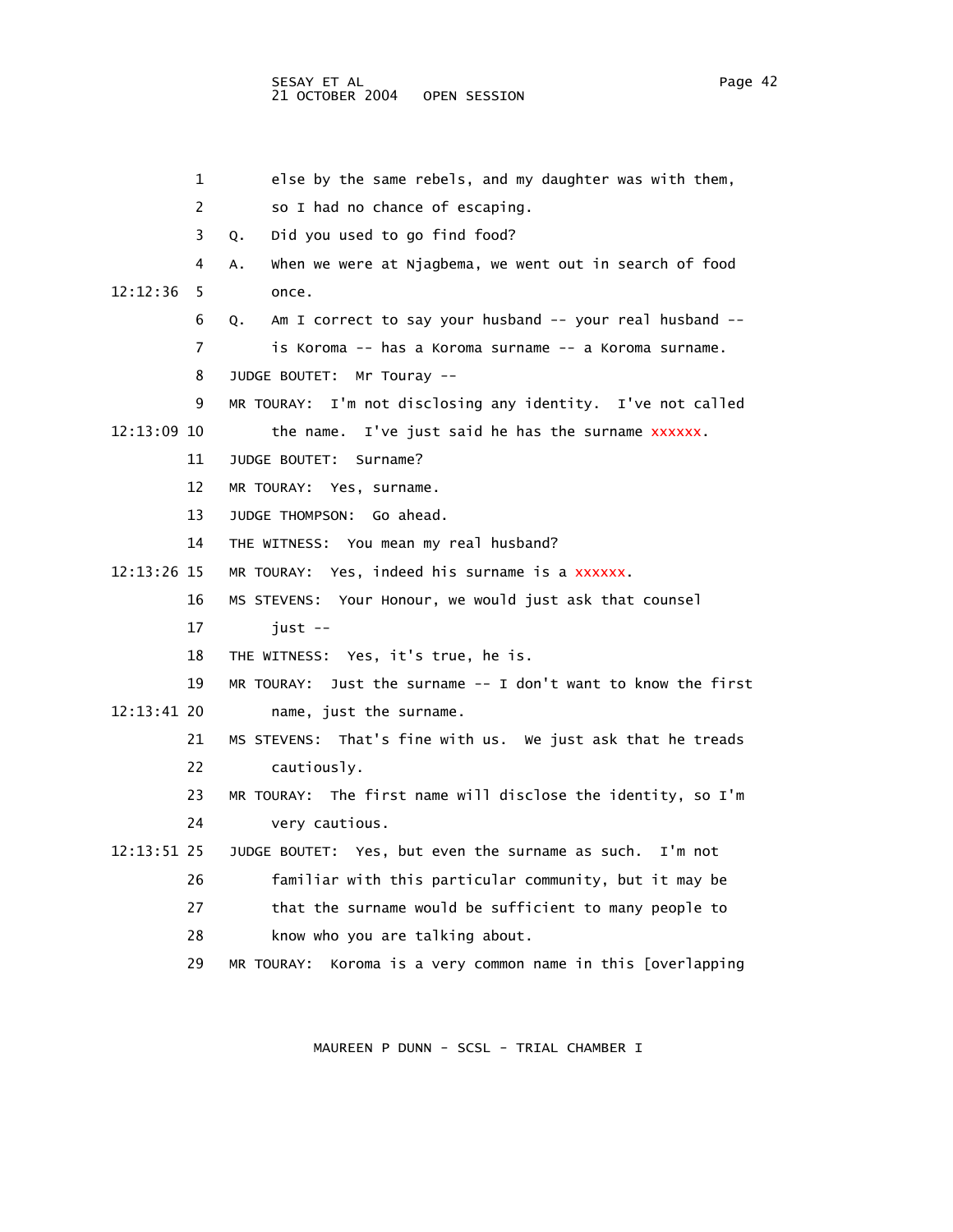1 speakers] 2 JUDGE BOUTET: Well, it may be. 3 MR TOURAY: Just like there's a Touray here mentioned that's 4 one, and I'm a Touray as well. 12:14:09 5 JUDGE BOUTET: I'll take your word for it. I just mention 6 that I am concerned that a surname in one community may 7 mean one specific individual. 8 MR TOURAY: No, sir. 9 Q. This man you were with is xxxxxx xxxxxx as well? 12:14:35 10 A. My husband is xxxxxx -- we don't go with the name of the 11 husband, but he's xxxxxx. 12 Q. Yes. I said the man you were with, xxxxxx, is also xxxxxx 13 xxxxxx. 14 A. He is called xxxxxxxxxxxx. 12:14:57 15 Q. I'm suggesting to you that this was a man known to you 16 all along from xxxxxx. 17 A. Which man? 18 Q. xxxxxxxxxxxx. 19 A. I didn't know xxxxxx xxxxxx in xxxxxx, but when I was 12:15:31 20 captured and brought, they handed me over to him as a 21 wife. That was the only time I knew him. 22 Q. [Inaudible] came from xxxxxx. 23 A. I don't know him from xxxxxx, because I was with my 24 husband in xxxxxx. 12:15:49 25 Q. Now, you said you packed up -- at the end you packed up 26 and left xxxxxx xxxxxx 's place. 27 A. Yes, I left him. Yes, I left him, because at that time 28 it was announced that all those holding on the captives 29 should leave them. That was the time I gathered my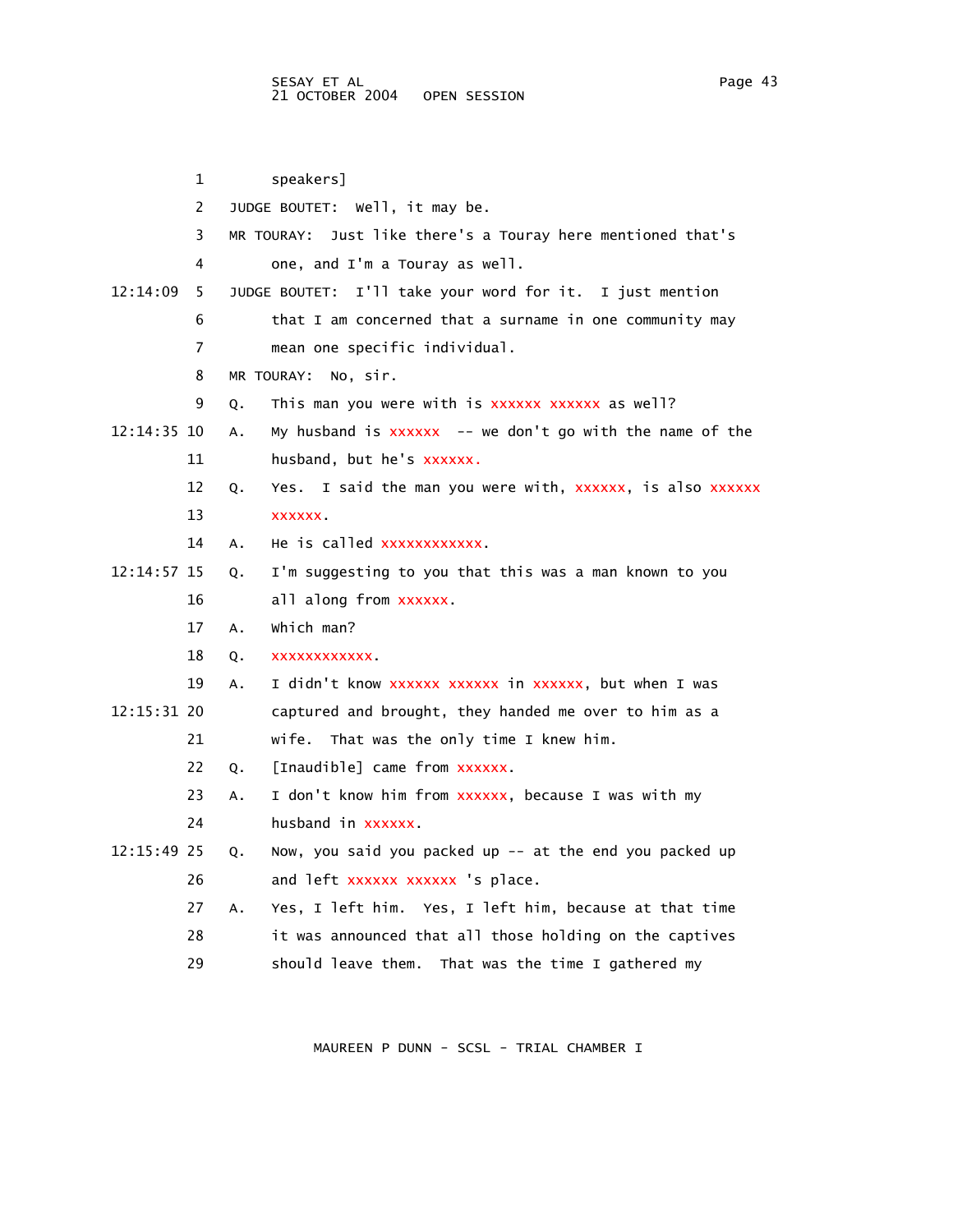1 children and went back to my husband. 2 Q. Now, madam, in your statement you made -- you remember 3 your statement was taken at Koidu some time about two 4 years back? 6 Q. Yes, was taken about two years ago at Koidu Town. 7 A. I did not say anything after that, but if I had said it 8 then, I have forgotten, but you should show me what 9 I said. 11 specific - what statement to whom. 12 MR TOURAY: 13 Q. The statement you made to one Mr Bobby Gboyor? 14 JUDGE THOMPSON: Whether she recalls doing that. 16 Q. Do you recall making that statement taken by Mr Bobby 17 Gboyor two years ago at Koidu Town? 18 A. The time they went and asked us, I cannot remember that 19 now. 21 A. I have forgotten about it. 22 Q. But if you see the gentleman in Court, would you be able 23 to recognise him? 24 A. Even the man you are calling Bobby Gboyor, I don't know 12:18:57 25 him at all. 26 Q. The one who took your statement, if you saw him in court, 27 would you recognise him? 28 A. I cannot really remember him.

29 Q. Okay. Let me just remind you. In that statement you

MAUREEN P DUNN - SCSL - TRIAL CHAMBER I

12:17:12 5 A. My statement after two years?

12:17:41 10 JUDGE THOMPSON: Counsel, why don't you be a little more

12:17:56 15 MR TOURAY:

12:18:20 20 Q. But did you make the statements to him?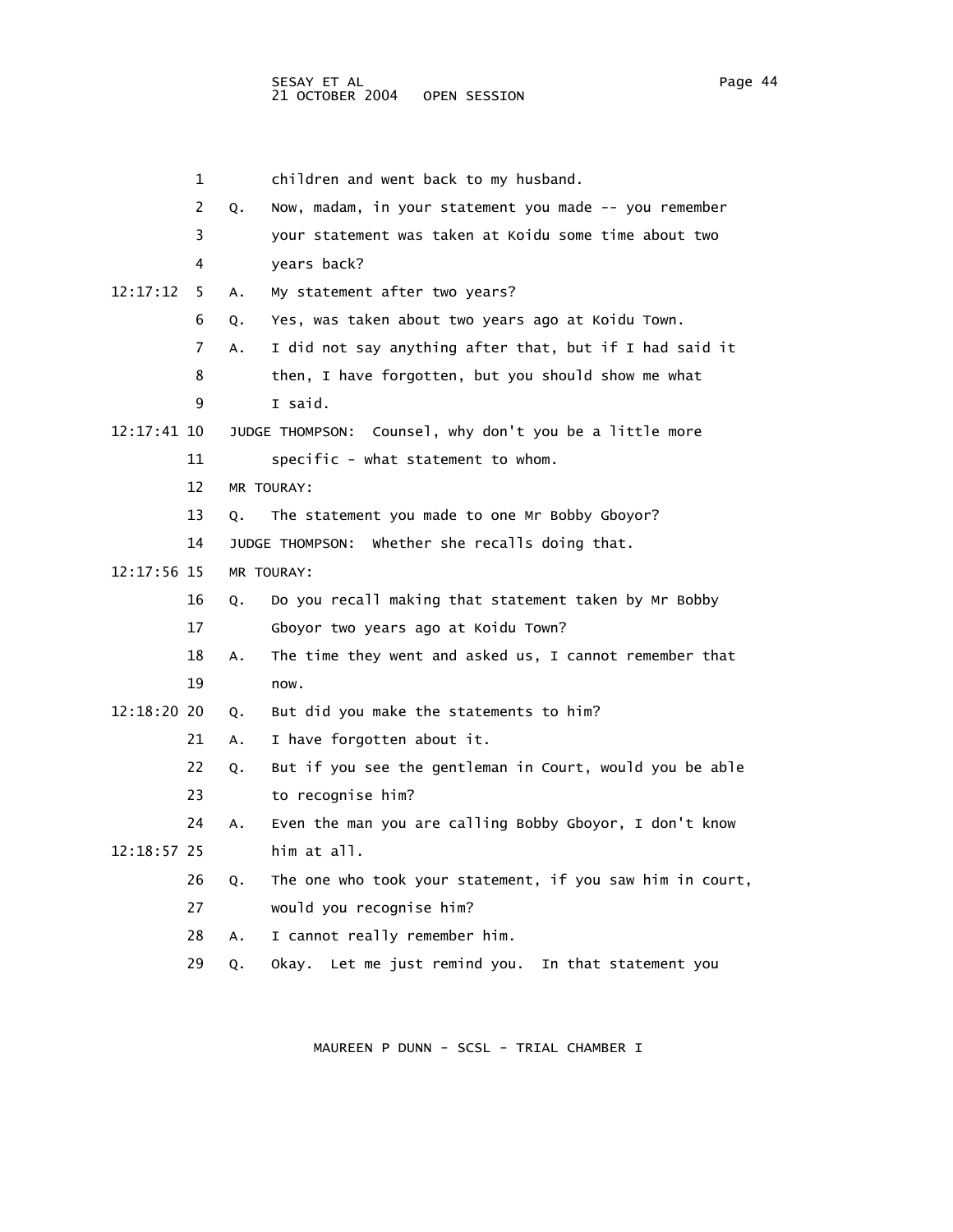|             | 1  |    | said, "We moved from XXXXXX Town to XXXXXX where we              |
|-------------|----|----|------------------------------------------------------------------|
|             | 2  |    | spent eight months from xxxxxx. I managed to escape              |
|             | 3  |    | and return to Koidu." That is how you left xxxxxxxxxxxx,         |
|             | 4  |    | you escaped.                                                     |
| 12:19:42    | 5  | Α. | If you are talking about escape -- our escape to Koidu,          |
|             | 6  |    | I came together with xxxxxx xxxxxx to Koidu.                     |
|             | 7  | Q. | Yes. So you said you managed to escape and return to             |
|             | 8  |    | Koidu?                                                           |
|             | 9  | Α. | I escaped together with xxxxxx xxxxxx -- we escaped from         |
| 12:20:13 10 |    |    | Alpha -- myself together with my daughter and xxxxxx             |
|             | 11 |    | xxxxxx, we escaped from them and came to Koidu.                  |
|             | 12 | Q. | Thank you very much. No further questions.                       |
|             | 13 |    | CROSS-EXAMINED BY MR O'SHEA                                      |
|             | 14 |    | PRESIDING JUDGE: Yes, Mr O'Shea; proceed, please.                |
| 12:21:19 15 |    |    | MR O'SHEA:<br>Thank you very much, Your Honour, I won't be long. |
|             | 16 | Q. | Madam, good morning -- or good afternoon, sorry.                 |
|             | 17 | A. | Good morning.                                                    |
|             | 18 | Q. | I have very few questions for you. I won't be long.<br>Do        |
|             | 19 |    | you know the religion of xxxxxx?                                 |
| 12:21:50 20 |    | Α. | He was a Christian.                                              |
|             | 21 | Q. | Did you at any stage have any kind of marriage ceremony          |
|             | 22 |    | in a church with xxxxxx?                                         |
|             | 23 | Α. | I was not really; I didn't go to church with him.<br>My          |
|             | 24 |    | husband - my proper husband - was a Muslim, so I was             |
| 12:22:21 25 |    |    | following the Muslim religion.                                   |
|             | 26 | Q. | And you are a Muslim yourself, aren't you?                       |
|             | 27 | Α. | Even up to now.                                                  |
|             | 28 | Q. | Was there any ceremony -- any marriage ceremony in a             |
|             | 29 |    | mosque at any stage with xxxxxx?                                 |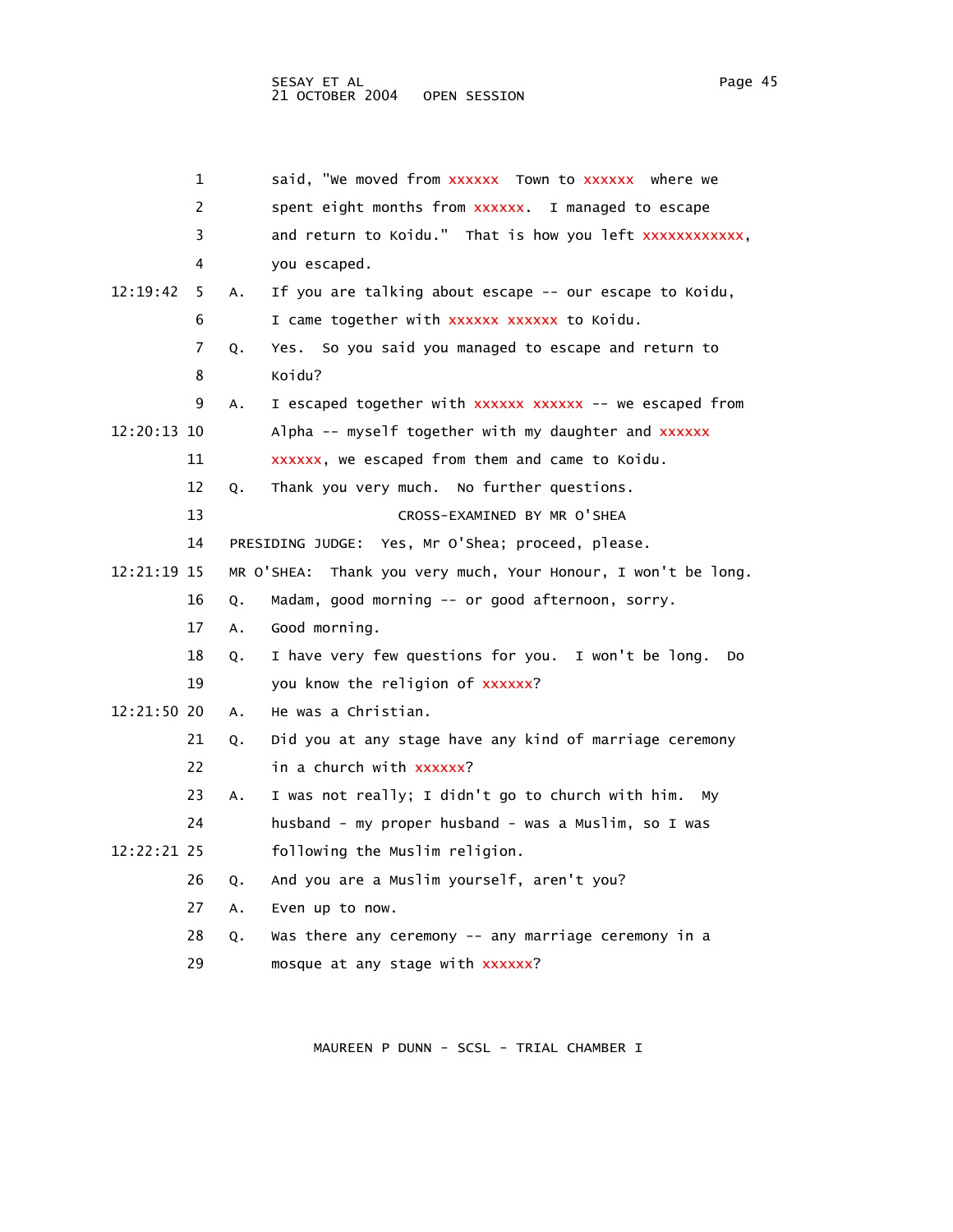|             | 1  | А. | The husband -- my real husband married me in the mosque.   |
|-------------|----|----|------------------------------------------------------------|
|             | 2  |    | They did it three times according to the religious         |
|             | 3  |    | ceremonies in the mosque.                                  |
|             | 4  | Q. | But those religious ceremonies were not followed in the    |
| 12:23:02    | 5  |    | case of xxxxxx; correct?                                   |
|             | 6  | Α. | I was not formally married; no dowry was paid for me.      |
|             | 7  | Q. | Do you know what tribe xxxxxx belongs to?                  |
|             | 8  | Α. | All I know about him is xxxxxxxxxxxx. I don't know about   |
|             | 9  |    | his tribe.                                                 |
| 12:23:31 10 |    | Q. | Would it be correct to say that there was no $-$ at no     |
|             | 11 |    | stage any customary marriage ceremony with xxxxxx? Do you  |
|             | 12 |    | understand what I mean if I say "customary marriage        |
|             | 13 |    | ceremony"?                                                 |
|             | 14 | Α. | Yes.                                                       |
| 12:23:53 15 |    | Q. | Would it be correct to say that there was never any        |
|             | 16 |    | customary marriage ceremony with xxxxxx?                   |
|             | 17 | Α. | There was no dowry between us. He doesn't in fact know     |
|             | 18 |    | my relatives. He doesn't know my mother nor anybody        |
|             | 19 |    | about me.                                                  |
| 12:24:21 20 |    | Q. | Yes, thank you.                                            |
|             | 21 | Α. | Yes.                                                       |
|             | 22 | Q. | Now, just help me. I think I have this right, but if I     |
|             | 23 |    | don't, you'll correct me. You were given to xxxxxx, as     |
|             | 24 |    | you put it, in xxxxxx Town; is that right?                 |
| 12:24:45 25 |    | А. | when we arrived at xxxxxx Town, that was there I was given |
|             | 26 |    | over to XXXXXX.                                            |
|             | 27 | Q. | And when you stayed with xxxxxx, you stayed in some kind   |
|             | 28 |    | of house?                                                  |
|             | 29 | А. | where we stayed in xxxxxx Town, I was together with him    |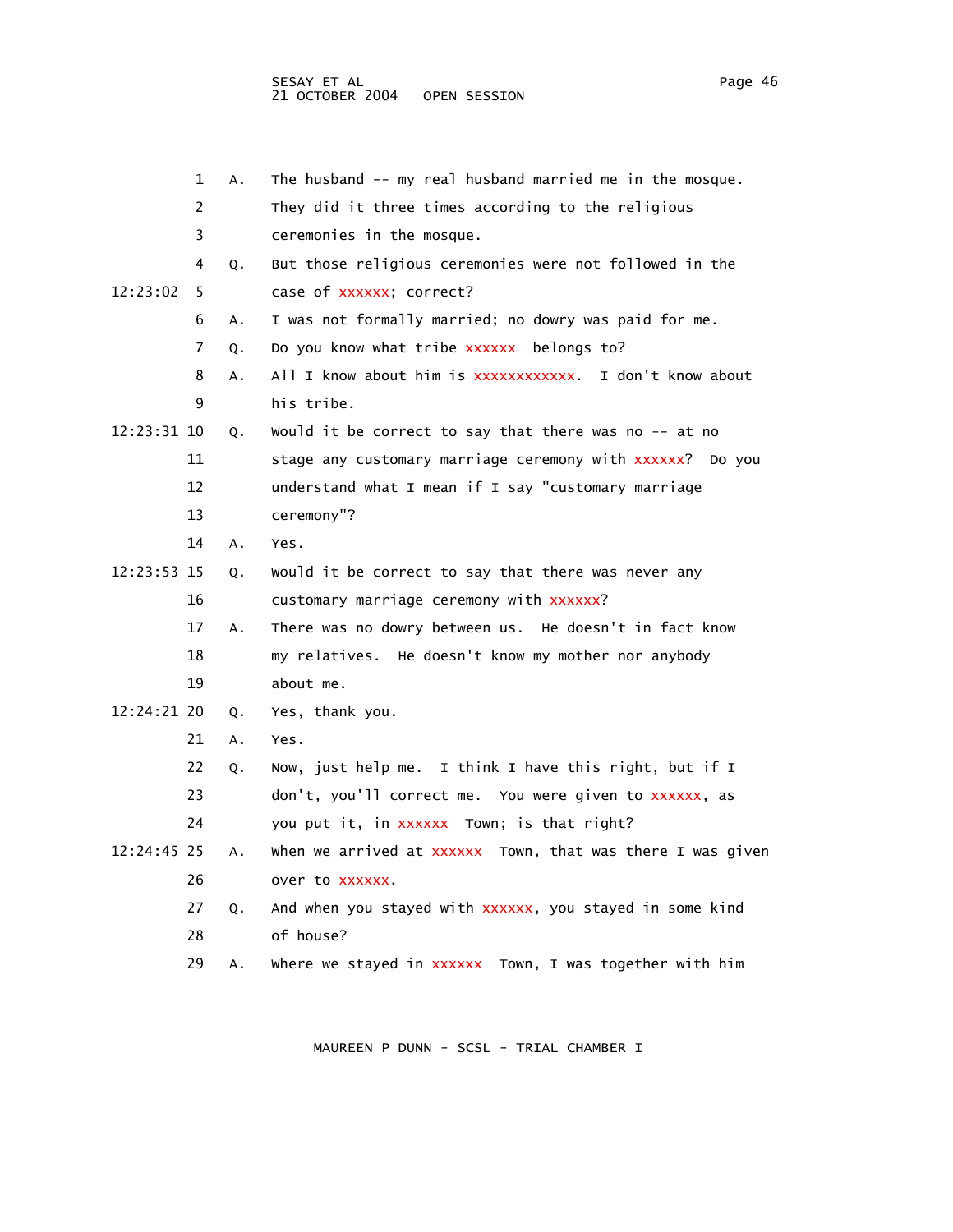1 there all along. 2 Q. Did you stay in a house with him? 3 A. In the same house. 4 Q. And who else was in that house with you? 12:25:43 5 A. The people who were with us, they only spent the night 6 there. After that they left and I was only together with 7 them there. 8 Q. You've told this Court that you did a lot housework 9 during the day, including preparing food and laundry; 12:26:04 10 correct? 11 A. I used to do that -- every aspect of housework I did for 12 my husband I did it for him there. I used to launder, 13 cook and pound for him. 14 Q. And where would xxxxxx be generally during the course of 12:26:34 15 the day? 16 A. When the time comes for tapping, he will go out and do 17 his tapping and there are other times when he would be in 18 town with me. 19 Q. So were there times during the course of the day when you 12:27:12 20 would be alone in the house? 21 A. There were times when I'll be alone, but there are other 22 times when I will be together -- myself and him will be 23 in the room. 24 Q. When you were doing your domestic chores and preparing 12:27:42 25 food, did you also go and fetch water sometimes? 26 A. As I did my domestic work, doing cooking, I used to go to 27 fetch water, I used to go fetch firewood -- every aspect 28 of those things, I used to do them for him. 29 Q. Would you have to go far to fetch water?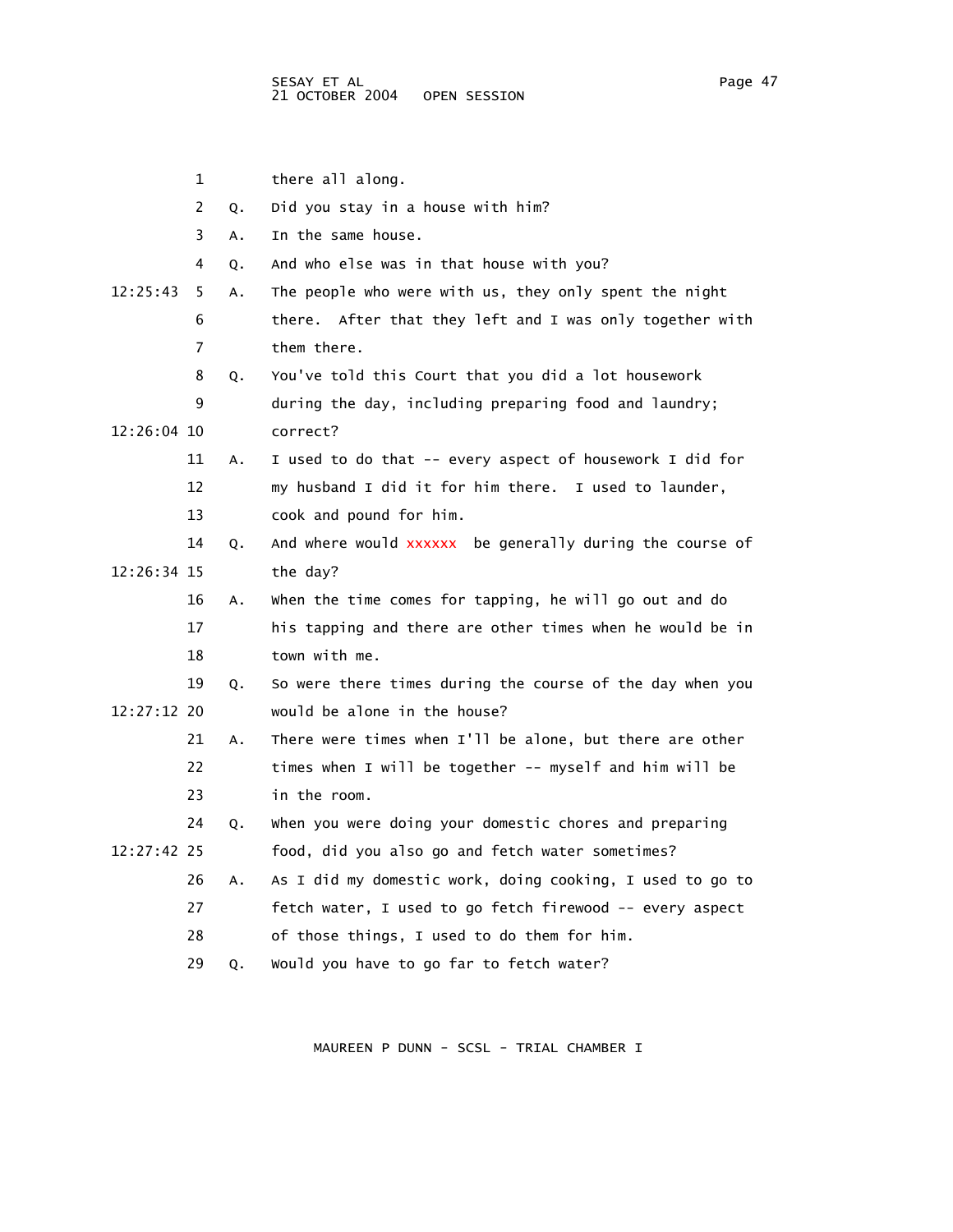|             | 1  | А. | It was a far place to fetch water.                          |
|-------------|----|----|-------------------------------------------------------------|
|             | 2  | Q. | when you used to go to fetch water, did you go alone?       |
|             | 3  | A. | At the time when we were at xxxxxx, there was no little     |
|             | 4  |    | child with me, so I used to go alone.                       |
| 12:28:42    | 5  | Q. | And if I understood your evidence correctly, you were       |
|             | 6  |    | with xxxxxx for one and a half years; is that right?        |
|             | 7  | А. | I was with him for one year and three months.               |
|             | 8  | Q. | Of that period of one year and three months, how much       |
|             | 9  |    | time was spent in xxxxxx Town?                              |
| 12:29:14 10 |    | Α. | In xxxxxx Town we spent a month.                            |
|             | 11 | Q. | And then did you go to xxxxxx?                              |
|             | 12 | Α. | I did not go with xxxxxx  to xxxxxx  -- in fact, he doesn't |
|             | 13 |    | know there.                                                 |
|             | 14 | Q. | So you say you spent a month in xxxxxx Town.<br>where did   |
| 12:29:42 15 |    |    | you spend the remainder of the one year and three months    |
|             | 16 |    | that you were with xxxxxx?                                  |
|             | 17 | А. | when we were captured, we were brought to xxxxxx Town,      |
|             | 18 |    | from there to xxxxxx and then to Kono.<br>I counted all     |
|             | 19 |    | those and it got up to one year and three months.           |
| 12:30:13 20 |    | Q. | All right. When you were in xxxxxx, how long were you       |
|             | 21 |    | there?                                                      |
|             | 22 | А. | I did not count the number of months we spent at            |
|             | 23 |    | xxxxxx, but I put all together from the time I was          |
|             | 24 |    | captured up to the time of my release, it was one year      |
| 12:30:38 25 |    |    | and three months.                                           |
|             | 26 | Q. | In xxxxxx, were you staying in a house with Kotor?          |
|             | 27 | Α. | I was in the same house with him.                           |
|             | 28 | Q. | The house I was referring to earlier, was that the<br>0kay. |
|             | 29 |    | house in xxxxxx that you were thinking of?<br>when          |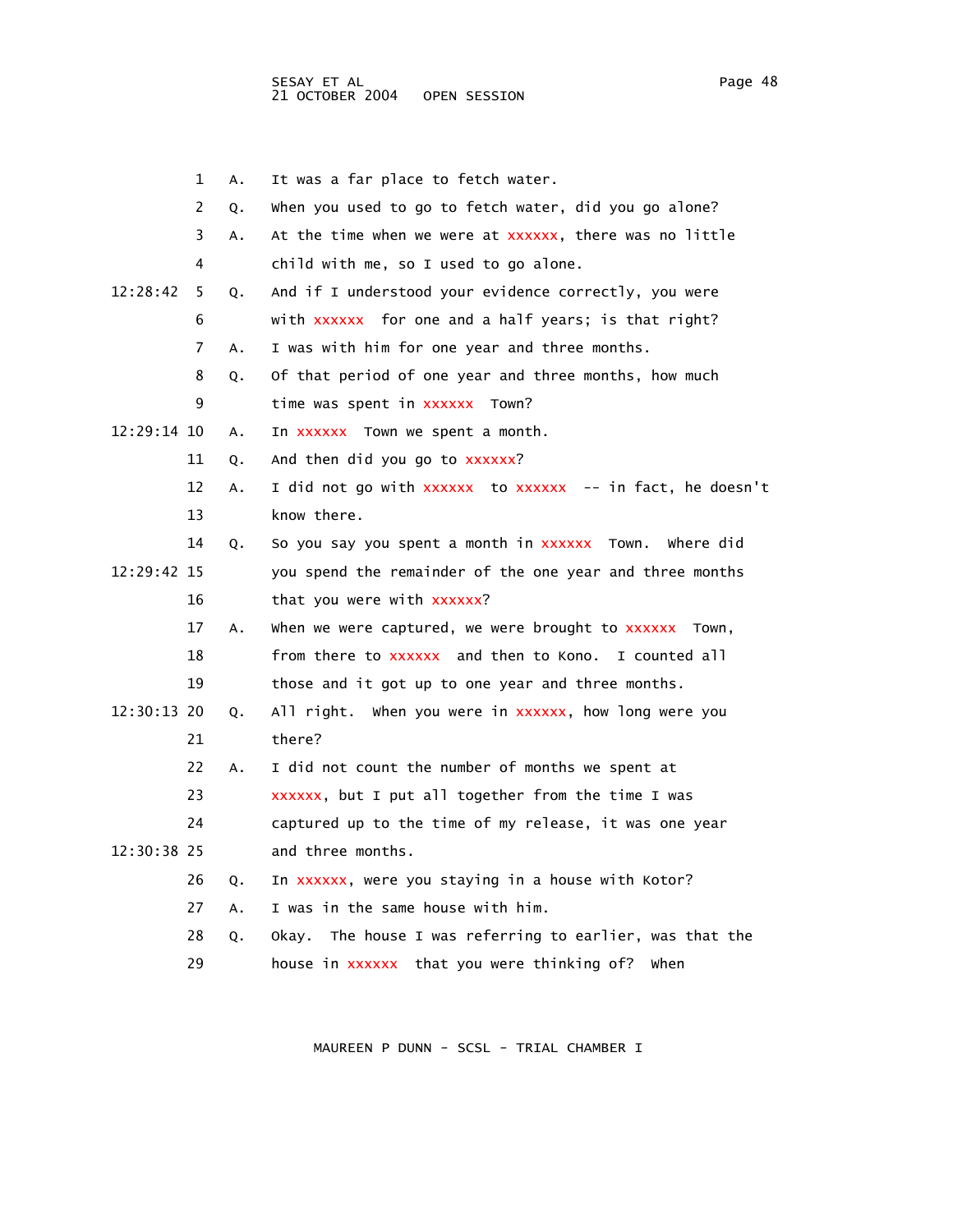|             | 1  |    | I asked you questions about your domestic chores, were        |
|-------------|----|----|---------------------------------------------------------------|
|             | 2  |    | you thinking of the house in xxxxxx?                          |
|             | 3  | Α. | The same duties that I performed in XXXXXX Town were the      |
|             | 4  |    | same duties I performed when we reached xxxxxx.               |
| 12:31:29    | 5  | Q. | So when you were in xxxxxx, were there times that you         |
|             | 6  |    | were alone in the house?                                      |
|             | 7  | Α. | To be alone in the house, it was only during the day, but     |
|             | 8  |    | in the night I was together with xxxxxx.                      |
|             | 9  | Q. | And in xxxxxx -- in the house in xxxxxx, you also             |
| 12:32:08 10 |    |    | went to fetch water?                                          |
|             | 11 | A. | There I used to fetch water, I used to cook, I used to        |
|             | 12 |    | launder -- I did everything.                                  |
|             | 13 | Q. | And when you went to fetch water, did you go alone?           |
|             | 14 | А. | I used to go alone. I was alone there, so I used to go        |
| 12:32:37 15 |    |    | alone.<br>There was no little child with me there, so         |
|             | 16 |    | I used to go alone.                                           |
|             | 17 | Q. | And did you have to go far to fetch water?                    |
|             | 18 | Α. | The distance was long.                                        |
|             | 19 | Q. | Forgive me, what was the name of the third place you          |
| 12:32:53 20 |    |    | mentioned after xxxxxx?                                       |
|             | 21 | Α. | The third place was in Koidu. After xxxxxx I didn't go        |
|             | 22 |    | to any other place, I went to Koidu Town.                     |
|             | 23 | Q. | And were you with xxxxxx in Koidu Town?                       |
|             | 24 | Α. | The same $--$ I was with him.                                 |
| 12:33:25 25 |    | Q. | And everything that I have asked you in relation to the       |
|             | 26 |    | other two places, does that also apply in Koidu Town?         |
|             | 27 |    | That question, Your Honour, doesn't --<br>MS STEVENS:         |
|             | 28 |    | The same duties I performed in the two places<br>THE WITNESS: |
|             | 29 |    | were the same duties I performed in Koidu Town.               |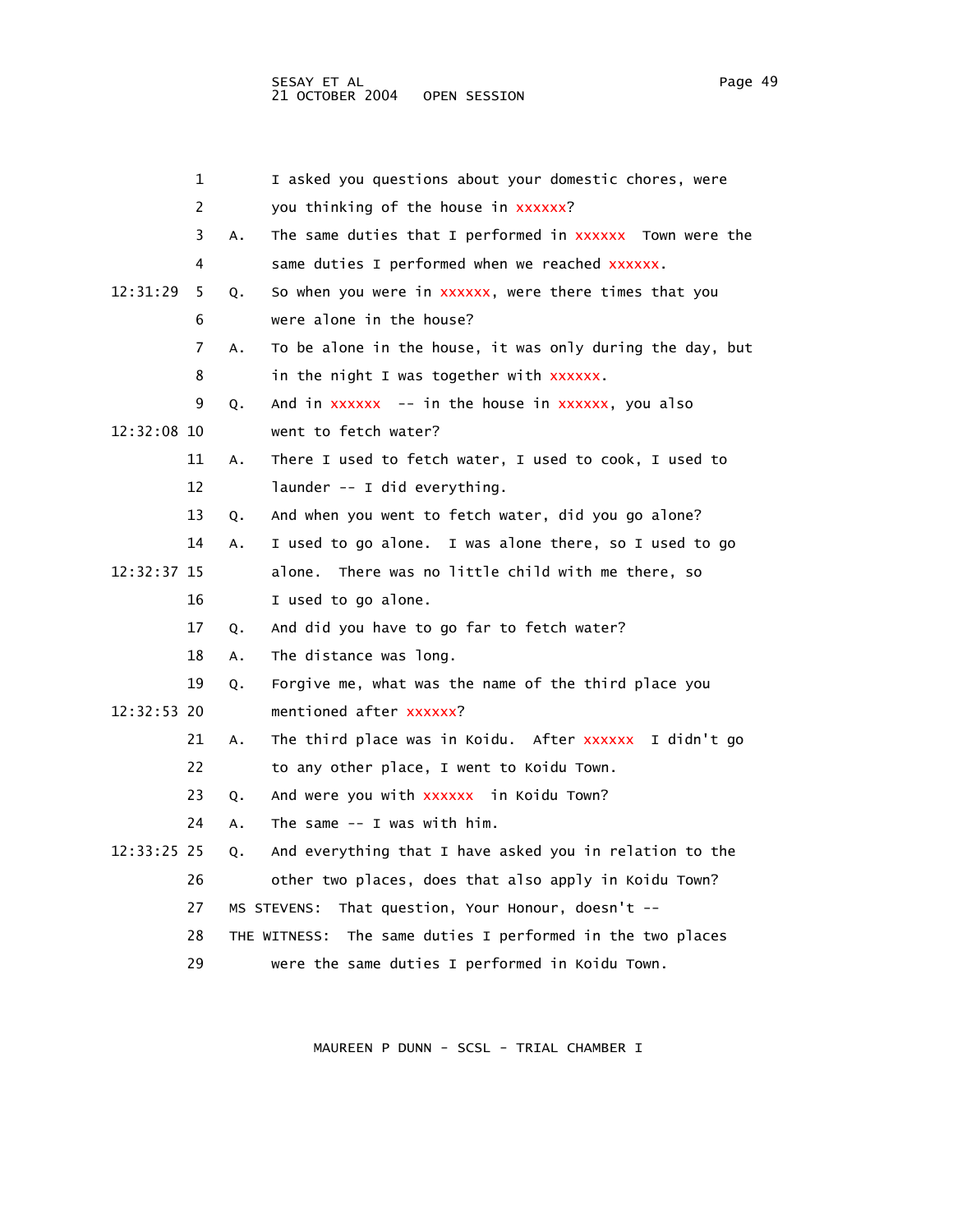# SESAY ET AL PAGE 2012 12:00 Page 50 21 OCTOBER 2004 OPEN SESSION

 1 MS STEVENS: I wanted to see what the nature of the answer was 2 before I broke it down. 3 JUDGE BOUTET: I presume, given the answer, you have no 4 objection now. I know you stood up. 12:34:02 5 MS STEVENS: Yes, that's fine. 6 JUDGE BOUTET: Thank you. 7 MR O'SHEA: Thank you, madam, that's all the questions I have. 8 Thank you, Your Honours. 9 THE WITNESS: Yes. 12:34:47 10 PRESIDING JUDGE: Ms Stevens, any re-examination? 11 MS STEVENS: None for this witness. 12 PRESIDING JUDGE: No re-examination for this witness. 13 Q. Madam Witness -- 14 A. Yes. 12:34:59 15 Q. You say you were captured with your daughter, who was 16 11 years old? 17 A. I was captured together with my daughter, who was 18 11 years old. 19 Q. Where is she now? 12:35:20 20 A. She's in xxxxxx. 21 Q. With you? 22 A. She's with me. 23 Q. Thank you. 24 PRESIDING JUDGE: Madam Witness, thank you very much for 12:36:16 25 coming -- 26 THE WITNESS: Yes. 27 PRESIDING JUDGE: Thank you for the assistance you've given to 28 all the parties in court and we are through with you now. 29 You may go, but if the necessity arises that you come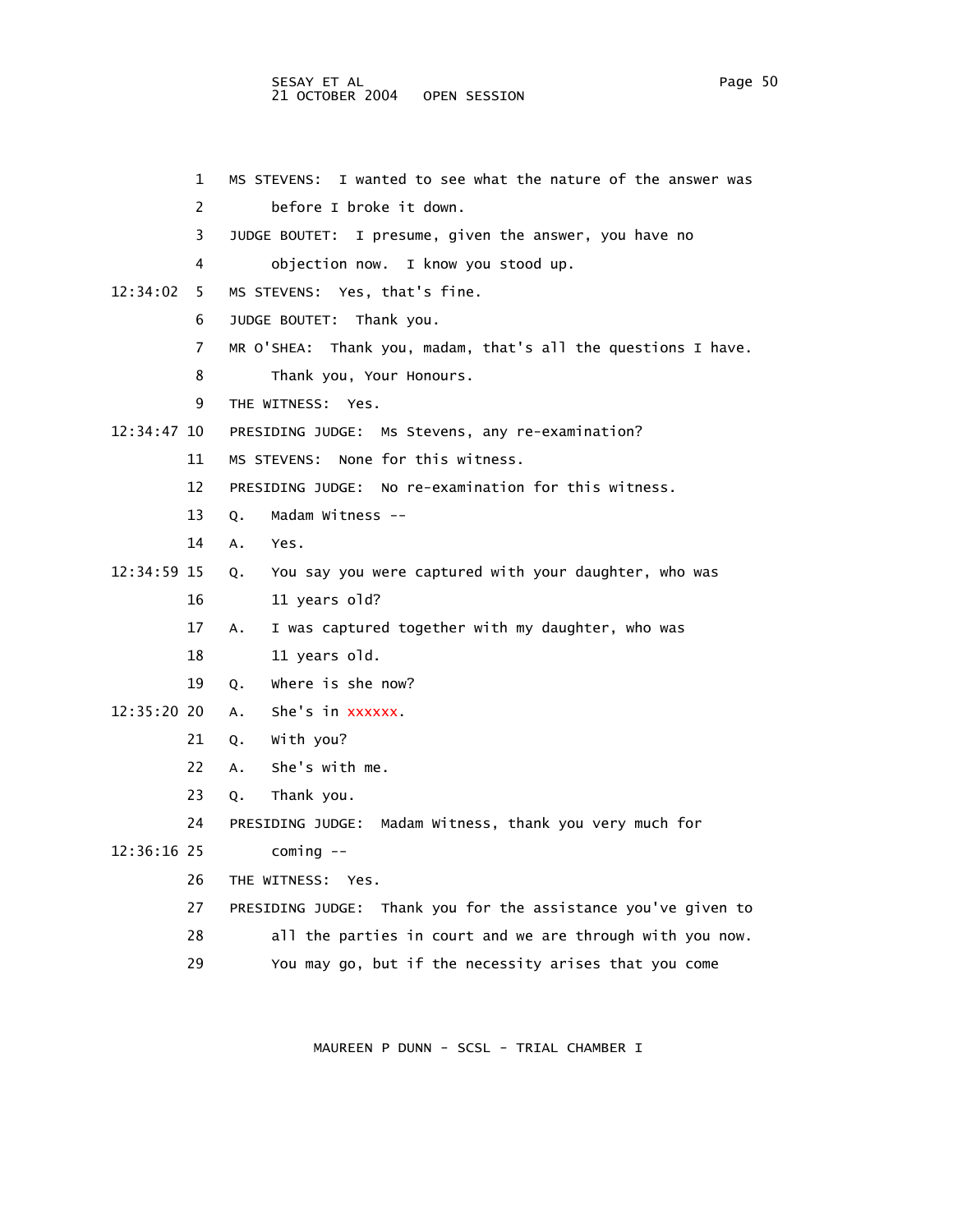1 again, you'll be informed, but for now you can go. Thank 2 you very much. Have you heard me, Madam Witness? 3 THE WITNESS: I have heard you. 4 **A EXECUTE:** [The witness withdrew] 12:36:57 5 PRESIDING JUDGE: Thank you. Ms Stevens, I hope there is a 6 witness ready for this afternoon. 7 MS STEVENS: Yes, there's one waiting in the wings and we're 8 ready to take on that witness. 9 PRESIDING JUDGE: We cannot start with that now, because we 12:37:18 10 want to take the witness and at least be done with the 11 examination-in-chief without breaking up. If we start 12 now, we'll go beyond 1.00 o'clock, so the Court will rise 13 and we'll resume sitting at 2.30. The Court will rise, 14 please. 12:37:52 15 [Luncheon recess taken at 12.38 p.m.] 16 [Upon resuming at 2.45 p.m.] 17 [HS221004C] 18 PRESIDING JUDGE: Good afternoon, learned counsel, we are 19 resuming the session. And yes, Prosecution, still Ms 14:41:18 20 Stevens? 21 MS STEVENS: Yes, with the next witness which is TF1-197. 22 PRESIDING JUDGE: TF1? 23 MS STEVENS: 197. And that witness will be testifying in 24 Kono. 14:41:40 25 PRESIDING JUDGE: Will testify -- 26 MS STEVENS: In Kono. 27 PRESIDING JUDGE: In Kono. 28 MS STEVENS: Yes.

29 PRESIDING JUDGE: And this will be your 16th witness?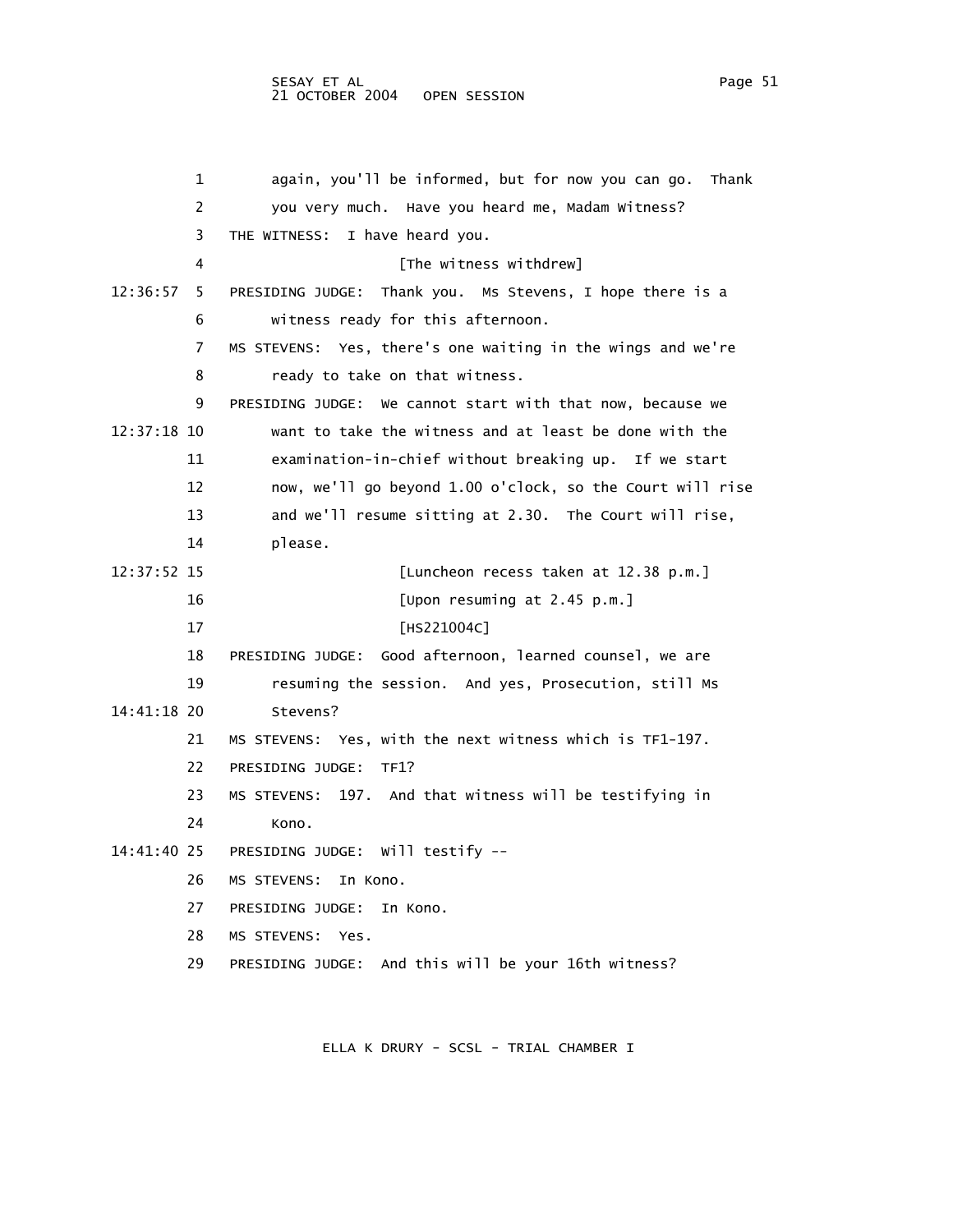# SESAY ET AL PAGE 2012 12:00 Page 52 21 OCTOBER 2004 OPEN SESSION

 1 MS STEVENS: Yes, Your Honour. 2 PRESIDING JUDGE: Yes, can the witness be brought in now? 3 WITNESS: TF1-197 sworn 4 [Witness answered through interpretation] 14:44:31 5 PRESIDING JUDGE: Yes, Ms Stevens, the witness has been 6 sworn in. 7 EXAMINED BY MS STEVENS: 8 MS STEVENS: 9 Q. Good afternoon, Mr Witness. 14:44:36 10 A. Yes, afternoon. [In English] 11 Q. Mr Witness, I'm going to ask you to try to speak a little 12 bit louder and to speak into the microphone. Do you 13 understand? 14 A. Okay. [In English] 14:44:58 15 [Technical difficulty] 16 THE INTERPRETER: There is problem with the mike. 17 MS STEVENS: 18 Q. Mr Witness, can you hear me? 19 A. Yes. 14:45:43 20 THE INTERPRETER: I think there is still problem with the 21 anguage section - the mike. 22 MS STEVENS: 23 Q. You were born in xxxxxx in xxxxxx Chiefdom -- 24 PRESIDING JUDGE: I think they are complaining that there is 14:45:56 25 still a language problem; I don't know. 26 JUDGE BOUTET: With the mike in the -- [Overlapping 27 microphones]

- 28 THE INTERPRETER: With the witness and the interpreter's
- 29 booth.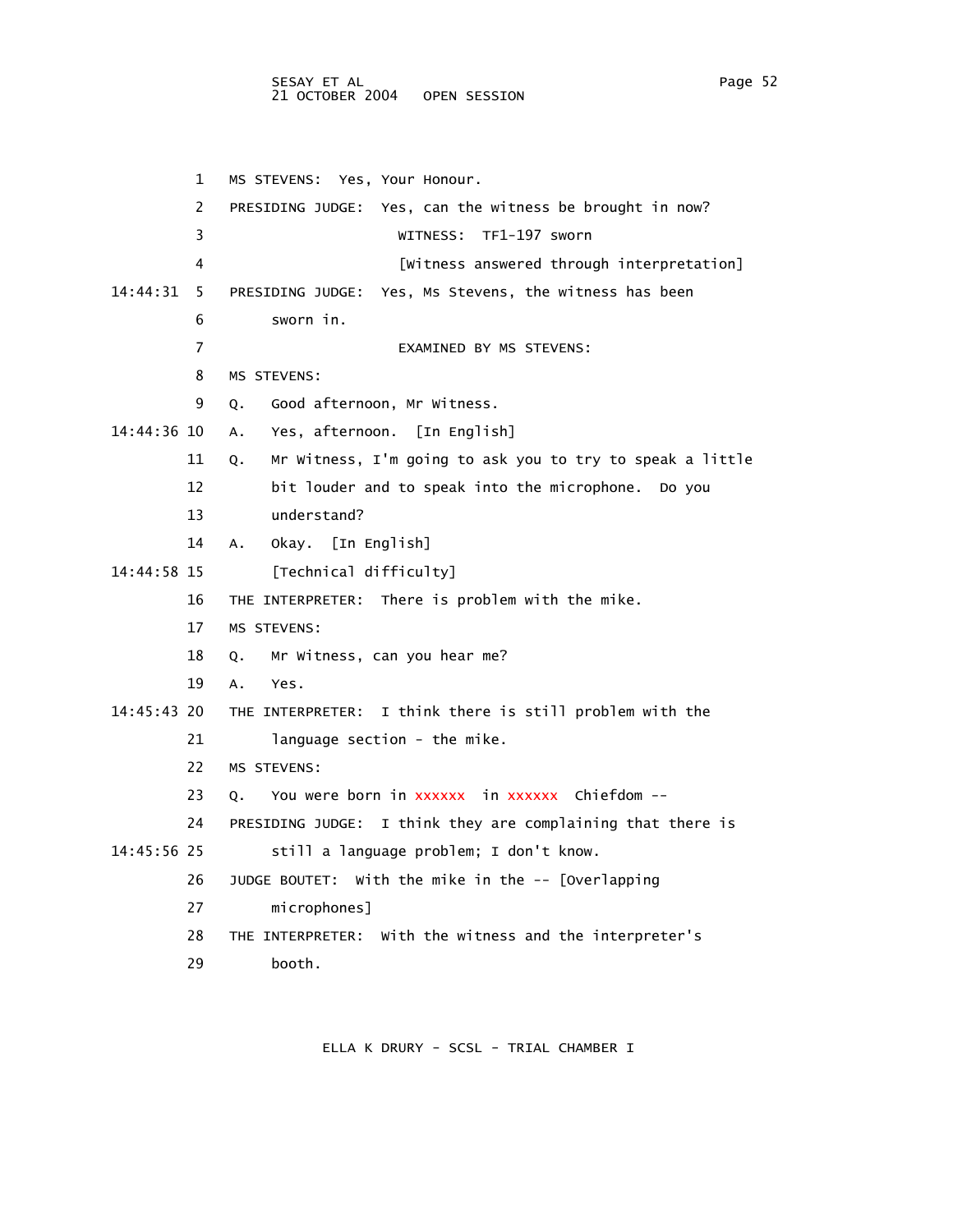1 MS STEVENS: 2 Q. Mr Witness, I understand you to be saying that you want 3 to talk -- [Overlapping microphones] 4 THE INTERPRETER: There is a problem. There is a problem. 14:46:07 5 There is a problem with the line between the witness and 6 the interpreter. 7 PRESIDING JUDGE: Is there an interpreter there who will 8 interpret? 9 THE INTERPRETER: Yes, but there is problem with the line. 14:46:12 10 PRESIDING JUDGE: Okay. Mr Witness, you will talk in 11 Kono, mm? 12 THE WITNESS: Okay. [In English] 13 PRESIDING JUDGE: You will testify in Kono, and then they will 14 translate you and visa versa. 14:46:43 15 THE WITNESS: Okay. [In English] 16 PRESIDING JUDGE: Okay? 17 THE WITNESS: Right. [In English] 18 PRESIDING JUDGE: Right. 19 THE INTERPRETER: The line is now okay. 14:47:55 20 PRESIDING JUDGE: All right. Okay, thank you. 21 THE WITNESS: Okay. [In English] 22 MS STEVENS: 23 Q. Mr Witness, you were born in xxxxxx Chiefdom in Kono 24 District; correct? 14:48:09 25 A. Yes. 26 Q. And you grew up in Kono District? 27 A. There I grew up. 28 MS STEVENS: I did not get the translation. 29 THE INTERPRETER: Yes, there he grew up.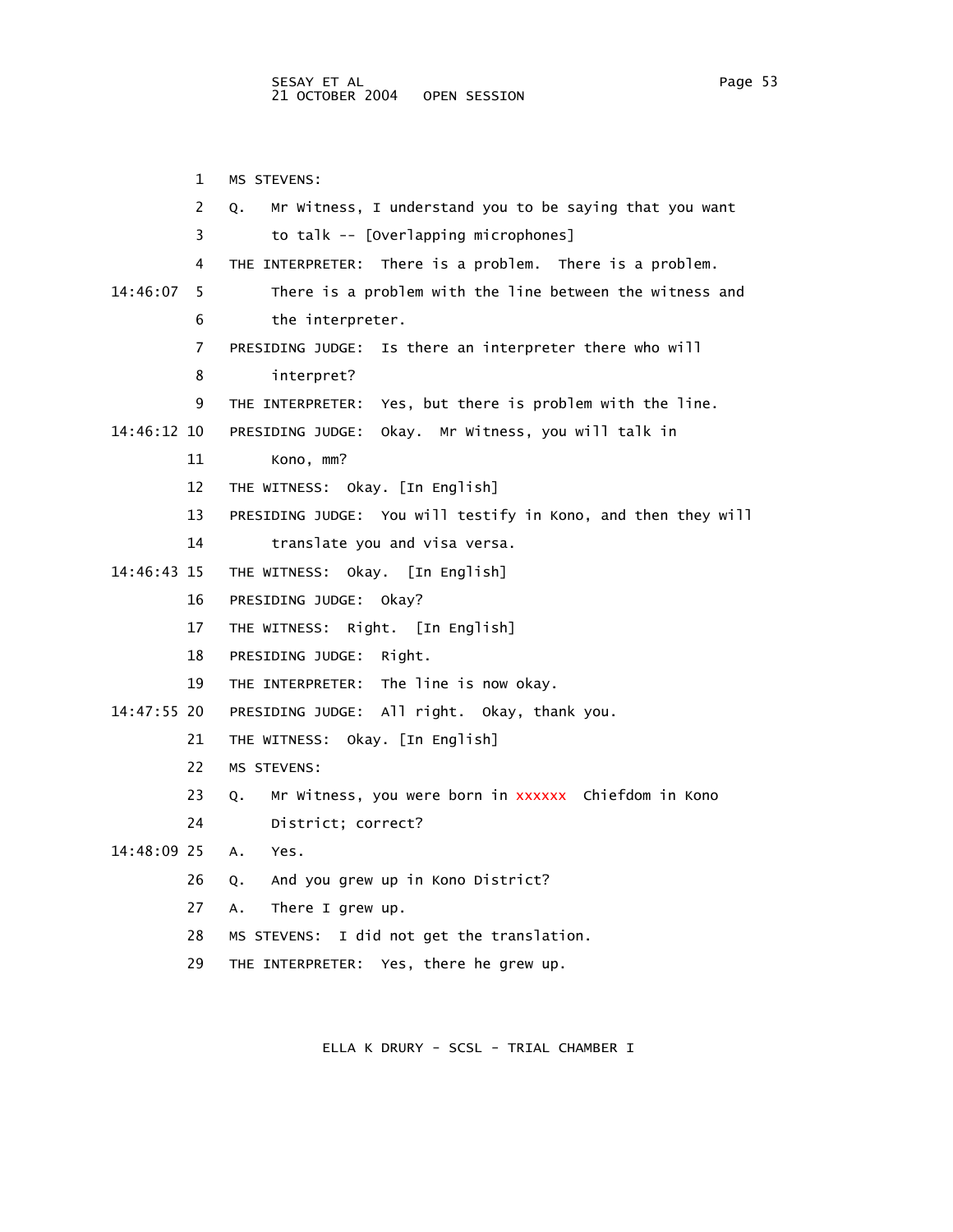## SESAY ET AL Page 54 and the set of the set of the set of the set of the set of the set of the set of the set of the set of the set of the set of the set of the set of the set of the set of the set of the set of the set of 21 OCTOBER 2004 OPEN SESSION

|             | 1  | PRESIDING JUDGE: Are you getting the translation now?            |
|-------------|----|------------------------------------------------------------------|
|             | 2  | If I could crave Your Honour's indulgence to take<br>MS STEVENS: |
|             | 3  | the question again.                                              |
|             | 4  | PRESIDING JUDGE:<br>Yes.                                         |
| 14:49:06    | 5  | MS STEVENS:                                                      |
|             | 6  | Mr Witness, you grew up in Kono District?<br>Q.                  |
|             | 7  | A.<br>Yes.                                                       |
|             | 8  | And can you read and write in any other -- in any<br>Q.          |
|             | 9  | language at all?                                                 |
| 14:49:17 10 |    | Α.<br>NO.                                                        |
|             | 11 | You're married?<br>Q.                                            |
|             | 12 | A.<br>Yes.                                                       |
|             | 13 | And you have children?<br>Q.                                     |
|             | 14 | A.<br>Yes.                                                       |
| 14:49:36 15 |    | How many children do you have?<br>Q.                             |
|             | 16 | Five children.<br>Α.                                             |
|             | 17 | Are you currently employed?<br>Q.                                |
|             | 18 | For now I'm not employed.<br>Α.                                  |
|             | 19 | And during the time of the war, which started in 1991 in<br>Q.   |
| 14:50:05 20 |    | Sierra Leone, were you working?                                  |
|             | 21 | By then I was doing something; I was trading.<br>Α.              |
|             | 22 | where was that? Where were you trading?<br>Q.                    |
|             | 23 | Well, I was based in xxxxxx.<br>A.                               |
|             | 24 | And did you stay in xxxxxx throughout the war?<br>Q.             |
| 14:50:41 25 |    | Α.<br>NO.                                                        |
|             | 26 | Why not?<br>Q.                                                   |
|             | 27 | MR TOURAY: Sorry, Your Honour, I'm not getting it.               |
|             | 28 | Mr Witness, if you could hold for a moment.<br>MS STEVENS:       |
|             | 29 | PRESIDING JUDGE: A technical problem again.<br>Mr Touray is in   |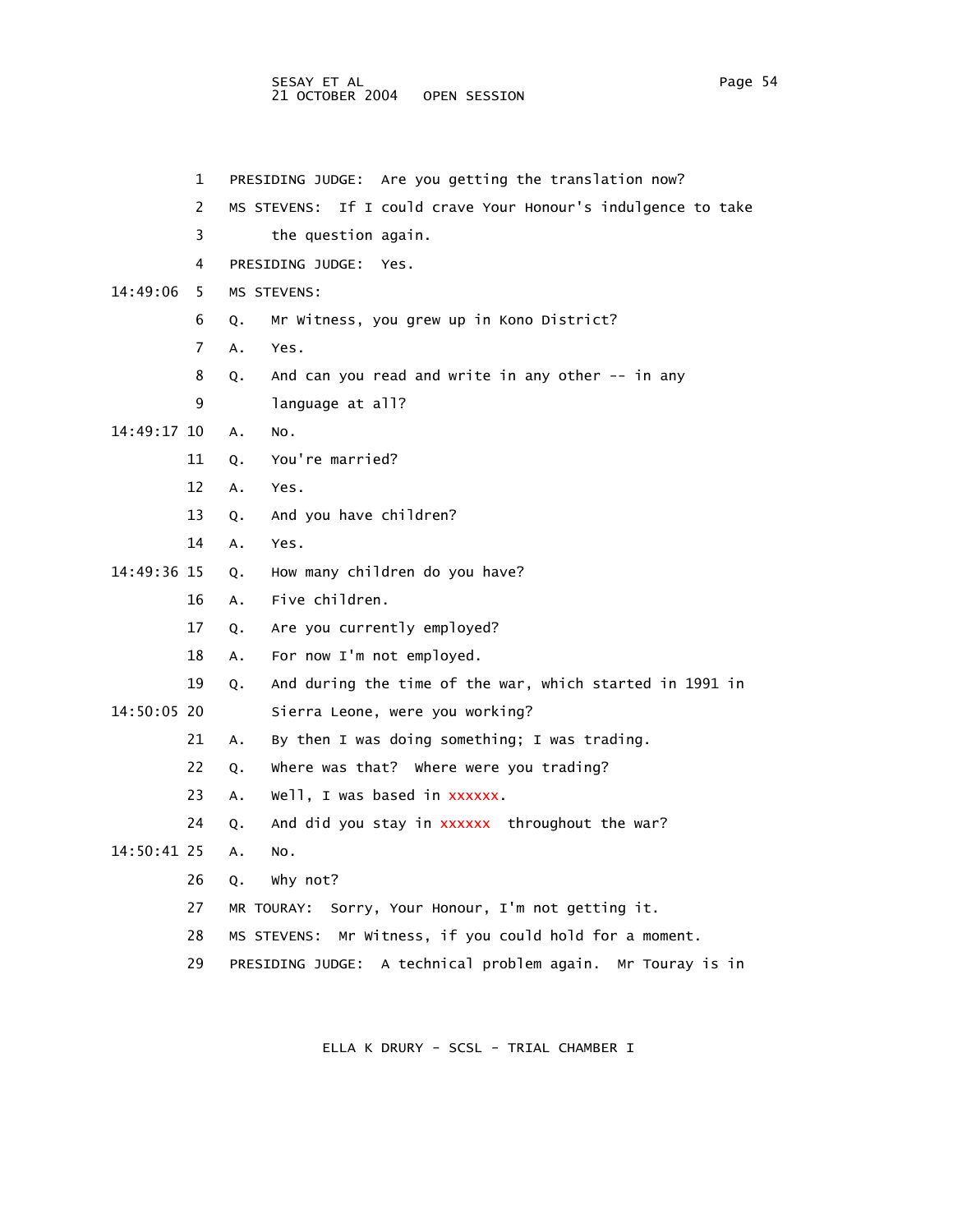1 trouble this time. 2 JUDGE BOUTET: Mr Touray, are you on the English channel or 3 the flow channel? 4 [Overlapping speakers] 14:51:15 5 PRESIDING JUDGE: It's okay now, yeah. 6 JUDGE BOUTET: So let's see again. Carry on. 7 MS STEVENS: 8 Q. Mr Witness, you stated that you did not stay in xxxxxx 9 throughout the war. My question to you now is why not? 14:51:33 10 A. Because when the war started, those who were fighting, 11 they were doing things which was not good. 12 Q. When you say "those who were fighting," who are you 13 referring to? 14 A. By that time it was the RUF. 14:52:23 15 Q. Do you know who they were fighting? 16 A. The force police [sic], they were fighting with the 17 soldiers. 18 Q. Was there something specific about the conduct of the 19 rebels that made you leave xxxxxx? 14:53:10 20 A. Yes. 21 Q. Could you tell this Court what it was? 22 A. Yes. 23 Q. Please do. 24 A. There was a time when our president was overthrown in 14:53:46 25 this country. Then from the time they brought him back 26 again, those people moved from here and went up to Kono. 27 That made me not to stay in xxxxxx this last time -- this 28 last time. 29 Q. And where did you go to?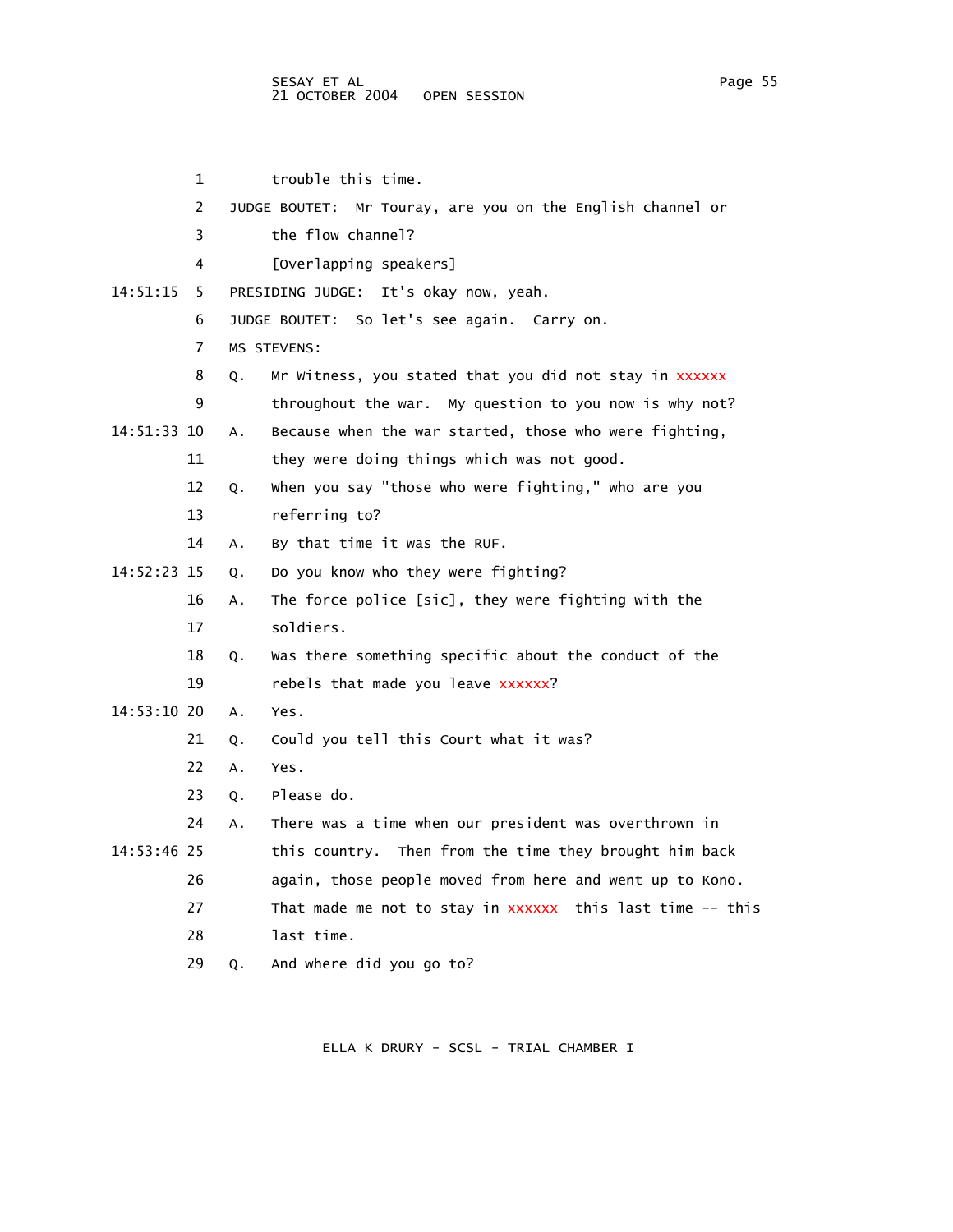|             | 1              | Α. | Well, I left and went to xxxxxx.                          |
|-------------|----------------|----|-----------------------------------------------------------|
|             | $\overline{2}$ | Q. | About how far is xxxxxx from xxxxxx?                      |
|             | 3              | A. | It is within 6 miles or 7 miles.                          |
|             | 4              | Q. | And how soon after the rebels had invaded Koidu did you   |
| 14:54:54    | 5              |    | go to xxxxxx?                                             |
|             | 6              | A. | Well, the last time I could remember was when they        |
|             | 7              |    | brought back Kabbah and when they drove out the rebels    |
|             | 8              |    | from Freetown.                                            |
|             | 9              | Q. | Mr Witness, in terms of weeks are you able to tell us how |
| 14:55:37 10 |                |    | soon after the rebels came to Koidu that you left to go   |
|             | 11             |    | to xxxxxx?                                                |
|             | 12             | Α. | Well, they took a time. Almost two weeks, almost.         |
|             | 13             | Q. | And these rebels that you said invaded Koidu, do you know |
|             | 14             |    | what group they belonged to?                              |
| 14:56:19 15 |                | Α. | Yes, what I can understand is that when they entered      |
|             | 16             |    | Koidu, they entered with heavy firing.                    |
|             | 17             | Q. | Do you know if they belonged to any group?                |
|             | 18             | Α. | Yes.                                                      |
|             | 19             | Q. | Please tell this Court what group they belonged to.       |
| 14:57:12 20 |                | Α. | Well, those who entered Koidu were RUF and AFRC.          |
|             | 21             | Q. | Now, how do you know that this group comprised of AFRC    |
|             | 22             |    | and RUF members?                                          |
|             | 23             | A. | Well, when we are in xxxxxx, they entered there; when I   |
|             | 24             |    | left Koidu.                                               |
| 14:58:05 25 |                | Q. | How many times did these rebels come to xxxxxx whilst     |
|             | 26             |    | you were in xxxxxx?                                       |
|             | 27             | А. | well, they went there twice.                              |
|             | 28             | Q. | Now, let's talk about the first time when the rebels came |
|             | 29             |    | when the rebels came to xxxxxx, did you see<br>to xxxxxx. |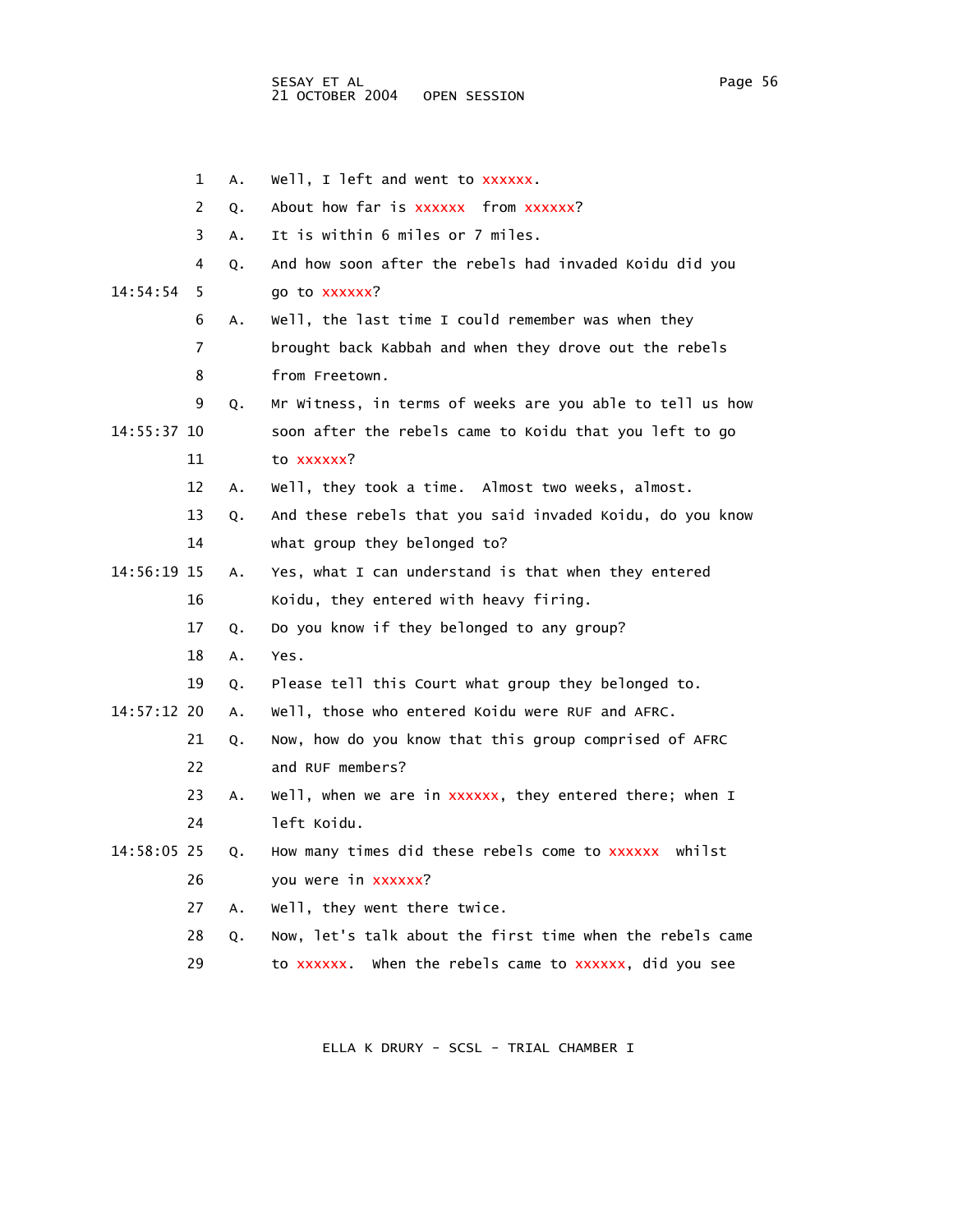1 them? 2 A. Yes. 3 Q. And did they do anything when they came to xxxxxx? 4 A. Well, when they first entered, they call us all that we 14:59:09 5 should come and hear what they have come to tell us. 6 Q. And did they tell you anything? 7 A. Yes. 8 Q. Please tell us what they told you. 9 A. Well, the day they came in, the first person who talked 14:59:45 10 to us and explained about himself was in uniform. He 11 told us that he is a soldier. Then the other person was 12 dressed in military trousers, and the top was plain 13 trousers -- plain shirt. Then the soldier, who was 14 dressed as a soldier, told us that he was a soldier. He 15:00:25 15 told us that any time we seen them, let us not run; let 16 us come closer to them, because at times when people see 17 them they run away. Then the other young man, who was 18 dressed in the military trousers, told us that he is an 19 RUF man, and that any time we see them we should not go 15:00:52 20 run away. At that time they went with two vehicles. 21 When they talk to us, they went back. 22 Q. Mr Witness, do I understand you to say that two people -- 23 two of the rebels addressed you in xxxxxx? Is that your 24 evidence? 15:01:21 25 A. Yes. 26 Q. And about how many rebels altogether came to xxxxxx? 27 A. There were plenty; they went with two vehicles. They 28 could number to 10 or 20. 29 Q. Apart from these two whose attire you have described, how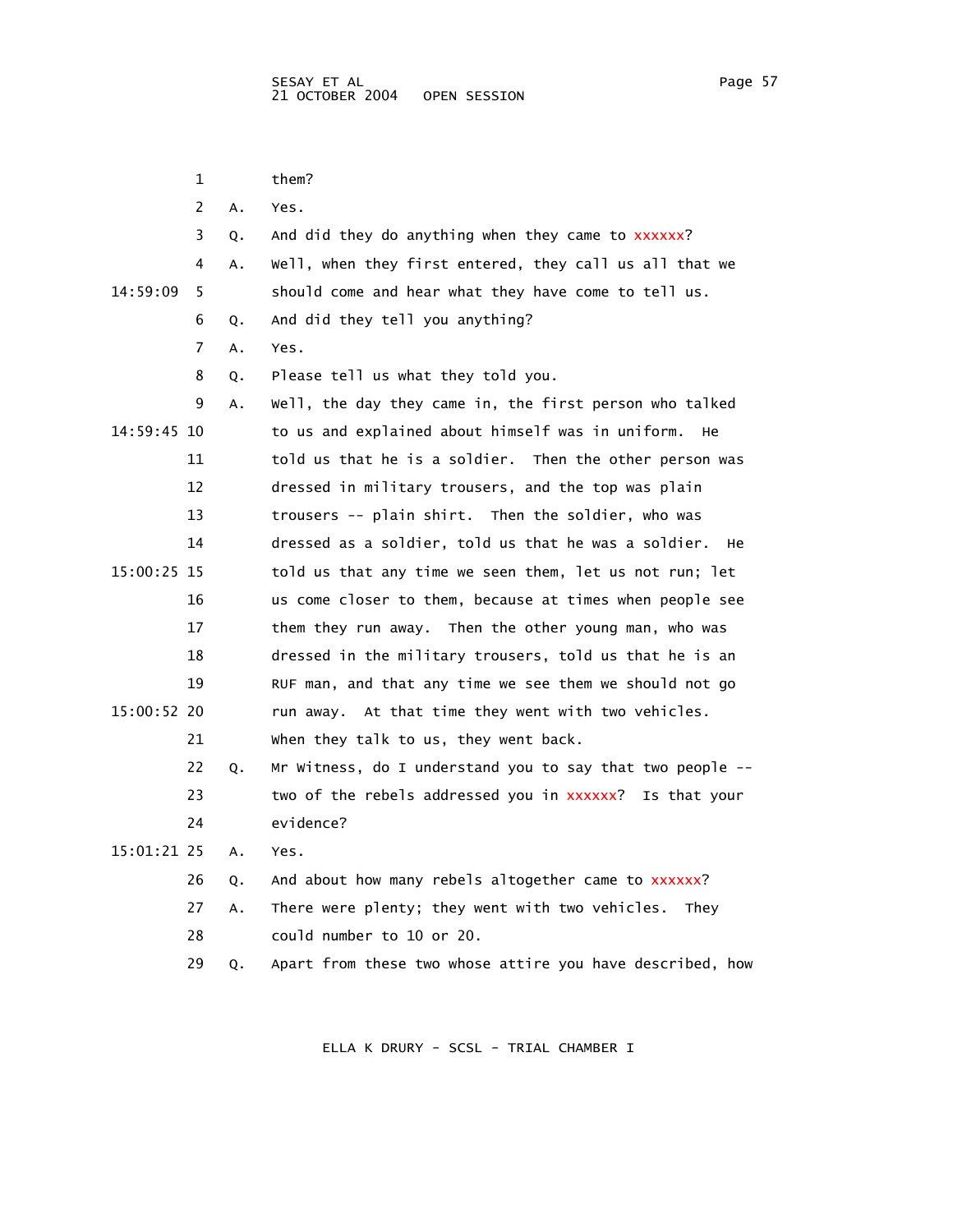|             | 1  |    | were the others dressed?                                  |
|-------------|----|----|-----------------------------------------------------------|
|             | 2  | А. | Well, the second visit when they visited us in xxxxxx,    |
|             | 3  |    | they went with a great force at that time.                |
|             | 4  | Q. | Mr Witness, I'm still on the first visit to xxxxxx.       |
| 15:02:55    | 5  |    | First visit to xxxxxx, how were the rest of the rebels    |
|             | 6  |    | dressed?                                                  |
|             | 7  | Α. | During their first visit, some were dressed and their     |
|             | 8  |    | head tied with red headbands, some with white headbands.  |
|             | 9  | Q. | Do you remember what time of the year the rebels first    |
| 15:03:37 10 |    |    | came to xxxxxx - whether it was in the dry season or in   |
|             | 11 |    | the rainy season?                                         |
|             | 12 | Α. | Well, at that time I think it was the dry season, because |
|             | 13 |    | by then it was not raining too much again.                |
|             | 14 | Q. | Do you remember about how much time had passed, since you |
| 15:04:18 15 |    |    | left xxxxxx, that the rebels came to xxxxxx for the first |
|             | 16 |    | time -- or that you saw the rebels in xxxxxx for the      |
|             | 17 |    | first time?                                               |
|             | 18 | А. | Could not -- I did not understand. I want you to repeat   |
|             | 19 |    | your question again.                                      |
| 15:04:50 20 |    | Q. | About how much time had passed since the time that you    |
|             | 21 |    | left xxxxxx and the time that the rebels visited xxxxxx   |
|             | 22 |    | for the first time?                                       |
|             | 23 | Α. | Lengthy time, but it was in a month.                      |
|             | 24 | Q. | And after the rebels left, did you continue to remain in  |
| 15:05:44 25 |    |    | xxxxxx?                                                   |
|             | 26 | А. | Yes, when they first visited us, we stayed there, because |
|             | 27 |    | they didn't do anything to us.                            |
|             | 28 | Q. | Now, let's talk about the second time that you saw rebels |
|             | 29 |    | in xxxxxx whilst you were living in xxxxxx.<br>Do you     |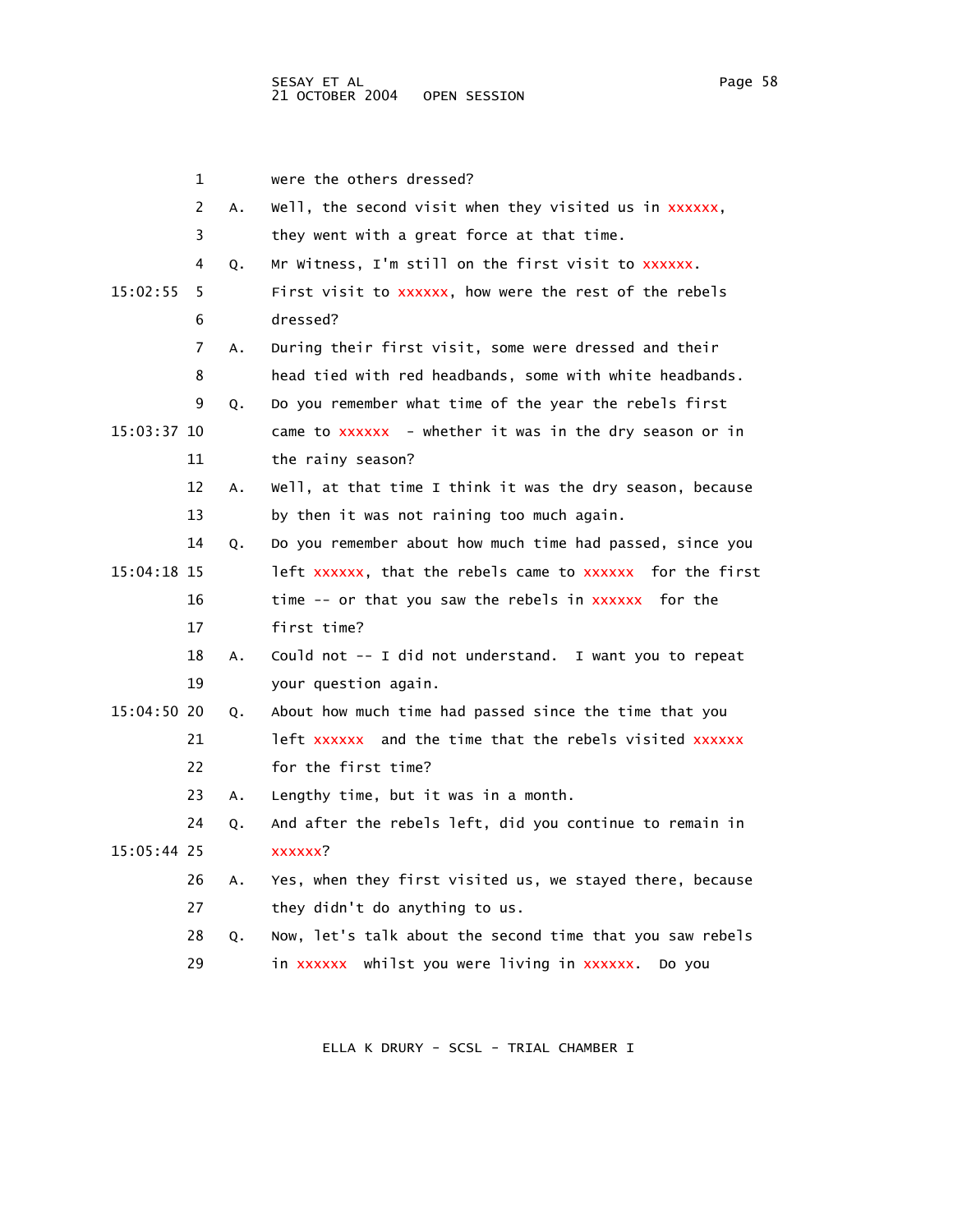|             | 1  |    | remember roughly about how many days or weeks had passed  |
|-------------|----|----|-----------------------------------------------------------|
|             | 2  |    | between the first time you saw rebels in Tombodu and the  |
|             | 3  |    | second time that you saw rebels in Tombodu?               |
|             | 4  | А. | By then I did not count the days or weeks, but it was in  |
| 15:07:01    | 5  |    | a -- over a month. It was within the same month that      |
|             | 6  |    | they visited back the same time.                          |
|             | 7  | Q. | And this second time around, Mr Witness, did you see the  |
|             | 8  |    | rebels?                                                   |
|             | 9  | Α. | Yes.                                                      |
| 15:07:28 10 |    | Q. | And can you please describe for this Court the conduct of |
|             | 11 |    | the rebels this time around?                              |
|             | 12 | А. | Yes.                                                      |
|             | 13 | Q. | Please tell us -- describe their conduct when they came   |
|             | 14 |    | the second time around.                                   |
| 15:07:59 15 |    | А. | well, first and first, as you see Tombodu is a place --   |
|             | 16 |    | before you enter there, you had two roads. When they      |
|             | 17 |    | were coming at that time, when they reached closer to the |
|             | 18 |    | township, they came with gun firing, they came with a lot |
|             | 19 |    | of vehicles. By then, as they were coming, vehicle $-$    |
| 15:08:36 20 |    |    | vehicle was in motion when they were jumping out of the   |
|             | 21 |    | vehicle, firing guns in all directions, and people were   |
|             | 22 |    | running into the bushes. They were running after people,  |
|             | 23 |    | chasing them. The two roads that lead to Tombodu were     |
|             | 24 |    | all attacked by them. They were firing and vehicles are   |
| 15:09:00 25 |    |    | so many. Then we ran into the bush.                       |
|             | 26 | Q. | Compare -- how were they dressed this time around?        |

 27 A. The area where I was, some were dressed fully as military 28 men and some were not dressed as military men -- others 29 were like civilians.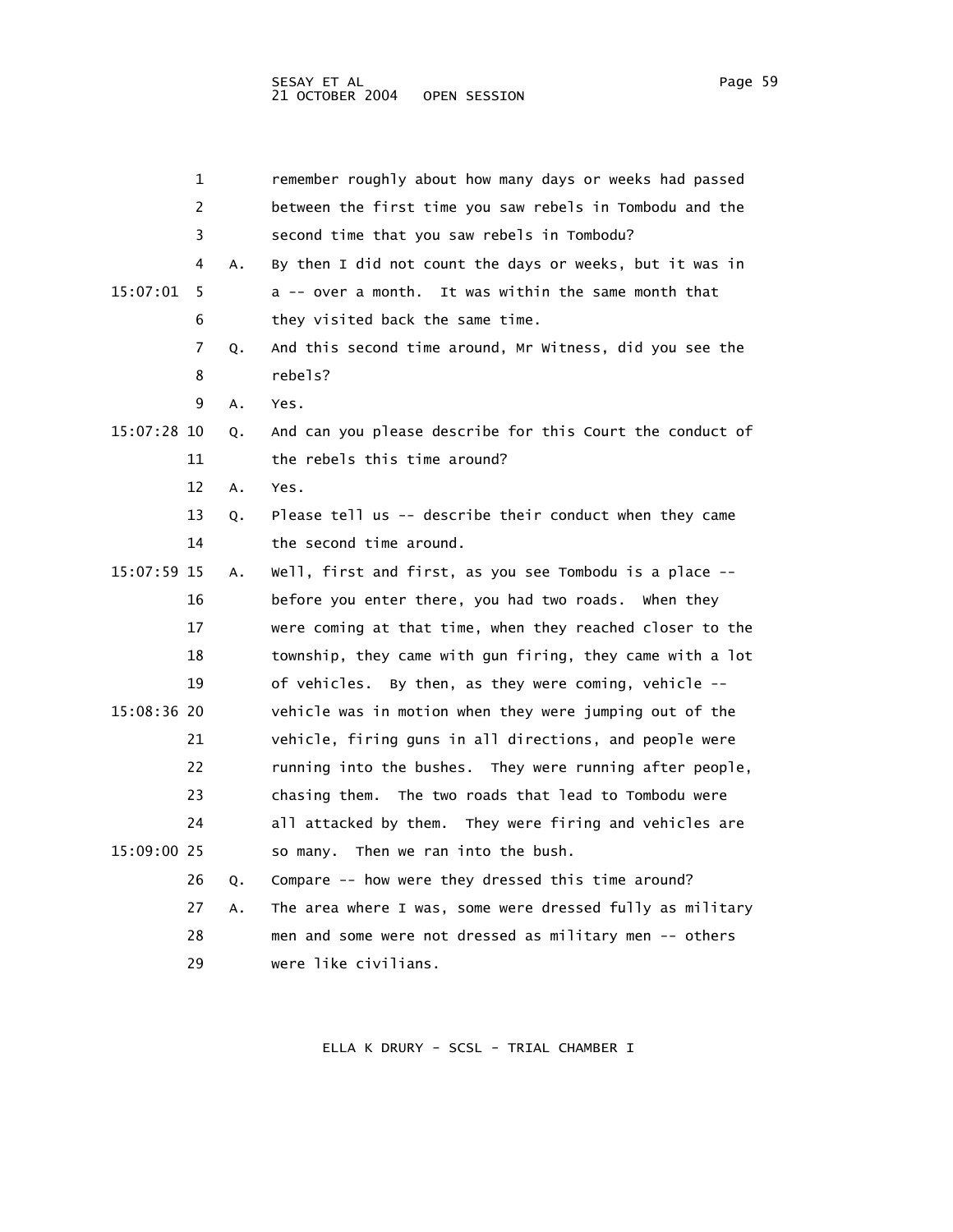|             | 1  | Q. | You have told this Court that you fled when the rebels    |
|-------------|----|----|-----------------------------------------------------------|
|             | 2  |    | Do you know what the other residents of xxxxxx<br>came.   |
|             | 3  |    | did?                                                      |
|             | 4  | Α. | The rest of the civilians -- when those rebels came, we   |
| 15:10:20    | 5  |    | all ran to the bushes.                                    |
|             | 6  | Q. | About what time of the day was it when the rebels         |
|             | 7  |    | attacked Tombodu?                                         |
|             | 8  | Α. | It was in the early morning hours.                        |
|             | 9  | Q. | And did they leave Tombodu at all that day?               |
| 15:11:02 10 |    | Α. | They almost stayed for the whole day, even though they    |
|             | 11 |    | went back in the evening. But they were there for the     |
|             | 12 |    | whole day.                                                |
|             | 13 | Q. | Now, Mr Witness, did you and the other residents of       |
|             | 14 |    | xxxxxx ever return back to xxxxxx that same day?          |
| 15:11:35 15 |    | Α. | Yes, in the evening.                                      |
|             | 16 | Q. | And at the time that you returned in the evening, were    |
|             | 17 |    | the rebels still there?                                   |
|             | 18 | Α. | when we return in the evening, they were no longer there. |
|             | 19 | Q. | Upon your return to xxxxxx, did you observe anything      |
| 15:12:29 20 |    |    | unusua <sub>1?</sub>                                      |
|             | 21 | А. | Yes.                                                      |
|             | 22 | Q. | Please tell us what you saw.                              |
|             | 23 | Α. | Yes.                                                      |
|             | 24 | Q. | Mr Witness, can you tell us what you observed upon your   |
| 15:13:02 25 |    |    | return to xxxxxx? Or will you please tell us what you     |
|             | 26 |    | saw.                                                      |
|             | 27 | А. | Well, what I could see with my own eyes, within where I   |
|             | 28 |    | was seeing -- the route I took to the bush was the same   |
|             | 29 |    | pathway I took to come back home. The incident I saw      |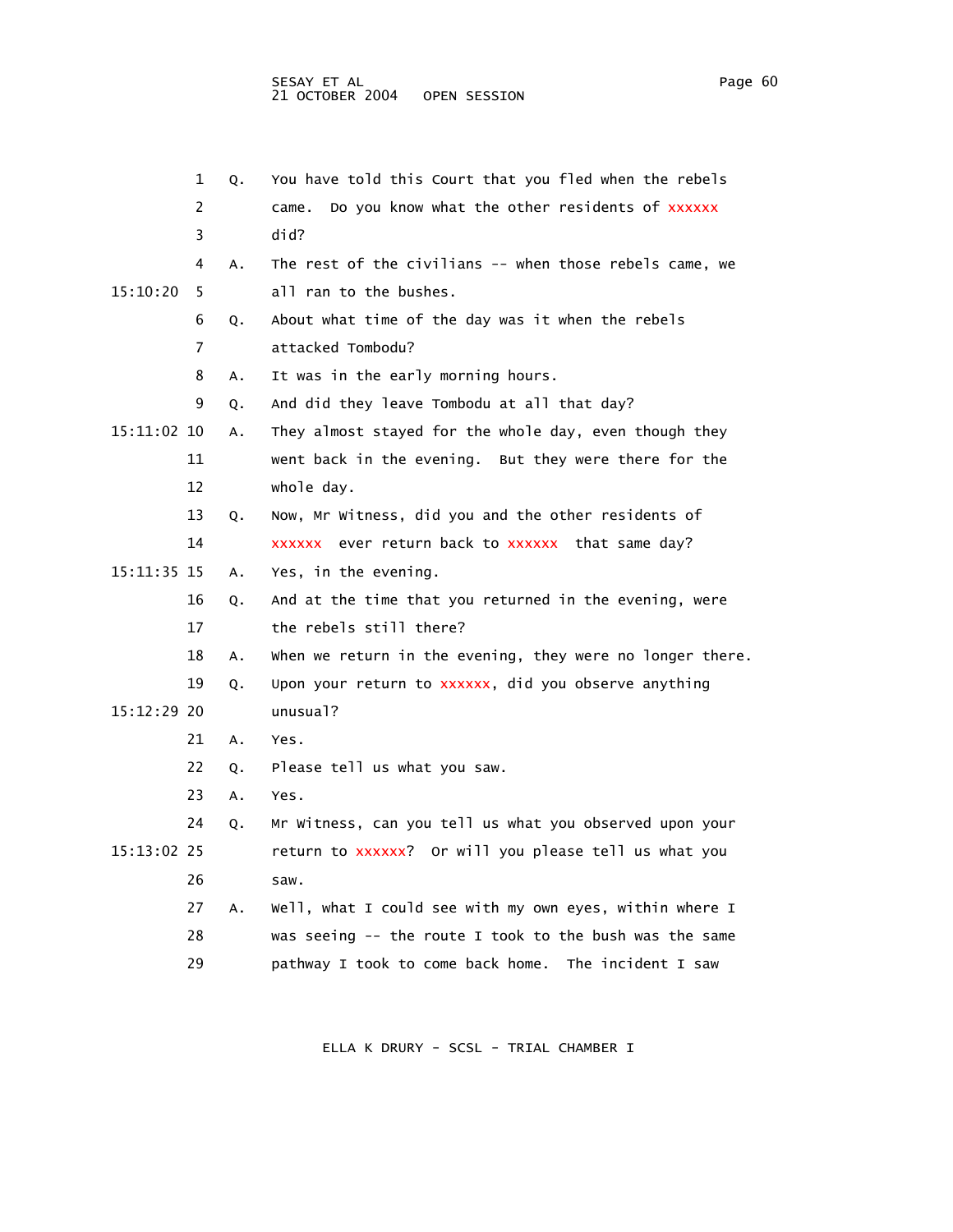1 that there was, very close to our house where we stayed, 2 I met a corpse lying by our house. 3 Q. And before you left xxxxxx and fled into the bush that 4 day, was this corpse lying by your house? 15:14:01 5 A. No. 6 Q. Please describe for us the condition in which you found 7 this corpse. 8 A. Well, the man, the way we met him lying, he was shot in 9 the chest with blood all over his body. He was 15:14:41 10 shoot [sic] in the front and the bullet came from the 11 back, and the whole body was messed up with blood. 12 Q. Mr Witness, do you know who this dead man was? 13 A. The man, I didn't know him by name, but according to what 14 I was told, that he was Maraca man. 15:15:36 15 Q. Mr Witness, what about your house -- in what condition 16 did you find your house? 17 A. I met the doors were all broken. 18 Q. Before you fled into the bush, was this the condition of 19 your house? 15:16:26 20 A. No. 21 MR O'SHEA: Your Honours, may I just make an inquiry of the 22 Prosecution? I put it no further than that at this 23 stage. We have one witness statement for this witness. 24 Is the Prosecution under the impression that we have two? 15:16:50 25 I'd just like to know that. Sorry, we have three. 26 THE WITNESS: [No interpretation] 27 MR O'SHEA: If I could just put my inquiry in this way. How 28 many statements should we have? 29 MS STEVENS: I'm aware of three statements -- the existence of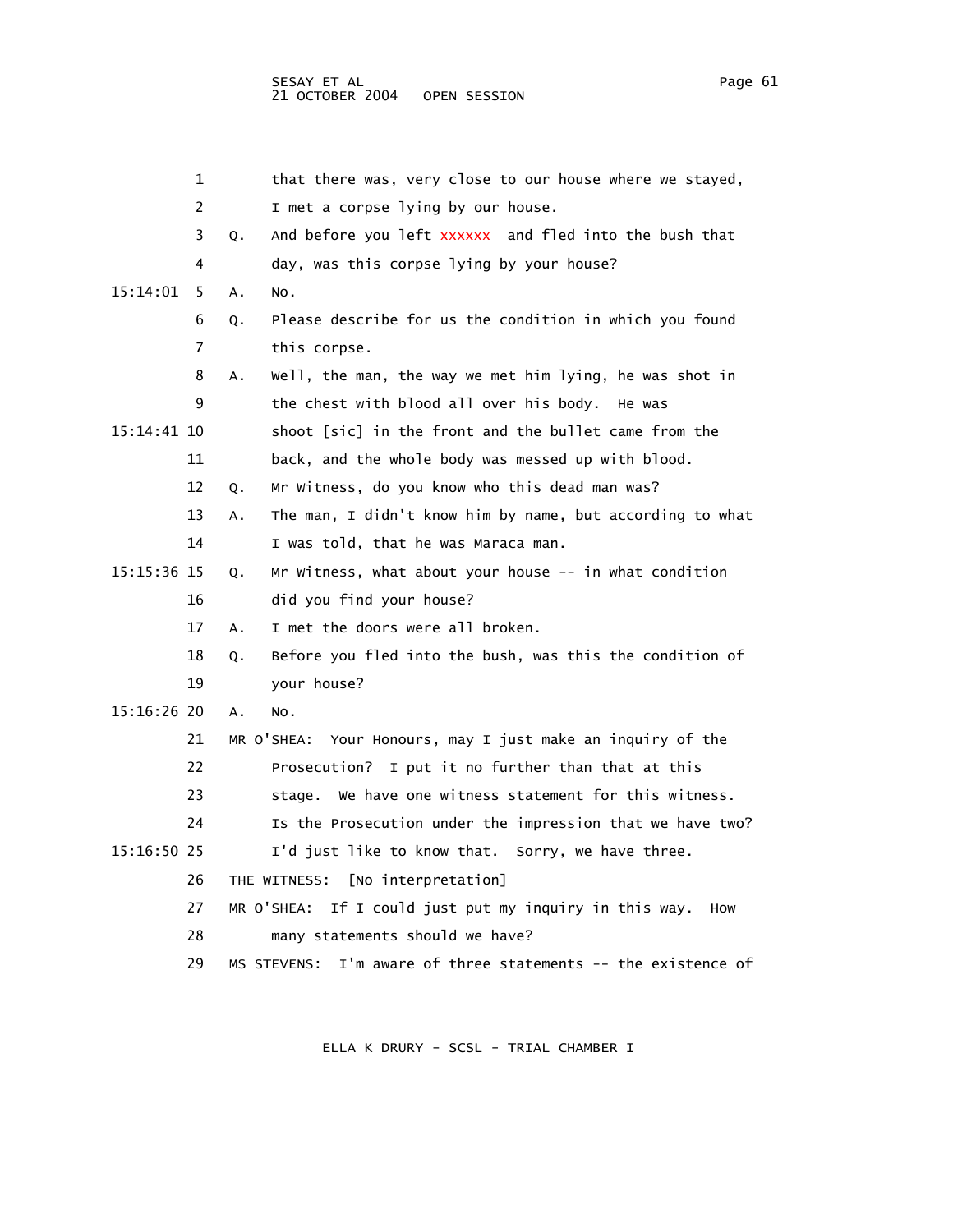1 three. 2 MR O'SHEA: All right, we'll see how it goes. 3 JUDGE BOUTET: You have them or not? 4 MR JORDASH: I have three -- we have three. 15:17:25 5 PRESIDING JUDGE: She says she is aware of three. 6 MR JORDASH: Yes. The difficulty which seems to be arising is 7 that my learned friend appears to be reading from a 8 statement and adducing evidence about damage to this 9 witness's house. We don't have a statement which deals 15:17:42 10 with damage to a house. We have a statement which deals 11 with a, I think, Maraca being dead, and I think that is 12 the corpse my learned friend has just referred to. But 13 there is no follow-up evidence about damage to a house. 14 That appears to have arisen from nowhere, but my learned 15:18:06 15 friend's questions appear to indicate she knew it was 16 coming. And I'm not suggesting she did, but that was the 17 indication, and I think that was the concern on the 18 Defence side. 19 JUDGE BOUTET: So what is your position, that she has another 15:18:19 20 statement that you don't have? 21 MR JORDASH: I am not making a statement at all about that. 22 But I am concerned that if my learned friend is about to 23 adduce evidence about damage to this witness's house and 24 she is aware of that evidence, we should have it 15:18:34 25 disclosed prior to it being adduced through Mr Witness. 26 THE WITNESS: [No interpretation] 27 PRESIDING JUDGE: Wait, wait. 28 MS STEVENS: Mr Witness, please wait. 29 THE WITNESS: [No interpretation]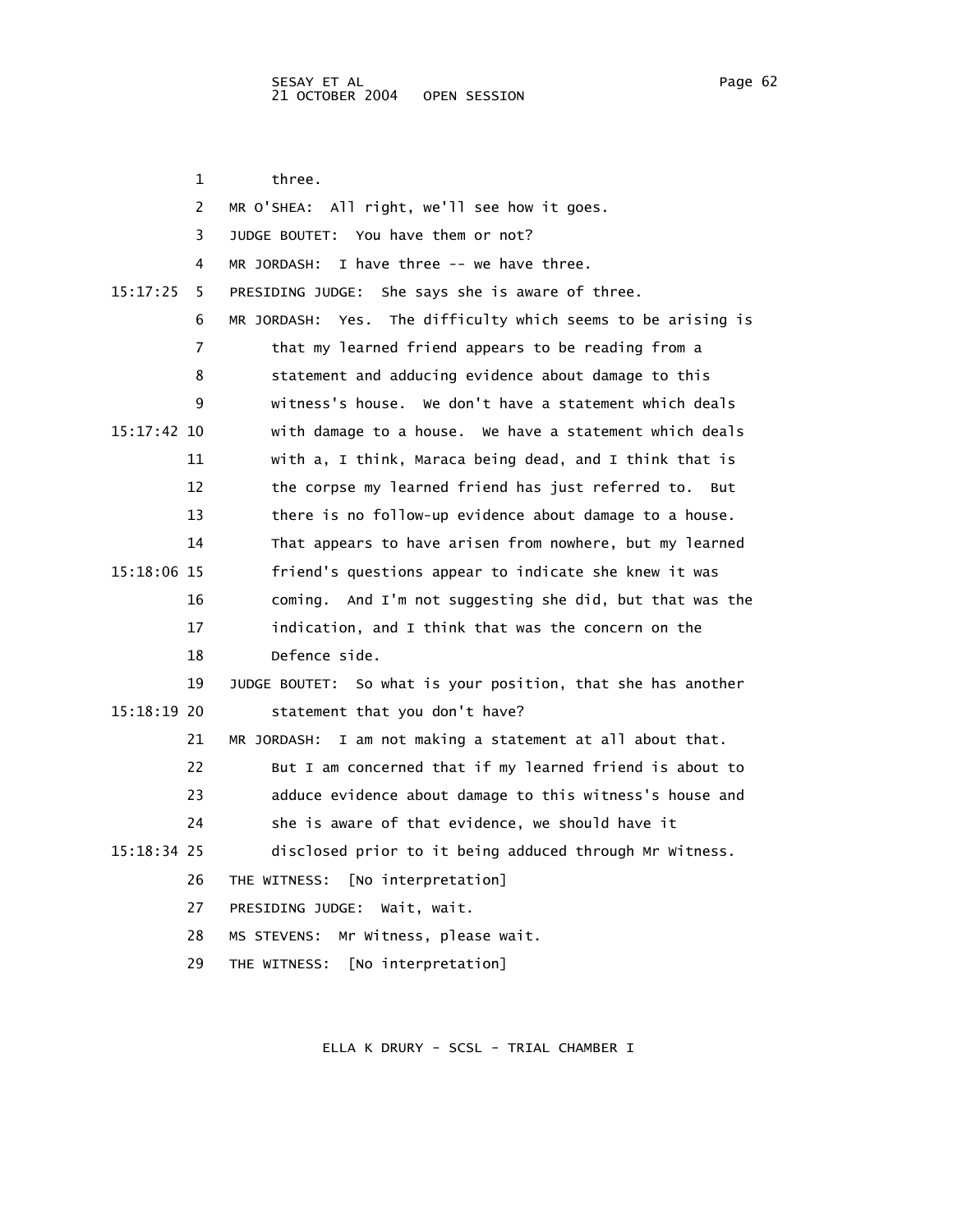## SESAY ET AL PAGE 2012 12:00 Page 63 21 OCTOBER 2004 OPEN SESSION

 1 MS STEVENS: Mr Witness, please wait. 2 *Trial Chamber confers*  3 JUDGE THOMPSON: Learned Counsel Stevens, what is your 4 response to your colleague's observation? It is not yet 15:20:42 5 an objection; it's an observation I take it. 6 MS STEVENS: Your Honour -- 7 JUDGE THOMPSON: At this stage, is it an observation or an 8 objection? 9 MR JORDASH: If it's -- 15:20:53 10 JUDGE THOMPSON: At this stage. I am not saying it cannot 11 develop into -- 12 MR JORDASH: I'll leave it as an observation. 13 JUDGE THOMPSON: An observation. I want to hear your response 14 -- or the Bench would like to hear your response to that. 15:21:05 15 MS STEVENS: Your Honour, the statement does make reference to 16 rebels invading Tombodu, and it is part of the 17 Prosecution's case that attacks were widespread and 18 systematic. I was merely eliciting from the witness what 19 his observations were upon his return back to Tombodu. I 15:21:28 20 do not intend to go any further beyond what I have 21 already elicited from the witness. 22 JUDGE THOMPSON: But their complaint so far, by way of an 23 observation, is that you are about to elicit evidence of 24 what he observed about his own house, and that nothing 15:21:50 25 that you've disclosed to them refers to that; or that if 26 there are three statements, there is no reference to this 27 particular piece of evidence. 28 PRESIDING JUDGE: Let me take it from where my learned 29 brother, you know, stopped. Is there anything in any of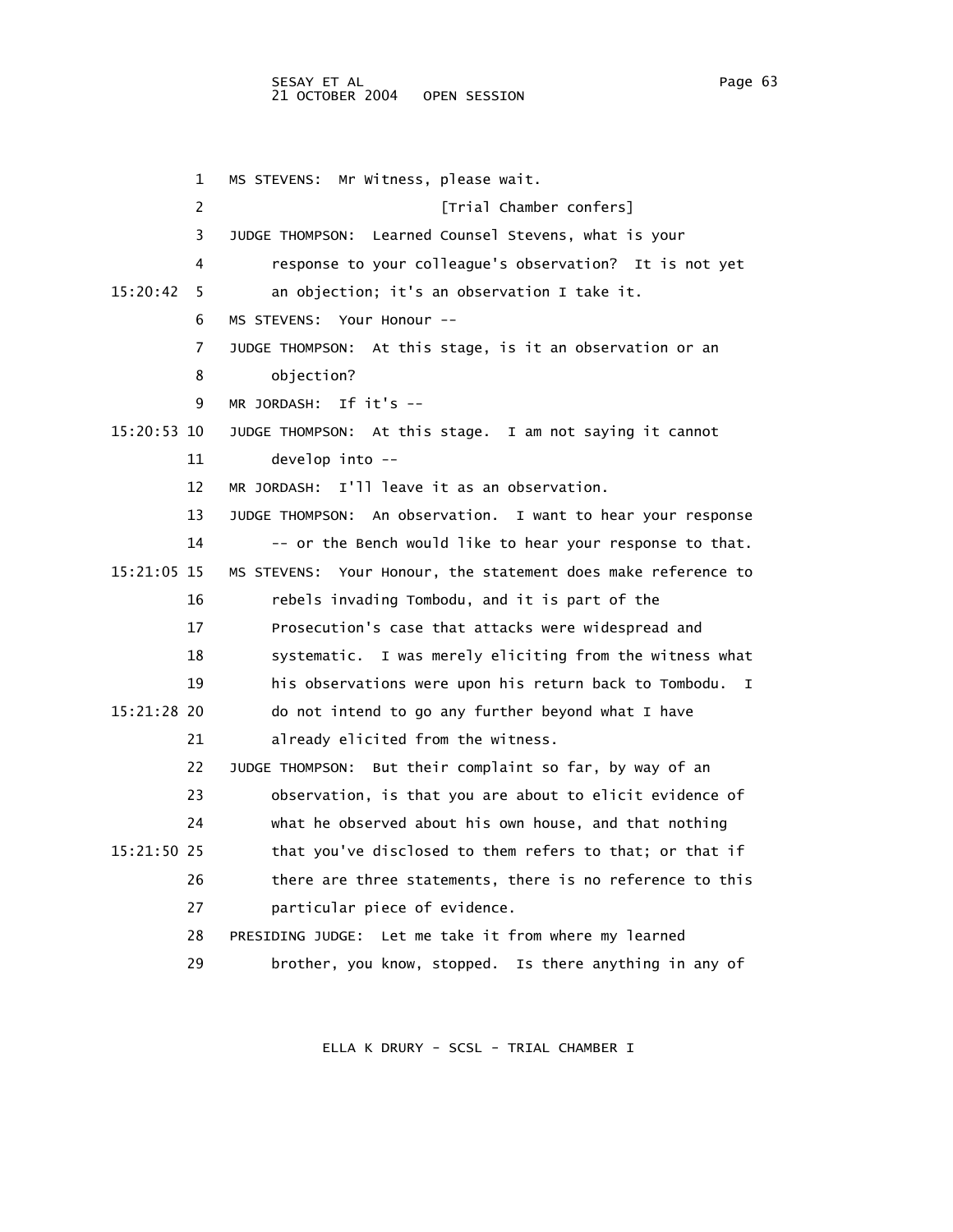|             | 1  | the three statements you have that -- or do you have a        |
|-------------|----|---------------------------------------------------------------|
|             | 2  | document there which has anything like the destruction of     |
|             | 3  | a house, besides the mention of a Maraca man whose corpse     |
|             | 4  | was seen? Do you have any document like that?                 |
| 15:22:35    | 5  | No, I don't, Your Honour.<br>MS STEVENS:                      |
|             | 6  | PRESIDING JUDGE: So the question you are asking does not      |
|             | 7  | emanate from a record you have in any of those three          |
|             | 8  | statements?                                                   |
|             | 9  | MS STEVENS: None, Your Honour. It merely emanates from the    |
| 15:22:48 10 |    | evidence that there was an attack in Tombodu, and, like I     |
|             | 11 | said $--$                                                     |
|             | 12 | Because the question you put, I remember:<br>PRESIDING JUDGE: |
|             | 13 | when you came back from the bush, did you notice anything     |
|             | 14 | about your house? He said yes, and then he started            |
| 15:23:01 15 |    | describing it. You see, that's the clarification in           |
|             | 16 | which I wanted.                                               |
|             | 17 | JUDGE THOMPSON: And I think - if we're right [sic], counsel   |
|             | 18 | on the other side will correct us - you are saying that       |
|             | 19 | is a material piece of evidence.                              |
| 15:23:14 20 |    | PRESIDING JUDGE: which should have been disclosed.            |
|             | 21 | JUDGE THOMPSON: Is that what you're saying?                   |
|             | 22 | MR JORDASH: Well, if this Court -- if the Prosecution were    |
|             | 23 | aware that this corpse --                                     |
|             | 24 | JUDGE THOMPSON: Do sit down, learned counsel.                 |
| 15:23:25 25 |    | MR JORDASH: -- referred to was positioned in front of this    |
|             | 26 | witness's house, and the follow-on from that was this         |
|             | 27 | witness observing damage to the house --                      |
|             | 28 | <b>JUDGE THOMPSON:</b><br>Yes.                                |
|             | 29 | MR JORDASH: -- whilst, of course, there is the principle of   |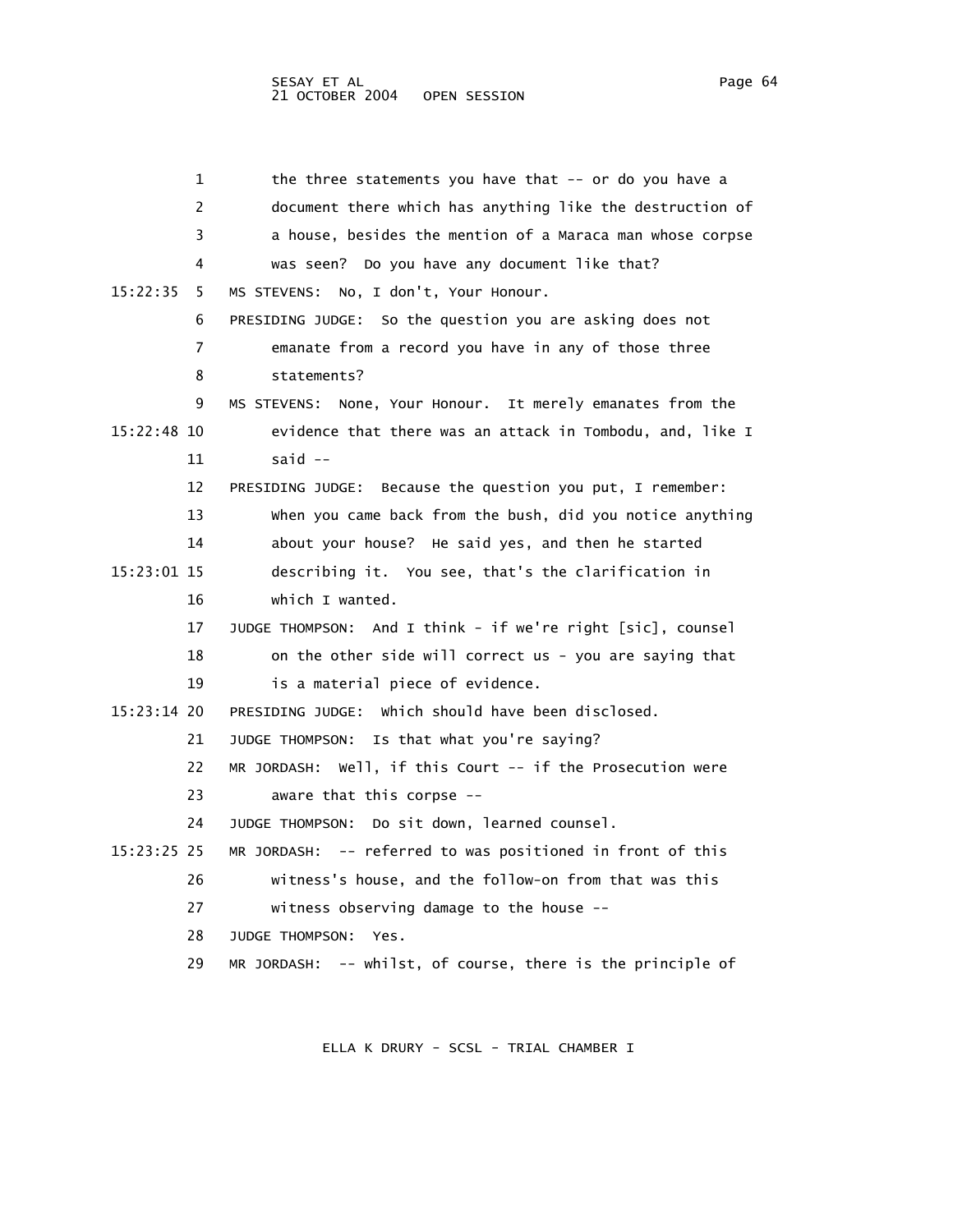1 orality -- 2 JUDGE THOMPSON: Quite right. 3 MR JORDASH: -- there is the principle of disclosure. 4 JUDGE THOMPSON: Yeah. 15:23:43 5 MR JORDASH: And it would, I would respectfully submit, be 6 incumbent on the Prosecution to disclose that evidence if 7 they're aware of it. And my concern is that a specific 8 question about a house - the witness's house, following 9 evidence about a corpse, appears to suggest prior 15:24:00 10 knowledge. 11 JUDGE THOMPSON: In other words, the distinction here is not 12 just that this in itself is maybe a new piece of 13 evidence, but, even if it was part of a supplemental 14 evidence to the observation of a corpse, it's still 15:24:17 15 important to have been disclosed. 16 MR JORDASH: Absolutely. 17 JUDGE THOMPSON: Do I get you rightly? 18 MR JORDASH: Your Honour, yes, absolutely. If it's damage to 19 a witness's house, damage to houses -- [Overlapping 15:24:31 20 speakers] 21 JUDGE THOMPSON: Quite right. 22 MR JORDASH: -- it ought to be disclosed -- [Overlapping 23 speakers] 24 JUDGE THOMPSON: So in other words, whether it is supplemental 15:24:38 25 or main, it ought to have been disclosed. 26 MR JORDASH: Indeed. 27 JUDGE THOMPSON: Learned counsel, how do you answer to that? 28 MS STEVENS: Your Honour, as I said, I do not intend to pursue 29 this line of questioning. I do not intend to seek from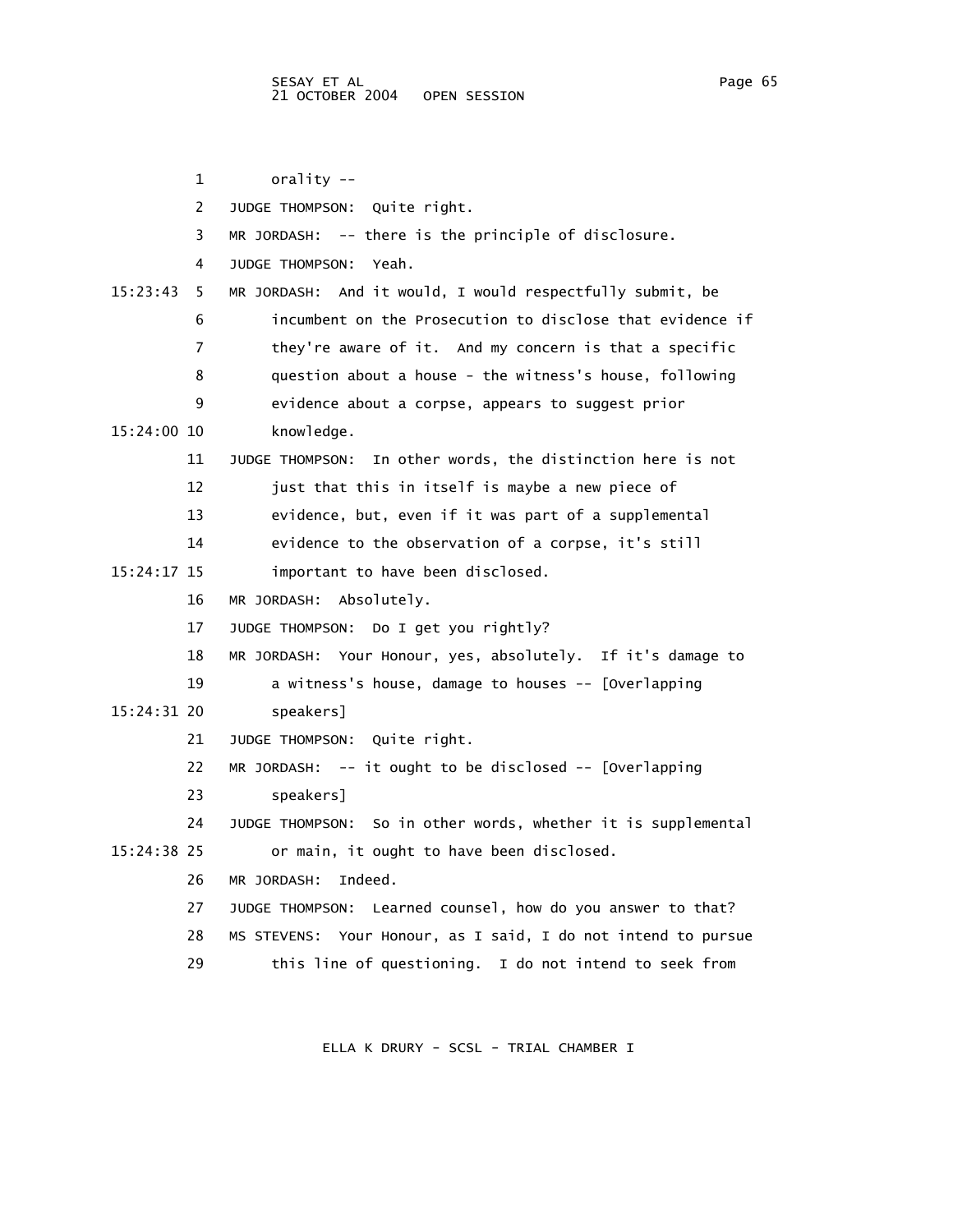| 1             | the witness what was $--$ if at all there was anything        |
|---------------|---------------------------------------------------------------|
| 2             | other than the damage that he saw at his house.<br>That's     |
| 3             | all I intend to elicit from this witness.                     |
| 4             | The idea here being that the witness -- there was an          |
| 15:25:10<br>5 | attack in Tombodu; the witness fled. He did mention that      |
| 6             | the route that he took was the same route -- the route        |
| 7             | that he took exiting was the same route that he took back     |
| 8             | up on entering. He mentioned that he found a corpse           |
| 9             | laying by the house. I do not intend to go any further        |
| 15:25:30 10   | beyond the witness's observation vis-a-vis what he saw on     |
| 11            | the route going out, the route coming back in, the            |
| 12            | corpse, his house.                                            |
| 13            | JUDGE THOMPSON: But the question, really, is that the         |
| 14            | observations in respect of his house are not embodied in      |
| 15:25:51 15   | the statement that was disclosed to the other side.<br>Ιs     |
| 16            | that your position?                                           |
| 17            | MS STEVENS:<br>Yep.                                           |
| 18            | JUDGE THOMPSON: You agree that that was not?                  |
| 19            | MS STEVENS:<br>Yes, Your Honour.                              |
| 15:26:03 20   | JUDGE THOMPSON: And so they are alleging, therefore, that we  |
| 21            | may well have here a breach of Rule $66(A)(i)$ of             |
| 22            | disclosure rules. Are you formulating an objection?           |
| 23            | MR O'SHEA: Can I just add a bit of clarity, if I can.         |
| 24            | JUDGE THOMPSON: Yes, yes, go ahead.                           |
| 15:26:23 25   | MR O'SHEA: I think Your Honours have already seized the point |
| 26            | or the distinction, but I just want to ensure that your       |
| 27            | Honours have seized the distinction. The distinction          |
| 28            | here is that this new piece of information is not             |
| 29            | something that has just fallen out of the witness's           |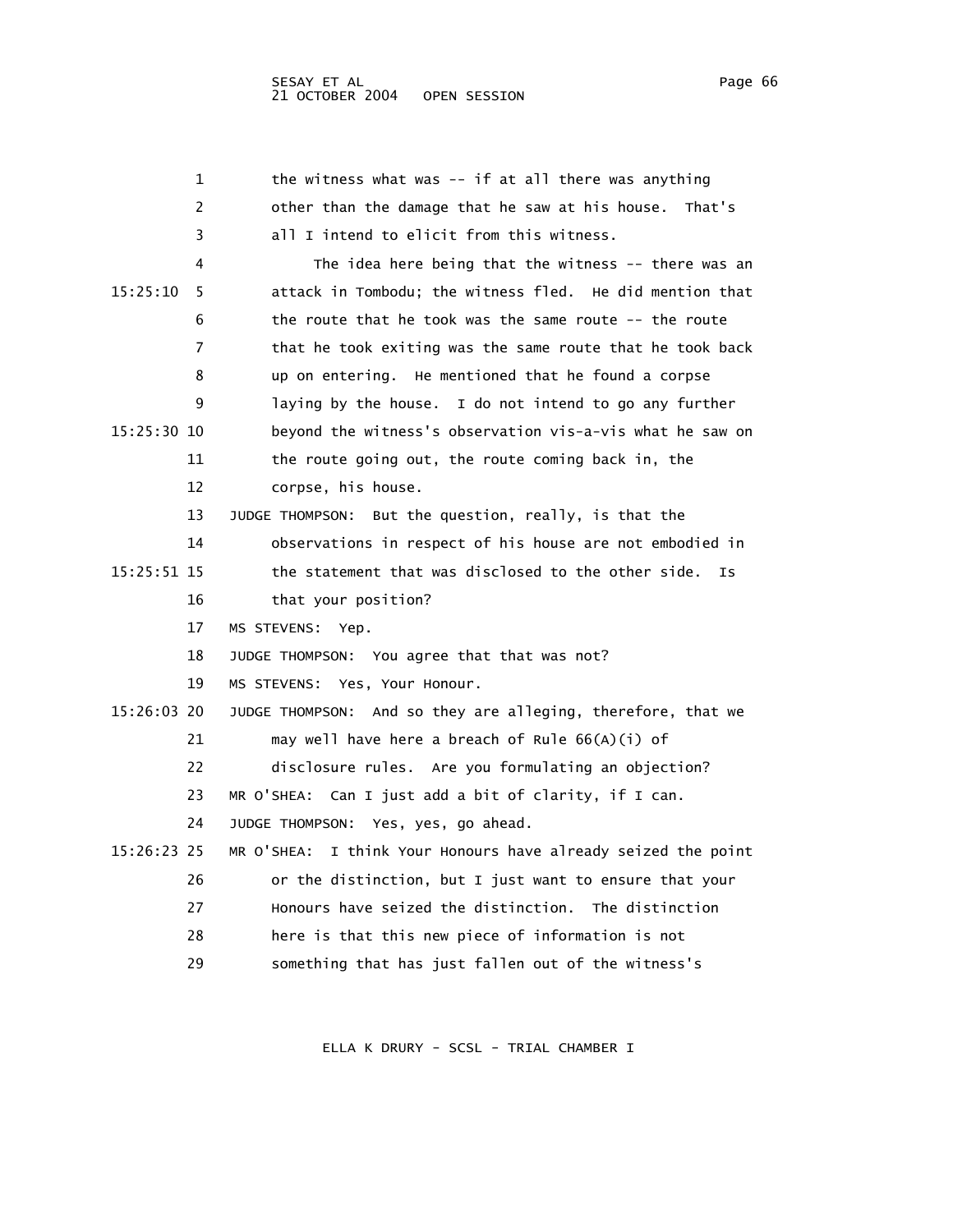|               | 1  | It is something which counsel has deliberately<br>mouth.         |
|---------------|----|------------------------------------------------------------------|
|               | 2  | elicited from the witness's mouth. What about your               |
|               | 3  | house?                                                           |
|               | 4  | So what we're saying is that if counsel has some                 |
| 15:26:56      | 5. | knowledge about the condition of the house prior to this         |
|               | 6  | witness giving testimony, and is going to put a question         |
|               | 7  | of that nature, then we are entitled to get that                 |
|               | 8  | additional information. So there's a different --                |
|               | 9  | I think we're properly seized of the<br>JUDGE THOMPSON:          |
| $15:27:13$ 10 |    | distinction.                                                     |
|               | 11 | MR O'SHEA: Yes, yes.                                             |
|               | 12 | In fact, that's why we're using language like<br>JUDGE THOMPSON: |
|               | 13 | "main" and "supplementary". In other words, if this              |
|               | 14 | particular piece of information was so vital to the              |
| 15:27:25 15   |    | Prosecution's case, and it may well have been omitted in         |
|               | 16 | an earlier statement, there should have been -- could            |
|               | 17 | have been, perhaps, a supplemental statement to which            |
|               | 18 | disclosure in respect of which you're entitled.                  |
|               | 19 | MR O'SHFA:<br>Yes.                                               |
| 15:27:41 20   |    | Prior disclosure. So I think we're seized of<br>JUDGE THOMPSON:  |
|               | 21 | it; we know what the position is. It's for the                   |
|               | 22 | Prosecution to persuade us that this is not new material         |
|               | 23 | which could have been disclosed as supplemental material,        |
|               | 24 | or should not have been in the original statement. And           |
| 15:28:05 25   |    | if it's being led now, whether it's proper to allow              |
|               | 26 | examination-in-chief on that particular statement or this        |
|               | 27 | particular question to continue.                                 |
|               | 28 | MR O'SHEA:<br>May I have a moment?                               |
|               | 29 | JUDGE THOMPSON: Yes, certainly.                                  |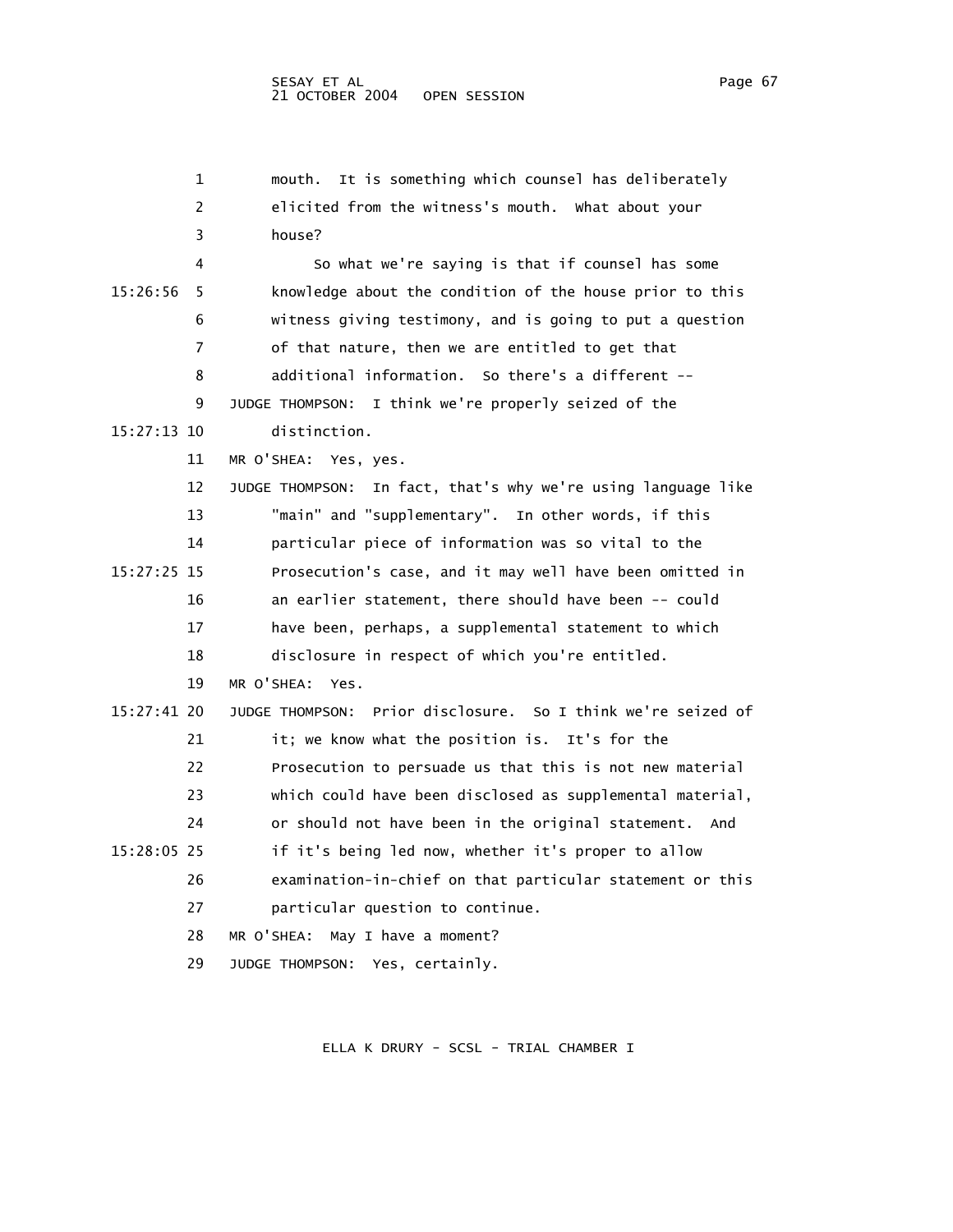## SESAY ET AL Page 68 and the set of the set of the set of the set of the set of the set of the set of the set of the set of the set of the set of the set of the set of the set of the set of the set of the set of the set of 21 OCTOBER 2004 OPEN SESSION

|             | 1  | MR O'SHEA: Your Honours, we're quite happy for Ms Boi Stevens   |
|-------------|----|-----------------------------------------------------------------|
|             | 2  | to continue. We'd just like to make that note of caution        |
|             | 3  | for her.                                                        |
|             | 4  | JUDGE BOUTET: Yes, but --                                       |
| 15:28:38    | 5  | In other words, we're not raising an objection on<br>MR O'SHEA: |
|             | 6  | this specific -- we're not going to raise an objection          |
|             | 7  | now on this specific issue, but we --                           |
|             | 8  | But the observation was made with respect to<br>JUDGE BOUTET:   |
|             | 9  | damage to the house of this witness. So you're not              |
| 15:28:56 10 |    | making anymore comment about that.                              |
|             | 11 | MR O'SHEA: Yes.                                                 |
|             | 12 | JUDGE THOMPSON: Are you reserving any right later on to do      |
|             | 13 | something about that?                                           |
|             | 14 | If it develops, yes. At the moment --<br>MR O'SHEA:             |
| 15:29:06 15 |    | JUDGE THOMPSON:<br>Yes.                                         |
|             | 16 | $MR$ O'SHEA: $--$ it's fine.                                    |
|             | 17 | JUDGE THOMPSON: All right.                                      |
|             | 18 | MR O'SHEA: But it's more the methodology which is concerning    |
|             | 19 | us at the moment.                                               |
| 15:29:12 20 |    | JUDGE THOMPSON: Okay. Well, I'm sure the Bench would be         |
|             | 21 | content with that. Let's see how it evolves. Okay.              |
|             | 22 | PRESIDING JUDGE: Well, suffice it to say, in any event, you     |
|             | 23 | know, that your observation is on the record, and that we       |
|             | 24 | would proceed since you're not formulating an objection         |
| 15:29:33 25 |    | for now. And on the understanding, of course, that your         |
|             | 26 | observation is on the record. So if at any time you want        |
|             | 27 | to formulate an objection on this, then we'll listen to         |
|             | 28 | you at the time. [Overlapping speakers]                         |
|             |    |                                                                 |

29 JUDGE THOMPSON: 'Cause you can revisit it --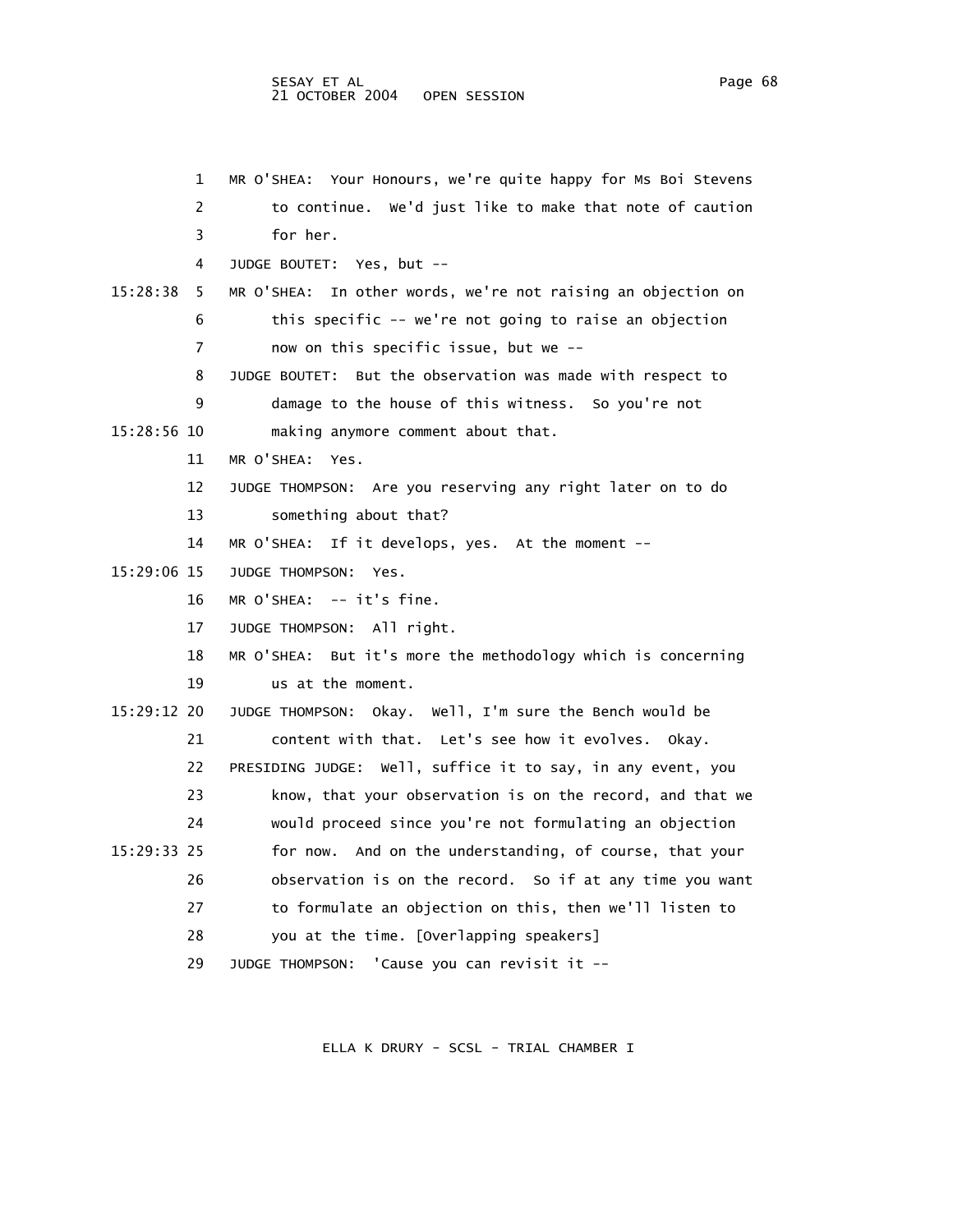1 PRESIDING JUDGE: You can revisit the issue. 2 JUDGE THOMPSON: -- at an appropriate time. 3 PRESIDING JUDGE: Yes. 4 MR O'SHEA: Well, I'm just trusting that my learned friend has 15:30:00 5 taken note of our observation and will prevent the 6 situation arising again. 7 PRESIDING JUDGE: The Bench also trusts the Prosecution, and 8 I'm sure the Prosecution would like to reassure the Bench 9 and, of course, their learned colleagues that they would 15:30:16 10 conform strictly, you know, to the rules of the game. Mr 11 Jordash, did you have any -- 12 MR JORDASH: I second what my learned friend has said. 13 However, if we're about to enter this witness's house to 14 see a further catalogue of alleged crimes, then I 15:30:35 15 maintain the objection. But if we're leaving it at that, 16 then I'm happy to leave it at this. 17 PRESIDING JUDGE: Good. 18 JUDGE BOUTET: In this respect, then, I do have a question, 19 either from you or from Mr O'Shea. 15:30:49 20 I don't know, because the Prosecution has said they 21 don't have any information in the statement. All that 22 I've heard is they have relied on the evidence of this 23 witness that there's been an attack on the village, as 24 such. And one may assume that in attack there might be 15:31:07 25 damage over and above a body. So it may be based on the 26 assumption that there's been an attack, therefore, 'As 27 the result of an attack, has there been damage to your 28 house?', which is a very reasonable question given that 29 we're proceeding on the basis of an attack. It doesn't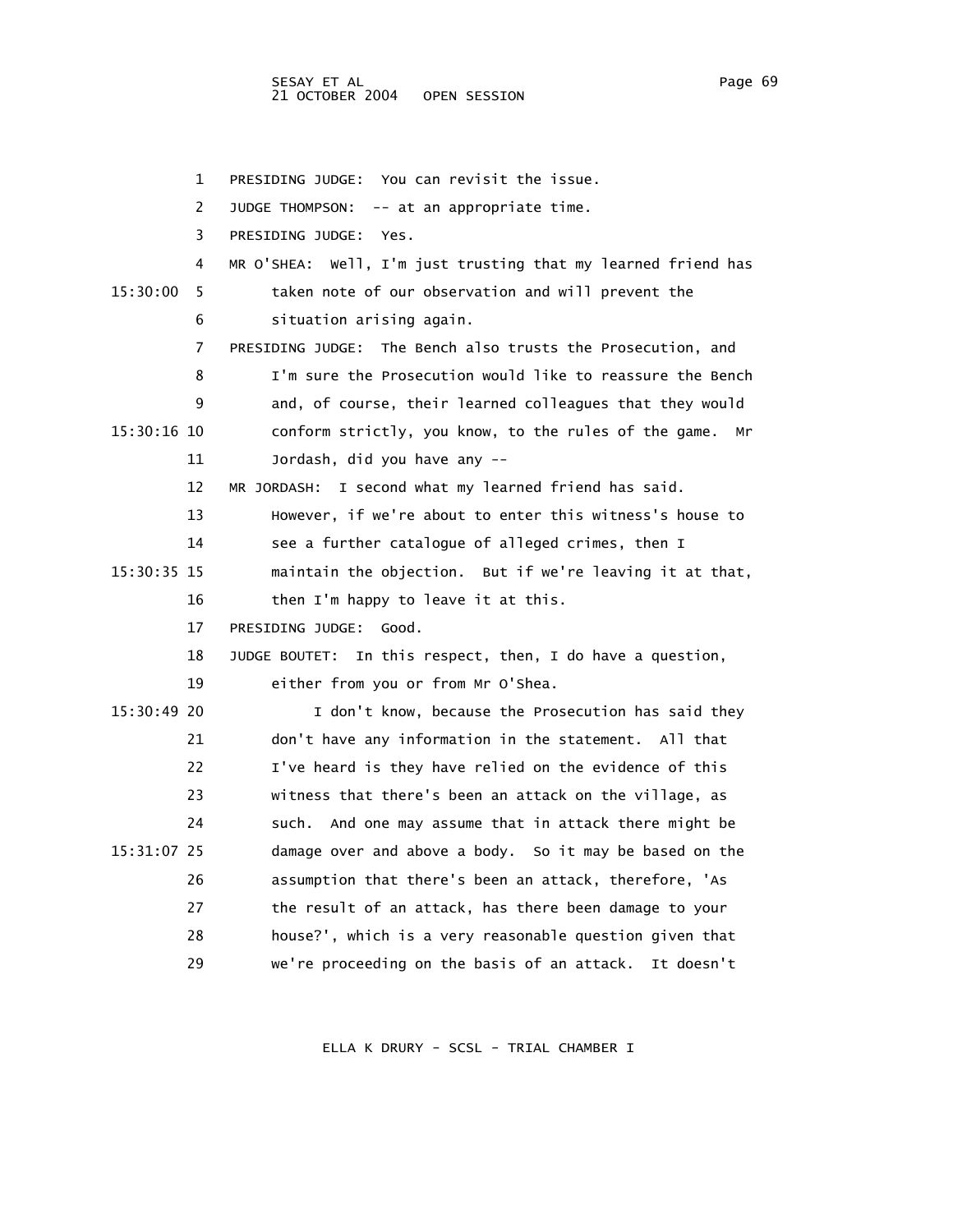|             | 1  | mean that you have necessarily something in your hands        |
|-------------|----|---------------------------------------------------------------|
|             | 2  | that says there's been damage. But this is not an unfair      |
|             | 3  | question based on the evidence.                               |
|             | 4  | So that's why I'm trying to find what is your                 |
| 15:31:30    | 5  | objection? In other words, if the Prosecution is simply       |
|             | 6  | -- this could be a fishing expedition, too. I don't know      |
|             | 7  | what their case is, but I'm just relying on what they've      |
|             | 8  | stated. The witness has said he saw this dead body, but       |
|             | 9  | this is as a result of an attack on the village.<br>so a      |
| 15:31:41 10 |    | normal question which would follow is, 'As a result of        |
|             | 11 | the attack, was your house damaged?', even though it's        |
|             | 12 | not in the statement. You are saying she could not ask        |
|             | 13 | that question?                                                |
|             | 14 | MR JORDASH: Well, what concerned me was the leap from 'corpse |
| 15:32:06 15 |    | outside a house' to a specific question about damage to       |
|             | 16 | his house. Now, to my mind that wasn't necessarily --         |
|             | 17 | that was a large leap, which, on a cynical Defence view,      |
|             | 18 | indicates some type of prior knowledge. Now, if my            |
|             | 19 | learned friend said she has no such prior knowledge, then     |
| 15:32:33 20 |    | I am content to accept that reassurance. What I am            |
|             | 21 | concerned about now, I suppose, is the next stage.<br>If we   |
|             | 22 | are about to embark on a whole series of questions about      |
|             | 23 | damage to the house and damage inside his house, and          |
|             | 24 | further alleged crimes inside the house going beyond          |
| 15:32:48 25 |    | damage to the property, it might be nice if that had been     |
|             | 26 | disclosed at an earlier stage.                                |
|             | 27 | JUDGE THOMPSON: Well, that is why I suggested perhaps the     |
|             | 28 | best thing is that you can advise yourselves to reserve       |
|             | 29 | the liberty to revisit this issue, whether in the context     |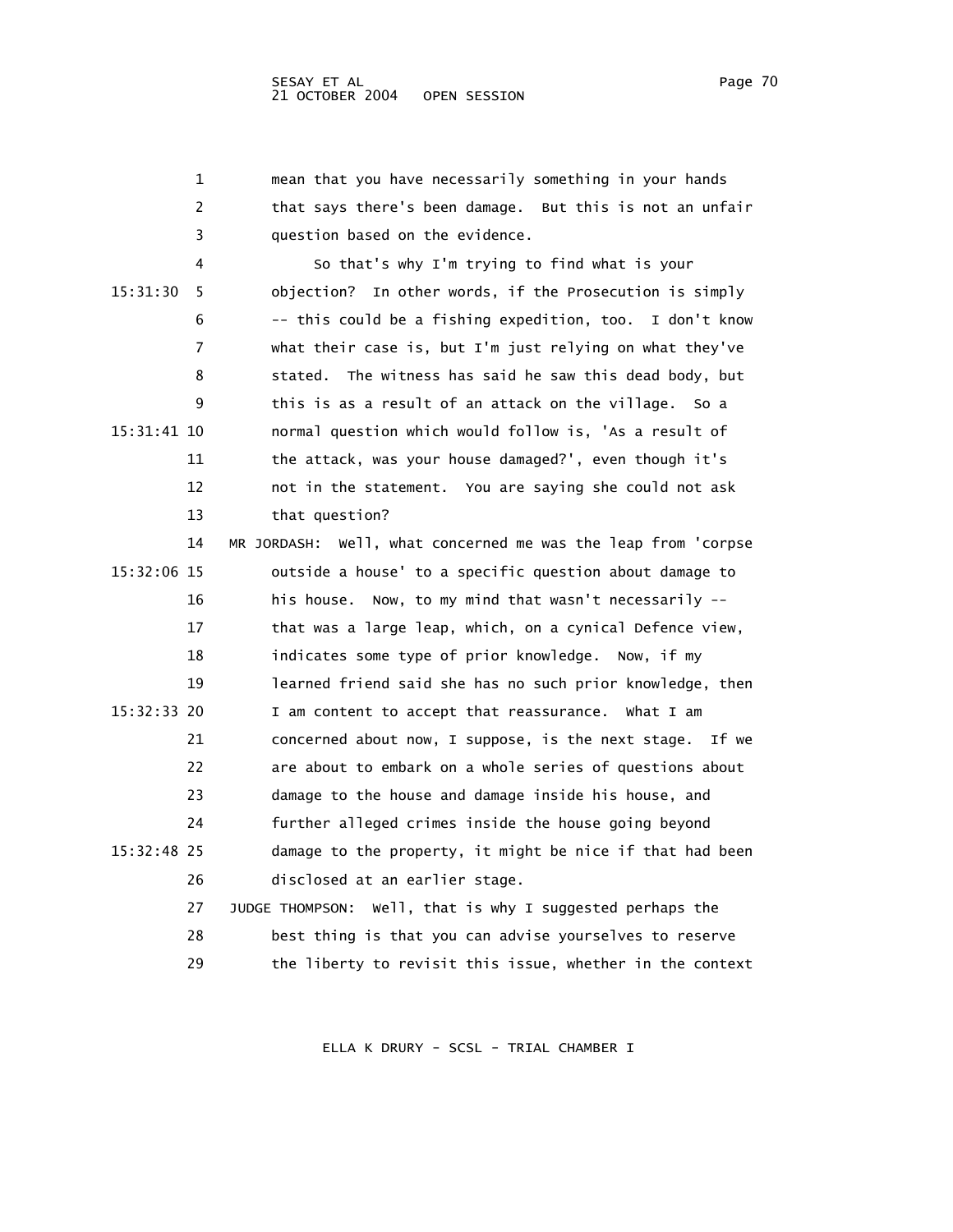| 1             | of a properly formulated objection, if it develops to a          |
|---------------|------------------------------------------------------------------|
| 2             | point at which it appears to you to become prejudicial to        |
| 3             | your clients or to violate some rule of disclosure.<br>And       |
| 4             | that was my suggestion, not to foreclose your options at         |
| 15:33:25<br>5 | this stage. I'm not prepared to go into the merit of the         |
| 6             | objection at this stage -- of the observation at this            |
| 7             | stage.                                                           |
| 8             | I accept Your Honour's words of caution, I think,<br>MR JORDASH: |
| 9             | entirely are correct.                                            |
| 15:33:43 10   | JUDGE THOMPSON: Continue, learned counsel.                       |
| 11            | <b>MS STEVENS:</b>                                               |
| 12            | Mr Witness, when you -- after you returned back to<br>Q.         |
| 13            | xxxxxx and you found the dead corpse, you saw the status         |
| 14            | of your house, did you remain in xxxxxx?                         |
| $15:34:14$ 15 | Well, I didn't stay in xxxxxx when I met my house and<br>А.      |
| 16            | the corpse by my house. But I want to put up a question          |
| 17            | to this man.                                                     |
| 18            | Mr Witness, for now I will ask the questions, okay.<br>Q.        |
| 19            | Afterwards you will get the opportunity to respond to            |
| 15:34:50 20   | questions put to you by the Defence. You understand?             |
| 21            | I'm understanding, but, you know, I wanted to put a<br>А.        |
| 22            | question to the man who was making observation.                  |
| 23            | PRESIDING JUDGE:<br>[Microphone not activated] Do you            |
| 24            | understand?                                                      |
| 15:35:16 25   | [No interpretation]<br>THE WITNESS:                              |
| 26            | PRESIDING JUDGE: Yes, answer questions, you know, for now, to    |
| 27            | the best of your ability. You understand?                        |
| 28            | THE WITNESS:<br>okay.                                            |
| 29            | PRESIDING JUDGE: I don't know to which man you are asking.       |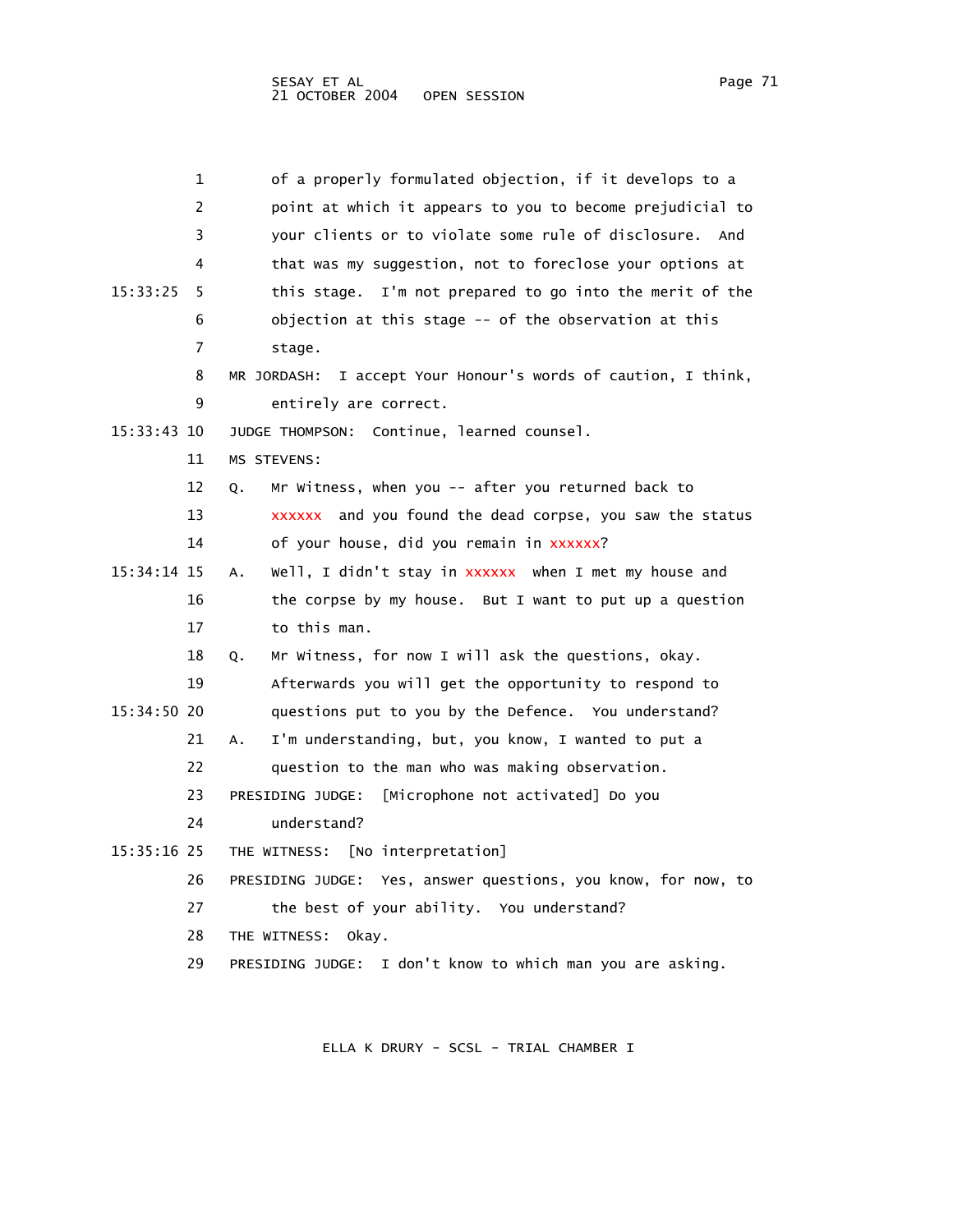1 There are some three white people there. I don't know 2 which one you're referring to. Maybe it was your first 3 aggressor. 4 THE WITNESS: No, I wanted to ask the man who raised objection 15:35:49 5 on my -- on the damage on my house. 6 PRESIDING JUDGE: Okay, all right. 7 THE WITNESS: And things that concern my very self. 8 MS STEVENS: Mr Witness -- 9 PRESIDING JUDGE: That's all right, you'll just take -- we'll 15:36:04 10 continue. You'll only answer questions, you know, put to 11 you by the lawyer who is on her feet, Ms Stevens. Okay? 12 Then we'll proceed. 13 THE WITNESS: Okay. 14 PRESIDING JUDGE: Yes, Ms Stevens, you may proceed, please. 15:36:21 15 MS STEVENS: 16 Q. You did not stay in xxxxxx. Where did you go? 17 A. At that time I went to the bush. 18 Q. Where was this bush in relation to xxxxxx Town? 19 A. Very close to xxxxxx, within xxxxxx bushes. 15:37:01 20 Q. Did you go by yourself? 21 A. No. 22 Q. With whom did you go? 23 A. One of the sons of the place and his family. 24 PRESIDING JUDGE: One of the sons.

15:37:34 25 THE INTERPRETER: "One of the sons of the land and his

- 26 family."
- 27 MS STEVENS:
- 28 Q. Where was your family at this time, Mr Witness?

29 A. We are with them -- some of them.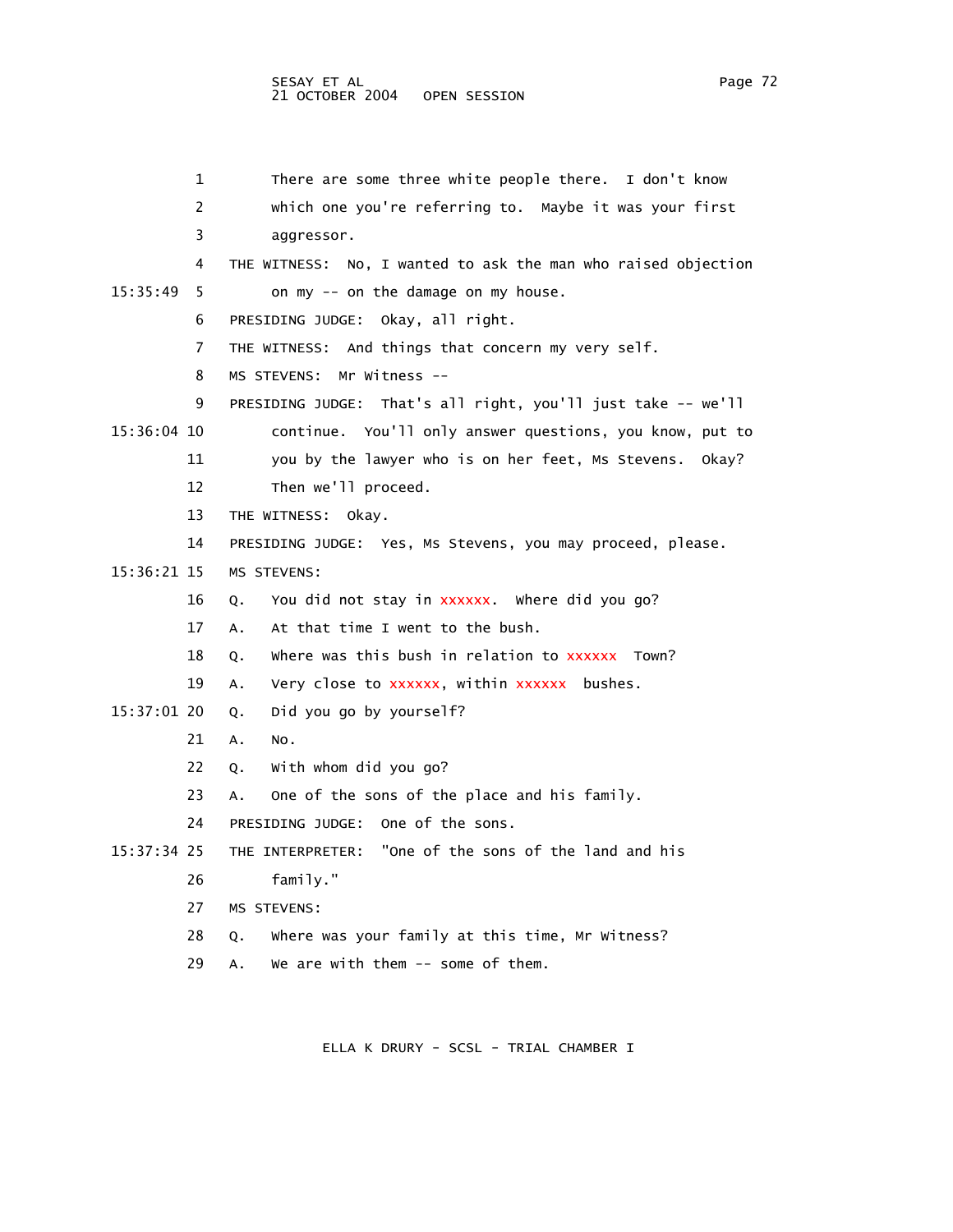1 Q. Was your family with you in the bush? 2 A. Yes. 3 Q. Now, when you and your family members went to the bush, 4 were you finally safe there? 15:38:26 5 A. No. 6 Q. Please tell us why you were not safe in the bush? 7 A. Even within the bush there they visited us again, 8 harassing us. 9 Q. And who are you referring to when you say "they" -- 15:39:03 10 "they" were harassing you? Who was harassing you? 11 A. It is the same people that I talked about in the first 12 place: RUF and AFRC. 13 Q. Mr Witness, when the AFRC and RUF, to whom you have 14 referred to, went to the bush, did they do anything? 15:40:07 15 A. Yes. 16 Q. What did they do? 17 A. In that bush at one time we built our booths. At one 18 time, while we are in that booth -- it was not clearly 19 daytime, but it was about to be clear. While we are 15:40:56 20 lying in -- under the booth, the man came and held the 21 door of the booth and begun to beat the booth. They 22 called us all to come out. We are brought out and they 23 tied our faces with pieces. When we are blindfolded, 24 they started beating us with sticks and gun butts. 15:41:48 25 Well, during that time, there were black ants around 26 the area, and they held us and laid us in those black 27 ants. 28 When they started beating us, they asked us to 29 produce diamonds, palm oil and rice. They said because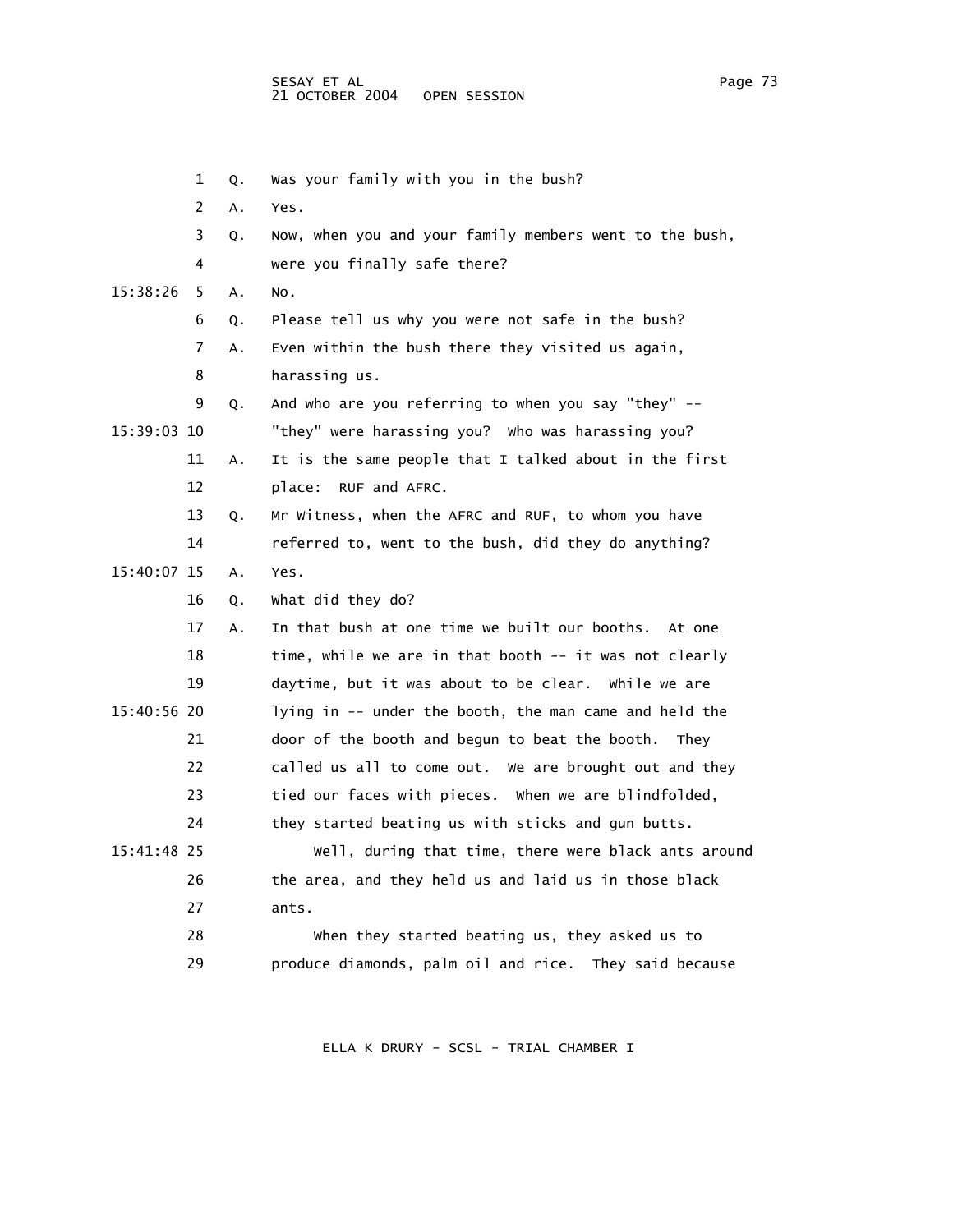|             | 1  |    | we had lot of money on us in the bush -- they said if we  |
|-------------|----|----|-----------------------------------------------------------|
|             | 2  |    | don't present the money, they know that there is a        |
|             | 3  |    | businessman among us who had money. At that time we are   |
|             | 4  |    | all screaming, crying; everybody was crying. At that      |
| 15:42:49    | 5  |    | time, after beating us mercilessly, they said if we don't |
|             | 6  |    | produce the money they are going to kill us.              |
|             | 7  |    | [HS211004D 3.45 p.m.]                                     |
|             | 8  |    | At that time I had a market, I was selling cigarettes.    |
|             | 9  |    | At that time, after beating us mercilessly, I was so      |
| 15:46:18 10 |    |    | beaten that I was bleeding from my nose, through my eyes. |
|             | 11 |    | Then they began firing between our legs. Then I also      |
|             | 12 |    | thought it wise that, before they kill all these people   |
|             | 13 |    | for my own sake, because I was doing business, then       |
|             | 14 |    | I told them that I am doing business. Then their leader   |
| 15:46:59 15 |    |    | told them to stop beating us. Then they called me alone   |
|             | 16 |    | among the rest. There was a big road leading towards the  |
|             | 17 |    | bush -- they carried me there.                            |
|             | 18 |    | At the junction of that road, they clamped my feet        |
|             | 19 |    | under me, and I fell. Then they took sticks again and     |
| 15:47:37 20 |    |    | began beating me. Then they told me to produce the money  |
|             | 21 |    | where I hid it. Then I told them that the money's there.  |
|             | 22 |    | Then I told them that there is the market $-$ I have the  |
|             | 23 |    | market with me.                                           |
|             | 24 | Q. | Mr Witness, when they told you to produce the money if    |
| 15:48:01 25 |    |    | you had some money, did you do so?                        |
|             | 26 | А. | I presented the market first.                             |
|             | 27 | Q. | This market or business that you're referring to, what    |
|             | 28 |    | kind of goods did it comprise of?                         |
|             | 29 | А. | I had cigarettes, Maggi cartons and cigarette cartons.    |
|             |    |    |                                                           |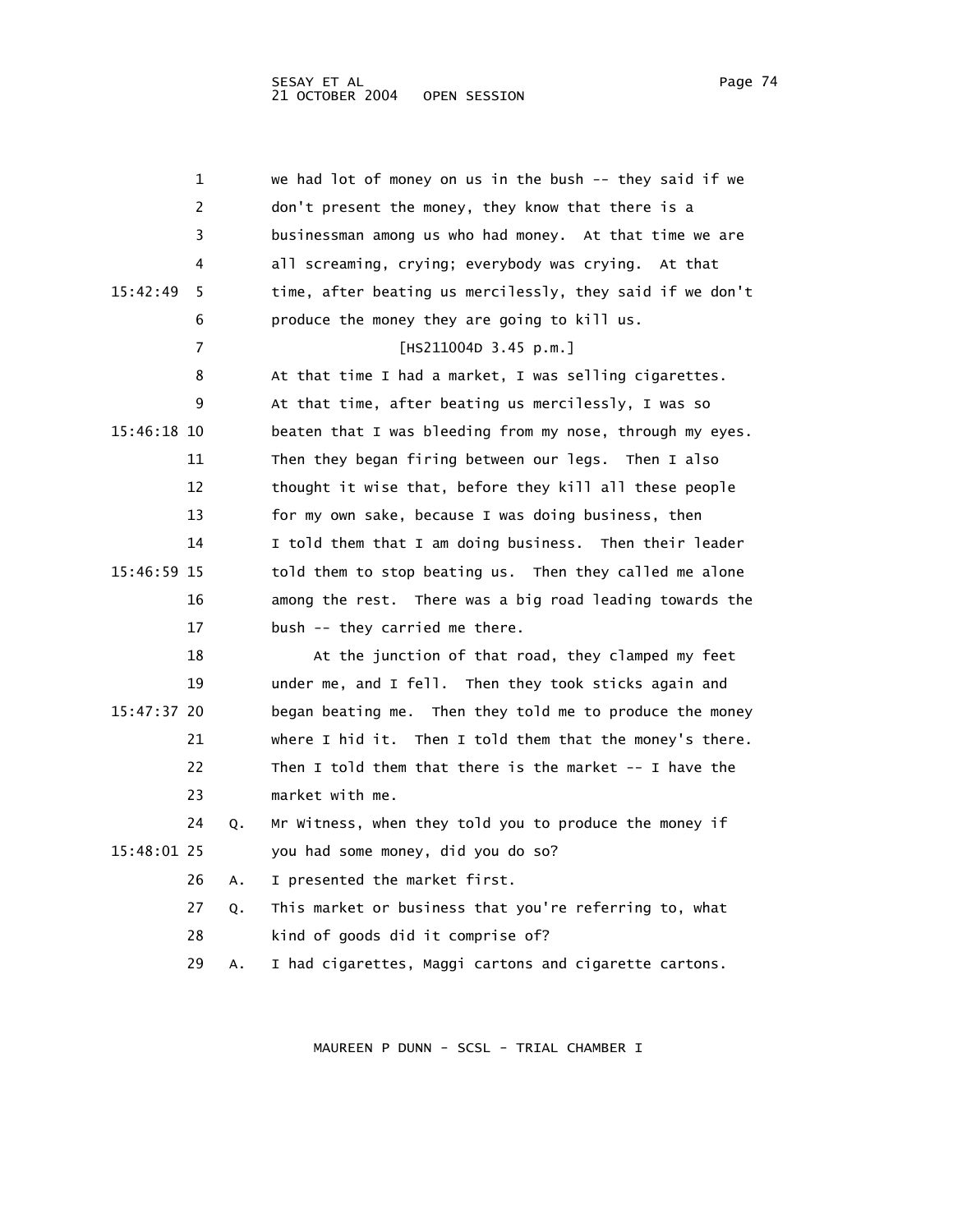1 Q. And did you produce any money? 2 A. At first I didn't produce the money; I presented the 3 market and it was checked. 4 Q. Did you eventually produce the money? 15:49:24 5 A. At the time I produced the money was when I was stabbed 6 in the head - that's the area I'm showing you - I was 7 bleeding from the head, from the ear, from the nose; they 8 said I should produce the money. 9 JUDGE BOUTET: Madam Prosecutor, the witness was saying, 15:49:50 10 "I was bleeding from the head and this is what I'm 11 showing you" and put his hands to his head, but I didn't 12 see where it was. Can you ask him to show it again, 13 please, and at least show that for the record? 14 MS STEVENS: 15:50:06 15 Q. Mr Witness, could you point to the part of your head, or 16 tell us which part of your head that you sustained a scar 17 when the rebels beat you? 18 A. [No interpretation] 19 [Witness points to scar] 15:50:29 20 JUDGE BOUTET: It's on the left-hand side of your head -- at 21 the top of your head. 22 MS STEVENS: No translation came through. The record can 23 reflect that the witness was pointing to the left-hand 24 side of his head. 15:50:54 25 JUDGE BOUTET: To a scar. 26 MS STEVENS: A scar on the left-hand side of his head, towards 27 the front portion of his head. 28 JUDGE BOUTET: Thank you. 29 MS STEVENS: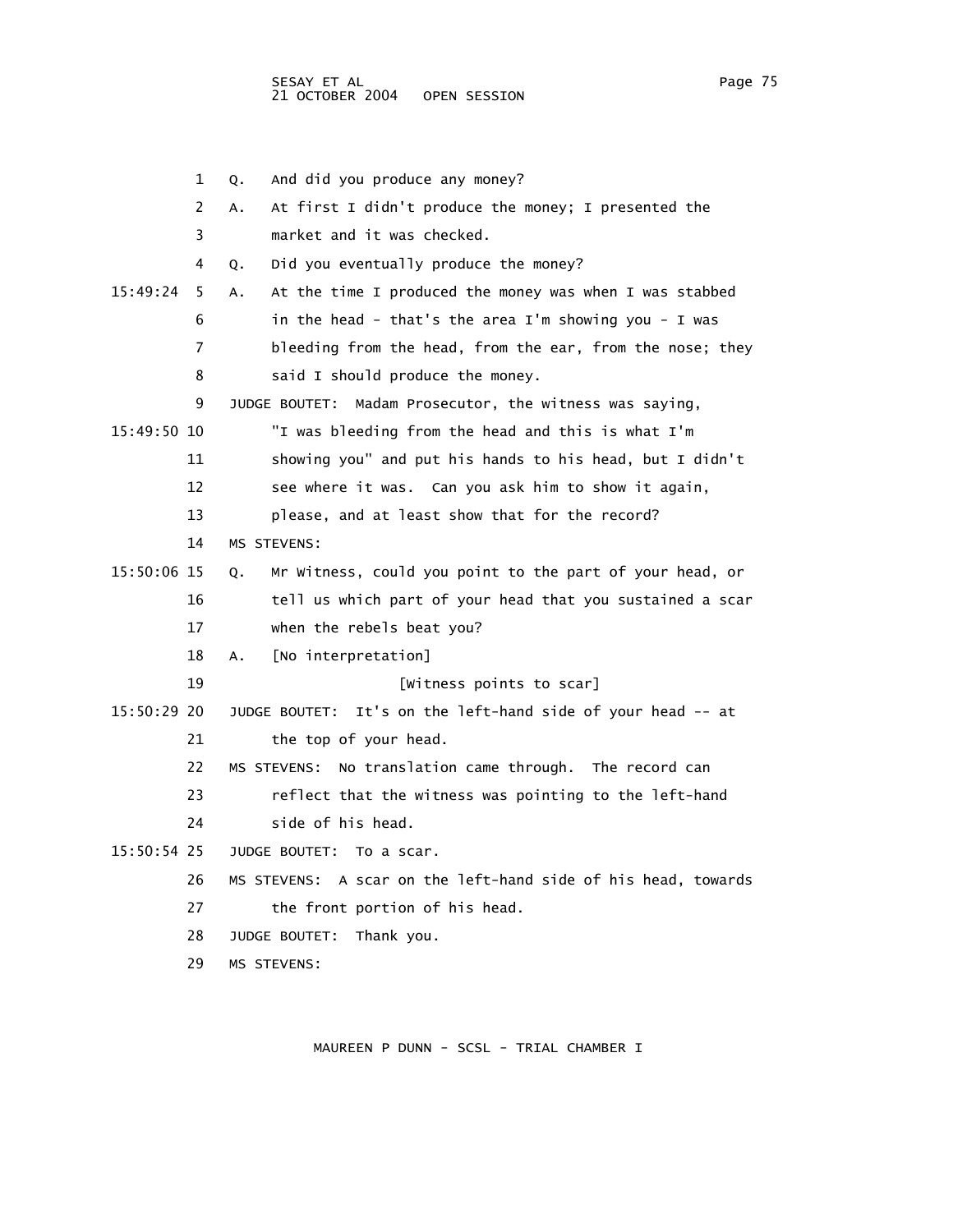|             | 1  | Q. | And at that time, when they stabbed you in the head, did    |
|-------------|----|----|-------------------------------------------------------------|
|             | 2  |    | you produce the money then?                                 |
|             | 3  | Α. | I presented the money and all the documents that I had on   |
|             | 4  |    | It was seized from me and checked. I had also a<br>me.      |
| 15:51:34    | 5  |    | bicycle.<br>They took the bicycle from me, the bicycle      |
|             | 6  |    | which I bought for my son $-$ all I had on me, everything   |
|             | 7  |    | I had in the bush, I showed them and they took everything   |
|             | 8  |    | away from me.                                               |
|             | 9  | Q. | Mr Witness, when you said "everything they took", could     |
| 15:52:02 10 |    |    | you please tell us what they took from you?                 |
|             | 11 | Α. | Yes.                                                        |
|             | 12 | Q. | Please tell us.                                             |
|             | 13 | Α. | At that time, what they took from me, I had Maggi, two      |
|             | 14 |    | cartons, and also cigarette 55 was about three cartons,     |
| 15:52:46 15 |    |    | and the money I presented with some other items and my      |
|             | 16 |    | bicycle also.                                               |
|             | 17 | Q. | What was the amount of the money that was taken from you?   |
|             | 18 | А. | Well, that money was 500,000 Leones -- 500,000 Leones.      |
|             | 19 | Q. | Now, after you gave them the money and --                   |
| 15:53:35 20 |    |    | He didn't say that. He said they took it<br>JUDGE THOMPSON: |
|             | 21 |    | from him.                                                   |
|             | 22 |    | MS STEVENS: I realised that as I was formulating the second |
|             | 23 |    | part of the question, Your Honour.                          |
|             | 24 | Q. | Now, after they took the money from you, they took the      |
| 15:53:50 25 |    |    | other goods from you, did they do anything to you?          |
|             | 26 | Α. | well, they didn't do any other thing with me. At that       |
|             | 27 |    | time, when I was heavily beaten and they took away all my   |
|             | 28 |    | property and the money from me, they left me there          |
|             | 29 |    | helplessly and they went away.                              |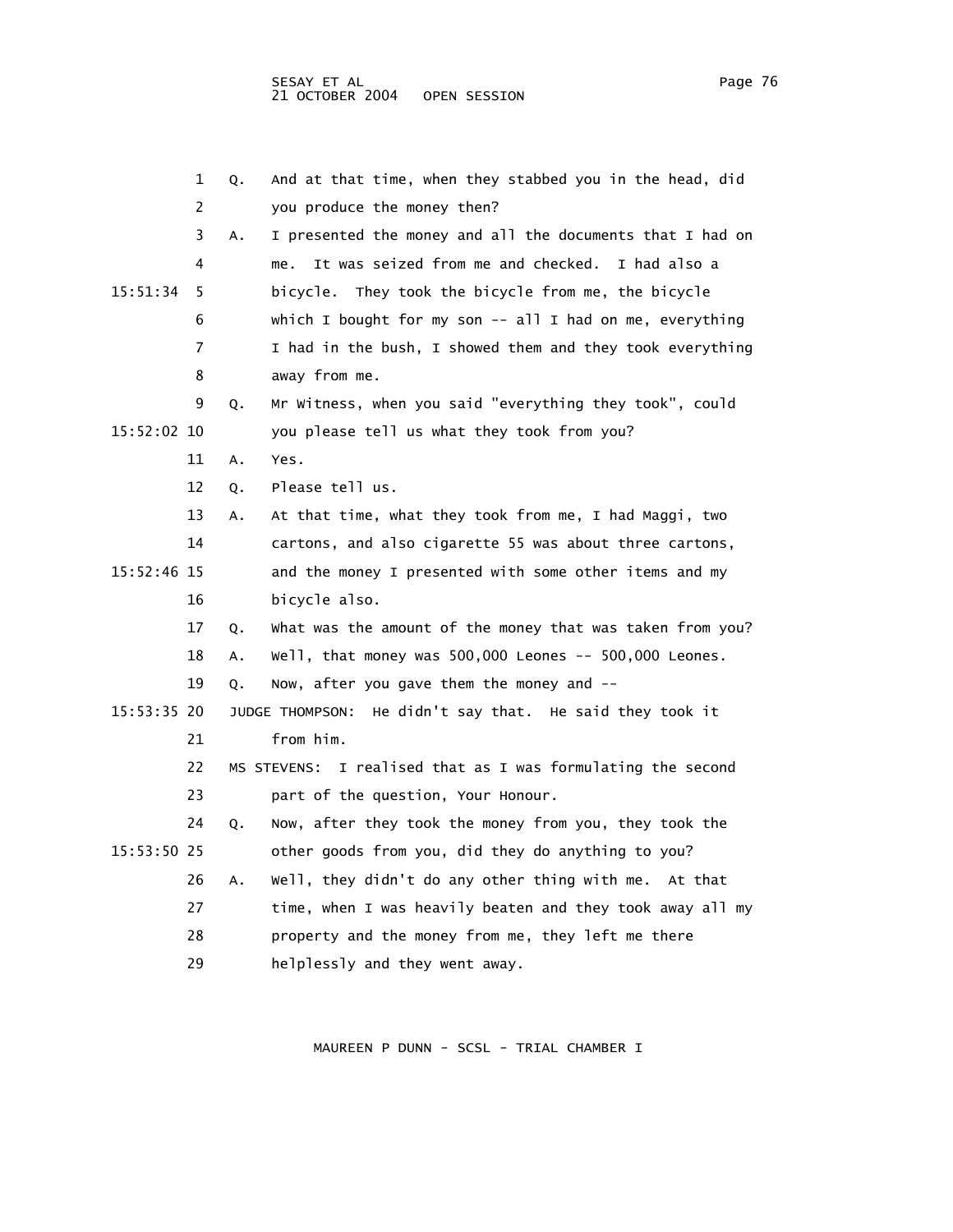1 Q. You indicated to this Court that there was a leader

 2 amongst these rebels. Do you remember the name of their 3 leader? 4 A. Yes. 15:54:56 5 Q. What was his name? 6 A. Musa. 7 Q. Do you know his surname? 8 A. That's the only name I know -- they called him Musa. 9 Q. Did you know him before? 15:55:41 10 A. Well, I don't know him before, but the people who were 11 together, especially those who led us to the bush, told 12 us that he know him and they were all at Maima. 13 Q. And do you know whether Musa had a boss? 14 A. Yes. 15:56:13 15 Q. Who was his boss? 16 A. Because that of my friend, who led us to the bush, told 17 us that their leader, who was at Maima, was called Staff 18 Alhaji. 19 Q. Mr Witness, you also indicated that these rebels were 15:56:54 20 AFRC and RUF rebels. Please tell us how you know that 21 these were AFRC and RUF rebels. 22 MR O'SHEA: I think that question has been answered 23 actually -- it was put before. 24 JUDGE THOMPSON: Sustained. 15:57:37 25 MS STEVENS: Your Honour, when I asked the witness whether 26 they were finally safe in the bush, he said no, they were 27 captured by AFRC/RUF rebels. That is what I have down in 28 my notes. 29 JUDGE THOMPSON: My records show that the question had been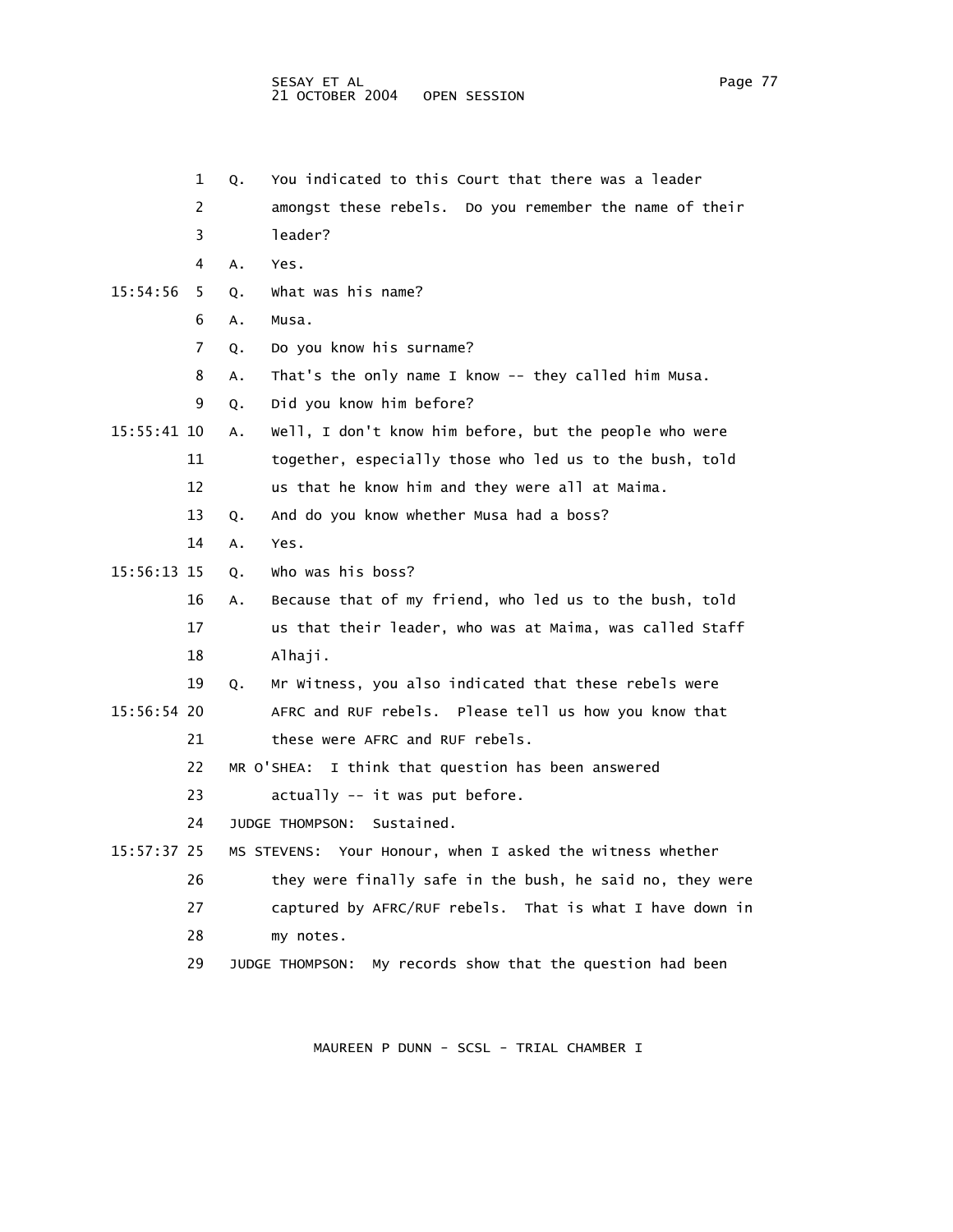1 put. 2 MR JORDASH: Could I come to the rare assistance of my learned 3 friend for the Prosecution? That's not my understanding; 4 I would have to disagree with my learned colleague on 15:58:12 5 this occasion. 6 JUDGE THOMPSON: Let us hear Mr Jordash on that. 7 JUDGE BOUTET: Because my recollection on that, too, is that 8 question was asked, but at the very beginning of the 9 evidence -- 15:58:15 10 [MULTIPLE SPEAKERS TRANSCRIPT INCOMPLETE] 11 JUDGE BOUTET: It was not that specific incident per se. 12 MR JORDASH: That's my understanding. 13 MR O'SHEA: That, I accept. It was at the beginning of the 14 evidence, and he was asked how did he know they were AFRC 15:58:32 15 and RUF. 16 JUDGE BOUTET: Now we are in the specificity of this 17 particular incident. 18 JUDGE THOMPSON: All right. Then we'll let the Prosecution 19 put the question again. Learned counsel for the 15:58:52 20 Prosecution, you can proceed. 21 MS STEVENS: 22 Q. Mr Witness, these rebels who beat you, who took your 23 money from you, who took your bicycle from you, who took 24 all the valuables from you, do you know which group they 15:59:22 25 belonged to? 26 A. Yes. 27 Q. Which group did they belong to, Mr Witness? 28 A. Because at that time they started arguing over the 29 articles when I was with them, that they should share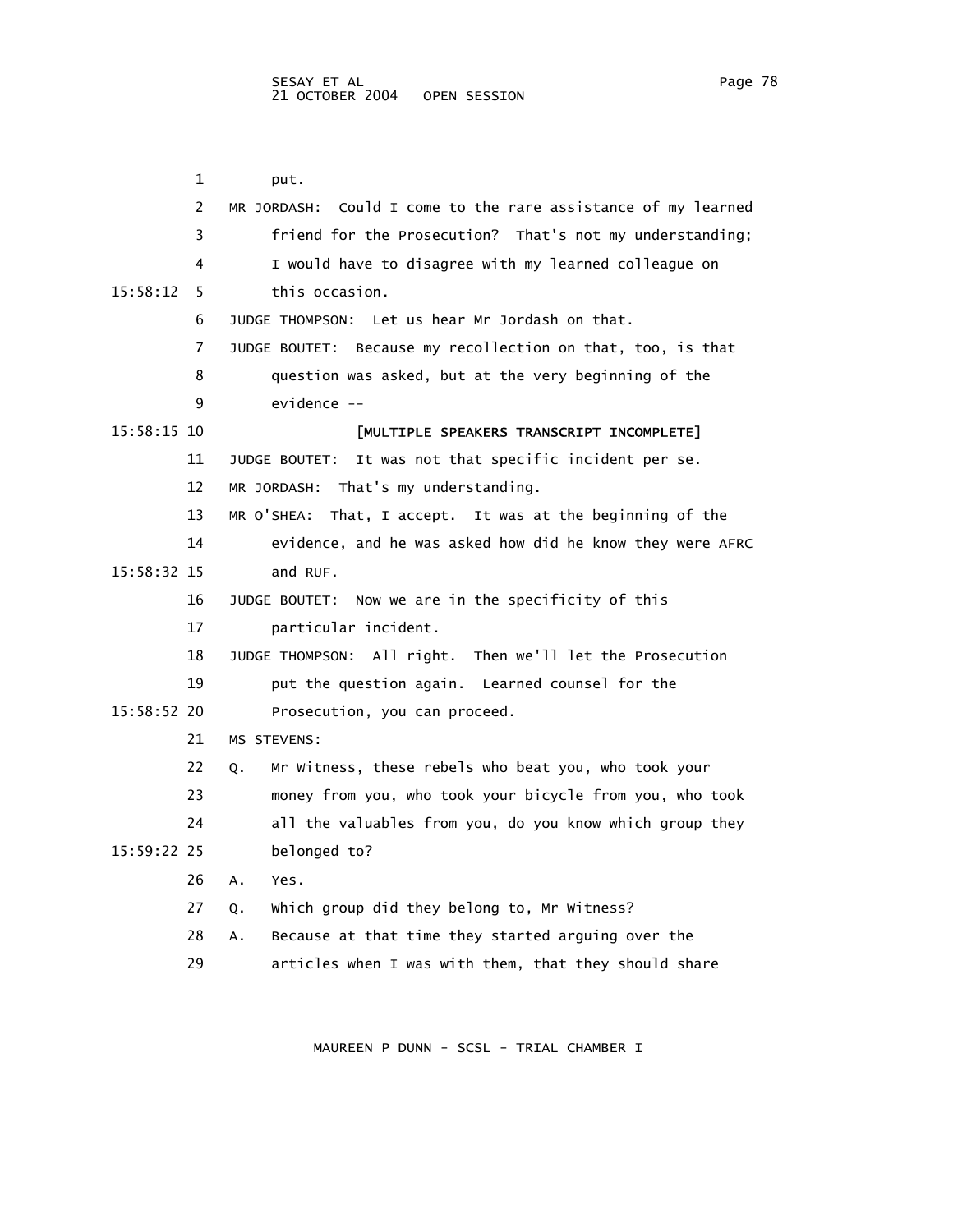1 it -- one saying that they should carry it to his boss, 2 the other saying also to his own boss. 3 Q. Did they mention the names of the boss at all? 4 A. Well, the man who was leading them by the name of Musa 16:00:35 5 said he was going to carry his own share to their boss, 6 Alhaji, and the other man says he was going to carry his 7 to their boss, the Commando. 8 Q. Did they say or do anything else to give you the 9 impression that they were with the AFRC and the RUF? 16:01:28 10 A. Well, for Musa, he was fully dressed in military fatigue, 11 and for the others, they were dressed in that mixed-up 12 fashion -- military trousers and civilian clothes on top. 13 Q. After the rebels left, what did you do? 14 A. Well, I returned back to my people where -- the force 16:02:12 15 that were flogging us, I went back to meet my people. 16 Q. And did you remain in the bush near xxxxxx after that? 17 A. Well, when they did all that to us, I had a swollen head 18 and every part of me was aching. Me and my family and 19 the rest of the people who were with us in the bush, they 16:02:53 20 have just made a small distance from where we were. 21 Q. At the time of this incident, Mr Witness, do you recall 22 which season it was -- whether it was the dry season or 23 the rainy season? 24 A. At that time it was the dry season -- it was raining, but 16:03:43 25 not as frequently as in the rainy season. 26 Q. And did you continue to remain in xxxxxx in Kono District? 27 A. Well, the way they treated us, when we went further into 28 the bush, we moved from there. 29 Q. Did you ever leave xxxxxx District -- Kono District, I'm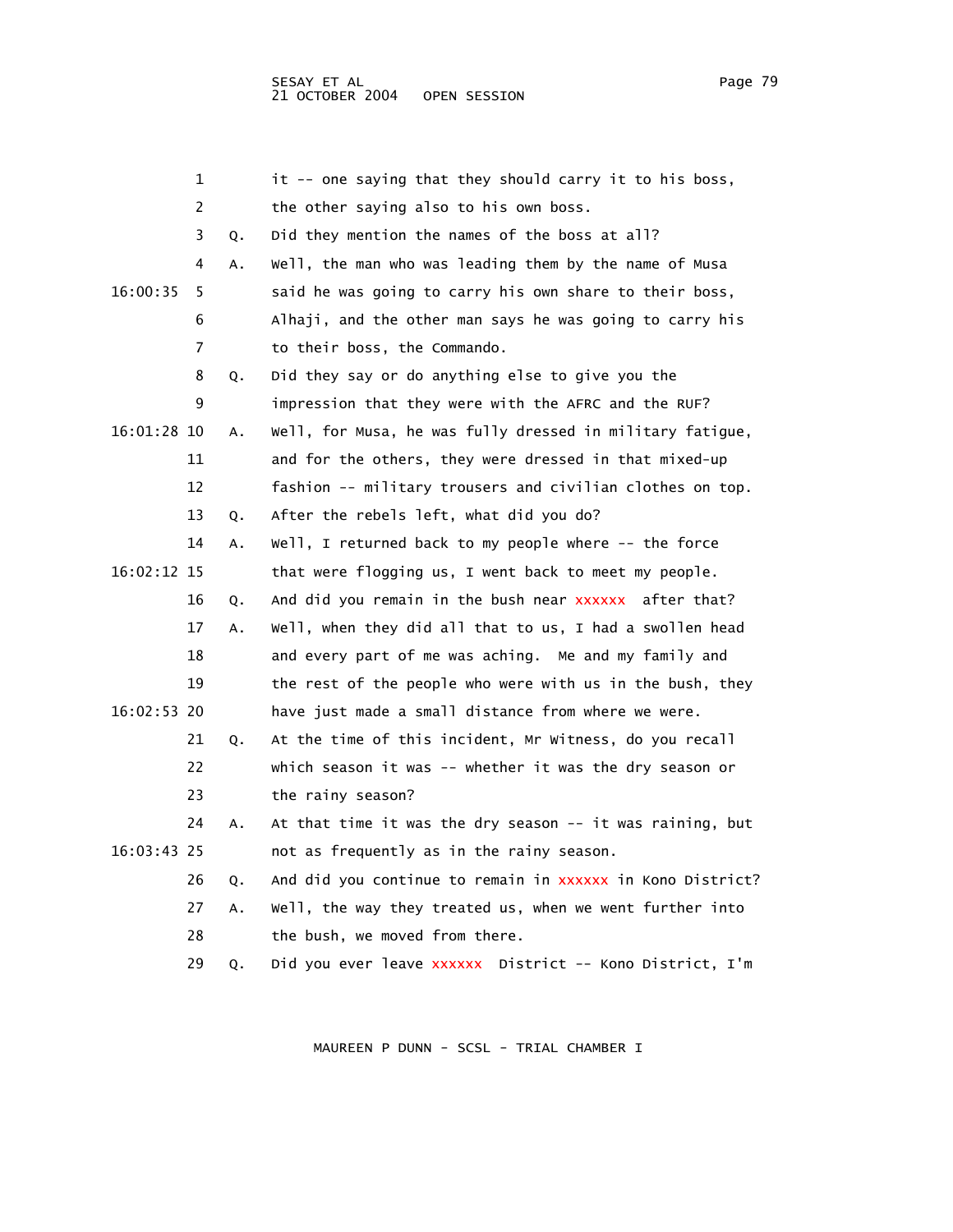1 sorry -- Kono District? 2 A. I left Kono District. 3 Q. Where did you go? 4 A. I went to xxxxxx. 16:04:48 5 Q. How soon after this incident which you encountered with 6 the rebels that you went to Guinea? 7 A. Well, I didn't check the time, but it took a length of 8 time -- not too long, but it was a little bit longer when 9 we left for xxxxxx, because we were travelling on road, 16:05:40 10 so I made sure that I had some swelling come down and the 11 pain relieved before moving with my people. 12 Q. What season was this, Mr Witness? 13 A. In the dry season. 14 Q. Did anyone accompany you to xxxxxx? 16:06:25 15 A. Yes. 16 Q. Who accompanied you to xxxxxx, Mr Witness? 17 A. At that time I went with my wife, my children, and some 18 other people. 19 Q. And did you and your family members and the others with 16:06:58 20 whom you went to Guinea ever return back to Kono 21 District? 22 A. Yes, because the people who were together went together 23 again to Guinea. 24 Q. And at some point you returned back to Kono District; is 16:07:32 25 that your evidence? 26 A. Yes, I did return, because at that time it was announced 27 that ECOMOG has arrived in Kono. 28 Q. When you returned back to Kono District, was your family 29 with you?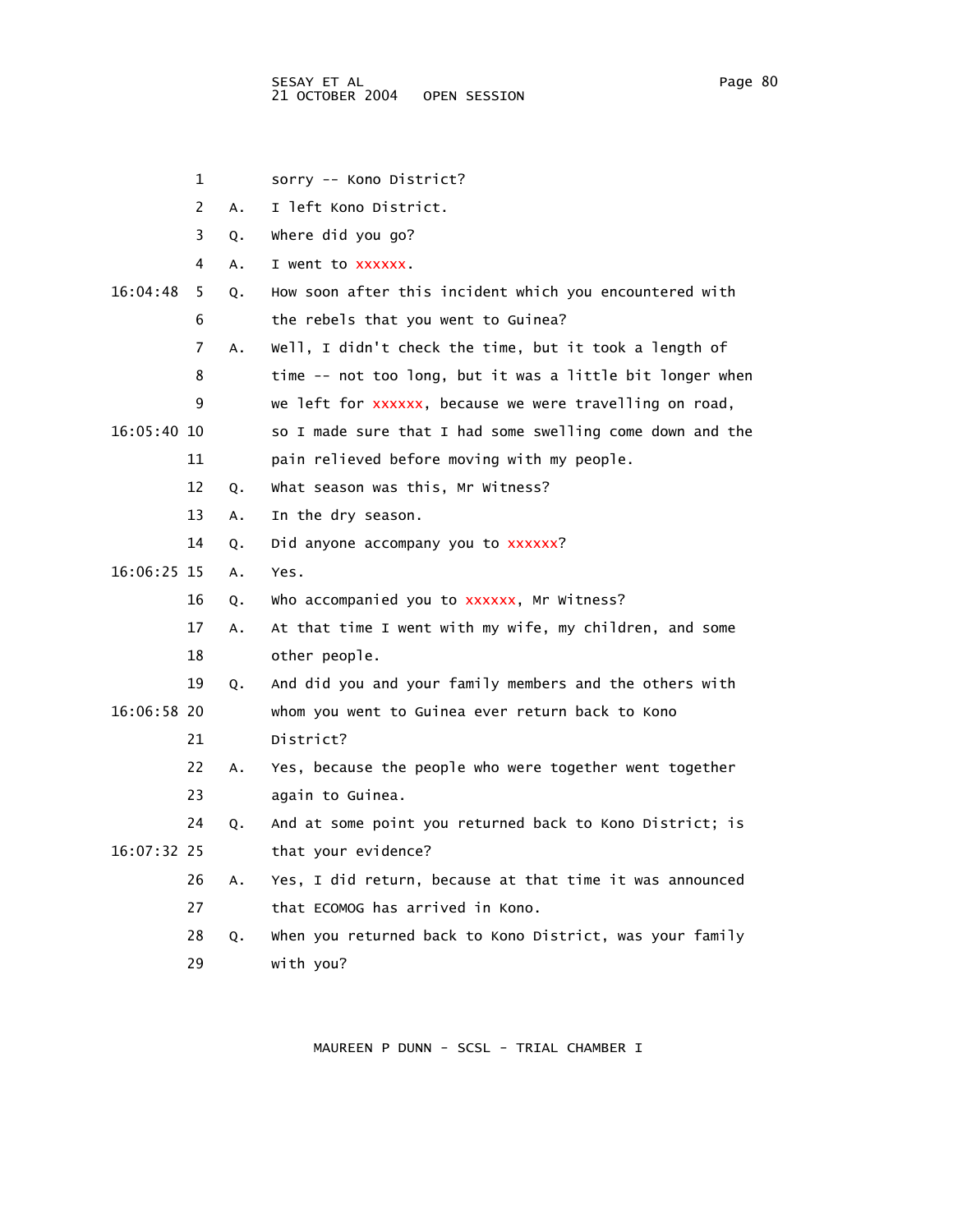- 1 A. Yes.
- 2 Q. Did you ever return to Koidu?
- 3 A. No.
	- 4 PRESIDING JUDGE: What is "no"?
- 16:08:44 5 MS STEVENS: Did you ever return to Koidu, and he said "no".
	- 6 THE WITNESS: I did not return to Koidu Town, because when you
		- 7 said Kono, Kono is a big area. I returned to Kono, but
		- 8 I did not return to Koindu Town.
		- 9 MS STEVENS:
- 16:09:11 10 Q. Yes, Mr Witness, my question was specific to Koidu Town.
	- 11 Did you attempt to go to Koidu Town?
	- 12 A. Yes.
	- 13 Q. And did you ever reach Koidu Town?
	- 14 A. I did not reach in Koidu Town.
- 16:09:39 15 Q. Why not?
	- 16 A. I was again captured.
	- 17 Q. Where were you captured, Mr Witness, this time around?
	- 18 PRESIDING JUDGE: Learned counsel --
- 19 THE WITNESS: At that time I was going towards Koidu -- I was 16:10:09 20 finding my way to Koidu --
	- - 21 PRESIDING JUDGE: At the second time of his capture, the Court
		- 22 will rise for some time please. You will continue your
		- 23 examination-in-chief from the second captivity, okay?
	- 24 The Court will rise, please.
- 16:10:35 25 [Break taken at 4.10 p.m.]
	- 26 [On resuming at 4.32 p.m.]
	- 27 PRESIDING JUDGE: Yes, Ms Stevens, you may continue.
	- 28 MS STEVENS:
	- 29 Q. Mr Witness, before we left for the break --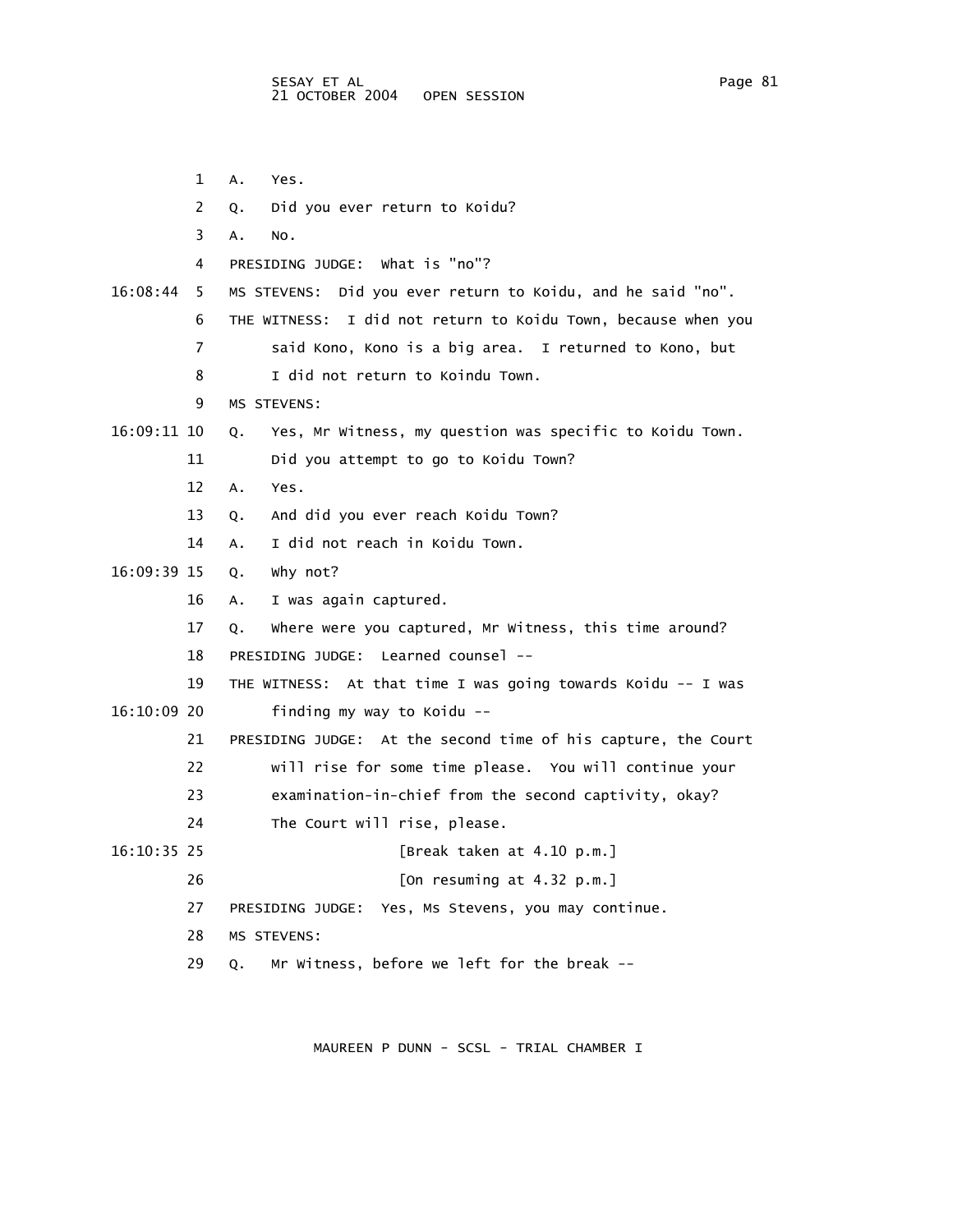1 PRESIDING JUDGE: Second captivity.

- 
- 2 MS STEVENS: 3 Q. -- you were telling us about the second time that you had 4 been captured. Please tell this Court where you were 16:33:22 5 captured? 6 A. Well, I was captured around xxxxxx. 7 Q. Do you remember the exact area around xxxxxx? 8 A. Well, I was captured along the road. 9 Q. Who captured you, Mr Witness? 16:34:18 10 A. Well, it was those rebels that captured me, and they had 11 guns with them. 12 Q. How many rebels captured you? 13 A. Well, there were many. They could go up to six. 14 Q. Were they armed when they captured you? 16:34:51 15 PRESIDING JUDGE: He said they had guns. 16 THE WITNESS: Yes. 17 PRESIDING JUDGE: He said they had guns. 18 MS STEVENS: Okay. 19 PRESIDING JUDGE: Yes. Yes, please proceed. 16:35:01 20 MS STEVENS: I will proceed. I must not have heard him. 21 Q. These rebels who captured you, Mr Witness, how were they 22 dressed? 23 A. Well, they were dressed in that of their same code of 24 dress -- some had uniform on them and some did not have 16:35:34 25 uniform on them. 26 Q. And were you alone, Mr Witness, when the rebels captured 27 you? 28 A. Well, at that time I was with my younger brother.
	- 29 Q. Were either of you armed at all at the time the rebels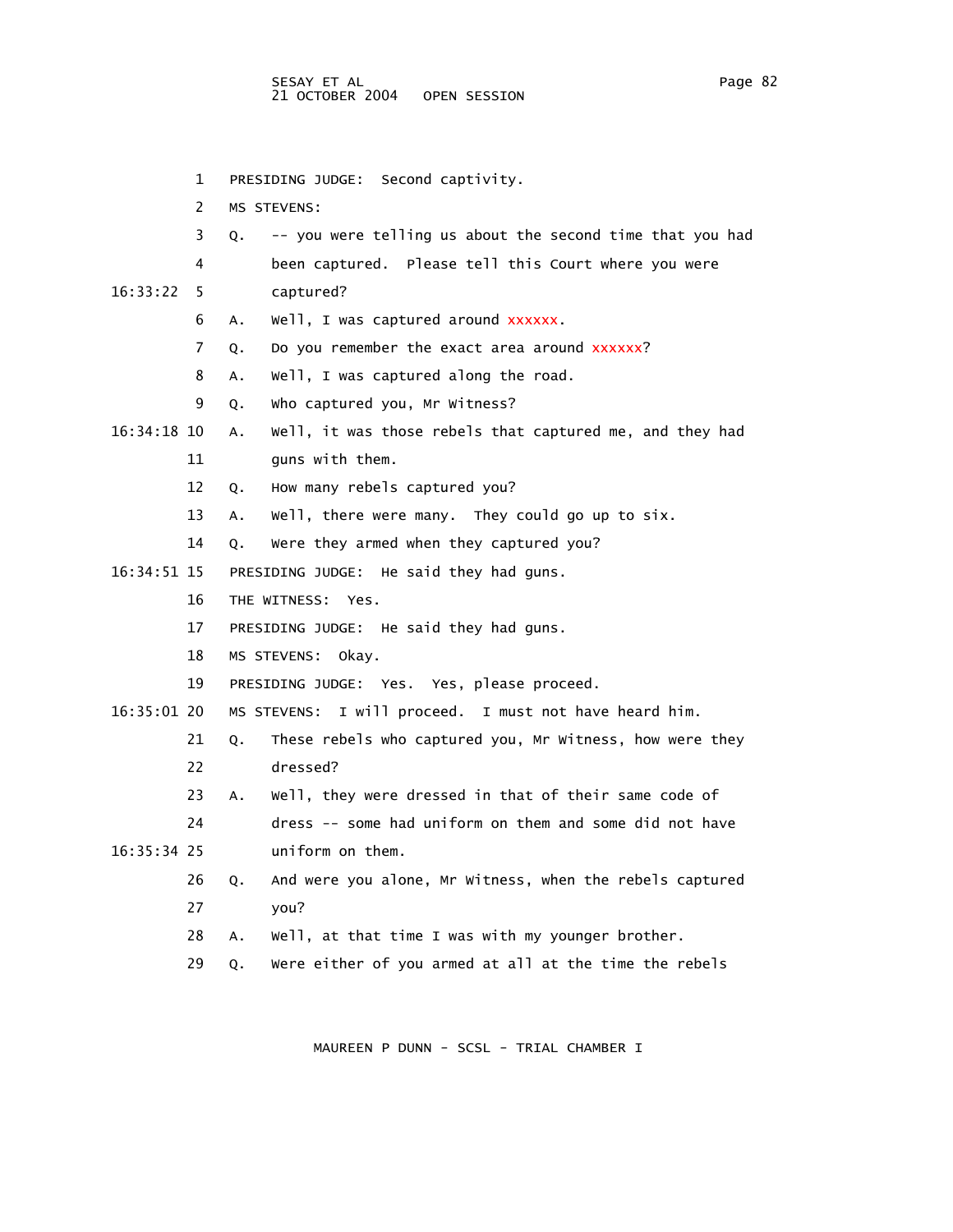|             | 1              |    | captured you?                                            |
|-------------|----------------|----|----------------------------------------------------------|
|             | $\overline{2}$ | Α. | NO.                                                      |
|             | 3              | Q. | What were you doing at the time that the rebels captured |
|             | 4              |    | you?                                                     |
| 16:36:38    | 5.             | А. | I was not doing anything. I was just finding a way to go |
|             | 6              |    | to xxxxxx.                                               |
|             | 7              | Q. | Do you remember which season this was at the time that   |
|             | 8              |    | you were captured?                                       |
|             | 9              | А. | It was within the dry season.                            |
| 16:37:12 10 |                | Q. | And roughly around what time of the day were you         |
|             | 11             |    | captured, Mr Witness?                                    |
|             | 12             | А. | At that time it was in the morning hours.                |
|             | 13             | Q. | After the rebels captured you and your younger brother,  |
|             | 14             |    | what did they do?                                        |
| 16:37:59 15 |                | А. | Well, at that time we were captured and they said they   |
|             | 16             |    | were taking us to xxxxxx to their boss.                  |
|             | 17             | Q. | Did they in fact take you to xxxxxx to their boss?       |
|             | 18             | Α. | Yes.                                                     |
|             | 19             | Q. | Do you know the name of their boss?                      |
| 16:38:30 20 |                | A. | Yes.                                                     |
|             | 21             | Q. | What was his name?                                       |
|             | 22             | А. | well, he was called Staff Alhaji.                        |
|             | 23             | Q. | when the rebels brought you to their boss Staff Alhaji,  |
|             | 24             |    | did Staff Alhaji say anything to you at all?             |
| 16:39:22 25 |                | Α. | First of all, what he said, he said, "we are coming to   |
|             | 26             |    | Koidu because we heard that ECOMOG have arrived," and    |
|             | 27             |    | because of that he asked his men to tie us up.           |
|             | 28             | Q. | And did his men tie you up?                              |
|             | 29             | Α. | Yes, we were tied to a mango tree with wire.             |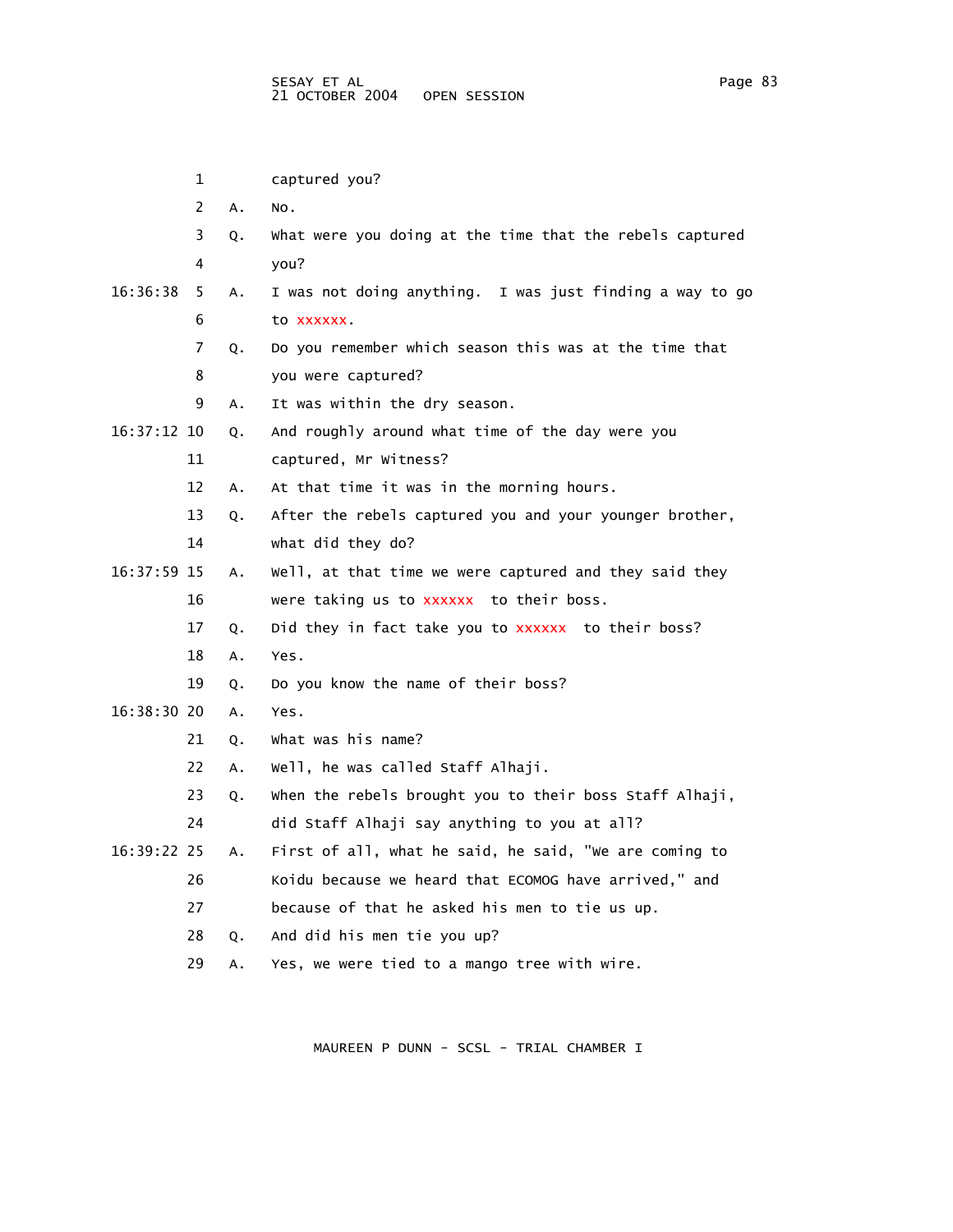SESAY ET AL Page 84 and the set of the set of the set of the set of the set of the set of the set of the set of the set of the set of the set of the set of the set of the set of the set of the set of the set of the set of 21 OCTOBER 2004 OPEN SESSION

|             | 1  | Q. | After you had been tied to a mango tree with a wire, did  |
|-------------|----|----|-----------------------------------------------------------|
|             | 2  |    | the rebels do anything to you?                            |
|             | 3  | Α. | He commanded his men to be flogging us.                   |
|             | 4  |    | PRESIDING JUDGE: Was it Alhaji? "He" -- he who.           |
| 16:40:38    | 5  |    | MS STEVENS:                                               |
|             | 6  | Q. | Mr Witness, who are you referring to "he" -- he, the      |
|             | 7  |    | person who gave the order?                                |
|             | 8  | Α. | It was Alhaji's command that they should flog us.         |
|             | 9  | Q. | And were you flogged?                                     |
| 16:41:02 10 |    | Α. | Oh, at that day, we were well beaten -- they well flogged |
|             | 11 |    | us.                                                       |
|             | 12 | Q. | what do you mean by saying they "well flogged" you?       |
|             | 13 | Α. | Well, at that time, the wires were bound together and it  |
|             | 14 |    | was with that wire again that they were flogging us with. |
| 16:41:35 15 |    | Q. | How many rebels flogged you, Mr Witness?                  |
|             | 16 | Α. | There were two $-$ - one was flogging me and the other my |
|             | 17 |    | younger brother. When they beat us to their               |
|             | 18 |    | satisfaction, they were commanded again to go and have a  |
|             | 19 |    | rest and then they come again and flog us.                |
| 16:42:18 20 |    | Q. | For how long did this flogging continue, Mr Witness?      |
|             | 21 | Α. | It was a long period, because when they beat us, as they  |
|             | 22 |    | are satisfied, he will ask them to have a rest and, after |
|             | 23 |    | some time, he will invite them again to have us beaten.   |
|             | 24 | Q. | After the beating stopped, Mr Witness, what was your      |
| 16:43:07 25 |    |    | condition?                                                |
|             | 26 | Α. | At that time every part of my body was swelling because   |
|             | 27 |    | of the heavy beating we had from the rebels with wire.    |
|             | 28 | Q. | Now, as the rebels were flogging you with this wire,      |
|             | 29 |    | Mr Witness, where was Staff Alhaji?                       |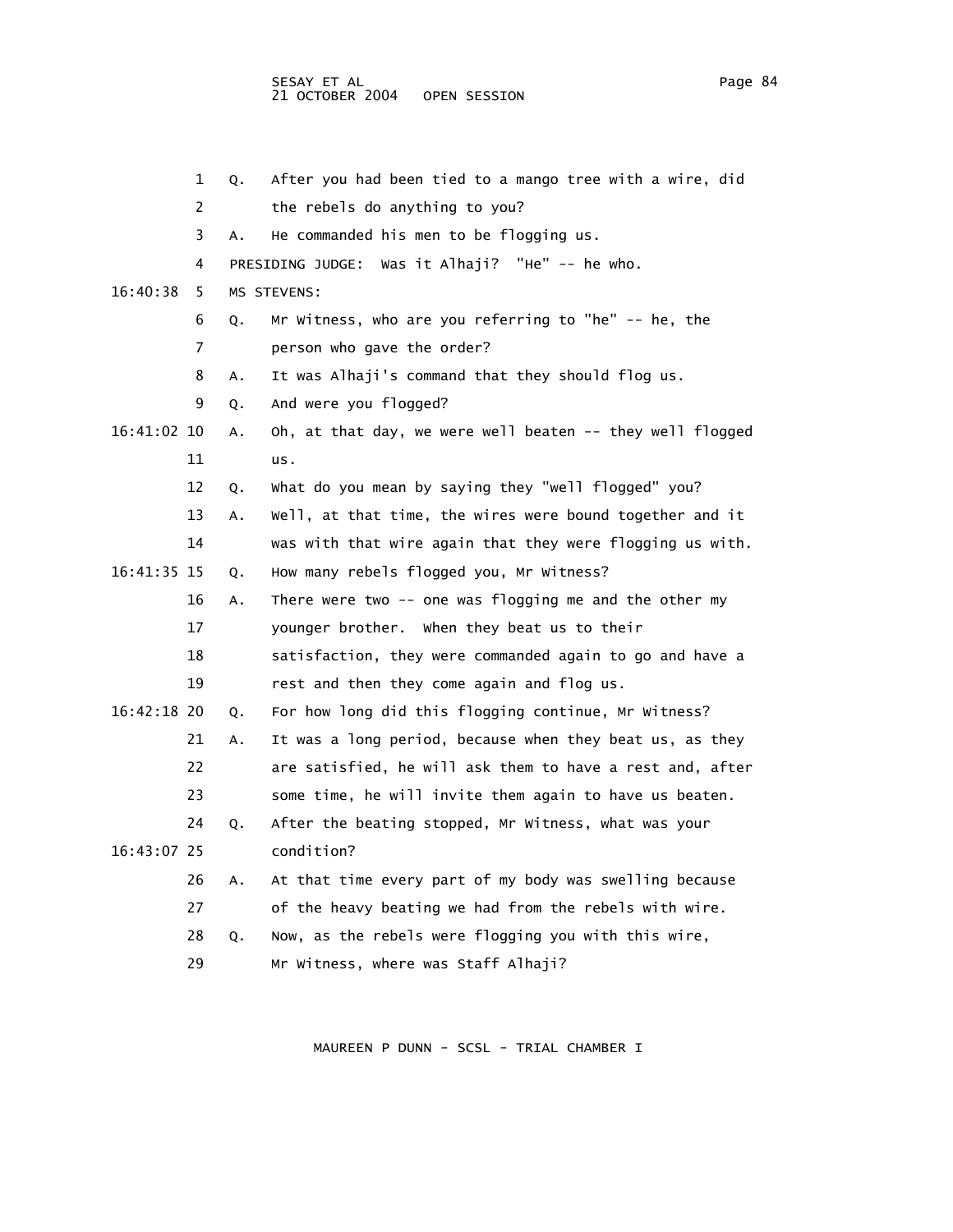|             | 1  | He was seated in the verandah.<br>Α.                             |
|-------------|----|------------------------------------------------------------------|
|             | 2  | Was he by himself?<br>Q.                                         |
|             | 3  | They were there seated in the verandah, in a chair.<br>Α.        |
|             | 4  | And from where you were positioned, were you able to get<br>Q.   |
| 16:44:34    | 5  | a good view of him on the verandah?                              |
|             | 6  | Yes, because the mango was just by the side of the house.<br>А.  |
|             | 7  | Mr Witness, if you will, using the dimensions of this<br>Q.      |
|             | 8  | courtroom, could you please give us an estimated distance        |
|             | 9  | between where you were on the mango tree -- by the mango         |
| 16:45:12 10 |    | tree and where Staff Alhaji was on the verandah?                 |
|             | 11 | Yes.<br>Α.                                                       |
|             | 12 | Please do so.<br>Q.                                              |
|             | 13 | The distance between me and Alhaji was just like from the<br>А.  |
|             | 14 | edge of my table where the bottle is to the point where          |
| 16:45:58 15 |    | the first man on my right is seated, because the mango           |
|             | 16 | tree was just by the side of the house wherein Alhaji            |
|             | 17 | could be seen and he also can see me.                            |
|             | 18 | If the records could reflect that the witness has<br>MS STEVENS: |
|             | 19 | given an estimated distance of about six to eight feet --        |
| 16:46:15 20 |    | PRESIDING JUDGE:<br>Les.                                         |
|             | 21 | MS STEVENS: About six feet.                                      |
|             | 22 | Six feet.<br>PRESIDING JUDGE:                                    |
|             | 23 | MS STEVENS: Estimated distance.                                  |
|             | 24 | I'm six foot, and I think you would get nearly<br>MR JORDASH:    |
| 16:46:42 25 |    | two of me in that distance --                                    |
|             | 26 | PRESIDING JUDGE: You're six foot what?                           |
|             | 27 | I'm six foot one and a half, actually.<br>MR JORDASH:            |
|             | 28 | PRESIDING JUDGE: You should be basketballing -- you are in       |
|             | 29 | the wrong profession. You should have been a reacher,            |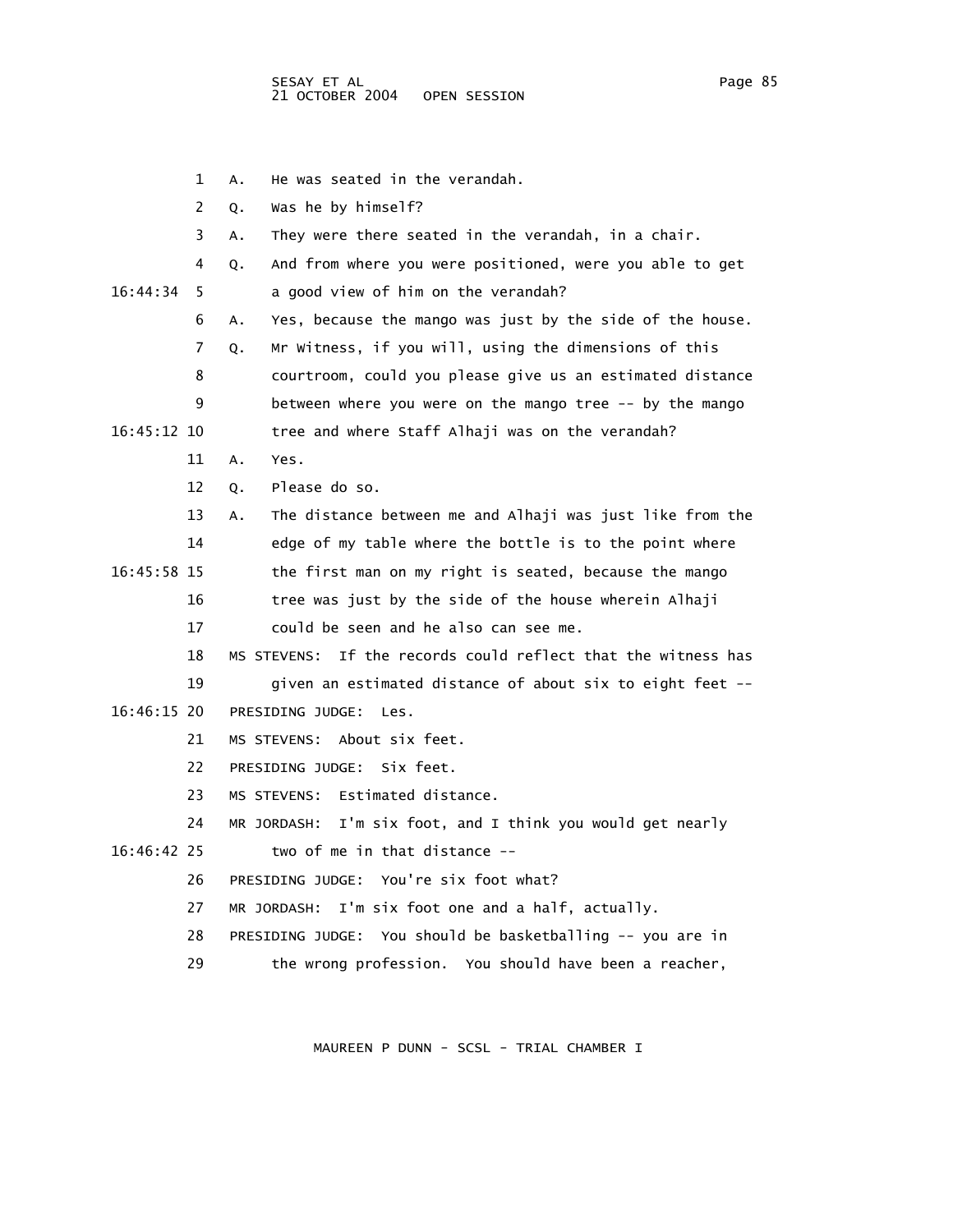1 shouldn't you. 2 MR JORDASH: It's been said before. 3 JUDGE BOUTET: Eight to ten feet. 4 MS STEVENS: I accept. From this vantage point, it seemed a 16:47:09 5 bit shorter, but I accept eight to ten feet. 6 Q. Whilst you were tied up by the mango tree, did you 7 observe Staff Alhaji do anything whilst he was on the 8 verandah? 9 PRESIDING JUDGE: Let me ask him a question. Mr Witness -- 16:47:42 10 Mr Witness, would it be correct to say that Staff Alhaji 11 was watching you being beaten? 12 THE WITNESS: Yes, because he was seated in the verandah 13 looking at us. 14 PRESIDING JUDGE: Please proceed, Ms Stevens. 16:48:33 15 MS STEVENS: 16 Q. Did you observe Staff Alhaji do anything at all whilst he 17 was on the verandah? 18 A. Yes. 19 Q. Tell us what you observed? 16:49:03 20 A. Because the time we met them, there were two in the 21 verandah. Then they brought one woman and the woman was 22 there, because as soon we're tied -- as I explained 23 earlier, we were tied facing the verandah -- then he 24 brought out something like a gun from his pocket. Then 16:49:40 25 he commanded the woman, who was having a child on her 26 back -- then he asked the woman to put the child on the 27 verandah, and the woman placed the child on the verandah. 28 Then he commanded the woman to undress. At that time the 29 woman undressed. Then he began pointing and touching the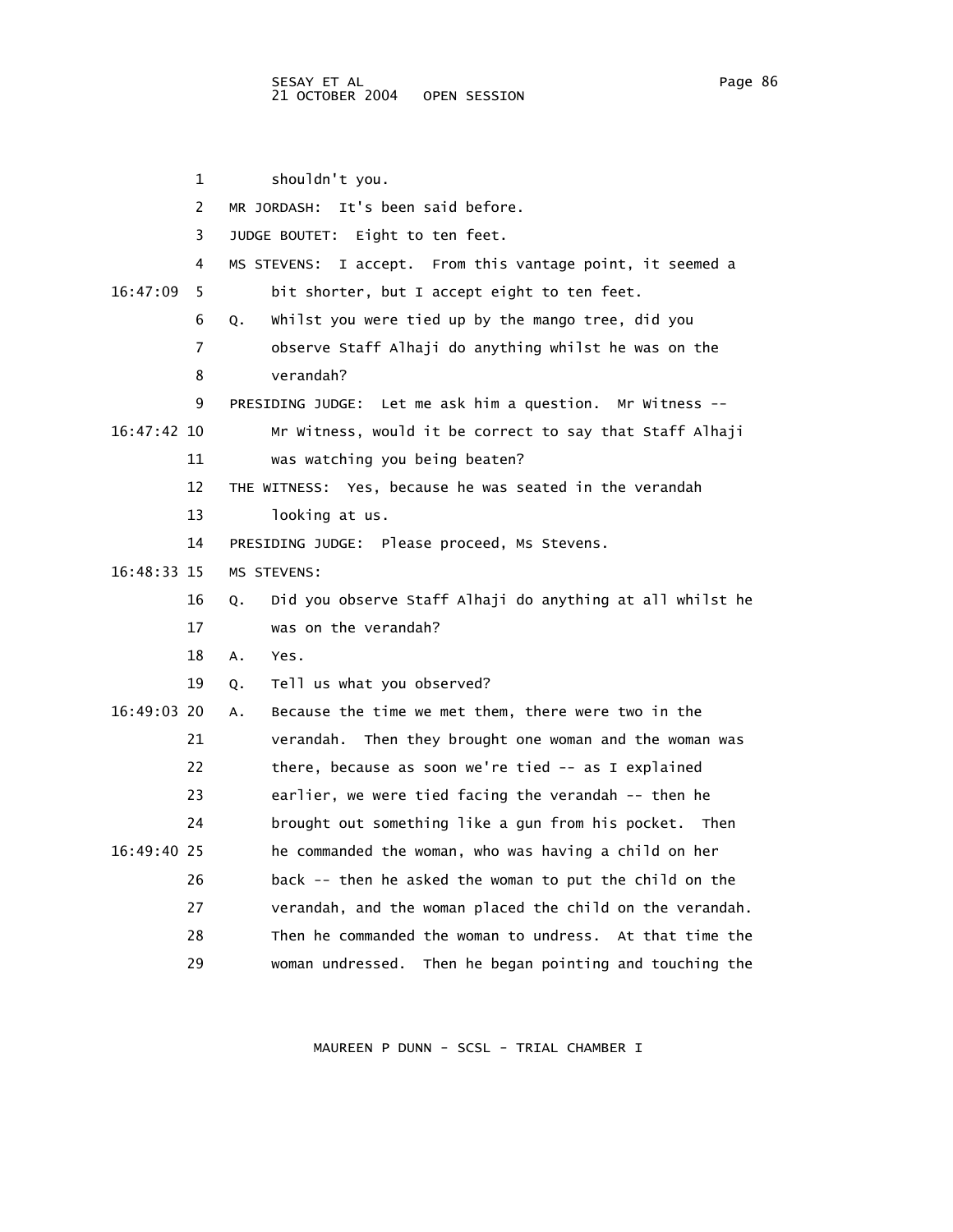|             | 1  |    | private of the woman.  Then he told the woman to lie       |
|-------------|----|----|------------------------------------------------------------|
|             | 2  |    | down. At that time the woman lie down and he, Alhaji,      |
|             | 3  |    | came and used the woman before us. At that time he used    |
|             | 4  |    | the woman, they brought another Limba man again.<br>He was |
| 16:50:58    | 5  |    | also beaten. As he had completed what he was doing, then   |
|             | 6  |    | he ordered his men to loose us. We are loosed.             |
|             | 7  | Q. | Okay, Mr Witness, if I can stop you there. Before Staff    |
|             | 8  |    | Alhaji used the woman, when he removed his gun, did you    |
|             | 9  |    | see him do anything with the gun?                          |
| 16:51:54 10 |    | А. | He pointed the gun in the ears of the woman, but he did    |
|             | 11 |    | not fire.                                                  |
|             | 12 | Q. | Do you know if he said anything to the woman?              |
|             | 13 | А. | The only thing he did to that woman was having sex with    |
|             | 14 |    | the woman, but he didn't flog the woman before me.         |
| 16:52:27 15 |    |    | I didn't see that.                                         |
|             | 16 | Q. | My question to you, Mr Witness, was whether or not, after  |
|             | 17 |    | Staff Alhaji pointed the gun at the woman, if you are      |
|             | 18 |    | aware whether he said anything to her.                     |
|             | 19 | А. | The only thing he told the woman was for the woman to lie  |
| 16:53:02 20 |    |    | down on the ground and he had sex with the woman.          |
|             | 21 | Q. | After the rebels finished flogging you and your brother,   |
|             | 22 |    | what did they do next?                                     |
|             | 23 | A. | He asked them to loose us.                                 |
|             | 24 | Q. | And did they do that?                                      |
| 16:53:54 25 |    | А. | Yes.                                                       |
|             | 26 | Q. | And did they do anything to you after that?                |
|             | 27 | A. | Yes.                                                       |
|             | 28 | Q. | what did they do?                                          |
|             |    |    |                                                            |

29 A. Then he commanded his men to take us to their boss.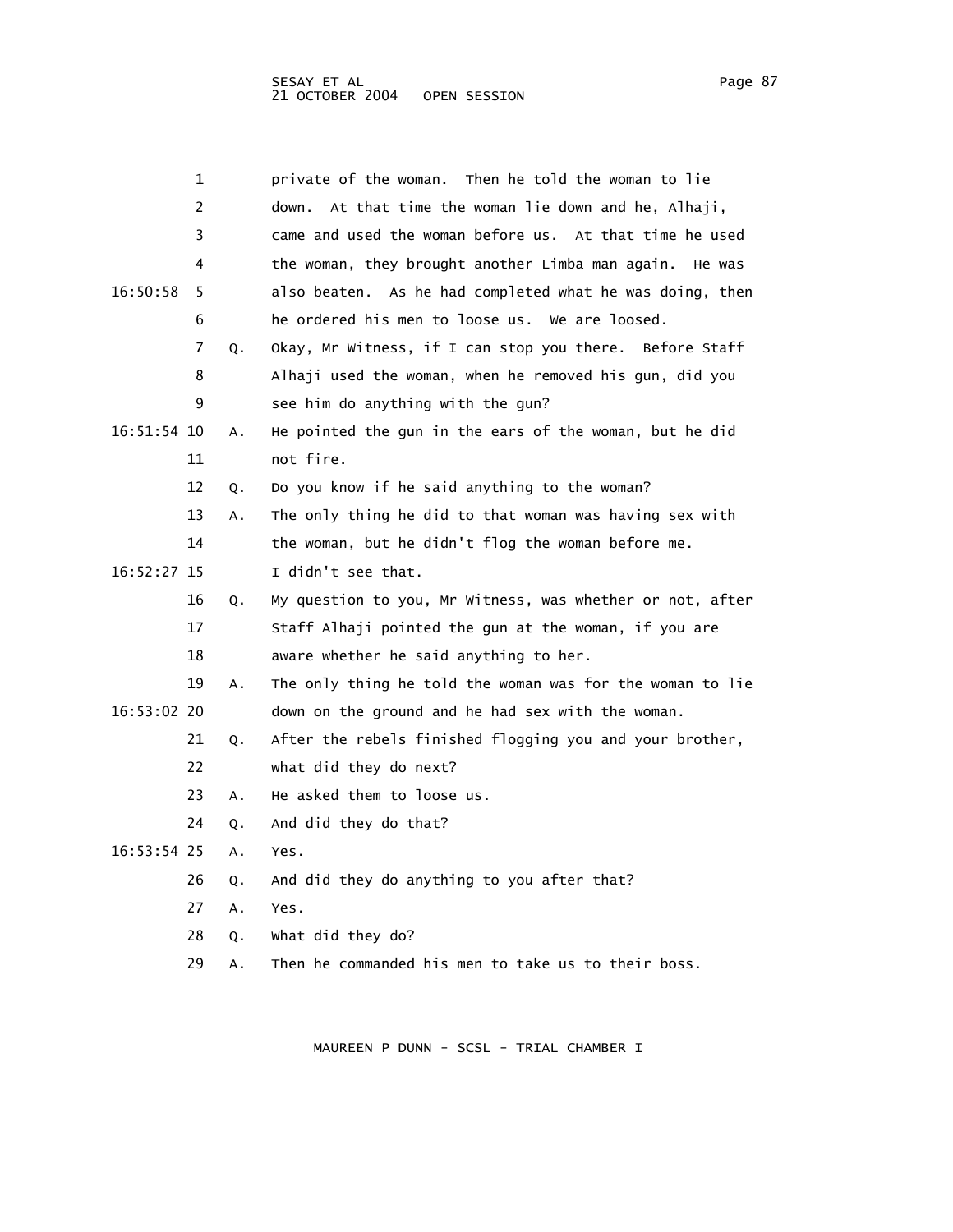|             | 1  |    | There he said they should go and kill us.                 |
|-------------|----|----|-----------------------------------------------------------|
|             | 2  | Q. | who gave the order that you should be taken to their      |
|             | 3  |    | boss?                                                     |
|             | 4  | Α. | It was Alhaji who ordered his men that they should take   |
| 16:54:56    | 5  |    | us to his boss.                                           |
|             | 6  | Q. | Were you taken to Staff Alhaji's boss?                    |
|             | 7  | A. | Yes.                                                      |
|             | 8  | Q. | Do you know the name of Staff Alhaji's boss to whom you   |
|             | 9  |    | were taken?                                               |
| 16:55:29 10 |    | Α. | He was not named to us. I don't know his name.            |
|             | 11 | Q. | where was this boss -- Staff Alhaji's boss to whom you    |
|             | 12 |    | were taken?                                               |
|             | 13 | Α. | He was in Tombodu towards the end of the Barri, there     |
|             | 14 |    | they took us.                                             |
| 16:56:02 15 |    | Q. | Now, when the rebels took you to Staff Alhaji's boss, did |
|             | 16 |    | the boss say anything to you?                             |
|             | 17 | Α. | Yes.                                                      |
|             | 18 | Q. | what did he say?                                          |
|             | 19 | Α. | when they took us to the boss, he told -- they told him   |
| 16:56:50 20 |    |    | that Staff Alhaji had ordered them to bring us to him for |
|             | 21 |    | them to kill us, but the boss said, "No, we're not going  |
|             | 22 |    | to kill them today. We're going to keep them for          |
|             | 23 |    | tomorrow," and he ordered that they should put us into    |
|             | 24 |    | this cell.                                                |
| 16:57:07 25 |    | Q. | Were you put into a cell?                                 |
|             | 26 | Α. | Yes.                                                      |
|             | 27 | Q. | And for how long were you kept in the cell?               |
|             | 28 | A. | We were there for the whole night.                        |
|             | 29 | Q. | How many of you were in the cell?                         |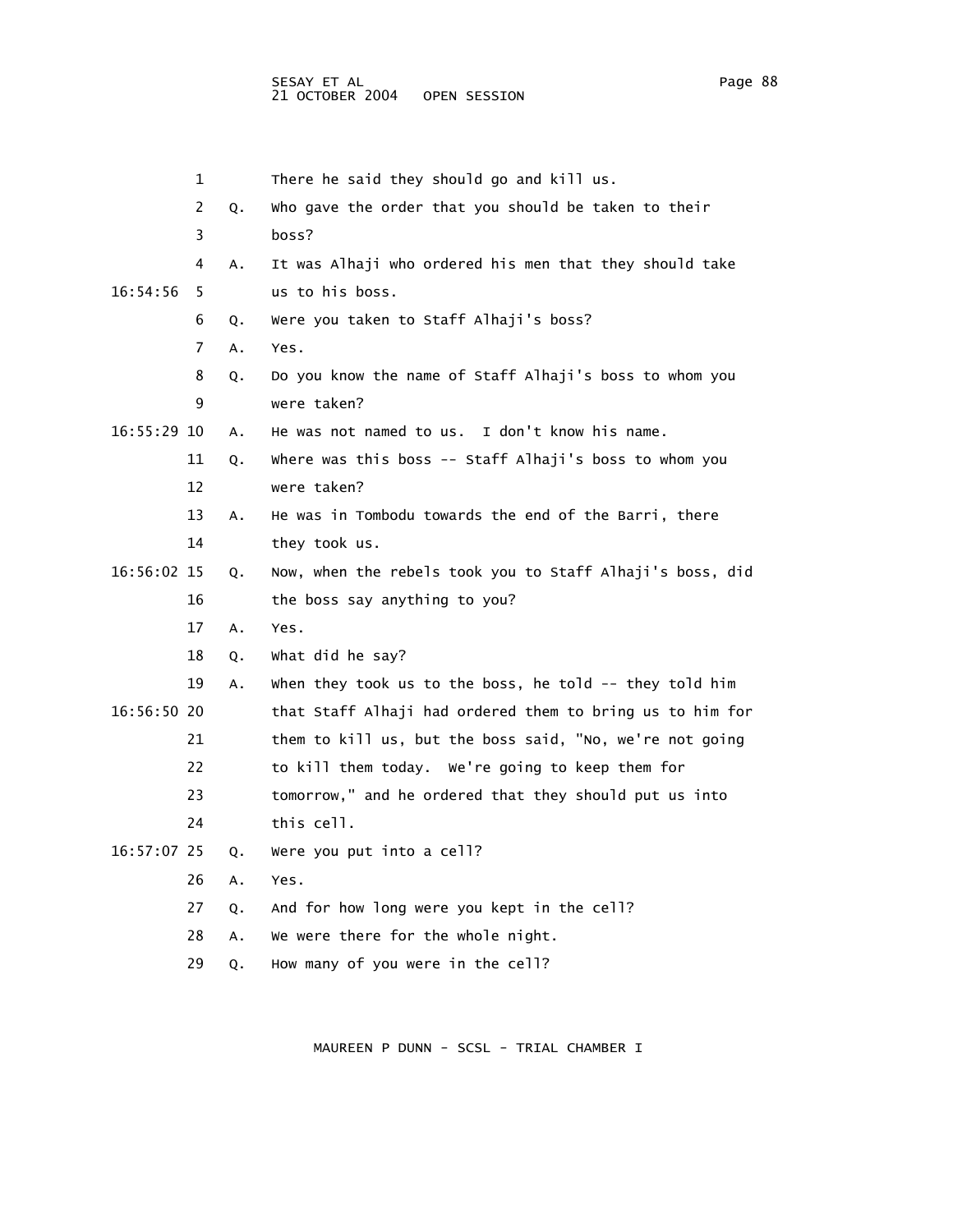1 A. We're about nine. 2 Q. Please tell us what happened when you were in the cell? 3 A. [No interpretation] 4 THE INTERPRETER: Your Lordship -- 16:59:09 5 MS STEVENS: 6 Q. Mr Witness, please slow down and just stop every now and 7 then. Slow down. [Microphone not activated] 8 THE INTERPRETER: The rain is coming, will you hear me? 9 PRESIDING JUDGE: Yes, we're hearing you. We're hearing you. 16:59:42 10 Let's proceed, please. 11 THE WITNESS: We were in the cell when we had people crying 12 outside saying that, "They're killing us." 13 MS STEVENS: 14 Q. Do you know what happened to those people whom you heard 17:00:12 15 saying, "They're killing us"? 16 A. In the evening hours, when the sun is now almost set, 17 they took us out of the cell. We're about six. 18 Q. When you were taken out of the cell, where were you taken 19 to? 17:01:04 20 A. They took us toward the park where we sat with them. 21 Q. Were you given any instructions at all? 22 A. We met dead bodies there. 23 Q. And what happened to these dead bodies? 24 A. The corpse we met there were three in number. Stones 17:01:53 25 were tied on them -- they were lying there in the open. 26 Q. And do you know who these three men were? 27 A. They were all men. 28 Q. Did you know their names or where they came from? 29 A. No.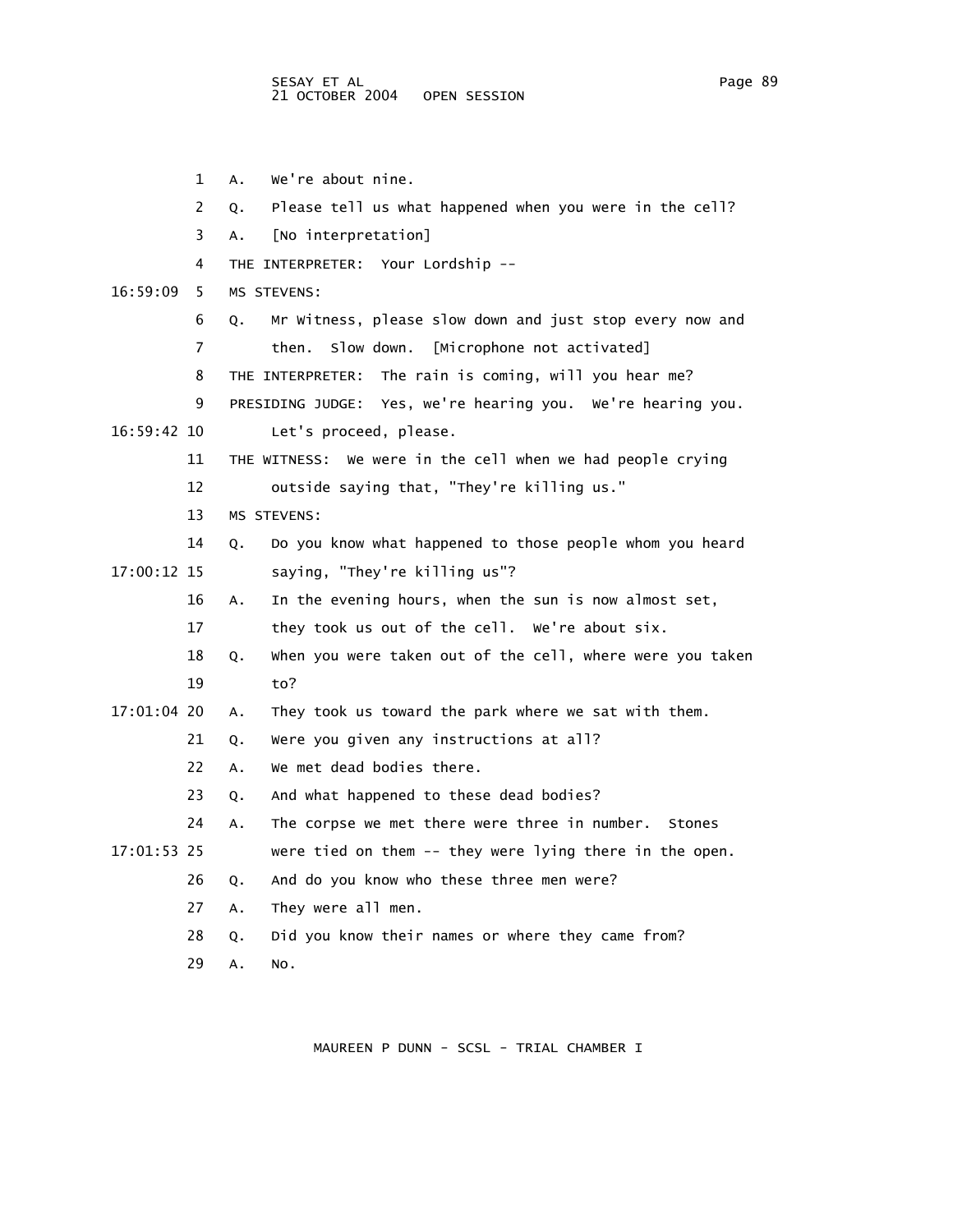1 Q. In what condition did you find these corpses?

 2 A. They all had blood on them. 3 Q. And, Mr Witness, do you know if these corpses were buried 4 at all? 17:03:38 5 A. Well, at that time we were asked to take the bodies. 6 Q. Who asked you? 7 A. Those who released us from the cell. 8 Q. And who were the people who released you from the cell? 9 A. It was those rebels. 17:04:07 10 Q. Where did you take the bodies to? 11 A. There was a pit by the park where we were seated -- a big 12 pit filled with water. There they took the corpse and 13 threw them in there. 14 Q. Was this pit known to you by any particular name? 17:05:02 15 A. Come again? 16 Q. Do you know if this pit was referred to by any particular 17 name? 18 A. The time we took these corpse to the pit and threw them 19 there, I never knew the name, because we were just 17:05:40 20 ordered to throw them there. I don't know the name of 21 the pit. 22 Q. Did you ever come to know later that this pit was 23 referred to by any particular name? 24 A. It was later I was informed that that pit was called 17:06:08 25 Savage Pit. 26 Q. After you dumped the bodies in this pit called Savage 27 Pit, did you ever return back to the cell? 28 A. Yes, we were taken back to the cell and closed on us. 29 [HS211004E 5.07 p.m.]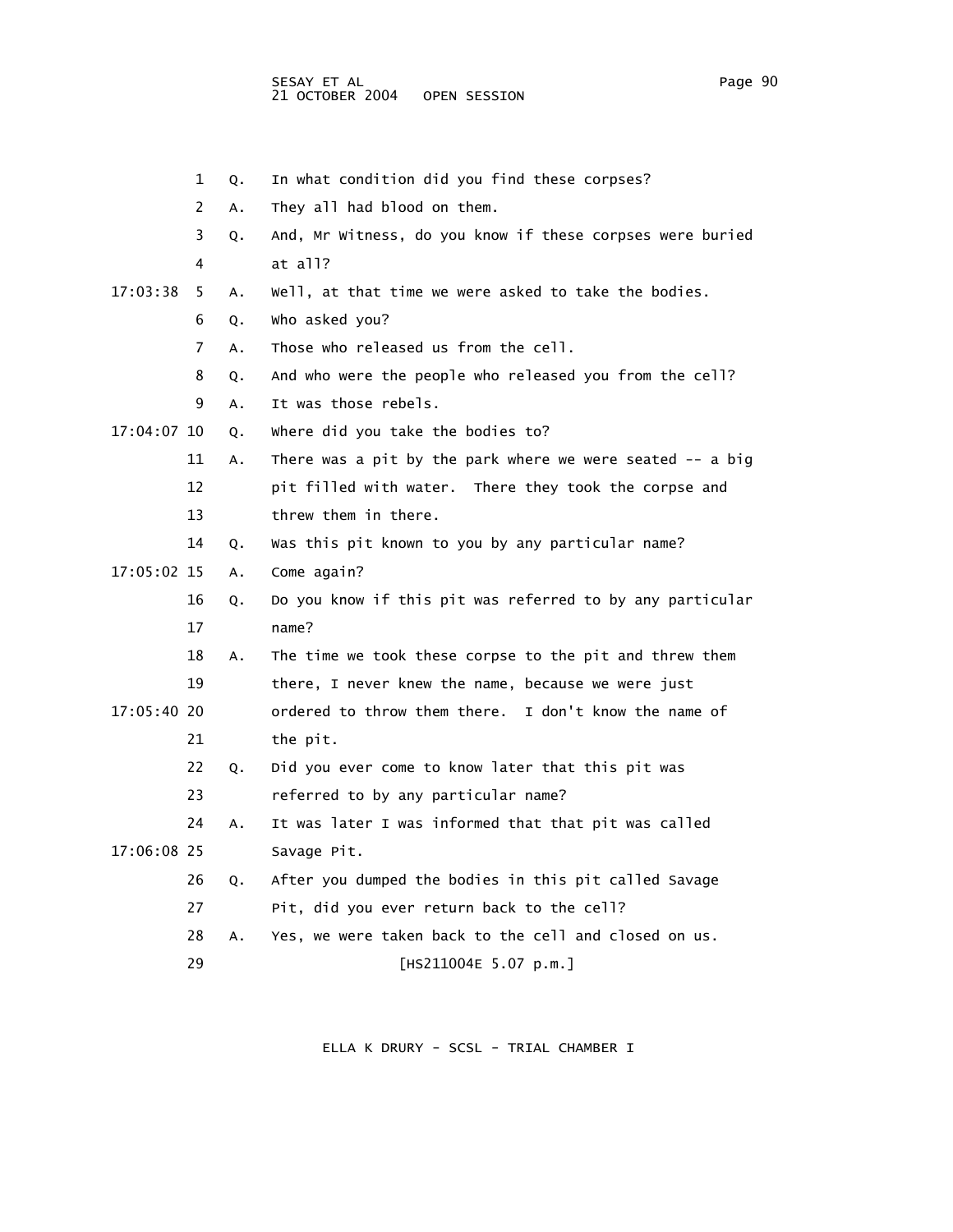1 Q. Mr Witness, who eventually -- how were you eventually 2 released from the cell? 3 A. Well, while we were in the cell there, we were praying 4 fervently - Muslims, Christians, we are all praying. 17:05:11 5 Q. And after your prayers, what happened? 6 A. Well, after the prayer, it appeared as if it was 7 daybreak. 8 Q. Did anyone come to release you at all from the cell? 9 A. Well, what exactly happened, when it appeared that as if 17:06:07 10 it was daybreak, what happened, when we touched the door, 11 the door just open. 12 Q. What gave you the impression, Mr Witness, that it was 13 daybreak? 14 A. Well, while we were in the cell -- it was not daybreak, 17:06:44 15 as such, but it appeared as if it was becoming daybreak. 16 When we came out, we saw the whole town now on fire. 17 PRESIDING JUDGE: They saw the door opened. The door -- the 18 door opened. What happened? What -- 19 JUDGE THOMPSON: That's left hanging. 17:07:05 20 PRESIDING JUDGE: Yes. 21 MS STEVENS: I'm coming to that, Your Honour. 22 JUDGE THOMPSON: Okay. 23 PRESIDING JUDGE: Because he's already in town and there is 24 fire in town. 17:07:14 25 MS STEVENS: I was pursuing a particular line of questioning. 26 Q. Mr Witness, when you came out of the cell, what did you 27 observe? 28 PRESIDING JUDGE: They tested the door, it opened. To their 29 surprise, I would imagine. The door, you know, which was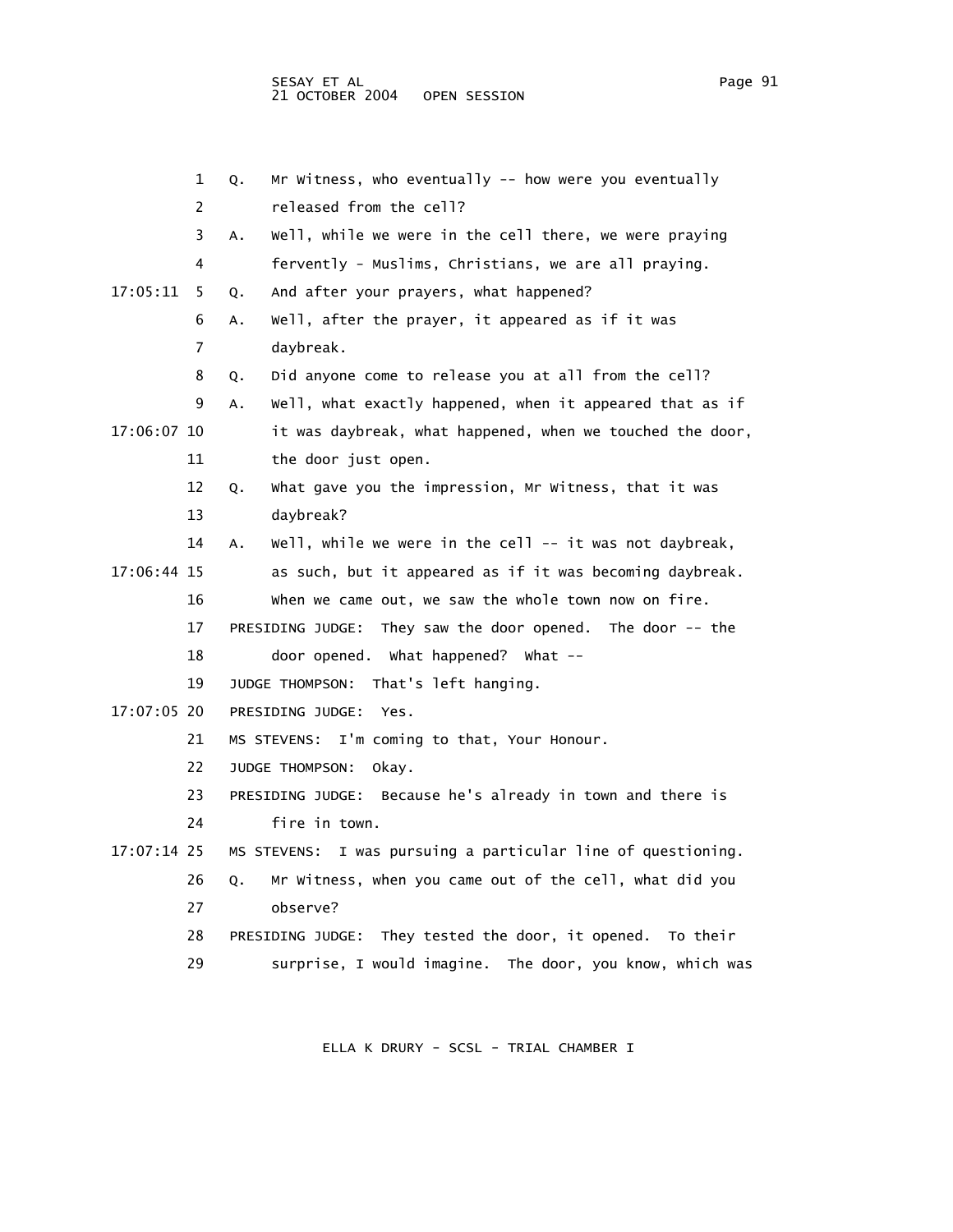|             | 1  | locked, this time was open. They tested it and it was                 |
|-------------|----|-----------------------------------------------------------------------|
|             | 2  | open. What did they do? You see, the point I'm driving                |
|             | 3  | at is was he -- did people release him or they escaped                |
|             | 4  | from captivity. That is it. Let's get the notes clear.                |
| 17:08:18    | 5. | JUDGE THOMPSON: And, counsel, I don't know whether you're             |
|             | 6  | abandoning the earlier line, because the whole thing --               |
|             | 7  | this particular episode begins from while we were in the              |
|             | 8  | cell 'we're preying fervently, Christians and Muslims                 |
|             | 9  | alike'.                                                               |
| 17:08:35 10 |    | THE WITNESS: Yes.                                                     |
|             | 11 | JUDGE THOMPSON: After the prayers, it appeared as if it was           |
|             | 12 | daybreak. Didn't say it was daybreak; it appeared as if               |
|             | 13 | it was daybreak. 'when we touched the door, it just                   |
|             | 14 | opened'.                                                              |
| 17:08:46 15 |    | THE WITNESS: Yes.                                                     |
|             | 16 | That seems to be the sequence. I don't know<br><b>JUDGE THOMPSON:</b> |
|             | 17 | whether you are abandoning that episode and moving on to              |
|             | 18 | something else. Am I right? I mean, that's how you --                 |
|             | 19 | because that was what I got.                                          |
| 17:08:59 20 |    | I was actually --<br>MS STEVENS:                                      |
|             | 21 | It was the prayers and as if there's some<br>JUDGE THOMPSON:          |
|             | 22 | miracle going to happen, from my own perspective.                     |
|             | 23 | MS STEVENS:<br>I was trying to find out -- [Overlapping               |
|             | 24 | speakers]                                                             |
| 17:09:12 25 |    | THE WITNESS: That was exactly what happened.                          |
|             | 26 | MS STEVENS:                                                           |
|             | 27 | Okay, Mr Witness, do you know -- you and the others in<br>Q.          |
|             | 28 | the cell were praying, and after that, at some point in               |
|             | 29 | time, you found the door unlocked. Do you know who                    |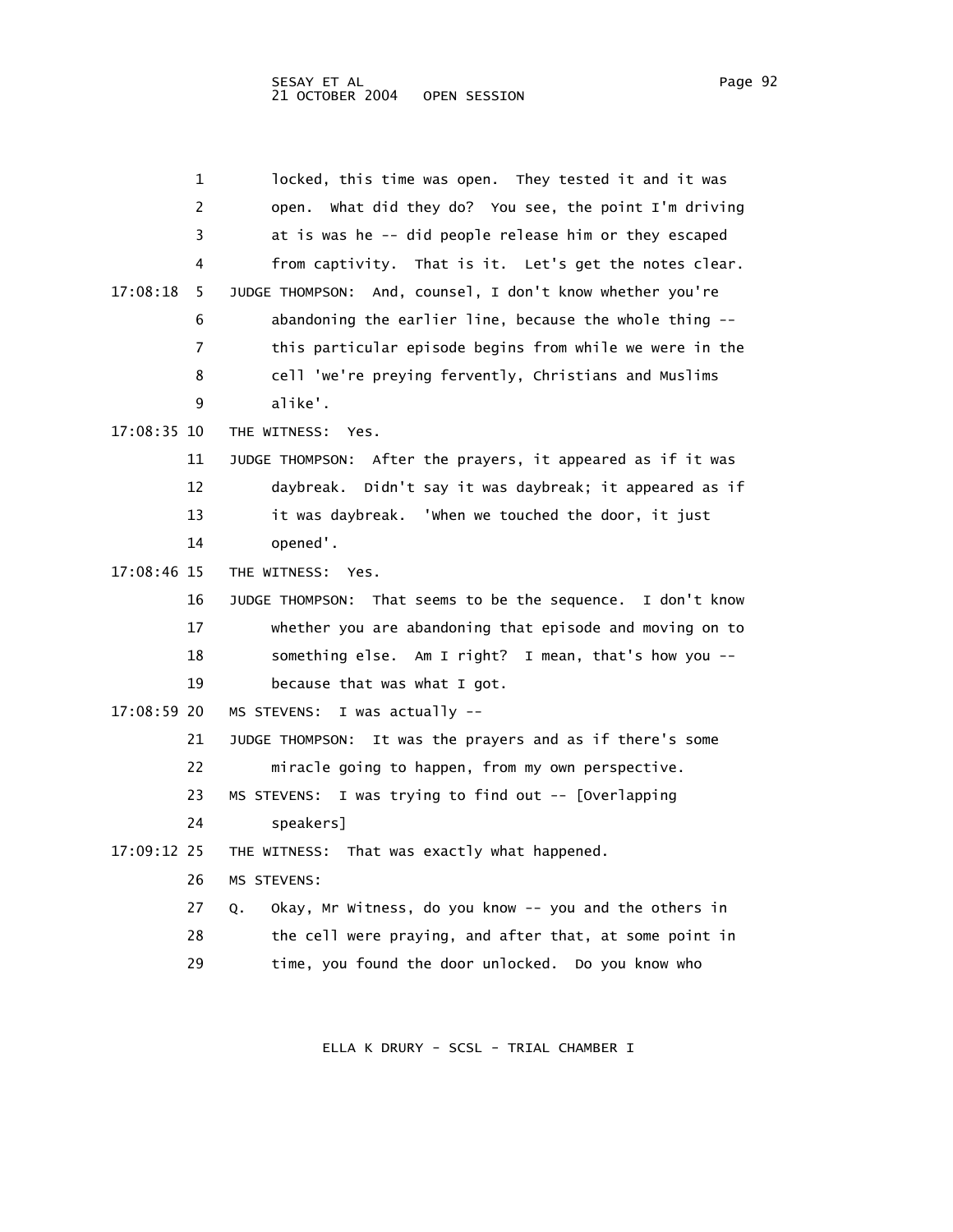1 unlocked the door? 2 A. No. And when we stopped praying, as we touched the door, 3 it opened. We don't know whether somebody opened it or 4 it opened by itself, but as we touched it, it was open. 17:10:12 5 Q. And at that point did you leave the cell? 6 A. Yes. 7 Q. Upon leaving the cell, Mr Witness, what did you observe? 8 PRESIDING JUDGE: Were they released from the cell? 9 Mr Witness, were you released from the cell or you 17:10:41 10 escaped from the cell? 11 THE WITNESS: We were not released; we escaped on our own. By 12 the time we came out -- we came out, we saw a big fire in 13 the town. 14 PRESIDING JUDGE: Yes, learned counsel, you may proceed, 17:11:29 15 please. This time in town with a big fire. 16 MS STEVENS: 17 Q. And when you came out of the cell, Mr Witness, were there 18 any rebels around? 19 A. No, I didn't see anybody. 17:11:56 20 Q. Were any of the buildings on fire? 21 A. Yes, the houses are on fire. 22 Q. Do you have any knowledge as to how the fire started? 23 A. No. 24 Q. And at that point, Mr Witness, what did you do? 17:12:40 25 A. When we came out of this cell, I saw that huge fire. I 26 was afraid, so I hid myself. 27 Q. Did you leave xxxxxx at all that day? 28 A. Yes, I don't wait for daybreak; I went into the bush. 29 Q. Are you aware which group the rebels that you found in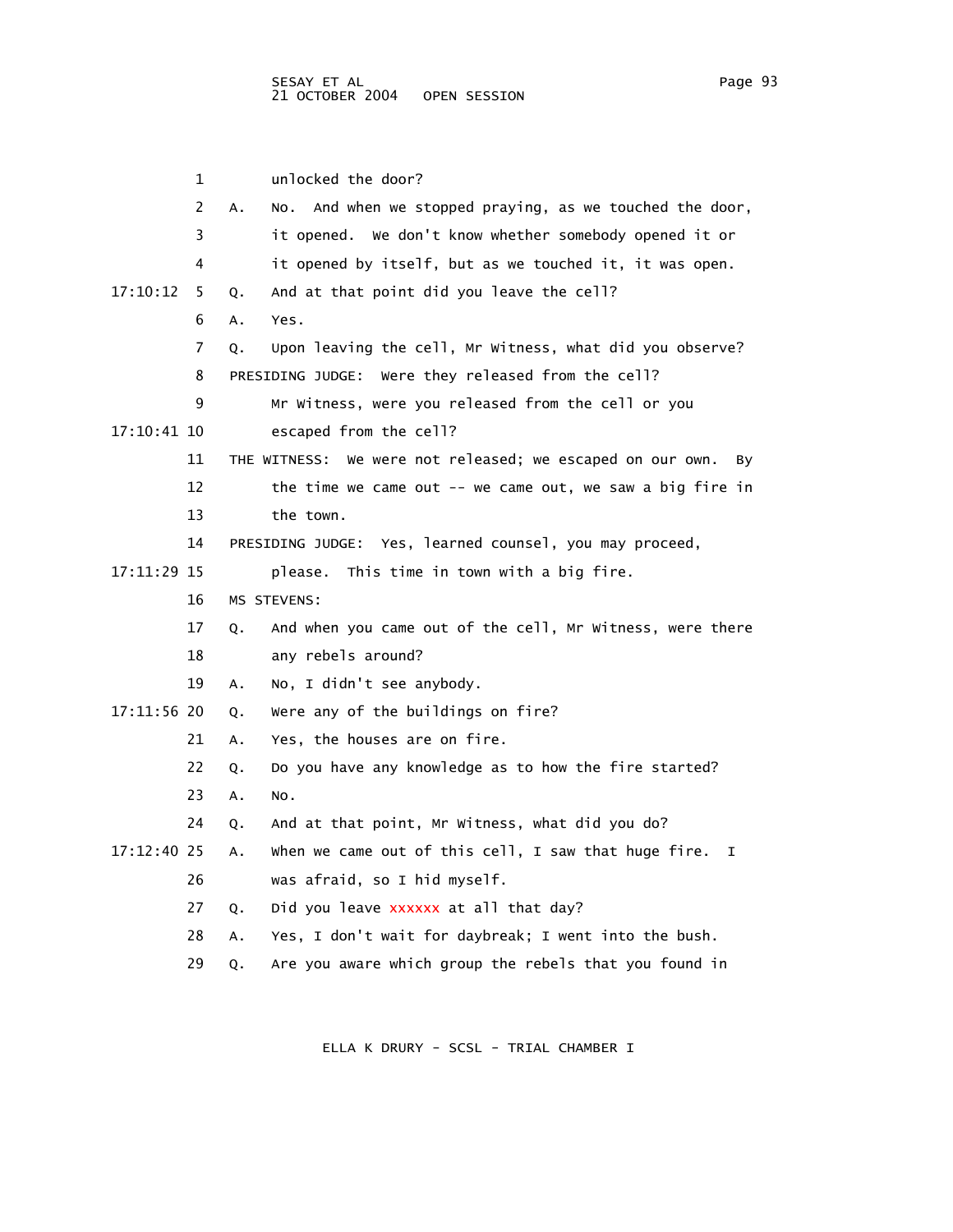|             | 1  |    | xxxxxx belonged to?                                       |
|-------------|----|----|-----------------------------------------------------------|
|             | 2  | A. | Yes.                                                      |
|             | 3  | Q. | Please tell us which group, Mr Witness.                   |
|             | 4  | Α. | Well, it was RUF and AFRC, because they drove us out of   |
| 17:14:11    | 5  |    | the town.                                                 |
|             | 6  | Q. | And which town are you referring to when you say the RUF  |
|             | 7  |    | and AFRC drove you out of?                                |
|             | 8  | Α. | <b>XXXXXX</b>                                             |
|             | 9  | Q. | About how many rebels did you see in xxxxxx?              |
| 17:14:43 10 |    | Α. | They were many. I didn't know their count. Even when      |
|             | 11 |    | they were carrying us, I didn't know how many of them.    |
|             | 12 |    | There were many.                                          |
|             | 13 | Q. | Mr Witness, can you help us a little bit here. Were they  |
|             | 14 |    | more than 10, more than --                                |
| 17:15:12 15 |    |    | PRESIDING JUDGE: Let me -- we are informed by the Court   |
|             | 16 |    | Management Section that we have a serious problem with    |
|             | 17 |    | staffing - the stenographers and recorders. And that      |
|             | 18 |    | they have been praying the Tribunal for some weeks, you   |
|             | 19 |    | know, to wrap up sessions at 5.30. So we shall find       |
| 17:15:39 20 |    |    | ourselves, you know, ending our sessions at 5.30 instead  |
|             | 21 |    | of 6.00 o'clock, because of the lack of personnel in      |
|             | 22 |    | Court Management. While this will last for as long as it  |
|             | 23 |    | will take them to recruit more staff, and for those who   |
|             | 24 |    | are going away because of illnesses to be replaced or to  |
| 17:16:07 25 |    |    | come back.                                                |
|             | 26 |    | So I just wanted to remind learned counsel that we        |
|             | 27 |    | would be rounding up at 5.30. You may continue with your  |
|             | 28 |    | examination-in-chief tomorrow if you can't wrap up in the |
|             | 29 |    | next 10 minutes.<br>That is the information I wanted to   |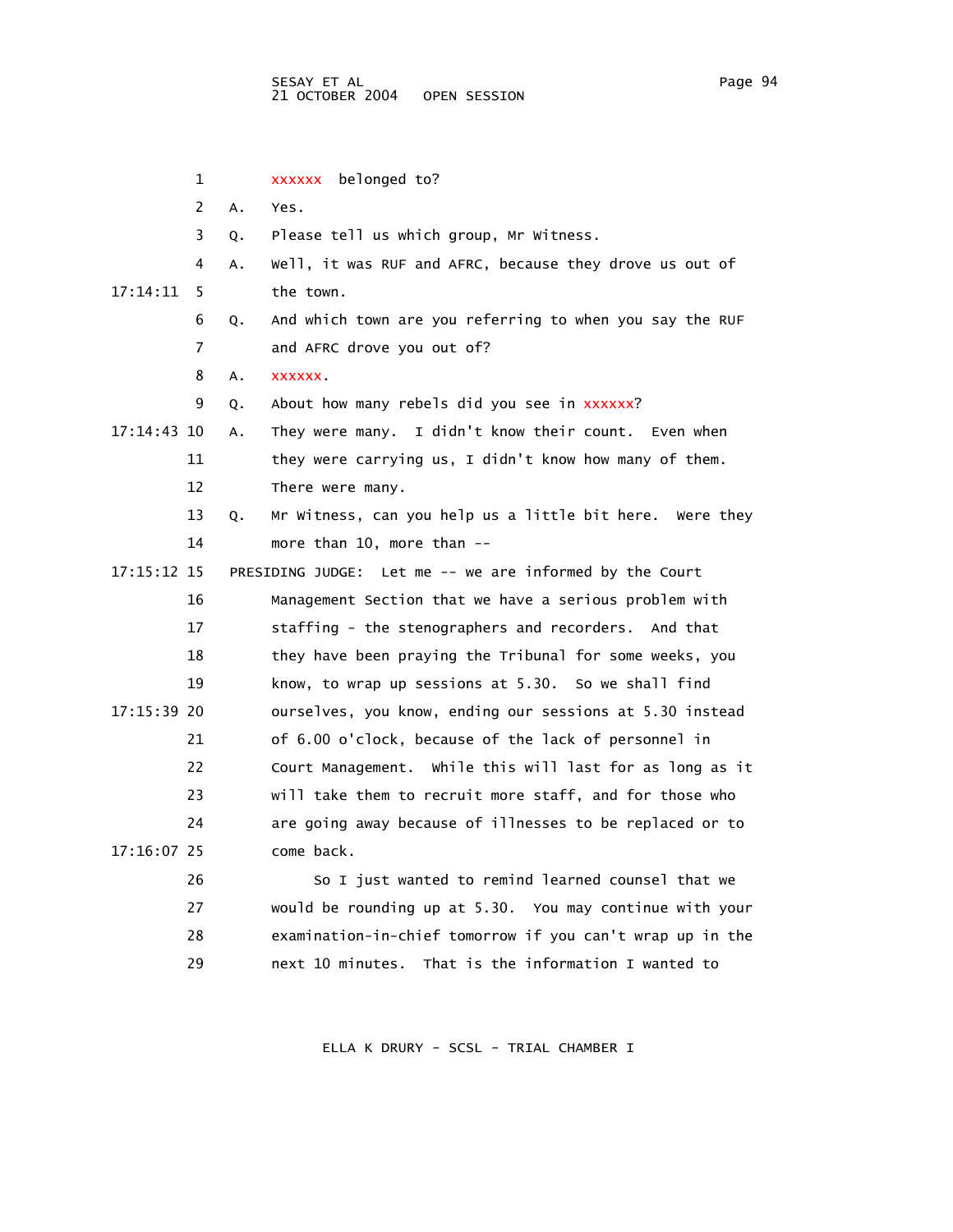| 1              | communicate not only to you, but to learned counsel on           |
|----------------|------------------------------------------------------------------|
| 2              | both sides. So you may proceed. From today we will be            |
| 3              | sitting only up to 5.30 until further notice. But the            |
| 4              | first sessions in the mornings and our hours in the              |
| 17:16:53<br>5. | afternoon remain unchanged as to when we come in.<br>I hope      |
| 6              | I'm fully understood, please.                                    |
| 7              | MR JORDASH: Yes, Your Honour.                                    |
| 8              | PRESIDING JUDGE: Right, okay.                                    |
| 9              | I take note, Your Honour.<br>MS STEVENS:                         |
| 17:17:07 10    | Mr Witness, I want you to help us a little bit with the<br>Q.    |
| 11             | number of rebels that you saw in xxxxxx when you were            |
| 12             | captured the second time. Were they more than 10, were           |
| 13             | they more than 50, were they up to a hundred? If you             |
| 14             | could help us, please.                                           |
| 17:17:41 15    | What I'm telling the Court is that the time they captured<br>А.  |
| 16             | me and took us to xxxxxx, there were many; I couldn't            |
| 17             | count them. There was no time to count those people.             |
| 18             | MS STEVENS: Your Honour, I am getting into a new area now.<br>I. |
| 19             | realise the time. I mean, we're still early - 5.20.              |
| $17:18:17$ 20  | PRESIDING JUDGE:<br>Yes.                                         |
| 21             | I could continue, but I am in the Court's hands.<br>MS STEVENS:  |
| 22             | PRESIDING JUDGE: No, I'm afraid not. We're in the situation      |
| 23             | where we find ourselves and the Chamber has exceptionally        |
| 24             | granted the request of the Court Management Section, you         |
| 17:18:44 25    | know that we function this way for some time. So if you          |
| 26             | have to go into a new chapter, it will certainly go              |
| 27             | beyond 5.30. So I think it's advisable that we start             |
| 28             | from there, while we take on the new chapter tomorrow            |
| 29             | morning when we resume at 9.30. Is that all right, Ms            |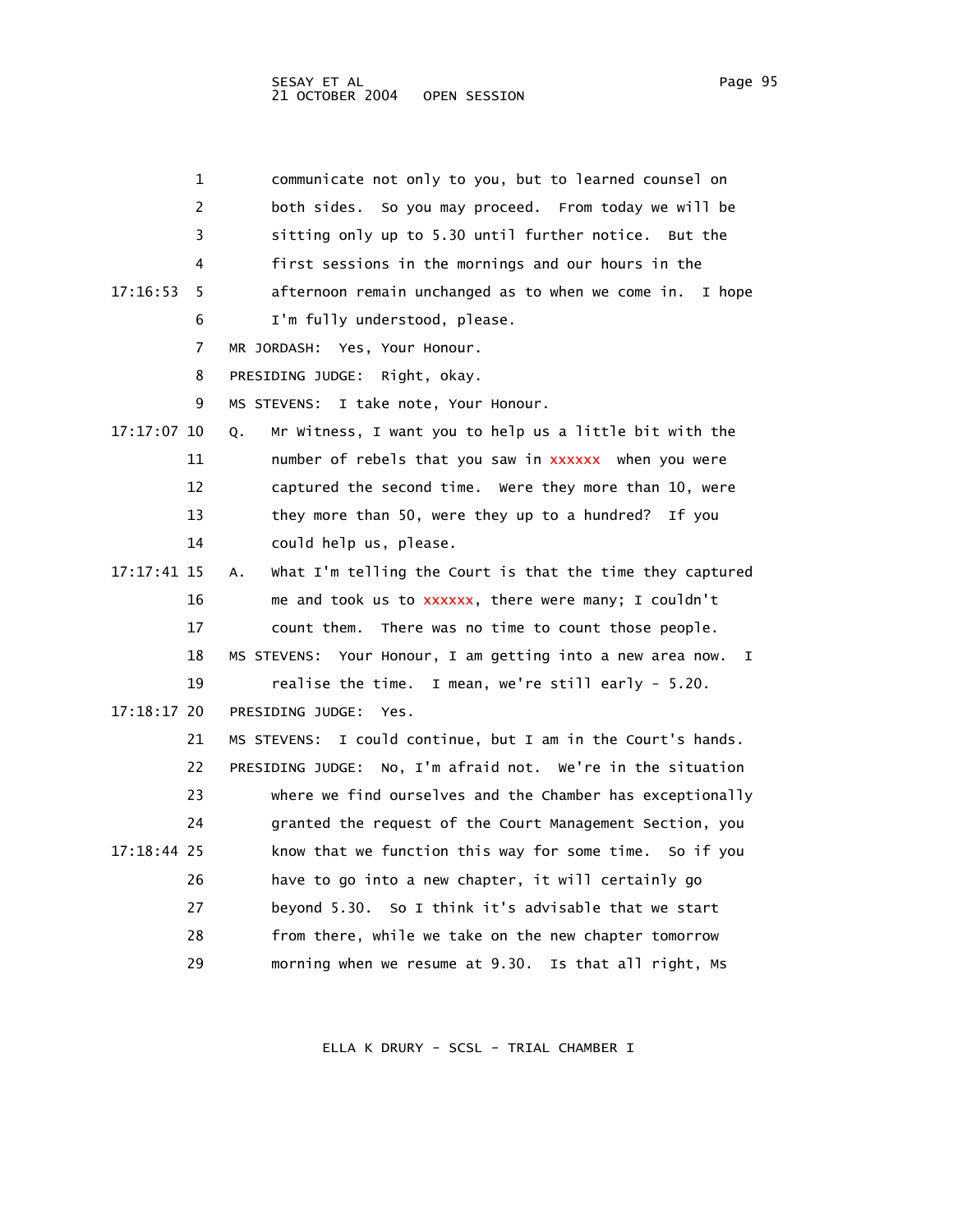1 Stevens? 2 MS STEVENS: That is fine with us, Your Honour. 3 PRESIDING JUDGE: All right, okay. Well, learned counsel, 4 that is what it is. We would rise and, like the French 17:20:26 5 would say, malgre nous, and we shall resume tomorrow at 6 9.30. 7 [Whereupon the hearing adjourned at 5.20 p.m., to be 8 reconvened on Friday, the 22nd day of October 2004, at 9 9.30 a.m.] 10 11 12 13 14 15 16 17 18 19 20 21 22 23 24 25 26 27 28 29

ELLA K DRURY - SCSL - TRIAL CHAMBER I

## C E R T I F I C A T E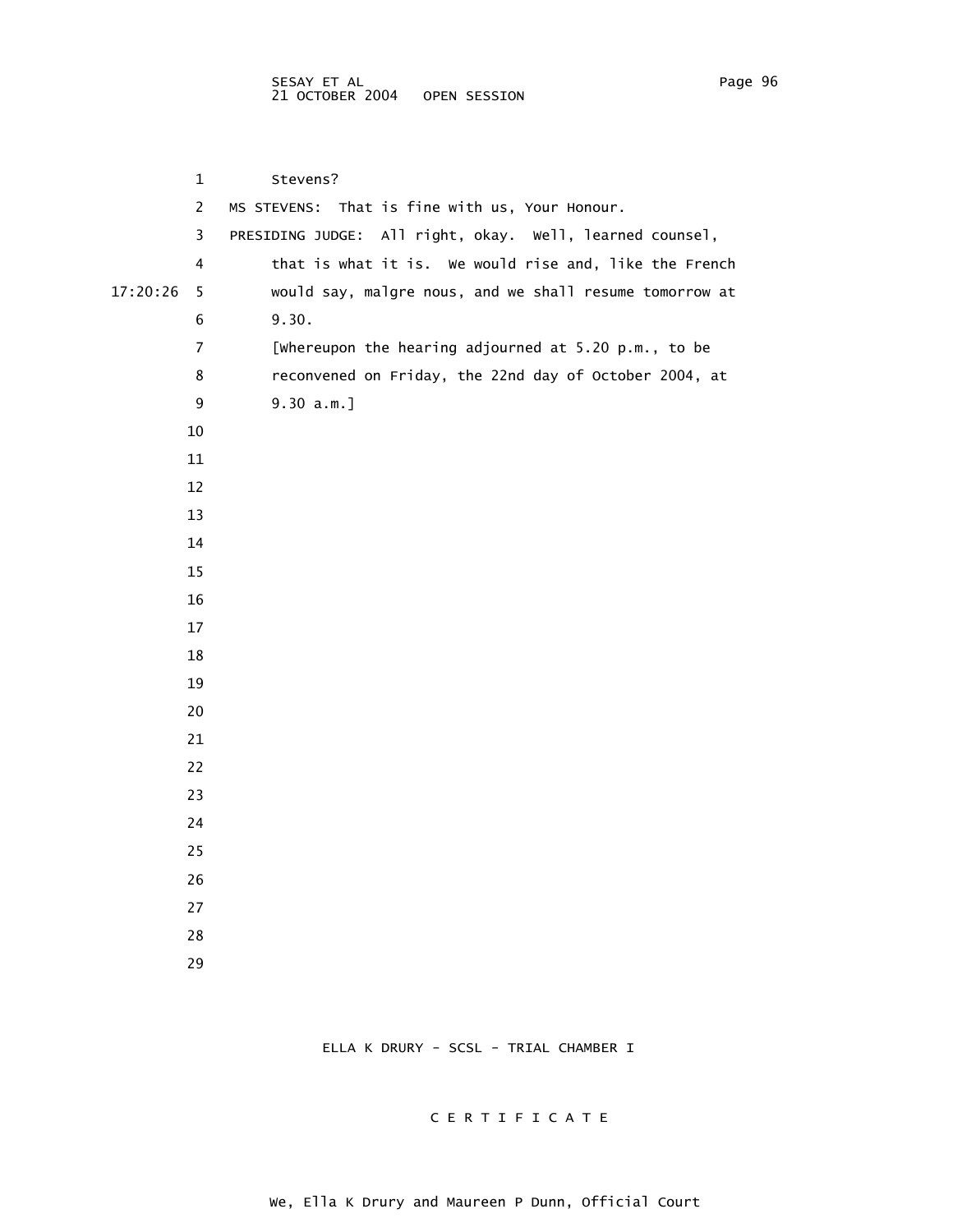Reporters for the Special Court for Sierra Leone, do hereby certify that the foregoing proceedings in the above-entitled cause were taken at the time and place as stated; that it was taken in shorthand (machine writer) and thereafter transcribed by computer, that the foregoing pages contain a true and correct transcription of said proceedings to the best of our ability and understanding.

 We further certify that we are not of counsel nor related to any of the parties to this cause and that we are in nowise interested in the result of said cause.

Ella K Drury

Maureen P Dunn